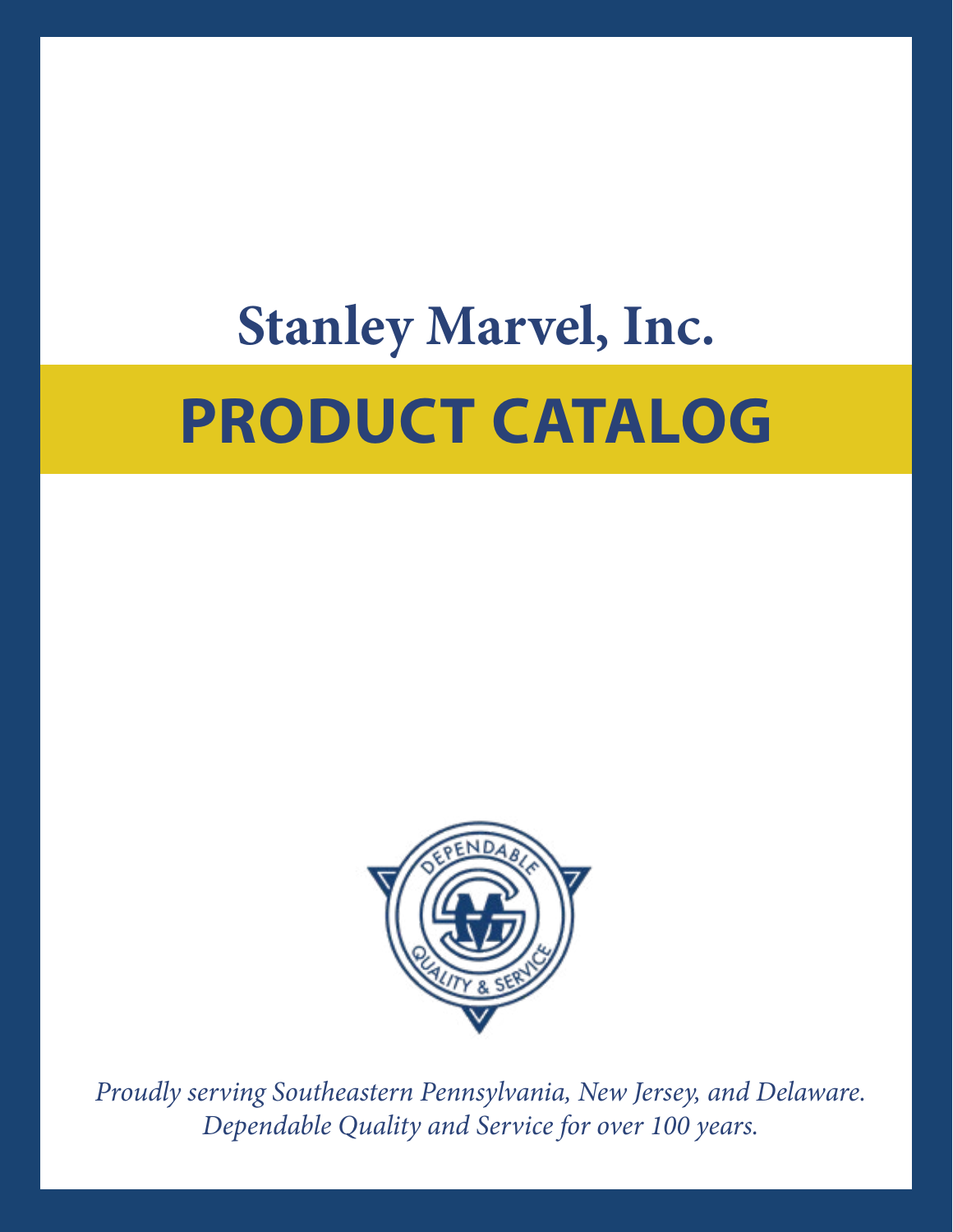### **Stanley Marvel, Inc. Product Catalog**

Proudly serving Southeastern Pennsylvania, New Jersey, and Delaware. Dependable Quality and Service for over 100 years.

## **Table of Contents**

| Mayonnaise & Salad Dressing 11 |  |
|--------------------------------|--|
|                                |  |
|                                |  |
|                                |  |
|                                |  |
| Beans & Canned Vegetables 13   |  |
|                                |  |
|                                |  |
|                                |  |

| Coffee, Hot Chocolate & Tea  16    |  |
|------------------------------------|--|
|                                    |  |
|                                    |  |
|                                    |  |
|                                    |  |
|                                    |  |
|                                    |  |
|                                    |  |
|                                    |  |
|                                    |  |
|                                    |  |
|                                    |  |
|                                    |  |
|                                    |  |
|                                    |  |
|                                    |  |
|                                    |  |
|                                    |  |
| Fresh & Frozen Potato Products  26 |  |
|                                    |  |
|                                    |  |
|                                    |  |
|                                    |  |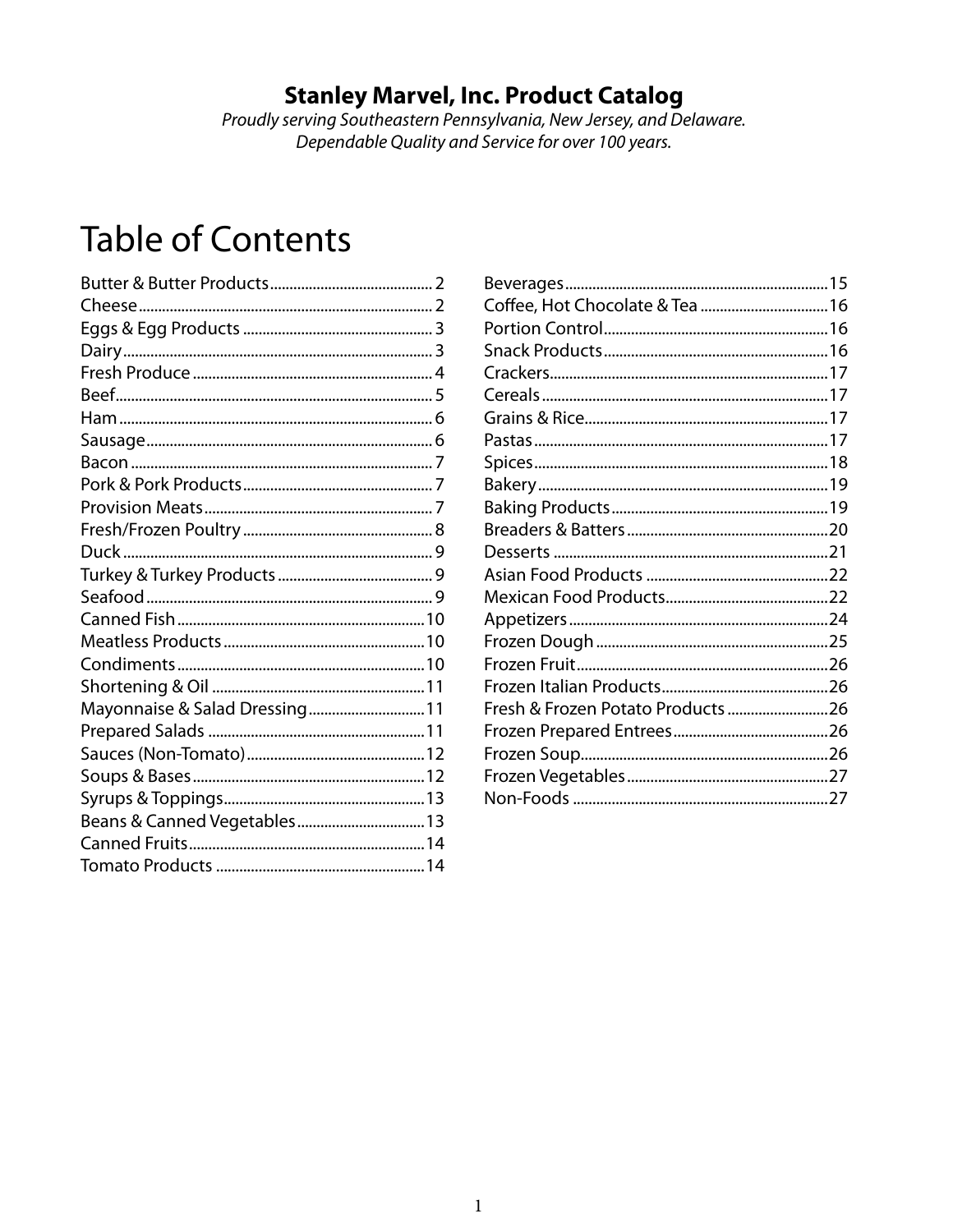**BUTTER & BUTTER BRODUCTS** 

|        | BUTTER & BUTTER PRODUCTS                         |                   |           |
|--------|--------------------------------------------------|-------------------|-----------|
| 201020 | <b>BUTTER "AA" PRINT BUTTER</b>                  | <b>B.MEADOW</b>   | 36/1LB    |
| 251210 | BUTTER BUTTER/BLEND 30/1 LB. OLEO                | OASIS             | 30/1LB    |
| 201040 | <b>BUTTER BULK CUBE BUTTER</b>                   | <b>B.MEADOW</b>   | 1/68LB    |
| 251010 | <b>BUTTER BULK CUBE OLEO</b>                     | <b>OASIS</b>      | 1/50LB    |
| 201180 | BUTTER CHIP 47 CT CONT.                          | <b>B.MEADOW</b>   | 1/17LB    |
| 201190 | BUTTER CHIP 64 CT. CONT CHIP BUTTER              | <b>B.MEADOW</b>   | 1/15LB    |
| 201100 | BUTTER CHIPS 90ct, 2/5lb H12383 BUTTER           | AMPI              | 2/5LB     |
| 201215 | BUTTER CINNAMON SUGAR BUTTER SPREAD              | SP/O              | 12/6.50Z  |
| 201260 | <b>BUTTER CLARIFIED 4/5 LB</b>                   | GRASSLAN          | 4/5LB     |
| 251355 | BUTTER COUNTRY CROCK P/C CUP H5508               | SHEDD'S           | 900/5G    |
| 201210 | BUTTER CUPS 90 COUNT                             | <b>B.MEADOW</b>   | 1/8LB     |
| 201240 | <b>BUTTER GOLF BALLS SP/O</b>                    | <b>BUTTERBA</b>   | 1/8.5LB   |
| 251350 | <b>BUTTER PROMISE PORTIONS CUPS 5GRAM</b>        | <b>LIPTON</b>     | 1/600CT   |
| 201245 | BUTTER REDDIES "AA" BUTTER 90 CT                 | <b>BEAVER</b>     | 1/15LB    |
| 201220 | BUTTER ROSETTES-70 CT. BUTTER                    | <b>BUTTERBA</b>   | 1/8.5LB   |
| 251020 | BUTTER SOLIDS 30/1 LB OLEO                       | <b>ADMIRATION</b> | 30/1LB    |
| 201030 | <b>BUTTER SWEET PRINT BUTTER</b>                 | <b>B.MEADOW</b>   | 36/1LB    |
| 251215 | BUTTER WHIP 6/4 BUTTER/BLEND OLEO                | OASIS             | 6/4LB     |
| 201150 | BUTTER WHIPPED TUB SALTED-BUTTER                 | <b>B.MEADOW</b>   | 4/5LB1    |
| 201031 | BUTTER VEGAN BUTTER, 6/16OZ                      | E/BALANCE         | 6/16OZ    |
| 251025 | BUTTER ZERO TRAN FAT BUTTERBLEND                 | <b>SUPREME</b>    | 30/1LB    |
|        |                                                  |                   |           |
|        |                                                  |                   |           |
|        | <b>CHEESE</b>                                    |                   |           |
| 302140 | ALOUETTE CHEESE 2-4.5 WHIPPED                    | H2656             | 2/4.5LB   |
| 301085 | AMERICAN ALP/LACE AMER SLICED CHEESE             | A/LACE            | 4/5LB     |
| 301056 | AMERICAN GREAT LAKES 120SL COL AMER.             | G/LAKES           | 4/5LB     |
| 301050 | AMERICAN GREAT LAKES 120SL W AMER.               | G/LAKES           | 4/5LB     |
| 301070 | AMERICAN GREAT LAKES 160SL WH AME                | G/LAKES           | 4/5LB     |
| 301073 | AMERICAN GREAT LAKES 200SL WH AME                | G/LAKES           | 4/5LB     |
| 301074 | AMERICAN GREAT LAKES 200 CT YELLOW AMER. G/LAKES |                   | 4/5LB     |
| 301053 | AMERICAN HILLDALE 120SL WHITE CHEESE             | <b>LOLAKE</b>     | 6/5LB     |
| 301077 | AMERICAN HILLDALE 160SL WHITE CHEESE             | LOLAKE            | 6/5LB     |
| 301015 | AMERICAN NY WHITE CHEESE                         | N/YORK            | 6/5LB     |
| 301010 | AMERICAN LOAF CHEESE CLEARFIELD                  | <b>CLRFLD</b>     | 6/5LB     |
| 301020 | AMERICAN LOAF CHEESE WHITE G/LAKES               | G/LAKES           | 6/5LB     |
| 301025 | AMERICAN LOAF CHEESE HILLDALE                    | (MESA)            | 6/5LB     |
| 302411 | <b>ASIAGO CHEESE</b>                             |                   | 1/10LB    |
| 302413 | <b>ASIAGO CHEESE SHREDDED</b>                    |                   | 4/5LB     |
| 302410 | <b>ASSORTED CUBED CHEESE</b>                     | <b>DUNNET</b>     | 4/5LB     |
| 302220 | <b>BAKERS CHEESE</b>                             | <b>FRANFOO</b>    | 1/10LB    |
| 302230 | <b>BEL PAESE CHEESE</b>                          |                   | 2/4LB     |
| 301730 | BLUE CHEESE CRUMBLED BLUE DOMESTIC               | G/LAKES           | 4/5LB     |
| 301700 | BLUE CHEESE WHEEL DOMESTIC CHEESE                | STELLA            | 1/6LB     |
| 301710 | BLUE CHEESE WHEEL IMP. BLUE WHEEL CHEESE         |                   | 3/6LB     |
| 302340 | BOURSIN CHEESE -5OZ W/H                          |                   | 12/50Z    |
| 302060 | <b>BRIE 1 KILO CHEESE</b>                        |                   | 1/2.20LB  |
| 302090 | BRIE 4.5 OZ CHEESE                               | <b>ROSENBOR</b>   | 12/4.5OZ  |
| 302051 | BRIE CREME DI BRIE SPREADABLE SP/OR              |                   | 2/3LB     |
| 302052 | BRIE D'AFFINOIS TRIPLE CREAM BRIE SP/OR          |                   | 1/4.5LB   |
| 302050 | BRIE LARGE (2K) CHEESE                           | intern            | 1/6LB     |
| 301012 | <b>BURRATA CHEESE 6/8OZ</b>                      | <b>ANTONIO</b>    | 6/80Z     |
| 302210 | CAMMEMBERT CHEESE SP/O 4.5z                      |                   | 12/4.5OZ  |
| 302030 | <b>CHEVRE CHEESE 1 KILO</b>                      | <b>INTERN</b>     | 2/1k2.2LB |
| 301495 | CHEDDAR CHEESE ALPINE LACE                       | A/LACE            | 2/5LB.    |
| 301515 | CHEDDAR CHEESE BLOCK 40 LB WHITE                 | <b>WISCONSIN</b>  | 1/40AVG   |
| 301610 | CHEDDAR CHEESE HORSERADISH WHITE                 |                   | 2/5LB     |
| 301520 | CHEDDAR CHEESE MILD COL                          | G/LAKES           | 1/10LB    |
| 301560 | CHEDDAR CHEESE MILD COL SLICED                   | G/LAKES           | 6/1.5LB   |
| 301530 | CHEDDAR CHEESE MILD WHITE                        | G/LAKES           | 1/10LB    |
| 301498 | CHEDDAR CHEESE SHARP COL AMER                    | LOLAKE            | 2/5LB     |
| 301500 | CHEDDAR CHEESE SHARP COL.                        | G/LAKES           | 1/10LB    |
| 301512 | CHEDDAR CHEESE SHARP COL                         | <b>NEW YORK</b>   | 1/10LB    |
| 301510 | <b>CHEDDAR CHEESE SHARP WHITE</b>                | G/LAKES           | 1/10LB    |
| 301570 | CHEDDAR CHEESE SHRED COL                         | G/LAKES           | 4/5LB     |

| 301571 | CHEDDAR CHEESE SHRED COL FANCY                   | G/LAKES              | 4/5LB   |
|--------|--------------------------------------------------|----------------------|---------|
| 301505 | CHEDDAR CHEESE SHRED SHARP COL FEATH G/LAK       |                      | 4/5LB   |
| 301506 | CHEDDAR CHEESE SHRED SHARP WHITE                 | G/LAKE               | 4/5LB   |
| 301575 | <b>CHEDDAR CHEESE SHRED WHITE</b>                | G/LAKES              | 4/5LB   |
| 301600 | CHEDDAR CHEESE SMOKED, 6/2lb                     | P/L                  | 6/2LB   |
| 301550 | CHEDDAR CHEESE XTRA SHARP CABOT WINHON           |                      | 1/10LB  |
| 301508 | COLBY CHEESE-COLBY/JACK LONGHORNS                |                      | 1/13LB  |
| 301738 | COTIJA CACIQUE 10OZ                              | <b>CACIQUE</b>       | 12/10OZ |
| 301735 | COTIJA CACIQUE MINI WHEEL 12LB                   |                      | 2/12LB  |
| 301740 | COTIJA SHREDDED, 2.2ILB SUPREMO                  |                      | 6/2.2LB |
| 301736 | <b>COTIJA SUPREMO SIERRA 3.5LB</b>               |                      | 4/3.5LB |
| 302391 | COTTAGE CHEESE S/O -PINT #2011                   |                      | 12/16OZ |
| 302390 | <b>COTTAGE CHEESE 5LB LOW FAT</b>                |                      | 4/5LB   |
| 301110 | CREAM CHEESE BULK 30 LB.                         | <b>SMTFLD</b>        | 1/30LB  |
| 301111 | CREAM CHEESE CHIVES 5LB DON'S                    |                      | 1/5LB   |
| 301112 | CREAM CHEESE GARLIC/HERB 5LB DON'S               |                      | 1/5LB   |
| 301970 | <b>CREAM CHEESE HAVARTI</b>                      |                      | 3/9LB   |
| 301113 | CREAM CHEESE HORSERADISH/CHEDD 5LB CON'S         |                      | 1/5LB   |
| 301127 | CREAM CHEESE LITE KRAFT P.C.                     | KRAFT                | 100/.75 |
| 301114 | CREAM CHEESE LITE 3LB LOAF                       | SMTFLD               | 10/3LB  |
| 301100 | CREAM CHEESE LOAF 3 LB.                          |                      | 10/3LB  |
| 301105 | CREAM CHEESE LOAF 6/3LB                          | KRAFT                | 6/3LB   |
| 301108 | CREAM CHEESE LOX 5 LB                            | <b>DONS</b>          | 5 LB    |
| 301125 | CREAM CHEESE P.C. CUPS                           | PHILLY               | 100/.75 |
| 301116 | CREAM CHEESE RAISIN APPLE CIN CREM CHSE 5LB DONS |                      | 1/5LB   |
| 301109 | CREAM CHEESE SMITHFIELD 10/3lb H1101             |                      | 10/3LB  |
| 301107 | <b>CREAM CHEESE STRAWBERRY 5LB</b>               | <b>DONS</b>          | 5LB     |
| 301117 | <b>CREAM CHEESE VEGGIE 5LB</b>                   | DONS D RED CAL 1/5LB |         |
| 301119 | CREAM CHEESE VEGETABLE 5LB                       | DONS                 | 1/4LB   |
| 301118 | CREAM CHEESE WALNUT RAISIN VAN 5LB               | <b>DONS</b>          | 1/5LB   |
| 301106 | CREAM CHEESE WHIP PLAIN 5LB.                     | <b>DONS</b>          | 5LB     |
| 301103 | CREAM CHEESE WHIP KRAFT 6/3LB                    | PHILLY               | 6/3LB   |
| 301057 | CREMA MELT CHEESE SPREAD 12/2 LB                 | <b>SCHREIB</b>       | 12/2LB  |
| 302415 | CHEESE CREME FRAICHE H12621 4/3LB                |                      | 4/3LB   |
| 301739 | DEL CARIBE SUPREMO 1.81 KG                       | SP/O                 | 4/4LB   |
| 302160 | <b>EDAM LOAF CHEESE</b>                          | SP/O                 | 6/4LB   |
| 301935 | ESPANIA MANCHEGO WHEEL CHEESE                    | CASTELLA             | 2/7LB   |
| 302282 | FETA CRUMBLE FETA CHEESE #2494                   |                      | 4/2.5LB |
| 302280 | FETA CHEESE 9LB TUB                              | <b>EUPHRATE</b>      | 2/9LB   |
| 302281 | FETA FANTIS "IMPORTED" STYLE 27LB                |                      | 27LB    |
| 302010 | FONTINA CHEESE SWEDISH                           | <b>INTERN</b>        | 1/11LB  |
| 302283 | <b>GOAT CHEESE CRUMBLED 2/2LB</b>                |                      | 2/2LB   |
| 302330 | <b>GORGONZOLA CHEESE</b>                         |                      | 1/8LB   |
| 302335 | <b>GORGONZOLA CRUMBLED CHEESE</b>                |                      | 4/2.5LB |
| 301942 | <b>GRUYERE AUSTRIAN SWISS CHEESE</b>             | <b>TIPICO</b>        | 2/7LB   |
| 301940 | <b>GRUYERE SWISS CHEESE</b>                      |                      | 2/6LB   |
| 301900 | <b>GOUDA CHEESE WHEEL</b>                        |                      | 4/10LB  |
| 301910 | GOUDA SP/O 6OZ BABY                              |                      | 12/60Z  |
| 301930 | <b>GOUDA SMOKED GOUDA CHEESE</b>                 |                      | 1/6LB   |
| 301980 | <b>HAVARTI DILL CHEESE</b>                       |                      | 3/9LB   |
| 301040 | HOT PEPPER CHEESE LOAF                           | P/L                  | 6/5LB   |
| 302385 | <b>IMPASTATA CHEESE W/M</b>                      | <b>ANTONIO</b>       | 1/10LB  |
| 301035 | <b>ITALIAN BLEND 4 CHEESE</b>                    | LOLAKE               | 2/5LB   |
| 301430 | JACK CHEESE HOT PEPPER                           | G/LAKES              | 1/10LB  |
| 301450 | JACK CHEESE MONTEREY JACK CHEESE                 | G/LAKES              | 1/10LB  |
| 301292 | JACK CHEESE SLICED MONTEREY JACK, SP/OR 8/1.5lb  |                      | 6/1.5LB |
| 301460 | JACK CHEESE SLICED PEPPER JACK CHEESE 8/1.5#     |                      | 8/1.5LB |
| 301465 | JACK CHEESE SHRED PEPPER JACK CHEESE 6/5 LB      |                      | 6/5LB   |
| 301475 | JACK CHEESE FEAT/SHRED MONT/JACK #14465GLAKES    |                      | 4/5LB   |
| 301485 | JACK CHEESE FEAT/SHRED JACK/CHEDDAR              | G/LAKE               | 4/5LB   |
| 301490 | JACK CHEESE SHRED COMBO JACK/CHD FANCY G/LAKE    |                      | 4/5LB   |
| 301470 | JACK CHEESE SHRED MONT. JACK CHEESE              | G/LAKES              | 4/5LB   |
| 301011 | JARLSBERG 22LB WHEEL                             |                      | 22LB    |
| 302025 | MASCARPONE CHEESE 1.1LB                          | <b>INTERN</b>        | 1/1.1LB |
| 301092 | MANCHEGO 10 OZ                                   | <b>CACIQUE</b>       | 12/10OZ |
| 302020 | MONTRACHET CHEESE 11OZ                           | <b>INTERN</b>        | 12/110Z |
|        |                                                  |                      |         |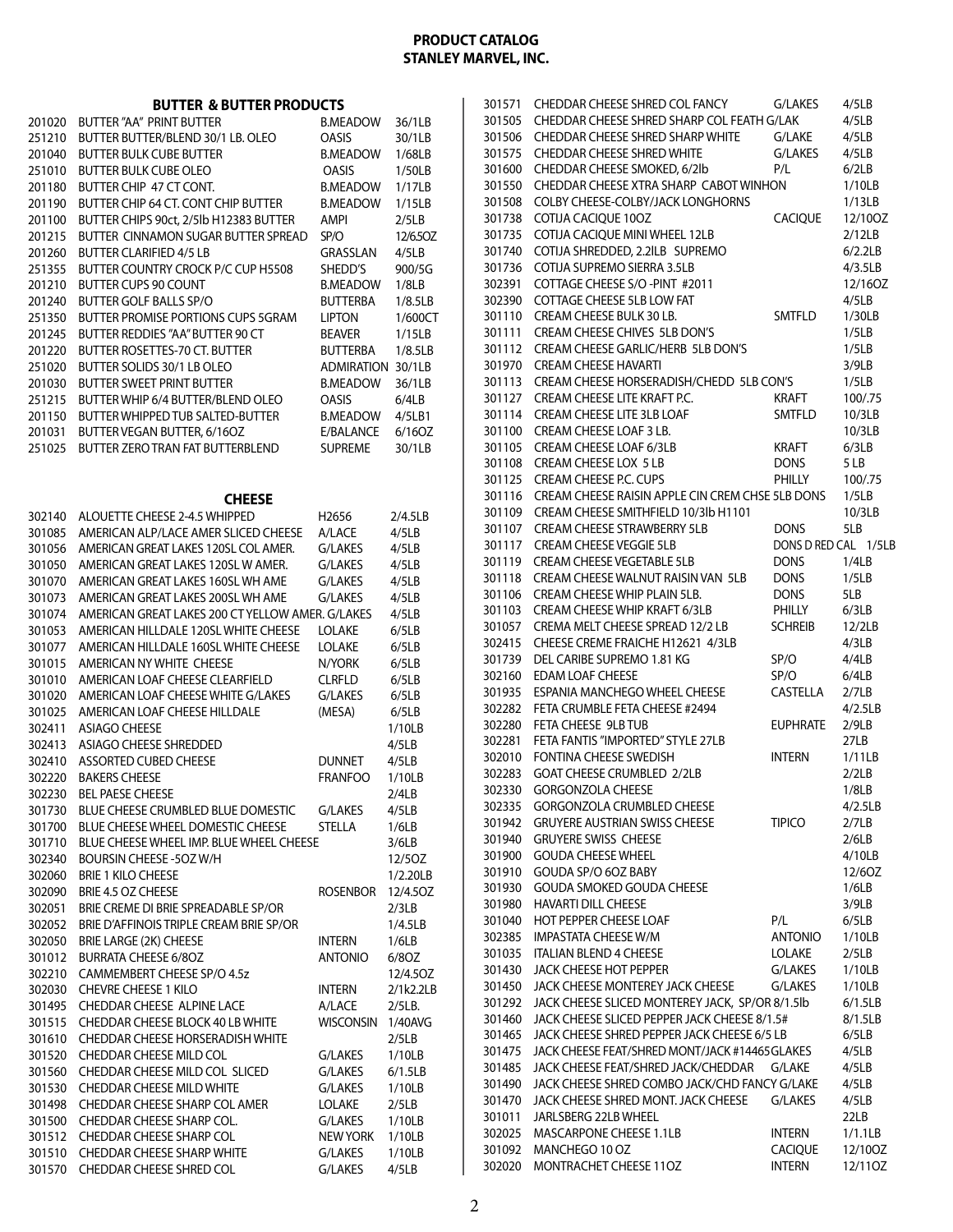| 301472           | MOZZ. CHEESE CURD ARTISINAL SP/O                            | <b>ANTONIO</b>           | 2/22.5LB          |
|------------------|-------------------------------------------------------------|--------------------------|-------------------|
| 301372           | MOZZ. CHEESE FRESH MOZZ. 1/3OZ CHERRY CILIEGIENE            |                          | 2/3LB             |
| 301104           | MOZZ. CHEESE FRESH MOZZ BALLS CROYVAC BIAZZO                |                          | 12/16OZ           |
| 301373           | MOZZ. CHEESE FRESH MOZZ-PEARLINE                            | <b>ANTONIO</b>           | 2/3LB             |
| 301370           | MOZZ. CHEESE FRESH MOZZ/PROV(4OZ)                           | <b>ANTONIO</b>           | 2/3LB             |
| 301375           | MOZZ. CHEESE FRESH SLICED MOZZ/LOG 10Z-8/1LB ANTON          |                          | 8/1LB             |
| 301331           | MOZZ. CHEESE FRESH SLICED SP/O BELGIOSO MATMAR              |                          | 8/1LB             |
| 301335           | MOZZ. CHEESE DICED SAPUTO PS MOZZ/WM MOZZ BLEND 6/5LB       |                          |                   |
| 301374           | MOZZ. CHEESE LOG FRESH 1 LB                                 | <b>ANTONIO</b>           | 8/1LB             |
| 301317           | MOZZARELLA CHEESE PART SKIM 1950                            | <b>FOREMOST</b>          | 8/6LB             |
| 301300           | MOZZARELLA CHEESE PART SKIM                                 | G/LAKES                  | 8/6LB             |
| 301321           | MOZZARELLA CHEESE PART SKIM PRIDE                           | <b>BURNETT</b>           | 8/6LB             |
| 301330           | MOZZARELLA CHEESE SHREDDED                                  |                          | 4/5LB             |
| 301580           | MOZZ. CHEESE SHRED MOZZ/PROV BLEND                          | <b>SORRENTO</b>          | 6/5LB             |
| 301320           | MOZZARELLA CHEESE SLICED                                    | SARGENTO                 | 1/9LB             |
| 301380           | MOZZARELLA CHEESE SMOKED                                    | P/L                      | 12/2.5LB          |
| 301312           | MOZZ. CHEESE WHOLE MILK 1950                                | <b>FOREMOST</b>          | 8/6LB             |
| 301310           | MOZZARELLA CHEESE WHOLE MILK                                | G/LAKES                  | 8/6LB             |
| 301315           | MOZZARELLA CHEESE WHOLE MILK PRIDE                          | BURNETT                  | 8/6LB             |
| 302040           | <b>MUENSTER CHEESE</b>                                      | G/LAKES                  | 6/6LB             |
| 301093           | OAXACA 10z                                                  | <b>CACIQUE</b>           | 12/10OZ           |
| 301094           | OAXACA 14z                                                  | <b>ABUELITO</b>          | 30/14OZ           |
| 301737           | OAXACA SUPREMO 5LB                                          |                          | 2/5LB             |
| 301800           | PARMESAN CHEESE BULK PARM/ROM GRATEDTIPICO                  |                          | 2/5LB             |
| 301810           | PARMESAN CHEESE GRATED 2/5LB                                | <b>TIPICO</b>            | 2/5LB             |
| 301805           | PARMESAN CHEESE SHAVED 4/5 LB                               | <b>TIPICO</b>            | 4/5LB             |
| 301815           | PARMESAN CHEESE SHREDDED 4/5LB                              |                          | 4/5LB             |
| 302243           | PARMESAN CHEESE 1/4 WHEEL REGGIANNO                         |                          | 1EA/20LB          |
| 302242           | PARMESAN CHEESE WHEEL REGGIANITO PARM WHEEL                 |                          | 1/17LB            |
| 301340           | PIZZA CHEESE BLOCK SP/O 42 LB                               | <b>DAIRYSTA</b>          | 1/42LB            |
| 301630           | PROC. SHARP CHEESE WHITE CV                                 | <b>COOPER</b>            | 6/5LB             |
| 301640           | PROC. SHARP CHEESE COL CV                                   | <b>COOPER</b>            | 6/5LB             |
| 301425           | PROVOLONE CHEESE 1950 PROVOLONE                             | FOREMOST                 | 3/12LB            |
| 301370           | PROVOLONE CHEESE (4OZ) FRESH MOZZ/PRO ANTONIO               |                          | 2/3LB             |
| 301400           | PROVOLONE CHEESE GREAT LAKES                                | G/LAKES                  | 2/10LB            |
| 301402           | PROVOLONE CHEESE MILD BELGIOSO                              | Belgio                   | 2/12LB            |
| 301580           | PROVOLONE CHEESE SHRED MOZZ/PROV<br>PROVOLONE CHEESE SLICED | SORRENTO                 | 6/5LB             |
| 301420<br>301405 | PROVOLONE CHEESE 1/4 WHEEL AGED BELG                        | G/LAKES<br><b>BELGOS</b> | 6/1.5LB<br>4/10LB |
| 301096           | QUESO FRESCO RANCHERO 100Z NEW SIZE                         |                          | 12/10OZ           |
| 301098           | QUESO FRESCO SUPREMO 5# LOAF                                |                          | 4/5LB             |
| 302380           | RICOTTA CHEESE, WHOLE MILK                                  | <b>ANTONIO</b>           | 6/3LB             |
| 302260           | ROMANO CHEESE 1/4                                           | PECORINO                 | 1/12LB            |
| 301800           | ROMANO CHEESE GRATED PARM/ROM                               | Tipico                   | 2/5LB             |
| 301820           | ROMANO CHEESE GRATED 2/5LB                                  | <b>TIPICO</b>            | 2/5LB             |
| 301840           | ROMANO CHEESE GRATED PARM JAR 16z IMP. P/L                  |                          | 12/16OZ           |
| 302270           | ROMANO CHEESE LOCATELLI ROMANO                              |                          | 1/15LB            |
| 301817           | ROMANO CHEESE SHRED 4/5 LB                                  | Tipico                   | 4/5LB             |
| 302265           | ROMANO CHEESE WHOLE                                         | <b>PECORINO</b>          | 1/55LB            |
| 302350           | ROQUEFORT CHEESE                                            |                          | 1/6LB             |
| 301295           | SWISS CHEESE ALPINE LACE CHEESE                             | A/LACE                   | 1/12LB            |
| 301260           | SWISS CHEESE GREAT LAKES "A" GREAT LA                       |                          | 2/8LB             |
| 301230           | SWISS CHEESE 4X4 IMP. VALIO SWISS CHEESE                    |                          | 4/8LB             |
| 301200           | SWISS CHEESE SANDWICH CUT IMPORTED                          | MARVEL                   | 4/8LB             |
| 301285           | SWISS CHEESE SHREDDED CHEESE                                | G/LAKES                  | 4/5LB             |
| 301290           | SWISS CHEESE SLICED                                         | G/LAKES                  | 6/1.5LB           |
| 301059           | VELVEETA SPREAD LOAF CHEESE 6/5                             | KRAFT                    | 6/5LB             |
| 301079           | WHITE LOAF S/O CHEESE-EXTRA MELT                            | LOL                      | 6/5LB             |
| 302110           | <b>WISPRIDE CHEESE</b>                                      |                          | 2/10LB            |
|                  |                                                             |                          |                   |
|                  |                                                             |                          |                   |
|                  | <b>EGGS &amp; EGG PRODUCTS</b>                              |                          |                   |
| 102080           | 1/30 FRZ BLEND EGGS HYTEX                                   | PAPETTI                  | 1/30LB            |
| 102085           | 1/30 FRZ BLEND EGGS TEX T-4100                              | <b>NEWBURG</b>           | 1/30LB            |

 1/30 FRZ WHOLE EGGS 1/30 FROZEN NEWBURG 1/30LB 101135 15DZ EGGS-CAGE FREE LARGE SP/O 15DOZ 1/15DZ

| 101070 | 15DZ EGGS-MEDIUM GR. "AA" LOOSE              | ESBENSHADE 1/15DZ |           |
|--------|----------------------------------------------|-------------------|-----------|
| 101080 | 15DZ EGGS-LARGE GR. "AA" LOOSE               | <b>ESBENSHADE</b> | 1/15DZ    |
| 101090 | 15DZ EGGS-EX.LGE.GR. "AA" LOOSE              | <b>FSBENSHADE</b> | 1/15DZ    |
| 101020 | 15DZ EGGS-ORGANIC LG BROWN EGGS 1/15DZ LOOSE |                   | 1/15DZ    |
| 101130 | 24DZ EGGS/JUMBO-CARTON 24/DZ                 | <b>FSBENSHADE</b> | 1/24D7    |
| 101100 | 30DZ EGGS-MEDIUM CARTON "A"                  | <b>FSBENSHADE</b> | 1/30DZ    |
| 101010 | 30DZ EGGS-MEDIUM GR. "AA" LOOSE              | <b>ESBENSHADE</b> | 30 DZ     |
| 101030 | 30DZ EGGS-LARGE GR. "AA" LOOSE               | <b>FSBENSHADE</b> | 30 DZ     |
| 101110 | 30DZ EGGS-LARGE, GR. "AA" CARTON             |                   | 1/30DZ    |
| 101120 | 30DZ EGGS-EX. LG.CART.GR. "AA" 30/DZ         |                   | 1/30DZ    |
| 101050 | 30DZ EGGS-EX LARGE GR. "AA" LOOSE            | <b>FSBENSHADE</b> | 1/30DZ    |
| 102140 | EGG ASEPTIC EGGS DEEP CHILL 20 LB            | <b>PAPFTTI</b>    | 1/20LB    |
| 102160 | EGG ASEPTIC EGGS 15/2 PAPETT                 | <b>PAPFTTI</b>    | 15/2LB    |
| 102105 | <b>FGG BEATERS ELEISCHMAN'S</b>              | <b>FI SHMN</b>    | 12/2LB    |
| 102100 | EGG CHOLESTEROL FREE FRESH EGG               | <b>PAPFTTI</b>    | 12/2LB    |
| 102145 | EGG LIQUID EGGS 20 LB BIB ASEPTIC            | <b>NEWBURG</b>    | 1/20LB    |
| 102150 | EGG LIQUID EGGS NO CITRIC ACID 20 LB         | <b>NFWRURG</b>    | $1/20I$ B |
| 102165 | EGG MIX BREAKFAST DELITE                     | <b>PAPETTI</b>    | 6/5LB     |
| 102060 | EGG PATTIES 20Z 4" h-697                     | <b>HONORF</b>     | 1/100     |
| 102210 | EGG PEELED EGGS-WHL. COOKED                  | <b>NEWBURGS</b>   | 1/20LB    |
| 102220 | EGG PEELED EGGS DRY PACKED 12/12ct           | <b>PAPFTTI</b>    | 12/12CT   |
| 102236 | EGG WHITES FROZEN 6/5 LB                     | <b>NEWBURG</b>    | 6/5LB     |
| 102075 | EGG WHITES REFRIG. 15/2 lb                   | <b>NFWBURG</b>    | 15/2LB    |
| 102190 | EGG EGG YOLKS LIQUID 15/1 LB                 | <b>PAPFTTI</b>    | 15/1LB    |
| 102050 | EGG YOLKS SUGAR 6/5-FROZEN                   | <b>NEWBURG</b>    | 6/5LB     |
|        |                                              |                   |           |

**DAIRY**

| 151005 | BUTTERMILK-QTS.                               | <b>LEHIGH</b>   | 16/QT     |
|--------|-----------------------------------------------|-----------------|-----------|
| 151036 | <b>BUTTERMILK 1/2 GALLON</b>                  |                 | 8/.5GA    |
| 151018 | CREAM CHOC SOFT SERVE MIX 9/.5GAL BALF CROWLY |                 | 9-1/2GA   |
| 151050 | CREAM CREAMER-TRIM LINE 348CT                 |                 | 1/348CT   |
| 151090 | CREAM CREMA MEXICANA LALA 6/24 OZ             | <b>ARS PREM</b> | 6/240Z    |
| 151080 | CREAM CULINARY CREAM SP/O 2/5LB MINORS        |                 | 2/5LB     |
| 151040 | CREAM HALF & HALF CREAMER-QTS. (BLUE)         |                 | 12/1QT    |
| 151020 | CREAM HEAVY CREAM 40% OTS                     |                 | 12/1QT    |
| 151025 | CREAM HEAVY CREAM-QT BALF SP/O #0856          |                 | 16/1QT    |
| 151028 | CREAM HEAVY CREAM 36% QUARTS                  |                 | 12/1QT    |
| 151030 | CREAM LIGHT CREAM-OTS #0810                   |                 | 12/1QT    |
| 151035 | CREAM LIGHT CREAM CREAMERS 400 ct.            |                 | 1/400CT   |
| 151190 | CREAM N/D COFFEE CREAMER-IND.                 | <b>GLENNFAR</b> | 1/480     |
| 151072 | CREAM NO-CHILL 3/8 CREAMERS SHELF STABLE HOOD |                 | 360CT     |
| 151075 | CREAM P/C FRENCH VANILLA CREAMER 288CT        |                 | 288CT     |
| 151076 | CREAM P/C HAZEL NUT CREAMERS 288 CT           | <b>BALFORD</b>  | 288CT     |
| 151081 | CREAM SOUR CREAM 5LB.                         | <b>CABOT</b>    | 6/5LB     |
| 151082 | CREAM SOUR CREAM-PINT S/O #0912 12/16OZ       |                 | 4/5LB     |
| 151085 | CREAM SOUR CREAM P/C                          | <b>FRIENDSH</b> | 100/1OZ   |
| 151017 | CREAM VANILLA SOFT SERV MIX 9/.5GAL BALF CROW |                 | 9-1/2GAL  |
| 151011 | CREAM WHIPPED CREAM REAL 12/15 OZ             |                 | 12/15OZ   |
| 150025 | EGGNOG OUARTS SP/O 302055                     |                 | 16/32OZ   |
| 879096 | MILK ALT. ALMOND MILK ALMOND BREEZE 12/32 OZ  |                 | 12/33OZ   |
| 879095 | MILK ALT. COCONUT MILK 24/14z                 |                 | 24/14OZ   |
| 150012 | MILK ALT. LACTAID 1/2 PINTS                   |                 | .5PT      |
| 151010 | MILK ALT. SOY MILK PLAIN 1/2GAL BLFD 2073     |                 | .5GAL     |
| 771133 | MILK ALT. SOY MILK ORGANIC SP/O KIKOMAN PEARL |                 | 12/32OZ   |
| 871015 | MILK ALT. SOY MILK ORIGINAL BARISTA PACIFIC   |                 | 12/32OZ   |
| 150016 | MILK-1% 1/2 PINT                              | LEHIGH          | .5PT      |
| 150015 | MILK-1% QUART                                 | <b>LEHIGH</b>   | 1/320Z    |
| 150011 | MILK-1% 1/2 GAL                               | <b>BALF</b>     | 5GAL      |
| 150031 | MILK-1% 1/2 GAL                               | <b>LEHIGH</b>   | .5GAL     |
| 150010 | MILK-1% GAL GR."A"                            | <b>LEHIGH</b>   | 1GAL      |
| 150033 | MILK-2%, 1/2 PINT #0255                       | <b>LEHIGH</b>   | .5PT      |
| 151015 | MILK-2% 14OZ                                  | #0271           | 140Z      |
| 150032 | MILK-2% 1/2 GAL.                              | <b>BALF</b>     | .5GAL     |
| 151009 | MILK-2% DISP.5GAL                             | <b>LEHIGH</b>   | $1/5$ GAL |
| 150030 | MILK-2% GALLON                                | <b>LEHIGH</b>   | 1/GAL     |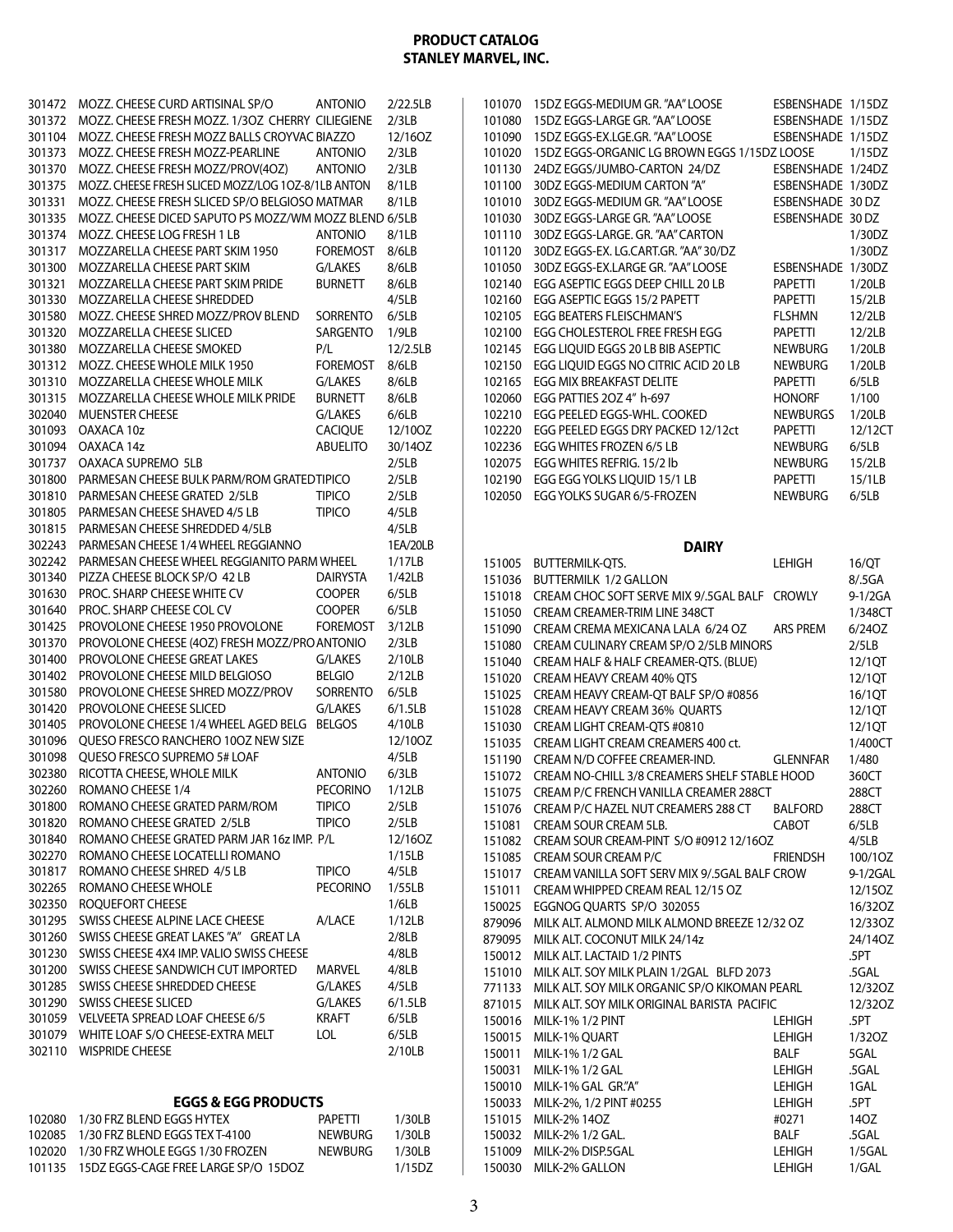|        | 151006 MILK-CHOCOLATE 1% 14OZ                                         | #0415           | 140Z          |        | 331010 CANTALOUPES 3PK                                             | AMB#33202         | 3PK             |
|--------|-----------------------------------------------------------------------|-----------------|---------------|--------|--------------------------------------------------------------------|-------------------|-----------------|
| 151021 | MILK-CHOCOLATE 1% GALLONS                                             | <b>BALFORD</b>  | 4/1GAL        |        | 354515 CANTALOUPES WHOLE 15 CT                                     | #3202             | 15CT            |
|        | 151016 MILK-CHOCOLATE 1/2 PINT                                        | <b>LEHIGH</b>   | .5PT          |        | 331840 CARROTS CELLO 1-LB                                          | #11082            | 1/1LB           |
|        | 151019 MILK-CHOCOLATW WHOLE CHOC 14OZ                                 | BALF0427        | 1/140Z        |        | 354522 CARROTS DICED 3/8"                                          | #02113            | 10LB            |
|        |                                                                       |                 |               |        |                                                                    |                   |                 |
|        | 151014 MILK-CHOCOLATE 1/2 GAL                                         | LEHIGH          | .5GAL         |        | 354524 CARROTS LOOSE 50#                                           | #01081            | 50LB            |
|        | 151012 MILK-CHOCOLATE DISP. 5GA                                       | LEHIGH          | $1/1$ GAL     |        | 331830 CARROTS MINI PEELED                                         | #12109            | 1LB             |
|        | 151003 MILK-HOMO 1/2 PINT                                             | <b>LEHIGH</b>   | .5PT          |        | 331410 CARROTS SHREDDED 5LB                                        |                   | 5LB             |
|        | 151004 MILK-HOMO SKIM 1/2 PINT                                        | LEHIGH          | .5PT          |        | 354501 CAULIFLOWER 1/2 CASE                                        | #21085            | .5 <sub>C</sub> |
|        | 151002 MILK-HOMO/14OZ                                                 | #0226           | 1/1PT         |        | 354504 CAULIFLOWER FLORETS 2/3#                                    | #2120             | 2/3LB           |
|        | 151007 MILK-HOMO/QUARTS #0255                                         | <b>LEHIGH</b>   | 1/1QT         |        | 331400 CELERY 24CT                                                 | AMB#1095          | 24CT            |
|        |                                                                       |                 |               |        |                                                                    |                   |                 |
|        | 151000 MILK-HOMO/GAL. GR. "A"                                         | <b>LEHIGH</b>   | 1GAL          |        | 331415 CELERY 1/2 CASE 12CT                                        | #21095            | 12CT            |
|        | 151004 MILK-SKIM HOMO 1/2 PINT                                        | <b>LEHIGH</b>   | .5PT          |        | 331417 CELERY DICED 1/4"10LB                                       | #2125             | 10LB            |
|        | 150008 MILK-SKIM/14OZ                                                 | #0626           | 140Z          |        | 331418 CELERY 3/8 DICED 10LB                                       | A7126             | 10LB            |
|        | 150020 MILK-SKIM-QT GR. "A" #0621                                     | <b>LEHIGH</b>   | $1/1$ QT      |        | 331419 CELERY A 3PK                                                | #31095            | 3PK             |
|        | 150006 MILK-SKIM 1/2 GAL                                              | <b>LEHIGH</b>   | .5GAL         |        | 354499 CHIVES 1# #42215 FRESH                                      |                   | 1LB             |
|        | 150005 MILK-SKIM GAL. GR. "A"                                         | LEHIGH          | 1GAL          |        | 354507 CILANTRO 3 PK                                               | #32020            | 3PK             |
|        |                                                                       |                 |               |        |                                                                    |                   |                 |
|        | 151013 MILK-SKIM DISP. 5GAL                                           |                 | $1/5$ GAL     |        | 331428 CILANTRO 30CT                                               | AMB#2020          | 30CT            |
|        | 151001 MILK-WHOLE DISP. 5GAL                                          |                 | $1/5$ GAL     |        | 331020 COLLARD GREENS 12 BUSSELS                                   | AMB#41580         | <b>12 BUS</b>   |
|        | 151112 WHIPPED TOPPING AEROSOL-WHIPPED TOPPING                        |                 | 12/15OZ       |        | 331025 CORN COB FRESH WHITE 40-48CT                                | A#1205            | 40-48CT         |
|        | 151120 WHIPPED TOPPING RICH-QTS 0801                                  | <b>RICHS</b>    | 12/2LB        |        | 331027 CORN 48CT LOCAL YELLOW                                      | AMB#1206          | 48CT            |
|        | 151130 WHIPPED TOPPING PASTRY BAG RTU                                 | <b>QFARMS</b>   | 12/16OZ       |        | 331015 CORN 1/2 CASE WHITE                                         | AMB#21205         | 24PK            |
|        | 151330 YOGURT AST STRW/BLU/PCH LF 6OZ                                 | YOPLAI          | 18/6OZ        |        | 331408 CUCUMBERS 1/2 CASE                                          | #21216            | 5 <sub>CS</sub> |
|        |                                                                       |                 |               |        |                                                                    |                   |                 |
|        | 151110 YOGURT BLACK CHERRY CHOBANI GREEK YOGURT S/O                   |                 | 12/5.30Z      |        | 332101 CUCUMBERS EURO SEEDLESS 12CT                                | #1219             | 12CT            |
|        | 151111 YOGURT BLUEBERRY CHOBANI GREEK YOGURT S/O                      |                 | 12/5.30Z      |        | 354500 CUCUMBER #11219 EACH EURO                                   |                   | 1 EACH          |
|        | 151101 YOGURT GREEK YOGURT 11LB TUB                                   |                 | 1/11LB        |        | 354500 CUCUMBERS EACH EURO                                         | #11219            | 1 EACH          |
|        | 151105 YOGURT GREEK YOGURT ASSRT STR/BLU/CHER OIKOS                   |                 | 12/5.30Z      |        | 331060 CUCUMBERS SELECT 40#                                        | A#1216            | 40LB            |
|        | 151109 YOGURT PEACH CHOBANI GREEK YOGURT S/O                          |                 | 12/5.30Z      |        | 331430 CUCUMBERS FULL BUSHEL                                       | A#1218 KIRBY 50CT |                 |
|        | 151114 YOGURT PINEAPPLE CHOBANI YOGURT 12/5.30Z S/O                   |                 | 12/5.30Z      |        | 332100 CUCUMBERS SELECT 6-PK                                       | #61216            | 1/6CT           |
|        |                                                                       |                 |               |        |                                                                    |                   |                 |
|        | 151100 YOGURT PLAIN YOGURT LOWFAT 5LB                                 | <b>PACKER</b>   | 4/5LB         |        | 331412 DAIKON ROOT 1#                                              | #19145            | 1LB             |
|        | 151108 YOGURT LITE STRAWBERRY YOGURT CUP 6OZ DANNON                   |                 | 12/60Z        |        | 331201 DATES MEDJOOL JUMBO (with Pits)                             | A09697            | 11LB            |
|        | 151113 YOGURT STRAWBERRY CHOBANI GREEK YOGURT S/O                     |                 | 12/5.30Z      |        | 331017 DILL 40Z                                                    | AMB#22025         | 4OZ             |
|        | 151107 YOGURT VANILLA YOGURT CUP 6OZ                                  | <b>DANNON</b>   | 12/6 OZ       |        | 331028 DILL 24CT                                                   | AMB#2025          | 24CT            |
|        | 151102 YOGURT VANILLA YOGURT 2 LB #1983                               | <b>CROWLEY</b>  | 6/2LB         |        | 331413 EDAMAME PODS 20/1#                                          | AMB#8059          | 20/1LB          |
|        |                                                                       |                 |               |        |                                                                    |                   |                 |
|        |                                                                       |                 |               |        |                                                                    |                   |                 |
|        |                                                                       |                 |               |        | 331406 EGGPLANT EACH                                               | #11230            | 1 EACH          |
|        |                                                                       |                 |               |        | 354502 EGGPLANT BUSHEL 18EA                                        | #01230            | 1/9             |
|        | <b>FRESH PRODUCE</b>                                                  |                 |               |        | 354503 ESCAROLE EACH                                               | #11240            | 1 EACH          |
|        | 331402 APPLES GRANNY SMITH 100CT                                      | #03009          | 100CT         |        | 354534 FIGS DRIED BLACK MISSION 5#                                 | AMB#9745          | 5LB             |
|        |                                                                       |                 |               |        | 351326 FRUIT MIXED MEDLEY 4/2.5                                    | #3423             | 4/2.5           |
|        | 331210 APPLE RED DEL 100CT                                            | AMB#3003        | 100CT         |        |                                                                    |                   |                 |
|        | 331426 ASPARAGUS, PENCIL THIN 11#                                     | #11029          | 11LB          |        | 354505 GARLIC WHOLE PEELED 5LB                                     | #19213            | 5LB             |
|        | 354512 ASPARAGUS, STANDARD 1/2 CS                                     | #01027          | 11LB          |        | 331029 GARLIC WHOLE UNPEELED 1LB                                   | #19210            | 1LB             |
|        | 335301 AVOCADO, 6-pk                                                  | #63045          | 6PK           |        | 331018 GINGER ROOT 1#                                              | AMB#19225         | 1LB             |
|        | 335295 AVOCADOS CRYVAC FRESH PEELED                                   |                 | 48CT          |        | 331021 GRAPES WHITE SEEDLESS 3#                                    | AMB#63120         | 3LB             |
|        | 335300 AVOCADO FIRM HAAS 48CT                                         | #3047           |               |        | 331001 GRAPES RED SEEDLESS 3LB                                     | AMB#63122 3LB     |                 |
|        |                                                                       |                 | 48CT          |        | 354532 GRAPES RED SEEDLESS 18#                                     | #03122            | 18LB            |
|        | 335302 AVOCADO GREEN 48CT                                             | #3049           | 48CT          |        |                                                                    |                   |                 |
|        | 335299 AVOCADO HASS 24CT 1/2CS                                        | AMB 23045       | 1/24CT        |        | 331011 HONEYDEW EACH                                               | AMB#13225         | 1 PIECE         |
|        | 331411 BANANAS 5LB                                                    | #13072          | 5LB           |        | 354511 HONEYDEW WHOLE 6CT                                          | #3225             | 6-8CT           |
|        | 351325 BANANAS 10#                                                    | #33072          | 1/10LB        |        | 331023 JICAMA FULL BUSHEL 30#                                      | AMB#00925         | 30LB            |
|        | 331403 BANANAS ON TURN STAGE #3                                       | #30723          | 40LB          |        | 331120 KALE BABY 2LB                                               | #0067             | 2LB             |
|        | 331431 BANANA YELLOW 40LB                                             | AMB 30725       | 40LB          | 354509 | KALE GREEN                                                         | #01260            | 1/24CT          |
|        |                                                                       |                 |               |        | 351322 KALE GREEN BY THE HEAD                                      | #11260            | 1 EACH          |
|        | 354506 BASIL 1 LB FRESH                                               | #32003          | 1LB           |        |                                                                    |                   |                 |
|        | 331100 BASIL 2.2LB FRESH                                              | #2003           | 2.2LB         |        | 351321 KALE RED BY THE HEAD                                        | #11420            | 1 EACH          |
|        | 354513 BEANS, GREEN SNIPPED                                           | #01046          | 10LB          |        | 351323 KALE RED SALAD                                              | #1420             | 1/24CT          |
|        | 351320 BEANS, GREEN 5#(HARICOT VERTS)                                 | AMB#01041       | 1/5LB         | 354510 | LEMONS 140CT                                                       | #03163            | 140CT           |
|        | 354537 BEANS, STRING FULL BUSHEL                                      |                 | 20-25LB       |        | 333510 LEMONS 1/2 CASE 165CT                                       | #23165            | 1/2CA           |
|        | 331033 BEETS, RED #5                                                  | AMB#31045       | 5LB           |        | 354531 LEMONS 165 CT                                               | #03165            | 165CT           |
|        |                                                                       |                 |               |        | 331014 LEMON JUICE 6/1QRT FRESH                                    |                   | 6/1QT           |
|        | 331016 BLACKBERRIES FRESH 12CT                                        | AMB#03090       | 12CT          |        | 333228 LETTUCE ARCADIAN BLEND 3LB                                  | #0212             | 3LB             |
|        | 354523 BLUEBERRIES 12CT                                               | AMB#03092       | 12CT          |        |                                                                    |                   |                 |
|        | 354536 BROCCOLI 14-CT.                                                | #01055          | 1/14CT        |        | 351327 LETTUCE ARUGULA, BABY 4#                                    | #02007            | 4LB             |
|        | 354518 BROCCOLI CROWNS                                                | #01056          | 20LB          |        | 333450 LETTUCE FILLET GRN LEAF                                     | #1284             | 1/10LB          |
|        | 354519 BROCCOLI FLORETS 4/3#                                          | #02103          | 4/3LB         |        | 331008 LETTUCE FRISEE 12 CT                                        | AMB#1288          | 12CT            |
|        | 354521 BROCCOLI RABE 1/2 CASE                                         | #21057          | .5CS          |        | 331407 LETTUCE GREEN LEAF 24CT                                     | #01285            | 24CT            |
|        | 331012 BROCCOLI SLAW FRESH 4/3#                                       | A#2222          | 12LB CS       |        | 333451 LETTUCE HYDROPONIC 12CT                                     | #1270             | 12CT            |
|        |                                                                       |                 |               |        | 333449 LETTUCE ICEBERG CELLO 24CT                                  | #1269             | 24CT            |
|        | 331398 BRUSSEL SPROUTS A1061 FRESH 22-25#                             |                 | 22-25LB       |        |                                                                    |                   |                 |
|        | 331399 CABBAGE GREEN 1/2 CAS                                          | #21072          | 20LB          |        | 333465 LETTUCE ICEBERG 1/2 CASE                                    | #21275            | 12 EACH         |
|        | 331404 CABBAGE GREEN 40LB<br>331920 CABBAGE SLAW MIX W/COLOR SEP 10LB | #1072<br>#02128 | 50LB<br>2/5LB |        | 333500 LETTUCE ICEBERG 24CT<br>333505 LETTUCE ICEBERG CHOPPED 4/5# | #1275<br>#2135    | 24CT<br>4/5LB   |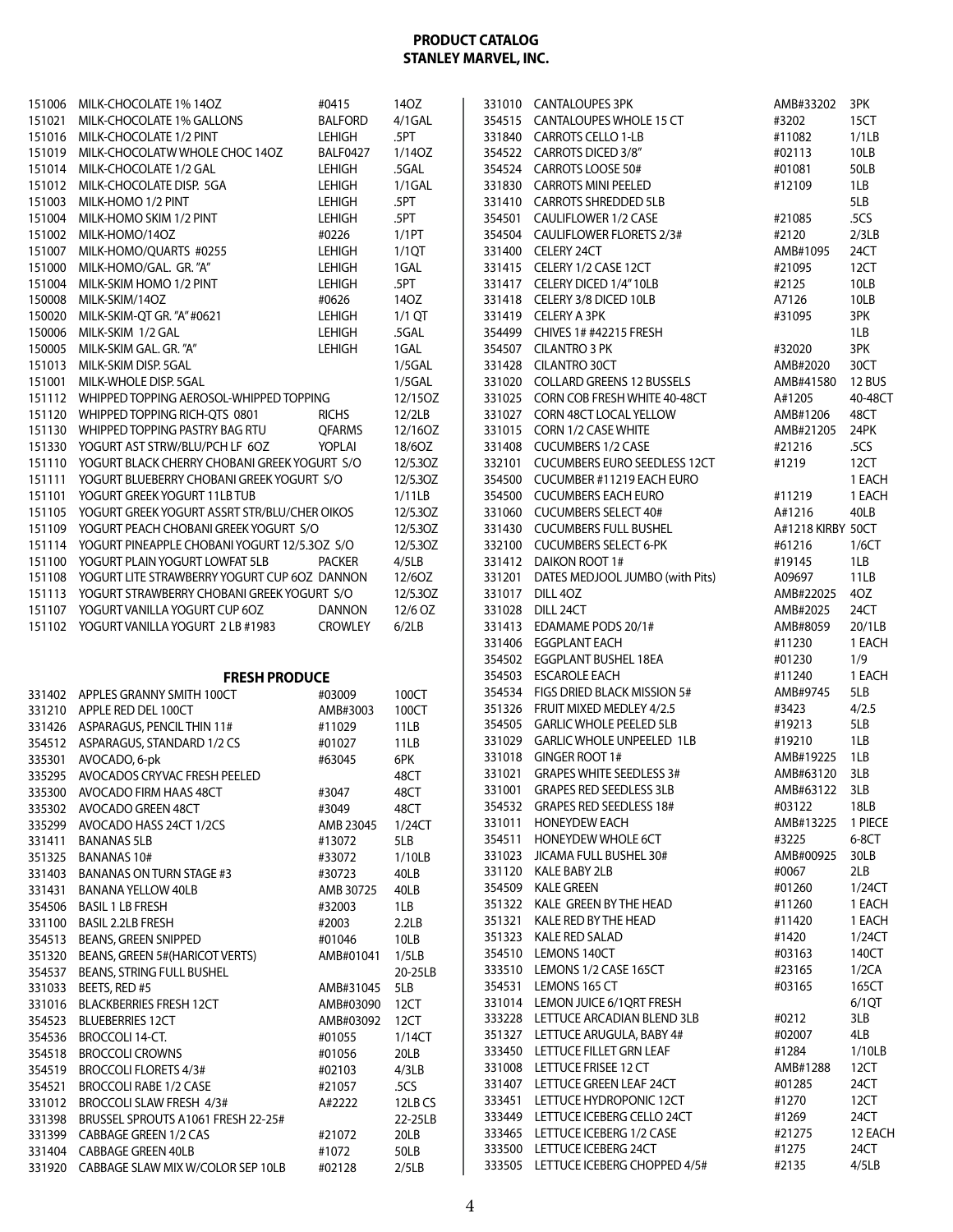|        | 331832 LETTUCE MICRO, GREEN RAINBOW 8OZ                           | #8163               | 8OZ                     |                  | 354517 RASPBERRIES 12/1                                             | #03096          | 12/1             |
|--------|-------------------------------------------------------------------|---------------------|-------------------------|------------------|---------------------------------------------------------------------|-----------------|------------------|
|        | 333452 LETTUCE RADICCHIO 9CT                                      | #1845               | 9 EACH                  |                  | 331007 ROSEMARY 4OZ                                                 | AMB#42046       | 4OZ              |
|        | 333227 LETTUCE RED LEAF 24CT                                      | #1287               | 24CT                    |                  | 331006 SAGE FRESH 4OZ                                               | #22051          | 4OZ              |
|        | 333550 LETTUCE ROMAINE CHOP #401C                                 | #2138               | 1/12LB                  |                  | 354533 SHALLOTS PEELED/JAR 5LB                                      | #12166          | 5LB              |
|        | 333551 LETTUCE ROMAINE WHOLE 24CT                                 | #1290               | 24CT                    |                  | 331200 SNOW PEAS 10LB                                               | A#1455          | 10LB             |
|        | 333660 LETTUCE ROMAINE HEARTS                                     | #01292              | 36CT                    |                  | 331009 SNOW PEA SHOOTS 10/3OZ AMB#01429                             |                 | 10/3OZ           |
|        | 335290 LETTUCE ROMAINE 1/2 CASE                                   | #21290              | 12CT                    |                  | 331416 SPINACH CELLO 8/10OX                                         | A#01436         | 8/10OZ           |
|        | 331031 LETTUCE ROMAINE BLEND 4/5LB                                | AMB#08532           | 4/5LB                   |                  | 336409 SPINACH 4/2.5LB                                              | #1437           | 4/2.5LB          |
|        | 333650 LETTUCE SALAD MIX 20#                                      | #2137               | 4/5LB                   |                  | 336410 SPINACH BABY FRESH 4LB                                       | #1438           | 1/3LB            |
|        | 331003 LETTUCE SHRED 10LB 1/2 CASE                                |                     | 10LB                    |                  | 331833 SQUASH BUTTERNUT PEELED 10LB                                 | #02174          | 10LB             |
|        | 333661 LETTUCE SHRED 20LB LETTUCE                                 | #72136              | 4/5LB                   |                  | 331834 SQUASH BUTTERNUT WHOLE 40LB                                  | #1441           | 40LB             |
|        | 331831 LETTUCE SPRING MIX 3LB                                     | #01296              | 1/3LB                   |                  | 331034 SQUASH SPAGHETTI 30LB                                        | AMB#01442       | 30LB             |
|        | 354520 LIMES 10# 54/63<br>331427 LIMES BIG BOX 175CT              | #03178<br>AMB#3177  | 10LB<br>175CT           |                  | 336411 SQUASH YELLOW 5LB<br>336413 SQUASH YELLOW-1/2 BUSHEL         | #31445<br>#1445 | 5LB<br>20LB      |
|        | 331397 LIME JUICE QUART A13457 LIME JUICE                         |                     | 1QT                     |                  | 336414 SQUASH ZUCCHINI-1/2 BUSHEL                                   | #1451           | 20LB             |
|        | 331013 LIME JUICE 6/1QRT FRESH                                    |                     | 6/1QT                   |                  | 336412 SQUASH ZUCCHINI GREEN 5LB                                    | #31451          | 5LB              |
|        | 354498 MINT FRESH 4z                                              | A#5035              | 4OZ                     |                  | 331002 STRAWBERRIES 1/2CS                                           | AMB#23102       | 4/1LB            |
|        | 334258 MUSHROOMS SHIITAKE, LOCAL                                  | #9266               | 3LB                     |                  | 331030 STRAWBERRIES DRISCOLL 8/1                                    | #03105          | 8/1LB            |
|        | 331420 MUSHROOMS SILVER DOLLAR                                    | A01317              | 10LB                    |                  | 354525 STRAWBERRIES 8/1LB                                           | #3102           | 8/1LB            |
|        | 334690 ONIONS DICED 1/4" FRESH                                    | #2140               | 1/10LB                  |                  | 354508 THYME 4OZ BAG                                                | #22066          | 1/40Z            |
|        | 334691 ONIONS DICED A5140 3/8 ZIPLOCK 10#                         |                     | 10LB                    |                  | 331429 TOMATILLO FULL BUSHEL                                        | AMB#9606        | 40LB             |
|        | 334695 ONIONS DICED XTRA THICK FRESH DICED1/2 #2190               |                     | 1/10LB                  |                  | 337249 TOMATILLO 10LB                                               | #9605           | 10LB             |
|        | 334300 ONIONS GREEN/SCALLIONS 1/2 CS                              | #21340              | 24 BNC                  |                  | 337246 TOMATOES 5 X 6                                               | #01470          | 1/25LB           |
|        | 334155 ONIONS RED RING 10# THIN                                   | #2148               | 1/10LB                  |                  | 337245 TOMATOES 6 X 6                                               | #01471          | 1/25             |
|        | 331421 ONIONS RED A 5LB FRESH                                     | #31335              | 5LB                     |                  | 337248 TOMATOES CHERRY                                              | #01490          | 12PT             |
|        | 334180 ONIONS RED WHOLE                                           | #1335               | 1/25LB                  |                  | 331409 TOMATOES CHERRY 1/2 CASE                                     | AMB#21490       | 6CT              |
|        | 334301 ONIONS SCALLIONS 2LB BAG                                   |                     | 2LB                     |                  | 337210 TOMATOES DICED FRESH                                         | #2155           | 1/10             |
|        | 334156 ONIONS 1/8" SLICED, 10lb                                   | #2243               | 10LB                    |                  | 337240 TOMATOES HEIRLOOM FRESH 10LB                                 | #8068           | 10LB             |
|        | 334170 ONIONS 1/4" SLICED, 10LB                                   | #2142               | 10LB                    |                  | 337211 TOMATOES JERSEY FRESH 20LB                                   | #1496           | 20LB             |
|        | 334250 ONIONS SPANISH FRESH                                       | #01330              | 50LB                    |                  | 337244 TOMATOES PLUM 25LB                                           | #1493           | 1/25             |
|        | 331032 ONIONS SPANISH 5LB                                         | AMB#31330           | 5LB                     |                  | 337247 TOMATOES RED GRAPE                                           | #01498          | 12PK             |
|        | 331425 ONIONS WHITE JUMBO 00645 50#                               |                     | 50LB                    |                  | 337250 TOMATOES SLICED FRES 10LB                                    | #2289           | 1/10LB           |
|        | 331004 ORANGES 6 PK                                               | AMB#63282           | 6PK                     |                  | 337251 TOMATOES VINE RIPE 4x5                                       | #1477           | 20LBS            |
|        | 354539 ORANGES SUNKIST 1/2CS 44CT                                 | AMB#23282           | 44CT                    |                  | 354516 WATERMELON SEEDLESS                                          | #13253          | 1 EACH           |
|        | 354526 ORANGES 88CT #1                                            | #3282               | 88CT                    |                  | 337260 WOOD CHUNKS-PECAN, 4lb S/O                                   |                 | 1/4LB            |
|        | 331401 ORANGES SUNKIST 113CT                                      | #3284               | 100CT                   |                  | 337270 WOOD CHIPS APPLEWOOD S/O                                     |                 | 1/2.2LB          |
|        |                                                                   |                     |                         |                  |                                                                     |                 |                  |
|        | 331024 ORCHIDS EDIBLE 100CT                                       | AMB#09009           | 100CT                   |                  | 336412 ZUCCHINI GREEN 5LB                                           | #31451          | 5LB              |
|        | 354514 PARSLEY 6PK CURLY                                          | #61350              | 6PK                     |                  |                                                                     |                 |                  |
|        | 354528 PARSLEY ITALIAN FRESH 6PK                                  | #61355              | 6PK                     |                  |                                                                     |                 |                  |
|        | 354527 PARSNIPS LB                                                | #19335              | 1LB                     |                  | <b>BEEF</b>                                                         |                 |                  |
|        | 331422 PEPPERS GREEN FRESH A 6PK                                  | #61361              | 5LB                     |                  | 541464 BEEF BRISKET NOSE OFF B/L                                    |                 | 8-10LB           |
|        | 335135 PEPPERS GREEN SLICED FRESH                                 | #2152               | 4/4LB                   |                  | 541490 BEEF BRISKET NOSE OFF BRISKET "FJ"                           | <b>LIBERTY</b>  | 5/2PC            |
|        | 335150 PEPPERS GREEN 1/2 CASE                                     | #21361              | 12LB                    |                  | 541495 BEEF BRISKET NOSE ON                                         |                 | 5/10LB           |
|        | 335200 PEPPERS GREEN WHOLE                                        | #1361               | 25LB                    |                  | 541463 BEEF BRISKET NOSE ON B/L                                     |                 | 5/11LB           |
|        | 333223 PEPPERS JALAPENO FULL BUSHEL<br>333226 PEPPERS JALAPENOLB  | #00082              | 20LB                    |                  | 541036 BEEF "CHIPPED" DRIED BEEF                                    | <b>KNAUSS</b>   | 8/3LB            |
|        | 354529 PEPPERS LONG HOT 15LB                                      | #19339<br>#1369     | 1 <sub>LB</sub><br>15LB | 541347           | BEEF CHUCK CLOD MEAT                                                |                 | 3/28LB           |
|        | 333224 PEPPERS MIXED (SUNTAN)                                     | #1360               | 20-25LB                 | 541334           | BEEF CHUCK FLAP (flat) MEAT<br>BEEF CHUCK SHORT RIB B/I SP/O CHOICE |                 | 10/7LB           |
|        | 331000 PEPPERS ORANGE BELL                                        | AMB#81362           | 11LB                    | 541336<br>541333 | <b>BEEF CHUCK TENDERS</b>                                           |                 | 4/14LB<br>5/15LB |
|        | 331424 PEPPERS POBLANO BUSHEL 18LB                                | #49343              | 18LB                    | 701520           | BEEF CREAMED CHIPPED BEEF 6/10                                      | <b>CHEF MAT</b> | 6/960Z           |
|        | 331423 PEPPERS RED A 6PK FRESH                                    | #61357              | 5LB                     | 541020           | <b>BEEF CUBES</b>                                                   | <b>DUTCH</b>    | 1/10LB           |
|        | 333225 PEPPERS RED BELL                                           | #1357               | 1/25                    | 541035           | BEEF DRIED CHOP/FORM/SLICES                                         | <b>KNAUSS</b>   | 8/3LB            |
|        | 333220 PEPPERS YELLOW 11LB                                        | A#1368              | 11LB                    | 541343           | BEEF EYE ROUNDS RAW                                                 | P/L             | 12/6LB           |
|        | 354530 PEPPERS YELLOW 6PK                                         | #61368              | 6PK                     | 541395           | BEEF FAJITA STRIPS NSP 4/5#                                         | <b>MAR NSP</b>  | 4/5LB            |
|        | 351324 PINEAPPLE GOLDEN 6-8 CT                                    | #3343               | $6-8CT$                 | 541320           | BEEF FLATS-RAW (BOTTOM                                              | P/L             | 4/18LB           |
|        | 335805 POTATOES CHEF "A"                                          | #01400              | 50LB                    | 541012           | BEEF GROUND BEEF-FINE GRIND--ANGUS                                  |                 | 8/10LB           |
|        | 335804 POTATOES CHEF B WHITE                                      | #01409              | 50LB                    | 541017           | BEEF GROUND BEEF-FRESH B.V.P.                                       |                 | 1/10LB           |
|        | 335802 POTATOES IDAHO BAKING POTATO 60ct                          | #1370               | 50LB                    | 541010           | BEEF GROUND BEEF-FRESH                                              | <b>DUTCH</b>    | 2/10LB           |
| 335799 | POTATOES IDAHO 40CT                                               | A#1371              | 40CT                    | 541014           | BEEF GROUND BEEF-FRESH SIRLOIN                                      | <b>DUTCH</b>    | 10LB             |
|        | 335807 POTATOES IDAHO 6z #2 50LB                                  | A#1403              | 1 EA                    | 541016           | BEEF GROUND BEEF-DUTCH                                              |                 | 16/5LB           |
|        | 331026 POTATOES RED BLISS POTATOES "B"50LBS                       | AMB#01406           | 50LBS                   | 541015           | BEEF GROUND BEEF-FINE GRIND-BULK                                    | EXEL            | 8/10LB           |
|        | 335800 POTATOES RED BLISS A's                                     | #01405              | 1/50LB                  | 541005           | BEEF GROUND BEEF-ORGANIC FRZ GRASS FED                              |                 | 1/10LB           |
|        | 335801 POTATOES RUSSET BAKING 90 CT                               |                     | 50LB                    | 541018           | BEEF GROUND BEEF-WAGU (KOBE) BEEF BULK BROADLEAF                    |                 | 4/2.5LB          |
|        | 335803 POTATOES WHL PEELED 30LB                                   | #01392              | 30LB                    | 541251           | BEEF GYRO CKED FONTANINI                                            |                 | 6/5LB            |
|        | 331022 POTATOES YUKON GOLD 5LB<br>335806 POTATOES YUKON GOLD 50LB | AMB#11374<br>#01374 | 5LB<br>50LB             |                  | 541252 BEEF GYRO CONES 1/30 LB                                      | <b>KONTOS</b>   | 1/30LB           |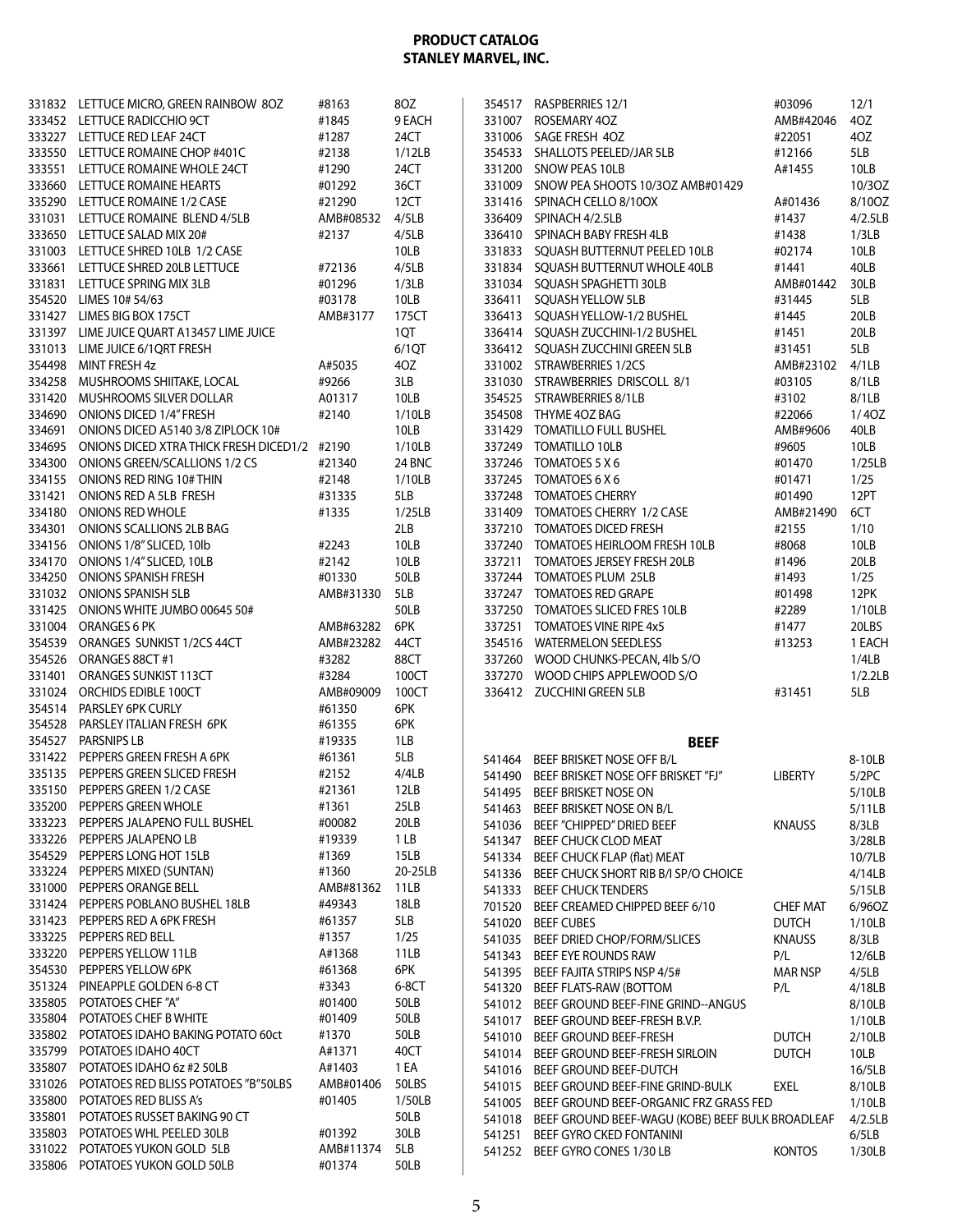| 541255           | BEEF GYRO CONES SP/O 10 LB                         | <b>CENTRAL</b>      | 4/10LB    |
|------------------|----------------------------------------------------|---------------------|-----------|
| 541141           | BEEF HAMBURGERS ANGUS 4z FARMLAND                  | #40417              | $1/10$ LB |
| 541143           | BEEF HAMBURGERS ANGUS FARMLAND 6z                  | #40415              | 10 LB     |
| 541144           | BEEF HAMBURGERS ANGUS FARMLAND 8z                  | #40414              | 10 LB     |
|                  |                                                    |                     |           |
| 541130           | BEEF HAMBURGER ANGUS 4OZ FRESH                     | DUTCH               | 10LB      |
| 541131           | BEEF HAMBURGER ANGUS 5OZ FRESH                     | <b>DUTCH</b>        | 10LB      |
| 541136           | BEEF HAMBURGER ANGUS 6OZ FRESH                     | <b>DUTCH</b>        | $1/10$ LB |
| 541133           | BEEF HAMBURGER ANGUS 8OZ FRESH                     | DUTCH               | 1/10LB    |
| 541134           | BEEF HAMBURGER ANGUS FRESH SIZED                   | <b>DUTCH</b>        | $1/10$ LB |
|                  |                                                    |                     |           |
| 541140           | BEEF HAMBURGER ANGUS FROZEN 8OZ                    | <b>MARVEL</b>       | $1/10$ LB |
| 541050           | BEEF HAMBURGER ANGUS THICK EXCPTONAL TELFORD 8z    |                     | 1/10LB    |
| 541142           | BEEF HAMBURGER CHAR BROILED 4OZ BURGERS H11986     |                     | 48 EA     |
| 541132           | BEEF HAMBURGER DEVAULT H/S BURGER 8OZ DEVAULT      |                     | 10LB      |
| 541070           | BEEF HAMBURGER-FRZ 3OZ                             |                     | 1/10LB    |
|                  |                                                    |                     |           |
| 541135           | BEEF HAMBURGER-FRZ, 3.2OZ #2139                    | DEVAULT             | 1/10LB    |
| 541138           | BEEF HAMBURGER-FRZ 4OZ DEVAULT                     | <b>DEVAULT</b>      | $1/10$ LB |
| 541139           | BEEF HAMBURGER-FRZ 5.3OZ                           | DEVAULT             | 1/10LB    |
| 541137           | BEEF HAMBURGER-FRZ 6OZ                             | DEVAULT             | $1/10$ LB |
| 541025           | BEEF HAMBURGER KOBE MINI GOUR. CHEESEBURGER S/O    |                     | 1/72CT    |
| 541150           | BEEF HAMBURGER SLIDER PATTIES 2OZ                  | <b>DEVAULT</b>      | 1/10LB    |
|                  |                                                    |                     |           |
| 541030           | BEEF HAMBURGER SLIDER (WAGYU) BEEF KOBE 8/1 #58802 |                     | 1/10LB    |
| 541155           | BEEF HAMBURGER WAGYU PATTIES 2/                    | <b>BROADLEAF</b>    | 1/10LB    |
| 541480           | BEEF KNUCKLE PEELED SP/O                           |                     | 6/9LB     |
| 541040           | BEEF LIVER-4 OZ. FRZ                               | MAID                | 42/40Z    |
| 541180           | BEEF MEATBALLS 1/2 OZ. COOKED                      | <b>CLNTNO</b>       | 1/10LB    |
| 541190           | BEEF MEATBALLS 1 OZ. COOKED                        | <b>BUONA</b>        | 1/10LB    |
| 541195           | BEEF MEATBALLS 1.5 OZ COOKED                       | CDB                 | 10LB      |
|                  |                                                    |                     |           |
| 541170           | BEEF MEATBALLS 2OZ H5455 MRS. DIFILLIP.            |                     | 2/5LB     |
| 541200           | BEEF MEATBALLS 2OZ CKD MAMA MIA                    | MAMAMI              | 1/10LB    |
| 541222           | BEEF MEATBALLS 20Z CKD FONTANINI 2 OZ COOKED       |                     | 1/10LB    |
| 541165           | BEEF MEATBALL WEDDING SIZE                         |                     | $2/5$ LB  |
| 541337           | <b>BEEF MIXED BONES</b>                            |                     | 50LB      |
| 541341           | BEEF RIBEYE BEEF CHOICE B/L RAW                    |                     | 5/15.5LB  |
|                  | BEEF RIBEYE BEEF SELECT B/L RAW                    |                     |           |
|                  |                                                    |                     |           |
| 541342           |                                                    |                     | 6/14LB    |
| 541346           | BEEF RIBEYE NO ROLL B/L                            |                     | 5/15LB    |
| 541471           | BEEF RIBEYE ROLL FOR SLICING-DOMESTIC P/L          |                     | 8/5LB     |
| 541339           | BEEF RIBEYE SP/O B/L-DOMESTIC, 10up                |                     | 8/10LB    |
| 551280           | BEEF RIBS BACK RIBS-FROZEN                         |                     | 1/60LB    |
| 551285           | BEEF RIBS BONELESS BEEF CHUCK SHORT RIBS           |                     | 6/12LB    |
| 541338           | BEEF RIBS CHOICE EXPORT B/I SP/O                   | P/L                 | 3/20LB    |
|                  |                                                    |                     |           |
| 541260           | BEEF SANDWICH SLICES FRESH WORKS                   | #DFCPS80            | 10LB      |
| 541308           | BEEF SANDWICH STEAK 4OZ BEEF WOW                   | PHILLY              | 1/10LB    |
| 541310           | BEEF SANDWICH STEAK 4OZ SL                         | PHILLY              | 1/10LB    |
| 541303           | BEEF SANDWICH STEAK 4OZ SLACK'S 4OZ                |                     | 1/10LB    |
| 541312           | BEEF SANDWICH STEAK 5OZ BEEF WOW                   | PHILLY              | 1/10LB    |
| 541325           | BEEF SANDWICH STEAK 5OZ M                          | PHILLY              | 1/10LB    |
| 541307           | BEEF SANDWICH STEAK 6OZ BEEF WOW                   | PHILLY              | 1/10LB    |
|                  |                                                    |                     |           |
| 541315           | BEEF SANDWICH STEAK 6OZ PS&G                       |                     | 1/10LB    |
| 541304           | BEEF SANDWICH STEAK 7OZ FARMLAND 30% M FARMLAND    |                     | 1/10LB    |
| 541306           | BEEF SANDWICH STEAK 8OZ BEEF WOW                   | PHILLY              | 1/10LB    |
| 541316           | BEEF SANDWICH STEAK 8OZ FRANKLY PHILLY 8OZ         |                     | 1/10LB    |
| 541313           | BEEF SANDWICH STEAK 8OZ MARINATED                  | PHILLY              | 1/10LB    |
| 541240           | BEEF SANDWICH STEAK 8OZ RED STAR                   | B&M                 | 1/10LB    |
| 541318           | BEEF SANDWICH STEAK 8OZ STK/FAC                    | <b>STKFAC</b>       | 1/10LB    |
|                  |                                                    |                     |           |
| 541229           | BEEF SANDWICH STEAK 4 OZ XL 4OZ XL                 |                     | 1/10LB    |
| 541227           | BEEF SANDWICH STEAK 5OZ XL                         | <b>MARVEL</b>       | 1/10LB    |
| 541201           | BEEF SANDWICH STEAK 7OZ XL MARVEL                  | <b>B&amp;M MEAT</b> | 1/10LB    |
| 541228           | BEEF SANDWICH STEAK 8OZ XL MARVEL                  | <b>B&amp;M MEAT</b> | 1/10LB    |
| 541220           | BEEF SANDWICH STEAK 10OZ XL JAY'S XL               | <b>B&amp;M MEAT</b> | 1/10LB    |
| 541311           | BEEF SANDWICH STEAK BULK WOW                       | PHILLY              | 1/10LB    |
| 541309           | BEEF SANDWICH STEAK NIFTY M4 PHILLY CHEESTEAK      |                     | 1/10LB    |
| 541323           | BEEF SANDWICH STEAK RIB EYE 4OZ                    | PHILLYB             | 1/10LB    |
|                  |                                                    |                     |           |
|                  | BEEF SANDWICH STEAK RIB EYE BULK (TONELLI'S)       |                     | 1/10LB    |
| 541237<br>541329 | BEEF SANDWICH STEAK VEGGIE LEAN                    |                     | 40/40Z    |
| 541354           | BEEF SPLIT TOP CKD RESLR                           | <b>MRSRES</b>       | 2/7LB     |
| 541451           | BEEF STEAK BUTT TOP STEAK-FILLET CUT, 8OZ          |                     | 20/8OZ    |

| 541455 | BEEF STEAK COULOTTE STEAK S/O LOCAL HARV       |                 | 1/10LB    |
|--------|------------------------------------------------|-----------------|-----------|
| 541468 | BEEF STEAK FLAT IRON STEAK 8 OZ                | <b>TYSON</b>    | 24/8OZ    |
| 541461 | BEEF STEAK FLANK STEAK CHOICE                  | <b>DUTCH</b>    | 6/10LB    |
| 541465 | <b>BEEF STEAK FLANK SELECT</b>                 | P/L             | 7/10LB    |
| 551290 | BEEF STEAK FRITTER RAW #203 SP/O (cfs)         |                 | 30/5.3OZ  |
| 541472 | BEEF STEAK N.Y. STRIP CHOICE (0X1) PACKER      |                 | 1/15LB    |
| 541469 | BEEF STEAK N.Y. STRIP SELECT N.Y. STRIP 1X1    | P/L             | 5/16LB    |
| 541475 | BEEF STEAK SKIRT STEAK-PEELED OUTSIDE          |                 | 12/6LB    |
| 541476 | BEEF STEAK SKIRT STEAK S/O -NOT PEELED OUTSIDE |                 | 8/7LB     |
| 541450 | BEEF STEAKT-BONE 12OZ SP/O                     |                 | 12/12OZ   |
| 541348 | BEEF TENDERLOIN-PLD 5+UP SELECT DOM.           |                 | 6/6LB     |
| 541245 | BEEF TENDERLOIN "SUKARNE" 5&DOWNS              |                 | 6/4.5LB   |
| 541352 | BEEF TENDERLOIN TIPS EXCEPTIONAL               |                 | 10LB      |
| 541466 | BEEF TERES MAJOR (PET. SHLDR CLOD)             | P/L             | 5/11LB    |
| 541462 | BEEF TERES MAJOR NUDY'S 5OZ                    |                 | 2/5.5LB   |
| 541332 | BEEF TOP ROUND DENUTED CHOICE                  |                 | 3/22LB    |
| 541355 | BEEF TOP ROUND JULLIENED CUT                   | <b>DUTCH</b>    | 10LB      |
| 541330 | BEEF TOP ROUND RAW SELECT                      | P/L             | 3/25LB    |
| 541331 | BEEF TOP ROUND RAW CHOICE                      | P/L             | 3/25LB    |
| 551019 | BEEF TOP ROUND STEAK/HOAG CKD R.BEEF #1213     |                 | 2/7LB     |
|        |                                                |                 |           |
|        | <b>HAM</b>                                     |                 |           |
| 501070 | HAM BLACK FOREST #2329                         | <b>HATFIELD</b> | 2/7.5LB   |
| 501200 | HAM BONE-IN (SMOKED) 2243                      | <b>HATFIELD</b> | 3/18LB    |
| 501080 | HAM BREAKFAST SCOTCH B/WAGON 2290              | <b>HATFIELD</b> | 2/11LB    |
| 501210 | <b>HAM BRT 1180</b>                            | <b>HATFIELD</b> | 2/12LB    |
| 501055 | HAM BUFFET MENU-PRID 190450                    | <b>FARMLAND</b> | 2/11LB    |
| 501130 | HAM CAPPICOLA STYLE 2289                       | <b>HATFIELD</b> | 2/7.50LB  |
| 501050 | HAM CHEF-CNTRY.STYLE HAT. 2247                 | <b>HATFIELD</b> | 4/13LB    |
| 501119 | HAM CV COOKED 39% 2376                         | <b>HATFIELD</b> | 2/12LB    |
| 501040 | HAM COOKED HATFIELD 2292                       | <b>HATFIELD</b> | $2/11$ LB |
| 501142 | HAM DICED HAM 2312                             | <b>HATFIELD</b> | 2/5LB     |
| 501160 | HAM IMPORTED STYLE (DANISH)                    | <b>PLUMROSE</b> | 2/12LB    |
| 501125 | <b>HAM ITALIAN BERKS</b>                       |                 | 2/8LB     |
| 501120 | HAM 1/2 PEPPER HAM SQUARE                      | <b>BERKS</b>    | 2/6.00LB  |
| 501030 | HAM PIT B/L SMKED. 12859oFARMLAND              |                 | 2/15LB    |
| 501190 | <b>HAM PROSCIUTTO</b>                          | CARANDO         | 2/6LB     |
| 501192 | HAM PROSCIUTTO DI PARMA PROSCIUTTO             |                 | 1/16LB    |
| 501031 | HAM PROSCIUTTO MARGHERITA HAM S/O, 2/4.5lb     |                 | 2/4.5LB   |
| 501195 | HAM PROSCIUTTO SILVER WHOLE B/L CITTERIO       |                 | 1/13LB    |
| 501128 | HAM REDUCED SODIUM                             | <b>BERKS</b>    | 3/11LB    |
| 501020 | HAM SLICED HAM SP/O HILL/FARMS                 |                 | 6/21R     |

| 501020 HAM SLICED HAM SP/O HILL/FARMS |           | 6/2LB      |
|---------------------------------------|-----------|------------|
| 402865 HAM TURKEY HAM                 | CAROLINA  | 2/8LB      |
| 501149 HAM VIRGINIA BRAND #6240       | HATFIFI D | $2/5.5$ IB |
|                                       |           |            |
|                                       |           |            |
| <b>SAUSAGE</b>                        |           |            |
| 511310 SAUSAGE ANDOUILLE (RAW)        | MARTINS   | 1/10LB     |

| <b>JIL CIL</b> | <b>JAUJAUL ANDUUILLE (NAW)</b>                   | <b>UUAN LIIV</b> | 17 I VLD  |
|----------------|--------------------------------------------------|------------------|-----------|
| 511156         | SAUSAGE BULK HOT PRIMA PORTA 3949                | <b>HATFLD</b>    | 4/5LB     |
| 511157         | SAUSAGE BULK SWT PRIMA/PORTA 3948                | <b>HATFLD</b>    | 4/5LB     |
| 511085         | SAUSAGE CASING HATF. CKD 1.75 3512               | <b>HATFLD</b>    | 10LB      |
| 511250         | SAUSAGE CASING JONES 8 LK SAUS. 60               | <b>JONES</b>     | 1/10LB    |
| 511106         | SAUSAGE CASING VEGETARIAN JONES 1.6z             |                  | 10LB      |
| 511100         | SAUSAGE CHICKEN SAUSAGE 501 JONES LINKS 1.4z     |                  | 1/10LB    |
| 511105         | SAUSAGE CHKN/APPLE JONES LINK 1.5 660            |                  | 107/1.5OZ |
| 511100         | SAUSAGE CHICKEN 501 JONES LINKS                  | 1.4z             | 1/10LB    |
| 511312         | SAUSAGE CHORIZO (RAW)                            | <b>MARTINS</b>   | 10LB      |
| 511115         | SAUSAGE CHORIZO 858 SAUS PATTY JONES 1.5 OZ CKD  |                  | 1/10LB    |
| 511311         | SAUSAGE CHORIZO BEEF SUPREMO 12/13z SP/O         |                  | 12/13OZ   |
| 511314         | SAUSAGE CHORIZO LINKS SUPREMO 10 LB(10LB PER CS) |                  | 1/10LB    |
| 301099         | SAUSAGE CHORIZO SUPREMO 4/5 LB                   |                  | 4/5LB     |
| 511315         | SAUSAGE CHORIZO CHICANO 10LB (LINK)              | <b>NYPRO</b>     | 4/10LB    |
| 511316         | SAUSAGE CHORIZO SOY REYNALDOS 16/12 OZ REY       |                  | 16/120Z   |
| 301099         | SAUSAGE CHORIZO SUPREMO 4/5 LB                   |                  | 4/5LB     |
| 511187         | SAUSAGE HOT ITALIAN SAUSAGE 305                  | <b>HATFIELD</b>  | 2/10LB    |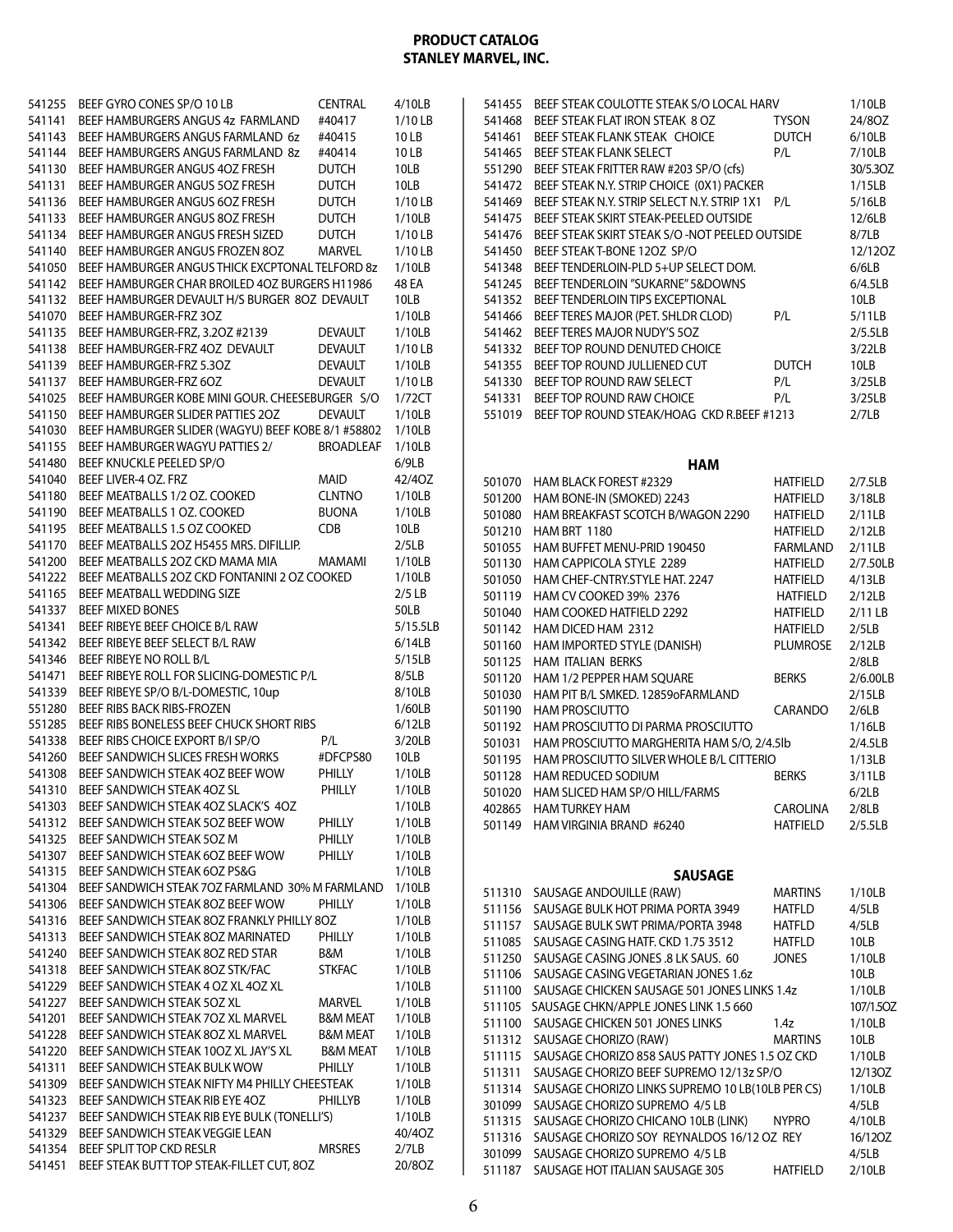| 511190 | SAUSAGE HOT ITALIAN DEYULIO SAUSAGE              | <b>DEYULIO</b>  | 1/10LB   |
|--------|--------------------------------------------------|-----------------|----------|
|        |                                                  |                 |          |
| 511188 | SAUSAGE HOT GRILLERS HATFIELD 5:1 3536           | <b>HATFIELD</b> | 1/10LB   |
| 511160 | SAUSAGE KIELBASA POLISH SAUSAGE 3155             | <b>HATFIELD</b> | 6/3LB    |
| 511320 | SAUSAGE LINK 80Z PRECOOKED FARMLAND FARM         |                 | 1/10LB   |
| 511010 | SAUSAGE LINK HATF. 1OZ 33053                     | <b>HATFIELD</b> | 2/10LB   |
| 511020 | SAUSAGE LINK HATF, 2OZ SAUSAGE 3050              | <b>HATFIELD</b> | 2/10LB   |
|        | SAUSAGE LINK HATE, CKD.8 3511                    |                 |          |
| 511025 |                                                  | <b>HATFIELD</b> | 1/10LB   |
| 511090 | SAUSAGE LINK JONES CKD .8 #510                   | <b>JONES</b>    | 1/10LB   |
| 511095 | SAUSAGE LINK JONES CKD 1.75 530                  | Jones           | 1/10LB   |
| 511040 | SAUSAGE PATTY HATFIELD 2OZ 3904                  | <b>HATFIELD</b> | 1/10LB   |
| 511042 | SAUSAGE PATTY HATF.CKD 20Z 3532                  | <b>HATFIELD</b> | 2/5LB    |
| 511120 | SAUSAGE PATTY JONES 2z 850 CKD SAUS.             | Jones           | 1/10LB   |
|        |                                                  |                 |          |
| 511205 | <b>SAUSAGE PIZZA TOPPING</b>                     | <b>BONICI</b>   | 1/10LB   |
| 511208 | SAUSAGE PIZZA TOPPING SLICED                     | <b>FONTANIN</b> | 1/15LB   |
| 511154 | SAUSAGE SMOKED HOT BEEF #2020                    | Berks           | 1/10LB   |
| 511189 | SAUSAGE SMOKED HOT CHESAPEKE 6175                | <b>HATFIELD</b> | 4/5LB    |
| 511180 | SAUSAGE SWEET ITALIAN                            | Deyulio         | 1/10LB   |
| 511185 | SAUSAGE SWEET ITALIAN HATFIELD 3052              | <b>HATFLD</b>   | 2/10LB   |
|        |                                                  |                 |          |
| 511195 | SAUSAGE SWEET ITAL. HATFIELD GRILLERS            | HATFIELD        | 1/10LB   |
| 511091 | SAUSAGE TURKEY LINK H6846 CKD .67OZ              | Jones           | 10LB     |
|        |                                                  |                 |          |
|        | <b>BACON</b>                                     |                 |          |
|        | BACON APPLEWOOD SMK.16/18 #2189                  | <b>HATFIELD</b> |          |
| 521027 |                                                  |                 | 1/15LB   |
| 521155 | <b>BACON BITS-REAL REFRIGERATED</b>              | <b>HORMEL</b>   | 4/5LB    |
| 521012 | BACON BRONZE #123190 18/22                       | <b>FARMLAND</b> | 1/25LB   |
| 521200 | <b>BACON CANADIAN GOLD LABEL 127050</b>          | <b>FARMLAND</b> | 4/4LB    |
| 521205 | <b>BACON CANADIAN SLICED 2262</b>                | <b>HATFIELD</b> | 7.5LB    |
| 521150 | BACON ENDS & PIECES FROZEN 2214                  | HATFIELD        | 2/10LB   |
| 521010 | BACON HOTEL 16/18 BACON #2208                    | <b>HATFIELD</b> | 1/15LB   |
|        | BACON HOTEL 20/22 BACON #2209                    |                 |          |
| 521020 |                                                  | <b>HATFIELD</b> | 1/15LB   |
| 521050 | BACON LAYOUT BACON 18/22 #2229                   | <b>HATFIELD</b> | 1/15LB   |
| 521055 | BACON LAYOUT BACON 14/18 #2231                   | <b>HATFIELD</b> | 1/15LB   |
| 521164 | BACON LAYOUT BACON "PJ" KUNZLER 14/16 #2624      |                 | 1/15LB   |
| 521165 | BACON LAYOUT BACON 18/22                         | Kunzler         | 1/15LB   |
| 521215 | <b>BACON PANCETTA #6780</b>                      | honor           | 3/3LB    |
| 521082 | BACON PRCKD FARM.300SL 12500                     | <b>FARMLAND</b> | 300CT    |
|        | BACON SLAB THICK 12/14 KUNZLER #2612             |                 |          |
| 521159 |                                                  |                 | 2/5LB    |
| 521040 | BACON SLAB SL #2223                              | HATFIELD        | 1/15LB   |
| 521160 | <b>BACON SLAB SLICED 16-18</b>                   | Kunzler         | 1/10LB   |
| 521161 | BACON SLAB BACON NIFTY 14/16 SLICED              |                 | 1/10LB   |
| 521015 | <b>BACON SINGLE SLICE FARMLAND 18-22</b>         |                 | 1/15LB   |
| 521158 | BACON TOPPING FC HATFIELD 6407                   | <b>HATFIELD</b> | 2/5LB    |
|        |                                                  |                 |          |
|        |                                                  |                 |          |
|        | <b>PORK &amp; PORK PRODUCTS</b>                  |                 |          |
| 521316 | PORK BBO HATFIELD 3402                           | <b>HATFIELD</b> | 1/10LB   |
| 521318 | PORK BBQ SOUTHERN STYLE PULLED 3508              | <b>HATFIELD</b> | 2/5LB    |
| 521312 | PORK BELLY RIND & RIB OFF INDIANA                |                 | 26LB     |
| 521313 | PORK BUTT RAW BONE-IN CVP                        |                 | 4/18LB   |
| 521300 | PORK CHOPS CENTER CUT-DUTCH                      | <b>DUTCH</b>    | 1/10LB   |
| 521301 | PORK CHOPS SP/O FRENCHED                         | <b>DUTCH</b>    | 1/10LB   |
|        |                                                  |                 |          |
| 521310 | <b>PORK CUBES</b>                                | P/L             | 1/10LB   |
| 521452 | PORK CUSHION MEAT                                |                 | 4/12.5LB |
| 521315 | PORK GROUND FRESH                                | <b>DUTCH</b>    | 2/5LB    |
| 521445 | PORK LOIN BRT BONELESS #1167                     | <b>HATFIELD</b> | 2/12LB   |
| 521450 | PORK LOIN BONELESS C/C                           | P/L             | 6/9LB    |
| 521460 | PORK LOIN BONE-IN PRIVATE RESERVE 8BONE          |                 | 2/6.5LB  |
| 521330 | PORK RIBS BABY BACK RIBS IBC RAW                 |                 | 45LB     |
|        |                                                  |                 |          |
| 521331 | PORK RIBS BABY BACK RIB PIECES HATFIELD 3-4BONE  |                 | 40LB     |
| 521335 | PORK RIBS BABY BACK RIBS #141027 2LB             | FARMLAND        | 30LB     |
| 521360 | PORK RIBS BABY BACK RIBS HAT-PREKD 3504 HATFIELD |                 | 1/33LB   |
| 521377 | PORK RIBS PATTIES CKD 3.5OZ                      | <b>DOTFRZ</b>   | 46/3.5OZ |
| 521320 | PORK RIBS PORK SPARE RIBS 4#                     |                 | 1/30LB   |
| 521325 | PORK RIBS SPARE RIBS VAC PAK 3PC #1197 HATFIELD  |                 | 4/3PC    |
| 521333 | PORK RIBS ST. LOUIS RIBS 2.5 FARMLAND #210117    |                 | 40LB     |

| 521309 PORK ROAST COOKED 2352             | <b>HATFIELD</b> | 1/6.5LB   |
|-------------------------------------------|-----------------|-----------|
| 521400 PORK SHOULDER FROZEN B/L INDIANA   |                 | 5/15LB    |
| 521451 PORK SHOULDER B/L                  |                 | 3/15LB    |
| 521455 PORK TENDERLOINS B/L               | P/I             | 1/12LB    |
| 521380 PORK WILD WING 4 OZ 19212          | FARMLAND        | 91 B      |
| 521390 PORK WINGS MINI KC WILD #19455 2OZ | FARMLAND        | $1/10I$ B |
|                                           |                 |           |

#### **PROVISION MEATS**

| 551058 | BEEF CORNED BEEF 1ST CUT COOKED                   | <b>NORLIB</b>   | 3/4LB    |
|--------|---------------------------------------------------|-----------------|----------|
| 551050 | BEEF CORNED BEEF BRISKET RAW                      | <b>NORLIB</b>   | 1/11LB   |
| 551020 | BEEF CORNED BEEF CALIFORNIA #2832                 | giordn          | 2/9LB    |
| 701415 | BEEF CORNED BEEF HASH LEGOUT                      | LEGOUT          | 12/#5    |
| 701416 | BEEF CORNED BEEF HASH VENICE MAID                 |                 | 6/110    |
| 551009 | BEEF CORNED BEEF JOY/GIORDANO #2232               | <b>GIORDN</b>   | 2/8LB    |
| 551018 | BEEF ROAST BEEF BERKS #6187                       | <b>BERKS</b>    | 2/5LB    |
| 551007 | BEEF ROAST BEEF COOKED GIORD.#1313                | <b>GIORDN</b>   | 2/8LB    |
| 551010 | BEEF ROAST BEEF DELI SMART #1813                  | giordn          | 2/7LB    |
| 521401 | <b>BISON GROUND SP/O</b>                          |                 | 2/5LB    |
| 551065 | <b>BOLOGNA BERKS</b>                              | <b>BERKS</b>    | 2/8LB    |
| 551070 | BOLOGNA BEEF 2 PC #3200                           | HATFIELD        | 2/7LB    |
| 551066 | <b>BOLOGNA LEBANON S/O</b>                        |                 | 2/4.5LB  |
| 531024 | FRANKS BEEF BERKS 8/1 #1016                       | Berks           | 2/5LB    |
| 531027 | FRANKS BEEF BERKS 6/1 6" #1046                    | <b>BERKS</b>    | 2/5LB    |
| 531026 | FRANKS BEEF BERKS #1044 6"4/1                     | <b>BERKS</b>    | 2/5LB    |
| 531045 | FRANKS BEEF BERKS 4/1 7" #1020                    | <b>BERKS</b>    | 1/10LB   |
| 531022 | FRANKS BEEF DELUXE GRILL BEEF 8/1 6676            | <b>HATFLD</b>   | 1/10LB   |
| 531030 | FRANKS BEEF HATFIELD 10/1 5.25" 3300              | <b>HATFLD</b>   | 1/10LB   |
| 531048 | FRANKS BEEF KUNZLER 8/1 KUNZLER                   | KUNZLER         | 2/6LB    |
| 531020 | <b>FRANKS MEAT 8/1 KUNZLER</b>                    | KUNZLER         | 2/6LB    |
| 531028 | FRANKS MEAT #1136 6/1 6" MEAT                     | BERKS           | 2/5LB    |
| 531035 | FRANKS MEAT 10/1 5.25" 3348                       | <b>HATFIELD</b> | 1/10LB   |
| 531040 | FRANKS MEAT KUNZLER JUMBO WIENER5                 | KUNZLER         | 1/10LB   |
| 531050 | FRANKS MEAT 8/1 BAR "S"                           | BAR"S"          | 24/1LB   |
| 534010 | FRANKS MEAT CORN DOG ALL MT                       | <b>FSTR/FMS</b> | 60/2.6OZ |
| 541019 | LAMB GROUND SP/O                                  | dutch           | 10LB     |
| 543065 | <b>LAMB HIND SHANKS CATELLI</b>                   |                 | 10-12LB  |
| 543060 | <b>LAMB LEG BRT IMPORTED</b>                      |                 | 10/4.5   |
| 543020 | LAMB RACK FRENCHED NZ 12-14z                      | P/L             | 21LB     |
| 543030 | LAMB RACK-FRENCHED NZ 18-200Z                     | P/L             | 21LB     |
| 543080 | LAMB T-BONE CHOP 41201 5/8"1.6 OZ AVG             |                 | 4/25CT   |
| 551140 | LIVERWURST 3170                                   | <b>HATFIELD</b> | 3/6LB    |
| 551295 | MORTADELLAH6782 2/6#                              |                 | 2/6LB    |
| 551160 | PASTRAMI ROUND MRS RESSLERS                       | RESSLERS        | 2/7LB    |
| 551212 | PEPPERONI DELI. (SLICING)                         | CARANDO         | 4/2.5LB  |
| 551200 | PEPPERONI LONG STIX                               | <b>HORMEL</b>   | 12/2LB   |
| 551215 | PEPPERONI PRESLICED H LIGURIA PEPPERONI 25LB 5011 |                 | 1/25LB   |
| 551220 | PEPPERONI PRESLICED                               | <b>HORMEL</b>   | 2/5LB    |
| 551221 | PEPPERONI SLICED PEPPERONI HORMEL#14490           |                 | 2/12.5LB |
| 551230 | PORK ROLL HATFIELD 3238                           | <b>HATFIELD</b> | 3/6LB    |
| 551240 | PORK ROLL TRENTON                                 | <b>TRENTN</b>   | 2/6LB    |
| 551245 | PORK ROLL TAYLOR                                  | taylor          | 2/6LB    |
| 551135 | SALAMI BEEF BERKS                                 | <b>BERKS</b>    | 4/3.5LB  |
| 551136 | SALAMI COOKED/BERKS                               | BERKS           | 2/7LB    |
| 551195 | SALAMI COTEGHINO 3248                             | <b>HATFIELD</b> | 2/7LB    |
| 551120 | SALAMI GENOA MAGNIFICO                            | HORMEL          | 4/6LB    |
| 551125 | SALAMI GENOA CARANDO                              | CARANDO         | 3/6LB    |
| 551127 | SALAMI GENOA DILUSSO                              | <b>HORMEL</b>   | 4/8LB    |
| 551100 | SALAMI HATFIELD 3240                              | HATFIELD        | 2/7LB    |
| 551260 | <b>SCRAPPLE HABBERSETT 5 LB</b>                   | HABSET          | 3/5LB    |
| 551275 | SCRAPPLE HABBERSETT 2 LB                          | <b>HABSET</b>   | 12/2LB   |
| 551258 | <b>SCRAPPLE HATFIELD 3352</b>                     | <b>HATFIELD</b> | 2/5LB    |
| 551255 | <b>SCRAPPLE RAPA</b>                              | HABSET          | 3/5LB    |
| 551180 | SOPPERSATA                                        | P/L             | 2/8LB    |
| 541345 | <b>VEAL BONES MIXED VEAL BONES-CATELLI</b>        | CATELLI         | 1/50LB   |
| 541351 | VEAL CHOP 14z FRENCHED VEAL CHOPS                 | <b>CATELLI</b>  | 9/14OZ   |
|        |                                                   |                 |          |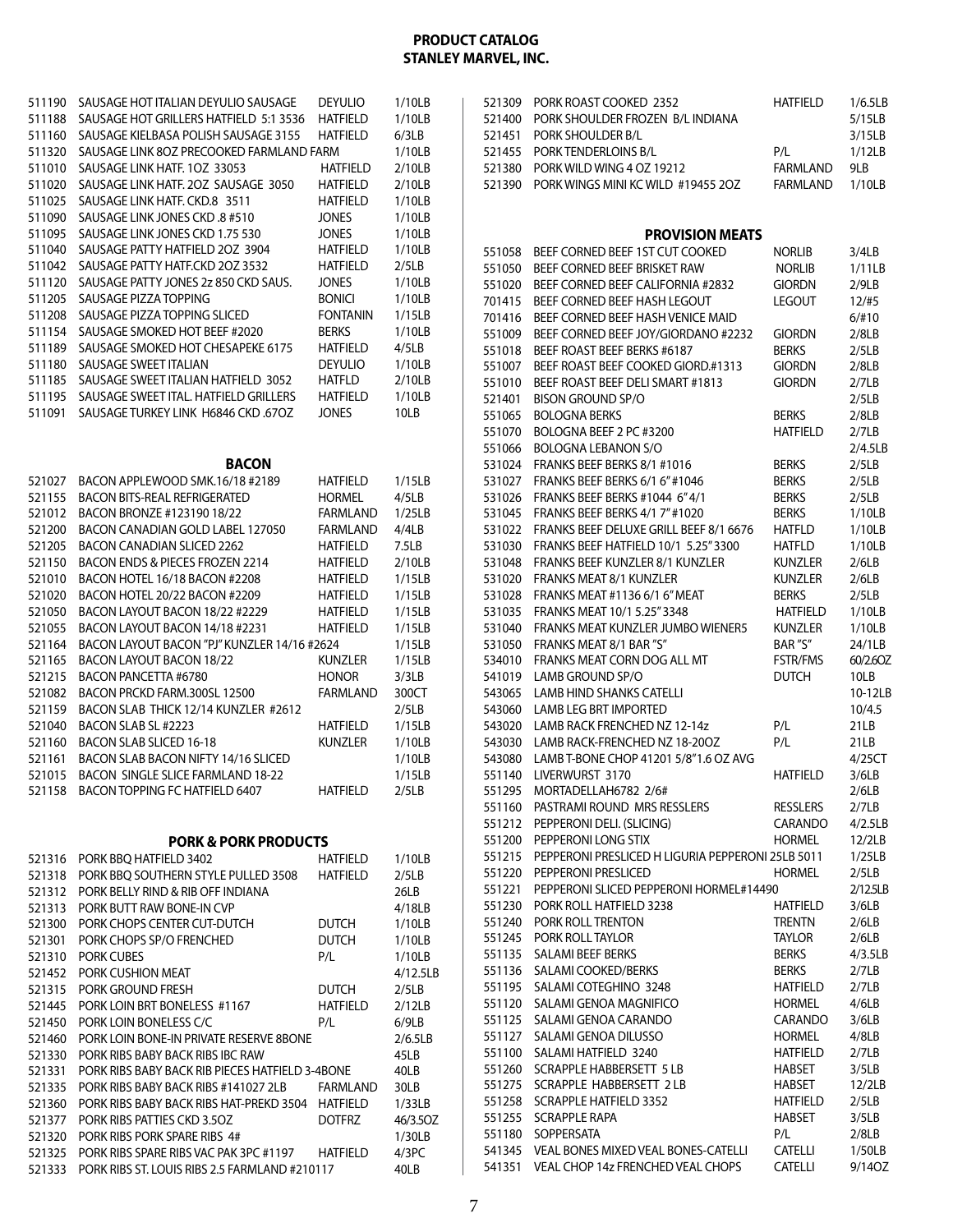| 541353<br>541510<br>541660<br>541661<br>541662<br>541665<br>541340<br>541655<br>541350<br>541349<br>541580 | VEAL CHOP RIB CHOP-END CUT, 8-12OZ<br>VEAL CUBES-10 LB. CATTELLI<br>VEAL LEG CUTLET 30Z FRZ H263<br>VEAL LEG CUTLET H 4z #264<br>VEAL LEG CUTLET H 5z #265<br>VEAL LEG CUTLETH275 6OZ FRZ<br>VEAL MARROW BONES, 50lb #7577<br>VEAL PATTY MADE RITE 5.3z BRD VEAL PATTY<br>VEAL RND CUTLET 6OZ EYE CATELLI<br>VEAL SLICES-20Z P&P CATELLI<br>VEAL SLICES-BRD 4 OZ ITAL | <b>CATELLI</b><br><b>CATELLI</b><br><b>SUMMIT</b><br><b>SUMMIT</b><br><b>CATELLI</b><br><b>CATELLI</b><br><b>VEALTHING</b> | 10LB<br>4/10LB<br>10LB<br>10LB<br>10LB<br>10LB<br>1/50LB<br>10LB<br>26/60Z<br>1/10LB<br>40/40Z |
|------------------------------------------------------------------------------------------------------------|-----------------------------------------------------------------------------------------------------------------------------------------------------------------------------------------------------------------------------------------------------------------------------------------------------------------------------------------------------------------------|----------------------------------------------------------------------------------------------------------------------------|------------------------------------------------------------------------------------------------|
| 541650                                                                                                     | VEAL TOP RND CUTLT 50Z FRZ                                                                                                                                                                                                                                                                                                                                            | <b>SUMMIT</b>                                                                                                              | 1/10LB                                                                                         |
| 541344                                                                                                     | <b>VEAL TOPS-DENUTED</b>                                                                                                                                                                                                                                                                                                                                              | P/L                                                                                                                        | 2/5LB                                                                                          |
|                                                                                                            | <b>FRESH/FROZEN POULTRY</b>                                                                                                                                                                                                                                                                                                                                           |                                                                                                                            |                                                                                                |
| 402010                                                                                                     | CHIC 3 PC BRD C/C B/BUSH 6137                                                                                                                                                                                                                                                                                                                                         | B/BUSH                                                                                                                     | 13/13.5OZ                                                                                      |
| 402025                                                                                                     | CHIC 4 PC BRD HS TYSON 4435                                                                                                                                                                                                                                                                                                                                           | <b>TYSON</b>                                                                                                               | 12/15OZ                                                                                        |
| 402021                                                                                                     | CHIC 4 PC CHICKEN 18OZB/BUSH#6526                                                                                                                                                                                                                                                                                                                                     | B/BUSH                                                                                                                     | 10/4PC                                                                                         |
| 402015                                                                                                     | CHIC 4 PC CHIC DINNER H5916 B/BUSH<br>CHIC 4 PC H/DIPT PIERCE H1502                                                                                                                                                                                                                                                                                                   | B/BUSH                                                                                                                     | 10/180Z                                                                                        |
| 402030<br>402020                                                                                           | CHIC 4 PC H/T 11/16z B/BUSH 6106                                                                                                                                                                                                                                                                                                                                      | PIERCE<br><b>BRAKEBUS</b>                                                                                                  | 12/170Z<br>11/16OZ                                                                             |
| 401871                                                                                                     | CHIC 8 PC SUPER CHICKEN PIERCE #65115                                                                                                                                                                                                                                                                                                                                 |                                                                                                                            | 48-54PC                                                                                        |
| 401480                                                                                                     | <b>CHIC BONES/NECKS/BACKS</b>                                                                                                                                                                                                                                                                                                                                         | <b>PACKER</b>                                                                                                              | 1/40LB                                                                                         |
| 401840                                                                                                     | CHIC BRST-30Z TRAY PACK(ZAC'S) S/O                                                                                                                                                                                                                                                                                                                                    |                                                                                                                            | 48/30Z                                                                                         |
| 401006                                                                                                     | CHIC BRST 6OZ S/O ABF                                                                                                                                                                                                                                                                                                                                                 |                                                                                                                            | 40LB                                                                                           |
| 401036                                                                                                     | CHIC BRST 8OZ WHLE B/L S/L                                                                                                                                                                                                                                                                                                                                            |                                                                                                                            | BY LB.                                                                                         |
| 401870                                                                                                     | CHIC BRST 48/6z GEORGE IQF                                                                                                                                                                                                                                                                                                                                            |                                                                                                                            | 48/60Z                                                                                         |
| 401095                                                                                                     | CHIC BRST AIRLINE B/L S/L                                                                                                                                                                                                                                                                                                                                             | PHILLYP                                                                                                                    | BY LB.                                                                                         |
| 401011                                                                                                     | CHIC BRST ALL NATURAL MT. AIRE                                                                                                                                                                                                                                                                                                                                        |                                                                                                                            | 40LB                                                                                           |
| 401115                                                                                                     | CHIC BRST B/L NO/TEND                                                                                                                                                                                                                                                                                                                                                 | <b>PACKER</b>                                                                                                              | BY LB.                                                                                         |
| 401004                                                                                                     | CHIC BRST B/L S/L 100Z WHOLE TRM                                                                                                                                                                                                                                                                                                                                      | <b>MERION</b>                                                                                                              | 4/5LB                                                                                          |
| 401015                                                                                                     | CHIC BRST B/L-S/L 7z SINGLE LOBE                                                                                                                                                                                                                                                                                                                                      |                                                                                                                            | 10LB                                                                                           |
| 401012                                                                                                     | CHIC BRST BL/SL N/TN TRM CRYVC                                                                                                                                                                                                                                                                                                                                        | <b>PACKER</b>                                                                                                              | BY LB.                                                                                         |
| 401014                                                                                                     | CHIC BRST BLACK LABEL MT AIRE RANDOM                                                                                                                                                                                                                                                                                                                                  |                                                                                                                            | 40LB                                                                                           |
| 401210                                                                                                     | CHIC BRST BONE IN (BULK)                                                                                                                                                                                                                                                                                                                                              | <b>PACKER</b>                                                                                                              | 1/40LB                                                                                         |
| 401013                                                                                                     | CHIC BRST BONE IN SPLITSP/O 6-70Z                                                                                                                                                                                                                                                                                                                                     |                                                                                                                            | 40LB                                                                                           |
| 402860                                                                                                     | CHIC BREAST BUTTERBALL ROASTED S/O                                                                                                                                                                                                                                                                                                                                    |                                                                                                                            | 2/6LB                                                                                          |
| 401500                                                                                                     | CHIC BRST CHUNK B/L WING #87253                                                                                                                                                                                                                                                                                                                                       | KOCH                                                                                                                       | 2/5LB                                                                                          |
| 401945                                                                                                     | CHIC BRST FLT MIT84 ITAL PIERCE #H7523<br>CHIC BRST FRESH BL/SL 4 OZ                                                                                                                                                                                                                                                                                                  |                                                                                                                            | 1/10LB                                                                                         |
| 401020<br>401035                                                                                           | CHIC BRST FRESH 5OZ B/L S/L TRM CVP                                                                                                                                                                                                                                                                                                                                   | <b>PACKER</b><br>PHILLY                                                                                                    | 20LB<br>20LB                                                                                   |
| 401040                                                                                                     | CHIC BRST FRESH BL/SL 6 OZ                                                                                                                                                                                                                                                                                                                                            | PACKER                                                                                                                     | BY LB.                                                                                         |
| 401043                                                                                                     | CHIC BRST FRESH 4OZ B/L S/L TRM CVP                                                                                                                                                                                                                                                                                                                                   | HOLLY                                                                                                                      | 20LB                                                                                           |
| 401045                                                                                                     | CHIC BRST FRESH 6OZ B/L S/L TRM CVP                                                                                                                                                                                                                                                                                                                                   | <b>PACKER</b>                                                                                                              | 20LB                                                                                           |
| 401060                                                                                                     | CHIC BRST FRESH BL/SL 8 OZ                                                                                                                                                                                                                                                                                                                                            | <b>PACKER</b>                                                                                                              | BY LB.                                                                                         |
| 401080                                                                                                     | CHIC BRST FRESH BL/SL 10 OZ                                                                                                                                                                                                                                                                                                                                           | <b>PACKER</b>                                                                                                              | BY LB.                                                                                         |
| 401090                                                                                                     | CHIC BRST FRESH BL/SL 12 OZ                                                                                                                                                                                                                                                                                                                                           | <b>PACKER</b>                                                                                                              | BY LB.                                                                                         |
| 401130                                                                                                     | CHIC BRST FRSH B/L SKIN ON 6OZ                                                                                                                                                                                                                                                                                                                                        | <b>PACKER</b>                                                                                                              | BY LB.                                                                                         |
| 401150                                                                                                     | CHIC BRST FRSH B/L SKIN ON 8OZ                                                                                                                                                                                                                                                                                                                                        | <b>PACKER</b>                                                                                                              | BY LB.                                                                                         |
| 401160                                                                                                     | CHIC BRST FRSH B/L SKIN ON 9OZ                                                                                                                                                                                                                                                                                                                                        | <b>PACKER</b>                                                                                                              | BY LB.                                                                                         |
| 401170                                                                                                     | CHIC BRST FRSH B/L SKIN ON 10OZ                                                                                                                                                                                                                                                                                                                                       | <b>PACKER</b>                                                                                                              | BY LB.                                                                                         |
| 401180                                                                                                     | CHIC BRST FRSH B/L SKIN ON 7OZ                                                                                                                                                                                                                                                                                                                                        | <b>PACKER</b>                                                                                                              | BY LB.                                                                                         |
| 402171                                                                                                     | CHIC BRST GRILLED 4z KOCH #88876                                                                                                                                                                                                                                                                                                                                      | KOCH                                                                                                                       | 10LB                                                                                           |
| 401820                                                                                                     | CHIC BRST FRZ 8z B/L S/L                                                                                                                                                                                                                                                                                                                                              |                                                                                                                            | 24/8OZ                                                                                         |
| 401830                                                                                                     | CHIC BRST FRZ BL/SL 40Z, IQF                                                                                                                                                                                                                                                                                                                                          |                                                                                                                            | 40/40Z                                                                                         |
| 401876                                                                                                     | CHIC BRST PERDUE #7171 6OZ BRD                                                                                                                                                                                                                                                                                                                                        | <b>PERDUE</b>                                                                                                              | 26/6OZ                                                                                         |
| 401005                                                                                                     | CHIC BRST RANDOM S/O ABF                                                                                                                                                                                                                                                                                                                                              |                                                                                                                            | 4/10LB                                                                                         |
| 401007                                                                                                     | CHIC BRST RANDOM HARRISON                                                                                                                                                                                                                                                                                                                                             | PHILLY                                                                                                                     | 40LB                                                                                           |
| 401009                                                                                                     | CHIC BRST RANDOM FROZEN B/L S/L                                                                                                                                                                                                                                                                                                                                       | <b>PACKER</b>                                                                                                              | 4/10LB                                                                                         |
| 401010                                                                                                     | CHIC BRST RANDOM B/L-S/L                                                                                                                                                                                                                                                                                                                                              | <b>PACKER</b>                                                                                                              | 4/10LB                                                                                         |
| 401925                                                                                                     | CHIC BRST STF W/BROC&CHSE BARB 7ZH5085 24/7OZ                                                                                                                                                                                                                                                                                                                         |                                                                                                                            |                                                                                                |
| 401420                                                                                                     | CHIC DRUMSTICKS 1/40 LB FRESH                                                                                                                                                                                                                                                                                                                                         |                                                                                                                            | 1/40LB                                                                                         |
| 402060<br>402065                                                                                           | CHIC FLTS BRD 4OZ B/BUSH 5154<br>CHIC FLTS BRD 4OZ PERDUE                                                                                                                                                                                                                                                                                                             | <b>BRAKEBUS</b><br><b>PERDUE</b>                                                                                           | 40/4OZ<br>1/10LB                                                                               |
| 402067                                                                                                     | CHIC FLTS BRD ITL CKD 4.750Z 4002                                                                                                                                                                                                                                                                                                                                     | <b>TYSON</b>                                                                                                               | 34/4.70Z                                                                                       |
|                                                                                                            |                                                                                                                                                                                                                                                                                                                                                                       |                                                                                                                            |                                                                                                |

| 402068           | CHIC FLTS BRD B/BUSH 6OZ BRD FILET                                               | <b>B/BUSH</b>    | 1/10LB           |
|------------------|----------------------------------------------------------------------------------|------------------|------------------|
| 402038           | CHIC FINGERS BRST FIERY STRP 5814                                                | <b>BRAKEBUS</b>  | 1/10LB           |
| 401340           | CHIC FRSH SPLIT 3 LB.                                                            | <b>PACKER</b>    | 24HD/CS          |
| 401350           | CHIC FRSH CUT OTRS.                                                              | <b>PACKER</b>    | 24HD/CS          |
| 401360           | CHIC FRSH CUT 1/8'S                                                              | <b>PACKER</b>    | 24HD/CS          |
| 401380           | CHIC FRSH 3 LB. <than cs<="" td=""><td><b>PACKER</b></td><td>24HD/CS</td></than> | <b>PACKER</b>    | 24HD/CS          |
| 402070           | CHIC FRITTER BRST 5.3OZ 6193 SP/OTYSON61                                         |                  | 30/5.30Z         |
| 402049           | CHIC FRITTER BRST TYSON #18617                                                   |                  | $2-5LB$          |
| 402035           | CHIC FRITTER TENDERLOIN 4880 GEORGE'S                                            |                  | 10LB             |
| 401700           | CHIC GRILLED CHICKEN BREAST CP SPRING GLEN                                       |                  | 4/5LB            |
| 402055           | CHIC ITALIAN BREAST FILET 4.750Z KOCH                                            |                  | 2/5LB            |
| 402073           | CHIC ITALIAN H5768 B/BUSH ITALIAN CHIX ZIPS #5793<br>CHIC LEGS FRESH, WHOLE      |                  | 10LB             |
| 401430<br>401440 | CHIC LEGS 1/4 FRESH                                                              | <b>PACKER</b>    | 1/40LB<br>1/40   |
| 401490           | CHIC LIVERS-FRSH. 10lb                                                           | <b>PACKER</b>    | 1/5LB            |
| 401620           | CHIC MEAT DICED (LT&DK)NATRL                                                     | <b>PACKER</b>    | 1/10LB           |
| 401650           | CHIC MEAT DICED WHITE CHICKEN MEAT KOCH #3174                                    |                  | 1/10LB           |
| 401610           | CHIC MEAT PULLED CKED H5154                                                      |                  | 1/10LB           |
| 402120           | CHIC NUGGET UNCKD CHIC NUGGET PIERCE 110180                                      |                  | 10LB             |
| 402130           | CHIC NUGGETS-PG 102 PIERCE CKD                                                   | PIERCE           | 240/1.5OZ        |
| 402135           | CHIC NUGGET BUFFALO BITE DUTCH/QUALITY                                           |                  | 2/5LB            |
| 402140           | CHIC NUGGET POPCORN CHICKEN PIERCE                                               | PIERCE           | 2/5LB            |
| 401510           | CHIC OVEN ROASTED BONE-IN WING #88670 KOCH                                       |                  | 2/5LB            |
| 541265           | CHIC SAND SLICS #MCK40                                                           |                  | 10LB             |
| 541415           | CHIC SAND STEAK 4OZ                                                              |                  | 1/10LB           |
| 541231           | CHIC SAND STEAK 4OZ MARVEL                                                       |                  | 1/10LB           |
| 541410           | CHIC SAND STEAK 4OZ WHITE MCH                                                    | <b>PHILLYCH</b>  | 1/10LB           |
| 541232           | CHIC SAND STEAK 5OZ                                                              | <b>MARVEL</b>    | 1/10LB           |
| 541233           | CHIC SAND STEAK 6 OZ                                                             | MARVEL           | 1/10LB           |
| 541420           | CHIC SAND STEAK 6z PS&G<br>CHIC SAND STEAK 7 OZ                                  | B&M              | 1/10LB           |
| 541234<br>541235 | CHIC SAND STEAK 8OZ                                                              | MARVEL<br>MARVEL | 1/10LB<br>1/10LB |
| 541401           | CHIC SAND STEAK 8OZ STK HOAGIE                                                   | <b>PHILLYB</b>   | 10LB             |
| 541428           | CHIC SAND STEAK 8OZ "BLUE LABEL"                                                 | <b>LEVAN</b>     | 1/10LB           |
| 541425           | CHIC SAND STEAK 8OZ LEVAN 30% (SEASON CUT)                                       |                  | 1/10LB           |
| 541426           | CHIC SAND STEAK 8OZ "ORANGE LABEL"                                               | LEVAN            | 1/10LB           |
| 402043           | CHIC STRIPS FIRE-TYSON 8335                                                      | TYSON83          | 2/5LB            |
| 402045           | <b>CHIC TENDER BRANDYWINE</b>                                                    |                  | 2/5LB            |
| 402040           | CHIC TENDER BRD B/BUSH 5466                                                      | <b>B.BUSH</b>    | 114/1.40Z        |
| 402052           | CHIC TENDER BRD FRITTER #84921                                                   | KOCH             | 2/5LB            |
| 402051           | CHIC TENDER BRD GARIMARK BRD #12721 "VALUE"                                      |                  | 1/10LB           |
| 402074           | CHIC TENDER BRD H5762 B/BUSH #5569                                               |                  | 10LB             |
| 402048           | CHIC TENDER BRD KOCH GOLDEN #3518                                                |                  | 2/5LB            |
| 402050           | CHIC TENDER BRD MARVEL 84896                                                     | KOCH             | 2/5LB            |
| 402047           | CHIC TENDER BRD PERDUE 7158                                                      | Perdue           | 2/5LB            |
| 402044           | CHIC TENDER BRD UNCKD 7441<br>CHIC TENDER FRESH ALLEN MEDIUM                     | TYSON            | 2/5LB<br>40LB    |
| 401191<br>401190 | <b>CHIC TENDER FRESH BRST</b>                                                    | <b>PACKER</b>    | 1/40             |
| 402046           | CHIC TENDER GLUTEN FREE FC                                                       | B/BUSH           | 1/10LB           |
| 402053           | CHICTENDER PIERCE TEMPURA BATR #111356                                           |                  | 2/5LB            |
| 401570           | CHIC TENDER RAW FRZ.                                                             | <b>PACKER</b>    | 4/10             |
| 402042           | CHIC TENDER UNCOOKED #77441                                                      | <b>TYSON</b>     | 2/5LB            |
| 401580           | CHIC THIGH MEAT-B/L S/L                                                          | <b>PACKER</b>    | 1/40LB           |
| 401585           | CHIC THIGHS ALLEN ABF CHICKEN B/L S/L                                            |                  | 1/40LB           |
| 401575           | CHIC THIGHS SP/OR BONE IN 40LB FRESH                                             |                  | 1/40LB           |
| 401310           | CHIC WHOLE FRSH 2.5 LB                                                           | <b>PACKER</b>    | 30/2.5           |
| 401315           | CHIC WHOLE ABF WHOLE CHICKENS                                                    |                  | 10 EA            |
| 401320           | CHIC WHOLE FRSH 3.5 LB. WHOLE                                                    | <b>PACKER</b>    | 24HD/CS          |
| 401322           | CHIC WHOLE FRSH 4 LB WHOLE                                                       | <b>PACKER</b>    | 20HD/CS          |
| 401323           | CHIC WHOLE MARINATED 4LB CHICKEN                                                 | HOLLY            | 4LB              |
| 401461           | CHIC WINGS JUMBO CUT CHIC                                                        | RAEFORD          | 1/40LB           |
| 401462           | CHIC WINGS FROZEN WING FLATS(ONLY) SINGLE JOINT                                  |                  | 40LB             |
| 401463           | CHIC WINGS COOKIN GOOD IQF JUMBO WINGS                                           |                  | 40LB             |
| 401464           | CHIC WINGS HOLLY 1 cut ROASTER WGS CVP                                           | HOLLY            | 40LB             |
| 401465           | CHIC WINGS ALLEN CUT JUMBO WINGS                                                 |                  | 1/40LB           |
| 401466           | CHIC WINGS MEDIUM CUT WINGS                                                      | <b>PACKER</b>    | 1/40LB           |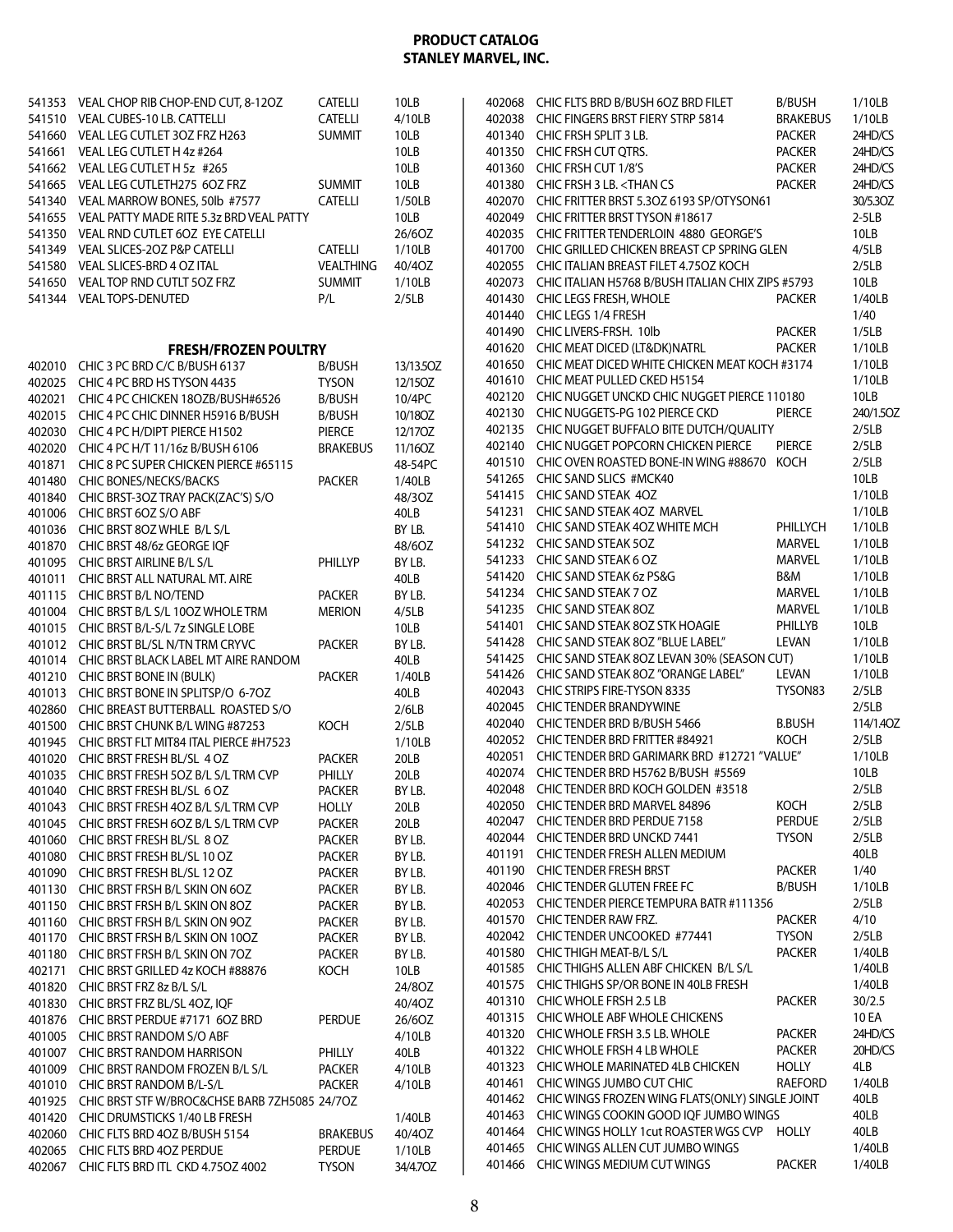| 402075 | CHIC WING ZING - BRD SPCY BULK                            | <b>PIERCE</b>     | 9-13LB    |
|--------|-----------------------------------------------------------|-------------------|-----------|
| 402076 | CHIC WING H5759 B/BUSH WING DITTIES #6262                 |                   | 12LB      |
|        |                                                           |                   |           |
| 402077 | CHIC WING DINGS-BRD BULK                                  | <b>PIERCE</b>     | 1/15LB    |
| 402085 | CHIC WING PERDUE #80351 B/L WING CHIC BRST PERDUE         |                   | 2/5LB     |
| 402090 | CHIC WING KOCH HOT BUFFALO WING PORTIONS #88612           |                   | 2/5LB     |
|        |                                                           |                   |           |
| 402094 | CHIC WING PIERCE BONELESS WING DING #111125               |                   | 2/5LB     |
| 401467 | CHIC WING IQF COOKIN GOOD 8/5LB                           |                   | 8/5LB     |
| 401468 | CHIC WINGS BUFFALO WINGS CUT FROZEN                       |                   | 1/40      |
|        |                                                           |                   |           |
| 401469 | CHIC WINGS WHOLE WINGS CHICKEN                            |                   | 1/40LB    |
| 401470 | CHIC WINGS SP/O ALLEN 1 CUT MEDIUM WINGS (PHILLY)         |                   | 40LB      |
| 401560 | CHIC WINGS-DISJ./IQF #910 GEOG                            | <b>GEORGES</b>    | 8/5LB     |
|        |                                                           |                   |           |
|        |                                                           |                   |           |
|        | <b>DUCK</b>                                               |                   |           |
| 402330 | DUCK 4.5 LB. GOLD LABEL                                   | MAPLE LE          | 6/4.5LB   |
| 402350 | DUCK BREAST-B/L 6/7 OZ                                    | M/LEAF            | 32/6.50Z  |
| 402360 | DUCK HALF CKD PART/BONED                                  | M/LEAF            | 12/140Z   |
| 402340 | DUCK LEG LAYER PACKED #003000600                          |                   | 36/8-10OZ |
|        |                                                           |                   |           |
|        |                                                           |                   |           |
| 402665 | <b>TURKEY &amp; TURKEY PRODUCTS</b><br>TURKEY BACON 16/18 | <b>GODSHAL</b>    | 10LB      |
|        |                                                           |                   |           |
| 402781 | TURKEY BREAST BRN PAN RST #46812                          | LEGACY            | 2/8.5     |
| 402790 | TURKEY BREAST HICKORY SMOKED #47802                       | LEGACY            | 2/8LB     |
| 402661 | TURKEY BREAST NETTED RTC 2/11-14 LB                       | <b>BUTBALL</b>    | 2/11-14LB |
| 402840 | TURKEY BREAST OIL BROWNED #315 (JIM)                      | <b>MRSRESSL</b>   | 2/5.5     |
|        |                                                           |                   |           |
| 402720 | TURKEY BREAST OVEN ROAST #46816                           |                   | 2/CS      |
| 402725 | TURKEY BREAST OVEN ROAST BASSETT'S B/L #302               |                   | 2/7.5     |
| 402850 | TURKEY BREAST PAN ROASTED #46612 S/L                      | LEGACY            | 2/8LB     |
| 402830 | TURKEY BREAST PAN ROAST PREM #46810                       | LEGACY            | 2/9.5LB   |
|        |                                                           |                   |           |
| 402820 | TURKEY BREAST PERDUE DELI NATURAL                         | <b>PERDUE</b>     | 2/9LB     |
| 402620 | TURKEY BREAST RAW 12/14 LB                                | <b>PACKER</b>     | 4CS       |
| 402635 | TURKEY BREAST RAW 18/20                                   | P/L               | 2/CS      |
| 402656 | <b>TURKEY BREAST RAW FOIL</b>                             |                   | 2/10LB    |
| 402659 | TURKEY BREAST RAW COOK IN BAG                             | <b>PACKER</b>     | 2/10LB    |
|        |                                                           |                   |           |
| 402794 | TURKEY BREAST SIMPLY PERFECT TURKEY BREAST                |                   | 2/8LB     |
| 402700 | <b>TURKEY BREAST SLICED SP/O</b>                          | <b>HILL/FARMS</b> | 6/2LB     |
| 402674 | <b>TURKEY BURGERS 7OZ -PERDUE</b>                         |                   | 12LB      |
| 402690 | <b>TURKEY GROUND MEAT</b>                                 | P/L               | 2/10LB    |
|        |                                                           |                   |           |
| 402691 | TURKEY GROUND S/O FRESH 50/50 EXCEP                       |                   | 10LB      |
| 402865 | <b>TURKEY HAM</b>                                         | <b>CAROLINA</b>   | 2/8LB     |
| 402675 | TURKEY PATTY-WHITE 5.33Z #80189                           | <b>PERDUE</b>     | 30/5.30Z  |
| 402677 | TURKEY PATY WH/MED SEAS 5.3Z 80154                        | <b>PERDUE</b>     | 30/5.30Z  |
| 402772 | <b>TURKEY ROAST &amp; SERVE BUTTERBALL</b>                |                   | 2/9LB     |
|        |                                                           |                   |           |
| 402670 | <b>TURKEY SAUS-1OZ.LNK PERDUE</b>                         | <b>PERDUE</b>     | 1/10LB    |
| 402671 | TURKEY SAUS.1.5OZ PATTY #50104                            | <b>PERDUE</b>     | 1/10LB    |
| 402672 | TURKEY SAUS PATTY CKD 1.2Z #50182                         | <b>PERDUE</b>     | 1/10LB    |
| 402420 | TURKEY WHOLE 10/12                                        | <b>PACKER</b>     | 4/CS      |
|        |                                                           |                   |           |
| 402430 | TURKEY WHOLE 12/14                                        | <b>PACKER</b>     | 4/CS      |
| 402440 | TURKEY WHOLE 14/16                                        | <b>PACKER</b>     | 4/CS      |
| 402450 | TURKEY WHOLE 16/18                                        | <b>PACKER</b>     | 2/CS      |
| 402460 | TURKEY WHOLE 18/20                                        | <b>PACKER</b>     | 2/CS      |
|        |                                                           |                   |           |
| 402470 | TURKEY WHOLE 20/22                                        | <b>PACKER</b>     | 2/CS      |
| 402480 | TURKEY WHOLE 22/24                                        | <b>PACKER</b>     | 2/CS      |
| 402490 | TURKEY WHOLE 24/26                                        | <b>PACKER</b>     | 2/CS      |
| 402510 | TURKEY WHOLE 26/28                                        | <b>PACKER</b>     | 2/CS      |
|        |                                                           |                   |           |
| 402520 | TURKEY WHOLE 28/30                                        | <b>PACKER</b>     | 2/CS      |
| 402540 | TURKEY WHOLE 30+up                                        | <b>PACKER</b>     | 2HD       |
| 402545 | TURKEY WHOLE 34-36 LB                                     | <b>PACKER</b>     | 2HD       |
|        |                                                           |                   |           |
|        | <b>SEAFOOD</b>                                            |                   |           |
| 911280 | <b>CALAMARI RINGS BRD</b>                                 |                   | 6/2LB     |
| 911270 | <b>CALAMARITUBES ONLY</b>                                 | ROCK HARB         | 20/2.5LB  |
| 911115 | CATFISH 7-9 OZ IQF 15#                                    | <b>PACKER</b>     | 15LB      |
|        |                                                           |                   |           |

| 672170 | CLAM BOILED BABY 24/10OZ                     |                   | 24/10OZ   |
|--------|----------------------------------------------|-------------------|-----------|
| 672150 | CLAM CHOPPED-12/5                            | P/L               | 12/#5     |
| 911095 | CLAMS CHOPPD-FROZ 20#3252                    | EASTRN            | 4/5LB     |
| 911100 | <b>CLAMS HARDSHELL FRZ 17/22ct</b>           | <b>OYSBAY</b>     | 10/1LB    |
| 672160 | CLAM JUICE-12/5 OCEAN                        | <b>PACKER</b>     | 12/#5     |
| 911080 | CLAM STRIPS BRD 24/4 OZ.                     | <b>ESTSHR</b>     | 24/40Z    |
| 911091 | CLAM STRIPS BULK M/HARB 3233                 | <b>MSTHBR</b>     | $2/3$ LB  |
| 911090 | <b>CLAM STRIPS JC LAMONICA "JUMBO"</b>       |                   | 2/5LB     |
| 911081 | <b>CLAM STRIPS SUPERSTRIP BLOUNT</b>         | <b>BLOUNT</b>     | 2/5LB     |
| 911185 | COD #3212 GUINNESS BATTERED 4z               |                   | 40/40Z    |
| 911182 | COD BATRD 2OZ BREWERS CHOICE                 | <b>ICELND</b>     | 1/10LB    |
| 911183 | COD BATRD 3OZ BREWERS CHOICE                 | ICELND            | 1/10LB    |
| 911181 | COD LOINS 60Z IQF                            | <b>HESH</b>       | 1LB       |
| 911420 | CONCH FRITTER(MIX)HARPOON SP/O               | <b>HARBORSE</b>   | 4/3.5LB   |
| 911250 | CRAB CAKE C/P CRAB DIP 2/5 LB                | SPRING GLEN 2/5LB |           |
| 931011 | CRAB CAKE PHILLIPS MINI CRAB CAKES 100/.75Z  |                   | 100/.75OZ |
| 911245 | CRAB CAKE WICK'S MARYLAND CRAB CAKE 36/3 OZ  |                   | 36/3OZ    |
| 911140 | CRAB CAKE WINDY BAY CRAB CAKES #2375         | <b>HERBS</b>      | 15/3.5OZ  |
| 911225 | CRAB CLAW CRAB MEAT INDONESIA-PASTEURIZED    |                   | 12/1LB    |
| 911235 | CRAB DEVILED 3OZ RTF KAPKTCH KPT/KTCH        |                   | 1/32CT    |
| 911237 | CRAB DEVILED 4OZ RTF KAPKTCH2304KPT/KTCH     |                   | 24/40Z    |
| 911220 | CRAB IMIT SALAD PK-SEALEG                    | SEALEG            | 4/2.5LB   |
| 911230 | <b>CRAB IMITATION MISTYHARB</b>              |                   | 12/2.5LB  |
| 911227 | CRAB MEAT LUMP CRAB MEAT CHINESE-FROZEN      |                   | 24/1LB    |
| 911215 | CRAB MEAT LUMP CRAB MEAT INDO-PASTEURIZED    |                   | 12/1LB    |
| 911218 | CRAB MEAT JUMBO LUMP CRAB MEAT-CHINESE-PAST. |                   | 12/1LB    |
| 911228 | CRAB MEAT JUMBO LUMP SP/O PAST-INDO          |                   | 12/1LB    |
| 911229 | CRAB MEAT SUPER LUMP PAST-INDONESIA          |                   | 12/1LB    |
| 911213 | CRAB SNOW CRAB CLUSTER SP/O 5/8              |                   | 1/30LB    |
| 911214 | CRAB SNOW CRAB CLUSTERS 4/UP                 |                   | 1/30LB    |
| 912015 | CRAW FISH TAIL MEAT COOKED SP/OR             |                   | 24/1LB    |
| 911085 | FLOUNDER 6 OZ IQF                            |                   | 1/10LB    |
| 911125 | FLOUNDER BRD 4.5OZ KAP/KETCH                 | <b>KPT/KTCH</b>   | 1/5LB     |
| 911133 | FLOUNDER BRD PRECOOKED H3566 C/L 4z          |                   | 1/10LB    |
| 911130 | FLOUNDER FILET 40Z IQF                       | P/L               | 1/10LB    |
| 911124 | FLOUNDER FILET 40Z PANKO BRD H3534 40Z       |                   | 2/5LB     |
| 911200 | HADDOCK FILLET 20Z ICELANDIC                 |                   | 1/10LB    |
| 912020 | <b>LOBSTER MEAT CKL 6/2 LB</b>               |                   | 6/2LB     |
| 911165 | MAHI MAHI-FROZEN 80Z                         |                   | 1/10LB    |
| 911415 | MAHI-MAHI PIECES BUFFET                      |                   | 6/5LB     |
| 911320 | MUSSELS FRESH PEI S/O                        |                   | 1/10LB    |
| 911310 | MUSSELS-IOF WHOLE W/SHELL ATL                | <b>ATLNTC</b>     | 10/1LB    |
| 912030 | OYSTERS FRESH S/O                            |                   | 1GAL      |
| 911195 | POLLOCK-BATTER 20Z VIKING                    | <b>VIKING</b>     | 1/10LB    |
| 911190 | REDFISH BLAZIN BRD 2.25 OZ                   | <b>FISHERY</b>    | 10LB      |
| 914041 | SALMON ATLANTIC 4OZ IVP B/L S/L M&M          |                   | 10LB      |
| 911157 | SALMON FILET S/O F/C-4OZ                     | <b>TRIDENT</b>    | 10LB      |
| 911155 | SALMON PORTIONS SP/O FRESH                   |                   | 10LB AV   |
| 911160 | SALMON PORTIONS NO SKIN C/C 8 OZ PREMIUM     |                   | 1/10LB    |
| 914042 | SALMON PORTIONS NORWEGIAN 6OZ PREMIUM        |                   | 10LB CS   |
| 911152 | SALMON SIDES SCOTTISH (SKINNED/PINNED)       |                   | 4LB AV    |
| 911153 | SALMON SIDES FRESH SCOTTISH SKIN ON          |                   | 4LB AV    |
| 911149 | SALMON-SKIN OFF 4OZ WILD                     | <b>UNIVERS</b>    | 10LB      |
| 911151 | SALMON-SKIN OFF 6OZ WILD                     |                   | 10LB      |
| 914040 | SALMON SMK PRESLICED SIDES SKINLESS          |                   | 1 EA/2.5  |
| 911205 | SCALLOPS-BRD 26/30 C/L 3629                  | C/LANE            | 4/3LB     |
| 911180 | SCALLOPS-IQF 20/30CT-P/L                     |                   | 5LB       |
| 911010 | SHRIMP BASKET POUCH 8OZ MISTY/HAR MISTYH     |                   | 12/80Z    |
|        | SHRIMP BREADED COCONUT 21/25 H-3847 SNGLTN   |                   |           |
| 911074 | SHRIMP-BREADED POPCORN #3805                 |                   | 4/3LB     |
| 911410 | SHRIMP 12/14 BRD C/LANE 3676 COL/LANE        |                   | 4/3LB     |
| 911056 |                                              |                   | 4/3LB     |
| 911060 | SHRIMP 16/20 BRD COL/LANE 37244 COL/LANE     |                   | 4/3LB     |
| 911061 | SHRIMP 16/20 BRD M/HARB 3702 MISTYHAR        |                   | 4/2.5LB   |
| 911071 | SHRIMP 21/25 BRD. MISTY/HARBOR MISTYHA       |                   | 4/2.5LB   |
| 911036 | SHRIMP 16/20 CKD P&D T-ON SP/O SP ORD        |                   | 10LB      |
| 911034 | SHRIMP 150/200-CKED SEASNACK SEASNK          |                   | 2/5LB     |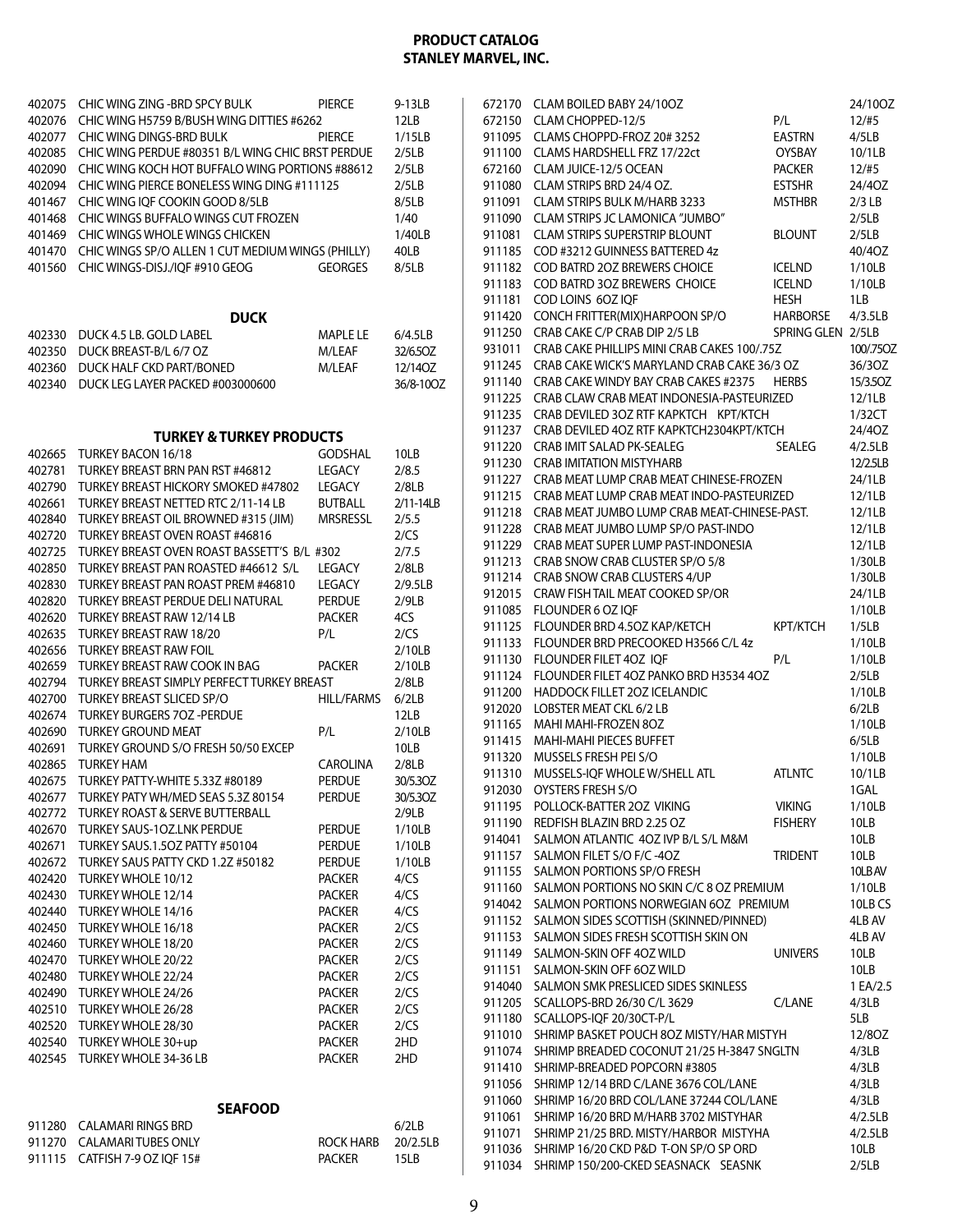| 911054<br>SHRIMP JALAPENO/CHEESE SHIMP JAMMER<br>4/2LB<br>791013<br>911029<br>SHRIMP RAW P&D TAIL-OFF 26/30<br>791036<br>5/2LB<br>911033<br>SHRIMP RAW P&D TAIL OFF 31/40 P/L<br>5/2LB<br>791027<br>SHRIMP RAW P&D TAIL OFF 41/50 P/L<br>911031<br>5/2LB<br>791028<br>SHRIMP RAW P&D TAIL ON 13/15 P/L<br>911032<br>5/2LB<br>791015<br>SHRIMP RAW P&D TAIL ON 8/12 CT<br>911041<br>10LB<br>791035<br>911037<br>SHRIMP RAW P&D TAIL-ON 16/20<br>P/L<br>5/2LB<br>791017<br>911035<br>SHRIMP RAW P&D TAIL-ON 21/25<br>5/2LB<br>791038<br>911035<br>SHRIMP RAW P&D TAIL-ON 21/25<br>5/2LB<br>791018<br>SHRIMP SALAD SHRIMP-CKED 250/350<br>911030<br><b>SEASNK</b><br>2/5LB<br>722060<br>911038<br>SHRIMP TIGER 8/12CT<br>P/L<br>6/4LB<br>722065<br>SHRIMP TIGER 13/15 CT.<br>P/L<br>911039<br>6/5LB<br>722073<br>SHRIMP TIGER 16/20 CT.<br>P/L<br>6/4LB<br>911045<br>722075<br>SHRIMP TIGER 21/25 CT.<br>P/L<br>911040<br>6/4LB<br>722010<br>911043<br>SHRIMP TIGER 26/30 CT.<br>P/L<br>6/4LB<br>722070<br>SHRIMP WHITE 13/15 MEX WHITE<br>P/L<br>911050<br>10/5LB<br>722045<br>SHRIMP WHITE 16/20 MEX.WHITE<br><b>BLUE DIAM</b><br>1/5LB<br>911052<br>722005<br>911055<br>SHRIMP WHITE 21/25 WHITE MEXICAN<br>1/5LB<br>722020<br>911046<br>SHRIMP WHITE 31/35 CT<br>P/L<br>10/4LB<br>722050<br>SWAI 5/7 OZ SP/O IOF<br><b>HESH</b><br>15LB<br>911150<br>722040<br>TILAPIA FLTS 3-50Z IOF 3381<br><b>PACKER</b><br>1/10LB<br>911135<br>723010<br>TILAPIA FLTS 5/7 OZ IOF<br>911145<br>P/L<br>10LB<br>721010<br>TILAPIA FLTS 7/9z IQF<br>P/L<br>911142<br>10LB<br>721012<br>TUNA BLOCK SAKU 11LB SP/O<br>911170<br>11LB<br>721135<br>TUNA STEAK AHI 6z<br>10LB<br>911163<br>721140<br>TUNA STEAKS AHI 4z<br>911164<br>1/10LB<br>721110<br>WHITEFISH SALAD SMOKED SP/O-5#<br>912014<br>HESH<br>5LB<br>721130<br>721025<br>721120<br>721045<br><b>CANNED FISH</b><br>721058<br>ANCHOVIES 28 OZ.<br>781110<br>AMBROSIA<br>24/280Z<br>721040<br>781105<br>ANCHOVY PASTE 12/1 LB<br><b>ROLAND</b><br>12/1LB<br>721042<br>781016<br>ESCARGOT LARGE 96 CT S/O<br>12/280Z<br>721050<br>781010<br>TUNA LIGHT CHUNK<br>P/LABL<br>6/66.50Z<br>721055<br>781017<br>TUNA SOLID WHITE TUNA CANS 48/50Z SP/O<br>48/5OZ<br>721062<br>781013<br>TUNA SOONER POUCH SP/O PK 6-430Z<br>6-43OZ<br>721059<br>781025<br><b>TUNA TONGOL</b><br>P/LABL<br>6/66.50Z<br>721067<br>781020<br>TUNA WHITE CHUNK<br>P/L<br>6/66.50Z<br>721064<br><b>TUNA YELLOW FIN</b><br><b>PRTRYL</b><br>781015<br>6/66.50Z<br>721060<br>721061<br>721032<br><b>MEATLESS PRODUCTS</b><br>721030<br>BLACK BEAN BURGER SPICY 3.25 OZ<br>961505<br><b>MORNSTAR</b><br>4/12CT<br>721035<br><b>BOCA BURGER 5z VEGET KRAFT</b><br>961510<br>KRAFT<br>48/50Z<br>723610<br>GARDEN VEGGIE BURGER 3.50Z SP/O<br>961500<br><b>MORNSTAR</b><br>4/12CT<br>801530<br><b>GARDENBURGER VEG PATTY</b><br>961515<br><b>GRDNBRG</b><br>48-3.50Z<br>721065<br>SEITAN BULK-2/5#<br><b>WEST SOY</b><br>541236<br>2/5LB<br>721070<br>TOFU XTRA FIRM 12PK #9118<br>354535<br>12/120Z<br>721072<br>VEGGIE GRILLER 32/5 OZ<br>961503<br>RATNER'S<br>32/5OZ<br>791090<br>791095<br>791096<br><b>CONDIMENTS</b><br>791094<br>723510<br>CAPERS NONPAREIL/QT.<br>6/32OZ<br>791100<br>721036<br><b>CHUTNEY MAJOR GREY</b><br>6/12OZ<br>791073<br>791066<br>COOKING WINE BURGANDY 4/1<br>REGINA<br>4/1GAL<br>791099<br>791068<br><b>COOKING WINE MARSALA</b><br><b>ADMIRA</b><br>4/1GAL<br>791080<br>COOKING WINE SAUTERNE-REGINA<br>791065<br>REGINA<br>4/1GAL<br>791080<br>791078<br>COOKING WINE SHERRY-4/1 GAL<br><b>REGINA</b><br>4/1GAL<br>791082<br>HORSERADISH 4/1 GAL<br>791110<br>SEASIDE<br>4/1GAL<br>791085<br>791120<br>HORSERADISH 6/1 QT<br>6/1QT<br>791067<br>MUSTARD DELI MUSTARD<br>791016<br>ADMIRA<br>4/1GAL<br>791072<br>791030<br>MUSTARD DIJON 8 OZ GREY POUPON<br><b>GRPOUP</b><br>12/80Z<br>791083<br>791040<br>MUSTARD DIJON 24OZ GREY POUPON<br><b>GRPOUP</b><br>6/240Z<br>791070<br>791043<br>MUSTARD DIJON GRAINED<br>ROLAND<br>6/8.56LB<br>791075<br>791045<br><b>MUSTARD DIJON 4/1</b><br>4/1GAL<br>791098<br><b>ROLAND</b> |        |                               |       |  |
|----------------------------------------------------------------------------------------------------------------------------------------------------------------------------------------------------------------------------------------------------------------------------------------------------------------------------------------------------------------------------------------------------------------------------------------------------------------------------------------------------------------------------------------------------------------------------------------------------------------------------------------------------------------------------------------------------------------------------------------------------------------------------------------------------------------------------------------------------------------------------------------------------------------------------------------------------------------------------------------------------------------------------------------------------------------------------------------------------------------------------------------------------------------------------------------------------------------------------------------------------------------------------------------------------------------------------------------------------------------------------------------------------------------------------------------------------------------------------------------------------------------------------------------------------------------------------------------------------------------------------------------------------------------------------------------------------------------------------------------------------------------------------------------------------------------------------------------------------------------------------------------------------------------------------------------------------------------------------------------------------------------------------------------------------------------------------------------------------------------------------------------------------------------------------------------------------------------------------------------------------------------------------------------------------------------------------------------------------------------------------------------------------------------------------------------------------------------------------------------------------------------------------------------------------------------------------------------------------------------------------------------------------------------------------------------------------------------------------------------------------------------------------------------------------------------------------------------------------------------------------------------------------------------------------------------------------------------------------------------------------------------------------------------------------------------------------------------------------------------------------------------------------------------------------------------------------------------------------------------------------------------------------------------------------------------------------------------------------------------------------------------------------------------------------------------------------------------------------------------------------------------------------------------------------------------------------------------------------------------------------------------------------------------------------------------------------------------------------------------------------------------------------------------------------------------------------------------------------------------------------------------------------------------------------------------------------------------------------------------------------------------------------------------------------------------------------|--------|-------------------------------|-------|--|
|                                                                                                                                                                                                                                                                                                                                                                                                                                                                                                                                                                                                                                                                                                                                                                                                                                                                                                                                                                                                                                                                                                                                                                                                                                                                                                                                                                                                                                                                                                                                                                                                                                                                                                                                                                                                                                                                                                                                                                                                                                                                                                                                                                                                                                                                                                                                                                                                                                                                                                                                                                                                                                                                                                                                                                                                                                                                                                                                                                                                                                                                                                                                                                                                                                                                                                                                                                                                                                                                                                                                                                                                                                                                                                                                                                                                                                                                                                                                                                                                                                                                            |        |                               |       |  |
|                                                                                                                                                                                                                                                                                                                                                                                                                                                                                                                                                                                                                                                                                                                                                                                                                                                                                                                                                                                                                                                                                                                                                                                                                                                                                                                                                                                                                                                                                                                                                                                                                                                                                                                                                                                                                                                                                                                                                                                                                                                                                                                                                                                                                                                                                                                                                                                                                                                                                                                                                                                                                                                                                                                                                                                                                                                                                                                                                                                                                                                                                                                                                                                                                                                                                                                                                                                                                                                                                                                                                                                                                                                                                                                                                                                                                                                                                                                                                                                                                                                                            |        |                               |       |  |
|                                                                                                                                                                                                                                                                                                                                                                                                                                                                                                                                                                                                                                                                                                                                                                                                                                                                                                                                                                                                                                                                                                                                                                                                                                                                                                                                                                                                                                                                                                                                                                                                                                                                                                                                                                                                                                                                                                                                                                                                                                                                                                                                                                                                                                                                                                                                                                                                                                                                                                                                                                                                                                                                                                                                                                                                                                                                                                                                                                                                                                                                                                                                                                                                                                                                                                                                                                                                                                                                                                                                                                                                                                                                                                                                                                                                                                                                                                                                                                                                                                                                            |        |                               |       |  |
|                                                                                                                                                                                                                                                                                                                                                                                                                                                                                                                                                                                                                                                                                                                                                                                                                                                                                                                                                                                                                                                                                                                                                                                                                                                                                                                                                                                                                                                                                                                                                                                                                                                                                                                                                                                                                                                                                                                                                                                                                                                                                                                                                                                                                                                                                                                                                                                                                                                                                                                                                                                                                                                                                                                                                                                                                                                                                                                                                                                                                                                                                                                                                                                                                                                                                                                                                                                                                                                                                                                                                                                                                                                                                                                                                                                                                                                                                                                                                                                                                                                                            |        |                               |       |  |
|                                                                                                                                                                                                                                                                                                                                                                                                                                                                                                                                                                                                                                                                                                                                                                                                                                                                                                                                                                                                                                                                                                                                                                                                                                                                                                                                                                                                                                                                                                                                                                                                                                                                                                                                                                                                                                                                                                                                                                                                                                                                                                                                                                                                                                                                                                                                                                                                                                                                                                                                                                                                                                                                                                                                                                                                                                                                                                                                                                                                                                                                                                                                                                                                                                                                                                                                                                                                                                                                                                                                                                                                                                                                                                                                                                                                                                                                                                                                                                                                                                                                            |        |                               |       |  |
|                                                                                                                                                                                                                                                                                                                                                                                                                                                                                                                                                                                                                                                                                                                                                                                                                                                                                                                                                                                                                                                                                                                                                                                                                                                                                                                                                                                                                                                                                                                                                                                                                                                                                                                                                                                                                                                                                                                                                                                                                                                                                                                                                                                                                                                                                                                                                                                                                                                                                                                                                                                                                                                                                                                                                                                                                                                                                                                                                                                                                                                                                                                                                                                                                                                                                                                                                                                                                                                                                                                                                                                                                                                                                                                                                                                                                                                                                                                                                                                                                                                                            |        |                               |       |  |
|                                                                                                                                                                                                                                                                                                                                                                                                                                                                                                                                                                                                                                                                                                                                                                                                                                                                                                                                                                                                                                                                                                                                                                                                                                                                                                                                                                                                                                                                                                                                                                                                                                                                                                                                                                                                                                                                                                                                                                                                                                                                                                                                                                                                                                                                                                                                                                                                                                                                                                                                                                                                                                                                                                                                                                                                                                                                                                                                                                                                                                                                                                                                                                                                                                                                                                                                                                                                                                                                                                                                                                                                                                                                                                                                                                                                                                                                                                                                                                                                                                                                            |        |                               |       |  |
|                                                                                                                                                                                                                                                                                                                                                                                                                                                                                                                                                                                                                                                                                                                                                                                                                                                                                                                                                                                                                                                                                                                                                                                                                                                                                                                                                                                                                                                                                                                                                                                                                                                                                                                                                                                                                                                                                                                                                                                                                                                                                                                                                                                                                                                                                                                                                                                                                                                                                                                                                                                                                                                                                                                                                                                                                                                                                                                                                                                                                                                                                                                                                                                                                                                                                                                                                                                                                                                                                                                                                                                                                                                                                                                                                                                                                                                                                                                                                                                                                                                                            |        |                               |       |  |
|                                                                                                                                                                                                                                                                                                                                                                                                                                                                                                                                                                                                                                                                                                                                                                                                                                                                                                                                                                                                                                                                                                                                                                                                                                                                                                                                                                                                                                                                                                                                                                                                                                                                                                                                                                                                                                                                                                                                                                                                                                                                                                                                                                                                                                                                                                                                                                                                                                                                                                                                                                                                                                                                                                                                                                                                                                                                                                                                                                                                                                                                                                                                                                                                                                                                                                                                                                                                                                                                                                                                                                                                                                                                                                                                                                                                                                                                                                                                                                                                                                                                            |        |                               |       |  |
|                                                                                                                                                                                                                                                                                                                                                                                                                                                                                                                                                                                                                                                                                                                                                                                                                                                                                                                                                                                                                                                                                                                                                                                                                                                                                                                                                                                                                                                                                                                                                                                                                                                                                                                                                                                                                                                                                                                                                                                                                                                                                                                                                                                                                                                                                                                                                                                                                                                                                                                                                                                                                                                                                                                                                                                                                                                                                                                                                                                                                                                                                                                                                                                                                                                                                                                                                                                                                                                                                                                                                                                                                                                                                                                                                                                                                                                                                                                                                                                                                                                                            |        |                               |       |  |
|                                                                                                                                                                                                                                                                                                                                                                                                                                                                                                                                                                                                                                                                                                                                                                                                                                                                                                                                                                                                                                                                                                                                                                                                                                                                                                                                                                                                                                                                                                                                                                                                                                                                                                                                                                                                                                                                                                                                                                                                                                                                                                                                                                                                                                                                                                                                                                                                                                                                                                                                                                                                                                                                                                                                                                                                                                                                                                                                                                                                                                                                                                                                                                                                                                                                                                                                                                                                                                                                                                                                                                                                                                                                                                                                                                                                                                                                                                                                                                                                                                                                            |        |                               |       |  |
|                                                                                                                                                                                                                                                                                                                                                                                                                                                                                                                                                                                                                                                                                                                                                                                                                                                                                                                                                                                                                                                                                                                                                                                                                                                                                                                                                                                                                                                                                                                                                                                                                                                                                                                                                                                                                                                                                                                                                                                                                                                                                                                                                                                                                                                                                                                                                                                                                                                                                                                                                                                                                                                                                                                                                                                                                                                                                                                                                                                                                                                                                                                                                                                                                                                                                                                                                                                                                                                                                                                                                                                                                                                                                                                                                                                                                                                                                                                                                                                                                                                                            |        |                               |       |  |
|                                                                                                                                                                                                                                                                                                                                                                                                                                                                                                                                                                                                                                                                                                                                                                                                                                                                                                                                                                                                                                                                                                                                                                                                                                                                                                                                                                                                                                                                                                                                                                                                                                                                                                                                                                                                                                                                                                                                                                                                                                                                                                                                                                                                                                                                                                                                                                                                                                                                                                                                                                                                                                                                                                                                                                                                                                                                                                                                                                                                                                                                                                                                                                                                                                                                                                                                                                                                                                                                                                                                                                                                                                                                                                                                                                                                                                                                                                                                                                                                                                                                            |        |                               |       |  |
|                                                                                                                                                                                                                                                                                                                                                                                                                                                                                                                                                                                                                                                                                                                                                                                                                                                                                                                                                                                                                                                                                                                                                                                                                                                                                                                                                                                                                                                                                                                                                                                                                                                                                                                                                                                                                                                                                                                                                                                                                                                                                                                                                                                                                                                                                                                                                                                                                                                                                                                                                                                                                                                                                                                                                                                                                                                                                                                                                                                                                                                                                                                                                                                                                                                                                                                                                                                                                                                                                                                                                                                                                                                                                                                                                                                                                                                                                                                                                                                                                                                                            |        |                               |       |  |
|                                                                                                                                                                                                                                                                                                                                                                                                                                                                                                                                                                                                                                                                                                                                                                                                                                                                                                                                                                                                                                                                                                                                                                                                                                                                                                                                                                                                                                                                                                                                                                                                                                                                                                                                                                                                                                                                                                                                                                                                                                                                                                                                                                                                                                                                                                                                                                                                                                                                                                                                                                                                                                                                                                                                                                                                                                                                                                                                                                                                                                                                                                                                                                                                                                                                                                                                                                                                                                                                                                                                                                                                                                                                                                                                                                                                                                                                                                                                                                                                                                                                            |        |                               |       |  |
|                                                                                                                                                                                                                                                                                                                                                                                                                                                                                                                                                                                                                                                                                                                                                                                                                                                                                                                                                                                                                                                                                                                                                                                                                                                                                                                                                                                                                                                                                                                                                                                                                                                                                                                                                                                                                                                                                                                                                                                                                                                                                                                                                                                                                                                                                                                                                                                                                                                                                                                                                                                                                                                                                                                                                                                                                                                                                                                                                                                                                                                                                                                                                                                                                                                                                                                                                                                                                                                                                                                                                                                                                                                                                                                                                                                                                                                                                                                                                                                                                                                                            |        |                               |       |  |
|                                                                                                                                                                                                                                                                                                                                                                                                                                                                                                                                                                                                                                                                                                                                                                                                                                                                                                                                                                                                                                                                                                                                                                                                                                                                                                                                                                                                                                                                                                                                                                                                                                                                                                                                                                                                                                                                                                                                                                                                                                                                                                                                                                                                                                                                                                                                                                                                                                                                                                                                                                                                                                                                                                                                                                                                                                                                                                                                                                                                                                                                                                                                                                                                                                                                                                                                                                                                                                                                                                                                                                                                                                                                                                                                                                                                                                                                                                                                                                                                                                                                            |        |                               |       |  |
|                                                                                                                                                                                                                                                                                                                                                                                                                                                                                                                                                                                                                                                                                                                                                                                                                                                                                                                                                                                                                                                                                                                                                                                                                                                                                                                                                                                                                                                                                                                                                                                                                                                                                                                                                                                                                                                                                                                                                                                                                                                                                                                                                                                                                                                                                                                                                                                                                                                                                                                                                                                                                                                                                                                                                                                                                                                                                                                                                                                                                                                                                                                                                                                                                                                                                                                                                                                                                                                                                                                                                                                                                                                                                                                                                                                                                                                                                                                                                                                                                                                                            |        |                               |       |  |
|                                                                                                                                                                                                                                                                                                                                                                                                                                                                                                                                                                                                                                                                                                                                                                                                                                                                                                                                                                                                                                                                                                                                                                                                                                                                                                                                                                                                                                                                                                                                                                                                                                                                                                                                                                                                                                                                                                                                                                                                                                                                                                                                                                                                                                                                                                                                                                                                                                                                                                                                                                                                                                                                                                                                                                                                                                                                                                                                                                                                                                                                                                                                                                                                                                                                                                                                                                                                                                                                                                                                                                                                                                                                                                                                                                                                                                                                                                                                                                                                                                                                            |        |                               |       |  |
|                                                                                                                                                                                                                                                                                                                                                                                                                                                                                                                                                                                                                                                                                                                                                                                                                                                                                                                                                                                                                                                                                                                                                                                                                                                                                                                                                                                                                                                                                                                                                                                                                                                                                                                                                                                                                                                                                                                                                                                                                                                                                                                                                                                                                                                                                                                                                                                                                                                                                                                                                                                                                                                                                                                                                                                                                                                                                                                                                                                                                                                                                                                                                                                                                                                                                                                                                                                                                                                                                                                                                                                                                                                                                                                                                                                                                                                                                                                                                                                                                                                                            |        |                               |       |  |
|                                                                                                                                                                                                                                                                                                                                                                                                                                                                                                                                                                                                                                                                                                                                                                                                                                                                                                                                                                                                                                                                                                                                                                                                                                                                                                                                                                                                                                                                                                                                                                                                                                                                                                                                                                                                                                                                                                                                                                                                                                                                                                                                                                                                                                                                                                                                                                                                                                                                                                                                                                                                                                                                                                                                                                                                                                                                                                                                                                                                                                                                                                                                                                                                                                                                                                                                                                                                                                                                                                                                                                                                                                                                                                                                                                                                                                                                                                                                                                                                                                                                            |        |                               |       |  |
|                                                                                                                                                                                                                                                                                                                                                                                                                                                                                                                                                                                                                                                                                                                                                                                                                                                                                                                                                                                                                                                                                                                                                                                                                                                                                                                                                                                                                                                                                                                                                                                                                                                                                                                                                                                                                                                                                                                                                                                                                                                                                                                                                                                                                                                                                                                                                                                                                                                                                                                                                                                                                                                                                                                                                                                                                                                                                                                                                                                                                                                                                                                                                                                                                                                                                                                                                                                                                                                                                                                                                                                                                                                                                                                                                                                                                                                                                                                                                                                                                                                                            |        |                               |       |  |
|                                                                                                                                                                                                                                                                                                                                                                                                                                                                                                                                                                                                                                                                                                                                                                                                                                                                                                                                                                                                                                                                                                                                                                                                                                                                                                                                                                                                                                                                                                                                                                                                                                                                                                                                                                                                                                                                                                                                                                                                                                                                                                                                                                                                                                                                                                                                                                                                                                                                                                                                                                                                                                                                                                                                                                                                                                                                                                                                                                                                                                                                                                                                                                                                                                                                                                                                                                                                                                                                                                                                                                                                                                                                                                                                                                                                                                                                                                                                                                                                                                                                            |        |                               |       |  |
|                                                                                                                                                                                                                                                                                                                                                                                                                                                                                                                                                                                                                                                                                                                                                                                                                                                                                                                                                                                                                                                                                                                                                                                                                                                                                                                                                                                                                                                                                                                                                                                                                                                                                                                                                                                                                                                                                                                                                                                                                                                                                                                                                                                                                                                                                                                                                                                                                                                                                                                                                                                                                                                                                                                                                                                                                                                                                                                                                                                                                                                                                                                                                                                                                                                                                                                                                                                                                                                                                                                                                                                                                                                                                                                                                                                                                                                                                                                                                                                                                                                                            |        |                               |       |  |
|                                                                                                                                                                                                                                                                                                                                                                                                                                                                                                                                                                                                                                                                                                                                                                                                                                                                                                                                                                                                                                                                                                                                                                                                                                                                                                                                                                                                                                                                                                                                                                                                                                                                                                                                                                                                                                                                                                                                                                                                                                                                                                                                                                                                                                                                                                                                                                                                                                                                                                                                                                                                                                                                                                                                                                                                                                                                                                                                                                                                                                                                                                                                                                                                                                                                                                                                                                                                                                                                                                                                                                                                                                                                                                                                                                                                                                                                                                                                                                                                                                                                            |        |                               |       |  |
|                                                                                                                                                                                                                                                                                                                                                                                                                                                                                                                                                                                                                                                                                                                                                                                                                                                                                                                                                                                                                                                                                                                                                                                                                                                                                                                                                                                                                                                                                                                                                                                                                                                                                                                                                                                                                                                                                                                                                                                                                                                                                                                                                                                                                                                                                                                                                                                                                                                                                                                                                                                                                                                                                                                                                                                                                                                                                                                                                                                                                                                                                                                                                                                                                                                                                                                                                                                                                                                                                                                                                                                                                                                                                                                                                                                                                                                                                                                                                                                                                                                                            |        |                               |       |  |
|                                                                                                                                                                                                                                                                                                                                                                                                                                                                                                                                                                                                                                                                                                                                                                                                                                                                                                                                                                                                                                                                                                                                                                                                                                                                                                                                                                                                                                                                                                                                                                                                                                                                                                                                                                                                                                                                                                                                                                                                                                                                                                                                                                                                                                                                                                                                                                                                                                                                                                                                                                                                                                                                                                                                                                                                                                                                                                                                                                                                                                                                                                                                                                                                                                                                                                                                                                                                                                                                                                                                                                                                                                                                                                                                                                                                                                                                                                                                                                                                                                                                            |        |                               |       |  |
|                                                                                                                                                                                                                                                                                                                                                                                                                                                                                                                                                                                                                                                                                                                                                                                                                                                                                                                                                                                                                                                                                                                                                                                                                                                                                                                                                                                                                                                                                                                                                                                                                                                                                                                                                                                                                                                                                                                                                                                                                                                                                                                                                                                                                                                                                                                                                                                                                                                                                                                                                                                                                                                                                                                                                                                                                                                                                                                                                                                                                                                                                                                                                                                                                                                                                                                                                                                                                                                                                                                                                                                                                                                                                                                                                                                                                                                                                                                                                                                                                                                                            |        |                               |       |  |
|                                                                                                                                                                                                                                                                                                                                                                                                                                                                                                                                                                                                                                                                                                                                                                                                                                                                                                                                                                                                                                                                                                                                                                                                                                                                                                                                                                                                                                                                                                                                                                                                                                                                                                                                                                                                                                                                                                                                                                                                                                                                                                                                                                                                                                                                                                                                                                                                                                                                                                                                                                                                                                                                                                                                                                                                                                                                                                                                                                                                                                                                                                                                                                                                                                                                                                                                                                                                                                                                                                                                                                                                                                                                                                                                                                                                                                                                                                                                                                                                                                                                            |        |                               |       |  |
|                                                                                                                                                                                                                                                                                                                                                                                                                                                                                                                                                                                                                                                                                                                                                                                                                                                                                                                                                                                                                                                                                                                                                                                                                                                                                                                                                                                                                                                                                                                                                                                                                                                                                                                                                                                                                                                                                                                                                                                                                                                                                                                                                                                                                                                                                                                                                                                                                                                                                                                                                                                                                                                                                                                                                                                                                                                                                                                                                                                                                                                                                                                                                                                                                                                                                                                                                                                                                                                                                                                                                                                                                                                                                                                                                                                                                                                                                                                                                                                                                                                                            |        |                               |       |  |
|                                                                                                                                                                                                                                                                                                                                                                                                                                                                                                                                                                                                                                                                                                                                                                                                                                                                                                                                                                                                                                                                                                                                                                                                                                                                                                                                                                                                                                                                                                                                                                                                                                                                                                                                                                                                                                                                                                                                                                                                                                                                                                                                                                                                                                                                                                                                                                                                                                                                                                                                                                                                                                                                                                                                                                                                                                                                                                                                                                                                                                                                                                                                                                                                                                                                                                                                                                                                                                                                                                                                                                                                                                                                                                                                                                                                                                                                                                                                                                                                                                                                            |        |                               |       |  |
|                                                                                                                                                                                                                                                                                                                                                                                                                                                                                                                                                                                                                                                                                                                                                                                                                                                                                                                                                                                                                                                                                                                                                                                                                                                                                                                                                                                                                                                                                                                                                                                                                                                                                                                                                                                                                                                                                                                                                                                                                                                                                                                                                                                                                                                                                                                                                                                                                                                                                                                                                                                                                                                                                                                                                                                                                                                                                                                                                                                                                                                                                                                                                                                                                                                                                                                                                                                                                                                                                                                                                                                                                                                                                                                                                                                                                                                                                                                                                                                                                                                                            |        |                               |       |  |
|                                                                                                                                                                                                                                                                                                                                                                                                                                                                                                                                                                                                                                                                                                                                                                                                                                                                                                                                                                                                                                                                                                                                                                                                                                                                                                                                                                                                                                                                                                                                                                                                                                                                                                                                                                                                                                                                                                                                                                                                                                                                                                                                                                                                                                                                                                                                                                                                                                                                                                                                                                                                                                                                                                                                                                                                                                                                                                                                                                                                                                                                                                                                                                                                                                                                                                                                                                                                                                                                                                                                                                                                                                                                                                                                                                                                                                                                                                                                                                                                                                                                            |        |                               |       |  |
|                                                                                                                                                                                                                                                                                                                                                                                                                                                                                                                                                                                                                                                                                                                                                                                                                                                                                                                                                                                                                                                                                                                                                                                                                                                                                                                                                                                                                                                                                                                                                                                                                                                                                                                                                                                                                                                                                                                                                                                                                                                                                                                                                                                                                                                                                                                                                                                                                                                                                                                                                                                                                                                                                                                                                                                                                                                                                                                                                                                                                                                                                                                                                                                                                                                                                                                                                                                                                                                                                                                                                                                                                                                                                                                                                                                                                                                                                                                                                                                                                                                                            |        |                               |       |  |
|                                                                                                                                                                                                                                                                                                                                                                                                                                                                                                                                                                                                                                                                                                                                                                                                                                                                                                                                                                                                                                                                                                                                                                                                                                                                                                                                                                                                                                                                                                                                                                                                                                                                                                                                                                                                                                                                                                                                                                                                                                                                                                                                                                                                                                                                                                                                                                                                                                                                                                                                                                                                                                                                                                                                                                                                                                                                                                                                                                                                                                                                                                                                                                                                                                                                                                                                                                                                                                                                                                                                                                                                                                                                                                                                                                                                                                                                                                                                                                                                                                                                            |        |                               |       |  |
|                                                                                                                                                                                                                                                                                                                                                                                                                                                                                                                                                                                                                                                                                                                                                                                                                                                                                                                                                                                                                                                                                                                                                                                                                                                                                                                                                                                                                                                                                                                                                                                                                                                                                                                                                                                                                                                                                                                                                                                                                                                                                                                                                                                                                                                                                                                                                                                                                                                                                                                                                                                                                                                                                                                                                                                                                                                                                                                                                                                                                                                                                                                                                                                                                                                                                                                                                                                                                                                                                                                                                                                                                                                                                                                                                                                                                                                                                                                                                                                                                                                                            |        |                               |       |  |
|                                                                                                                                                                                                                                                                                                                                                                                                                                                                                                                                                                                                                                                                                                                                                                                                                                                                                                                                                                                                                                                                                                                                                                                                                                                                                                                                                                                                                                                                                                                                                                                                                                                                                                                                                                                                                                                                                                                                                                                                                                                                                                                                                                                                                                                                                                                                                                                                                                                                                                                                                                                                                                                                                                                                                                                                                                                                                                                                                                                                                                                                                                                                                                                                                                                                                                                                                                                                                                                                                                                                                                                                                                                                                                                                                                                                                                                                                                                                                                                                                                                                            |        |                               |       |  |
|                                                                                                                                                                                                                                                                                                                                                                                                                                                                                                                                                                                                                                                                                                                                                                                                                                                                                                                                                                                                                                                                                                                                                                                                                                                                                                                                                                                                                                                                                                                                                                                                                                                                                                                                                                                                                                                                                                                                                                                                                                                                                                                                                                                                                                                                                                                                                                                                                                                                                                                                                                                                                                                                                                                                                                                                                                                                                                                                                                                                                                                                                                                                                                                                                                                                                                                                                                                                                                                                                                                                                                                                                                                                                                                                                                                                                                                                                                                                                                                                                                                                            |        |                               |       |  |
|                                                                                                                                                                                                                                                                                                                                                                                                                                                                                                                                                                                                                                                                                                                                                                                                                                                                                                                                                                                                                                                                                                                                                                                                                                                                                                                                                                                                                                                                                                                                                                                                                                                                                                                                                                                                                                                                                                                                                                                                                                                                                                                                                                                                                                                                                                                                                                                                                                                                                                                                                                                                                                                                                                                                                                                                                                                                                                                                                                                                                                                                                                                                                                                                                                                                                                                                                                                                                                                                                                                                                                                                                                                                                                                                                                                                                                                                                                                                                                                                                                                                            |        |                               |       |  |
|                                                                                                                                                                                                                                                                                                                                                                                                                                                                                                                                                                                                                                                                                                                                                                                                                                                                                                                                                                                                                                                                                                                                                                                                                                                                                                                                                                                                                                                                                                                                                                                                                                                                                                                                                                                                                                                                                                                                                                                                                                                                                                                                                                                                                                                                                                                                                                                                                                                                                                                                                                                                                                                                                                                                                                                                                                                                                                                                                                                                                                                                                                                                                                                                                                                                                                                                                                                                                                                                                                                                                                                                                                                                                                                                                                                                                                                                                                                                                                                                                                                                            |        |                               |       |  |
|                                                                                                                                                                                                                                                                                                                                                                                                                                                                                                                                                                                                                                                                                                                                                                                                                                                                                                                                                                                                                                                                                                                                                                                                                                                                                                                                                                                                                                                                                                                                                                                                                                                                                                                                                                                                                                                                                                                                                                                                                                                                                                                                                                                                                                                                                                                                                                                                                                                                                                                                                                                                                                                                                                                                                                                                                                                                                                                                                                                                                                                                                                                                                                                                                                                                                                                                                                                                                                                                                                                                                                                                                                                                                                                                                                                                                                                                                                                                                                                                                                                                            |        |                               |       |  |
|                                                                                                                                                                                                                                                                                                                                                                                                                                                                                                                                                                                                                                                                                                                                                                                                                                                                                                                                                                                                                                                                                                                                                                                                                                                                                                                                                                                                                                                                                                                                                                                                                                                                                                                                                                                                                                                                                                                                                                                                                                                                                                                                                                                                                                                                                                                                                                                                                                                                                                                                                                                                                                                                                                                                                                                                                                                                                                                                                                                                                                                                                                                                                                                                                                                                                                                                                                                                                                                                                                                                                                                                                                                                                                                                                                                                                                                                                                                                                                                                                                                                            |        |                               |       |  |
|                                                                                                                                                                                                                                                                                                                                                                                                                                                                                                                                                                                                                                                                                                                                                                                                                                                                                                                                                                                                                                                                                                                                                                                                                                                                                                                                                                                                                                                                                                                                                                                                                                                                                                                                                                                                                                                                                                                                                                                                                                                                                                                                                                                                                                                                                                                                                                                                                                                                                                                                                                                                                                                                                                                                                                                                                                                                                                                                                                                                                                                                                                                                                                                                                                                                                                                                                                                                                                                                                                                                                                                                                                                                                                                                                                                                                                                                                                                                                                                                                                                                            |        |                               |       |  |
|                                                                                                                                                                                                                                                                                                                                                                                                                                                                                                                                                                                                                                                                                                                                                                                                                                                                                                                                                                                                                                                                                                                                                                                                                                                                                                                                                                                                                                                                                                                                                                                                                                                                                                                                                                                                                                                                                                                                                                                                                                                                                                                                                                                                                                                                                                                                                                                                                                                                                                                                                                                                                                                                                                                                                                                                                                                                                                                                                                                                                                                                                                                                                                                                                                                                                                                                                                                                                                                                                                                                                                                                                                                                                                                                                                                                                                                                                                                                                                                                                                                                            |        |                               |       |  |
|                                                                                                                                                                                                                                                                                                                                                                                                                                                                                                                                                                                                                                                                                                                                                                                                                                                                                                                                                                                                                                                                                                                                                                                                                                                                                                                                                                                                                                                                                                                                                                                                                                                                                                                                                                                                                                                                                                                                                                                                                                                                                                                                                                                                                                                                                                                                                                                                                                                                                                                                                                                                                                                                                                                                                                                                                                                                                                                                                                                                                                                                                                                                                                                                                                                                                                                                                                                                                                                                                                                                                                                                                                                                                                                                                                                                                                                                                                                                                                                                                                                                            |        |                               |       |  |
|                                                                                                                                                                                                                                                                                                                                                                                                                                                                                                                                                                                                                                                                                                                                                                                                                                                                                                                                                                                                                                                                                                                                                                                                                                                                                                                                                                                                                                                                                                                                                                                                                                                                                                                                                                                                                                                                                                                                                                                                                                                                                                                                                                                                                                                                                                                                                                                                                                                                                                                                                                                                                                                                                                                                                                                                                                                                                                                                                                                                                                                                                                                                                                                                                                                                                                                                                                                                                                                                                                                                                                                                                                                                                                                                                                                                                                                                                                                                                                                                                                                                            |        |                               |       |  |
|                                                                                                                                                                                                                                                                                                                                                                                                                                                                                                                                                                                                                                                                                                                                                                                                                                                                                                                                                                                                                                                                                                                                                                                                                                                                                                                                                                                                                                                                                                                                                                                                                                                                                                                                                                                                                                                                                                                                                                                                                                                                                                                                                                                                                                                                                                                                                                                                                                                                                                                                                                                                                                                                                                                                                                                                                                                                                                                                                                                                                                                                                                                                                                                                                                                                                                                                                                                                                                                                                                                                                                                                                                                                                                                                                                                                                                                                                                                                                                                                                                                                            |        |                               |       |  |
|                                                                                                                                                                                                                                                                                                                                                                                                                                                                                                                                                                                                                                                                                                                                                                                                                                                                                                                                                                                                                                                                                                                                                                                                                                                                                                                                                                                                                                                                                                                                                                                                                                                                                                                                                                                                                                                                                                                                                                                                                                                                                                                                                                                                                                                                                                                                                                                                                                                                                                                                                                                                                                                                                                                                                                                                                                                                                                                                                                                                                                                                                                                                                                                                                                                                                                                                                                                                                                                                                                                                                                                                                                                                                                                                                                                                                                                                                                                                                                                                                                                                            |        |                               |       |  |
|                                                                                                                                                                                                                                                                                                                                                                                                                                                                                                                                                                                                                                                                                                                                                                                                                                                                                                                                                                                                                                                                                                                                                                                                                                                                                                                                                                                                                                                                                                                                                                                                                                                                                                                                                                                                                                                                                                                                                                                                                                                                                                                                                                                                                                                                                                                                                                                                                                                                                                                                                                                                                                                                                                                                                                                                                                                                                                                                                                                                                                                                                                                                                                                                                                                                                                                                                                                                                                                                                                                                                                                                                                                                                                                                                                                                                                                                                                                                                                                                                                                                            |        |                               |       |  |
|                                                                                                                                                                                                                                                                                                                                                                                                                                                                                                                                                                                                                                                                                                                                                                                                                                                                                                                                                                                                                                                                                                                                                                                                                                                                                                                                                                                                                                                                                                                                                                                                                                                                                                                                                                                                                                                                                                                                                                                                                                                                                                                                                                                                                                                                                                                                                                                                                                                                                                                                                                                                                                                                                                                                                                                                                                                                                                                                                                                                                                                                                                                                                                                                                                                                                                                                                                                                                                                                                                                                                                                                                                                                                                                                                                                                                                                                                                                                                                                                                                                                            |        |                               |       |  |
|                                                                                                                                                                                                                                                                                                                                                                                                                                                                                                                                                                                                                                                                                                                                                                                                                                                                                                                                                                                                                                                                                                                                                                                                                                                                                                                                                                                                                                                                                                                                                                                                                                                                                                                                                                                                                                                                                                                                                                                                                                                                                                                                                                                                                                                                                                                                                                                                                                                                                                                                                                                                                                                                                                                                                                                                                                                                                                                                                                                                                                                                                                                                                                                                                                                                                                                                                                                                                                                                                                                                                                                                                                                                                                                                                                                                                                                                                                                                                                                                                                                                            |        |                               |       |  |
|                                                                                                                                                                                                                                                                                                                                                                                                                                                                                                                                                                                                                                                                                                                                                                                                                                                                                                                                                                                                                                                                                                                                                                                                                                                                                                                                                                                                                                                                                                                                                                                                                                                                                                                                                                                                                                                                                                                                                                                                                                                                                                                                                                                                                                                                                                                                                                                                                                                                                                                                                                                                                                                                                                                                                                                                                                                                                                                                                                                                                                                                                                                                                                                                                                                                                                                                                                                                                                                                                                                                                                                                                                                                                                                                                                                                                                                                                                                                                                                                                                                                            |        |                               |       |  |
|                                                                                                                                                                                                                                                                                                                                                                                                                                                                                                                                                                                                                                                                                                                                                                                                                                                                                                                                                                                                                                                                                                                                                                                                                                                                                                                                                                                                                                                                                                                                                                                                                                                                                                                                                                                                                                                                                                                                                                                                                                                                                                                                                                                                                                                                                                                                                                                                                                                                                                                                                                                                                                                                                                                                                                                                                                                                                                                                                                                                                                                                                                                                                                                                                                                                                                                                                                                                                                                                                                                                                                                                                                                                                                                                                                                                                                                                                                                                                                                                                                                                            |        |                               |       |  |
|                                                                                                                                                                                                                                                                                                                                                                                                                                                                                                                                                                                                                                                                                                                                                                                                                                                                                                                                                                                                                                                                                                                                                                                                                                                                                                                                                                                                                                                                                                                                                                                                                                                                                                                                                                                                                                                                                                                                                                                                                                                                                                                                                                                                                                                                                                                                                                                                                                                                                                                                                                                                                                                                                                                                                                                                                                                                                                                                                                                                                                                                                                                                                                                                                                                                                                                                                                                                                                                                                                                                                                                                                                                                                                                                                                                                                                                                                                                                                                                                                                                                            |        |                               |       |  |
|                                                                                                                                                                                                                                                                                                                                                                                                                                                                                                                                                                                                                                                                                                                                                                                                                                                                                                                                                                                                                                                                                                                                                                                                                                                                                                                                                                                                                                                                                                                                                                                                                                                                                                                                                                                                                                                                                                                                                                                                                                                                                                                                                                                                                                                                                                                                                                                                                                                                                                                                                                                                                                                                                                                                                                                                                                                                                                                                                                                                                                                                                                                                                                                                                                                                                                                                                                                                                                                                                                                                                                                                                                                                                                                                                                                                                                                                                                                                                                                                                                                                            |        |                               |       |  |
|                                                                                                                                                                                                                                                                                                                                                                                                                                                                                                                                                                                                                                                                                                                                                                                                                                                                                                                                                                                                                                                                                                                                                                                                                                                                                                                                                                                                                                                                                                                                                                                                                                                                                                                                                                                                                                                                                                                                                                                                                                                                                                                                                                                                                                                                                                                                                                                                                                                                                                                                                                                                                                                                                                                                                                                                                                                                                                                                                                                                                                                                                                                                                                                                                                                                                                                                                                                                                                                                                                                                                                                                                                                                                                                                                                                                                                                                                                                                                                                                                                                                            |        |                               |       |  |
|                                                                                                                                                                                                                                                                                                                                                                                                                                                                                                                                                                                                                                                                                                                                                                                                                                                                                                                                                                                                                                                                                                                                                                                                                                                                                                                                                                                                                                                                                                                                                                                                                                                                                                                                                                                                                                                                                                                                                                                                                                                                                                                                                                                                                                                                                                                                                                                                                                                                                                                                                                                                                                                                                                                                                                                                                                                                                                                                                                                                                                                                                                                                                                                                                                                                                                                                                                                                                                                                                                                                                                                                                                                                                                                                                                                                                                                                                                                                                                                                                                                                            |        |                               |       |  |
|                                                                                                                                                                                                                                                                                                                                                                                                                                                                                                                                                                                                                                                                                                                                                                                                                                                                                                                                                                                                                                                                                                                                                                                                                                                                                                                                                                                                                                                                                                                                                                                                                                                                                                                                                                                                                                                                                                                                                                                                                                                                                                                                                                                                                                                                                                                                                                                                                                                                                                                                                                                                                                                                                                                                                                                                                                                                                                                                                                                                                                                                                                                                                                                                                                                                                                                                                                                                                                                                                                                                                                                                                                                                                                                                                                                                                                                                                                                                                                                                                                                                            |        |                               |       |  |
|                                                                                                                                                                                                                                                                                                                                                                                                                                                                                                                                                                                                                                                                                                                                                                                                                                                                                                                                                                                                                                                                                                                                                                                                                                                                                                                                                                                                                                                                                                                                                                                                                                                                                                                                                                                                                                                                                                                                                                                                                                                                                                                                                                                                                                                                                                                                                                                                                                                                                                                                                                                                                                                                                                                                                                                                                                                                                                                                                                                                                                                                                                                                                                                                                                                                                                                                                                                                                                                                                                                                                                                                                                                                                                                                                                                                                                                                                                                                                                                                                                                                            |        |                               |       |  |
|                                                                                                                                                                                                                                                                                                                                                                                                                                                                                                                                                                                                                                                                                                                                                                                                                                                                                                                                                                                                                                                                                                                                                                                                                                                                                                                                                                                                                                                                                                                                                                                                                                                                                                                                                                                                                                                                                                                                                                                                                                                                                                                                                                                                                                                                                                                                                                                                                                                                                                                                                                                                                                                                                                                                                                                                                                                                                                                                                                                                                                                                                                                                                                                                                                                                                                                                                                                                                                                                                                                                                                                                                                                                                                                                                                                                                                                                                                                                                                                                                                                                            |        |                               |       |  |
|                                                                                                                                                                                                                                                                                                                                                                                                                                                                                                                                                                                                                                                                                                                                                                                                                                                                                                                                                                                                                                                                                                                                                                                                                                                                                                                                                                                                                                                                                                                                                                                                                                                                                                                                                                                                                                                                                                                                                                                                                                                                                                                                                                                                                                                                                                                                                                                                                                                                                                                                                                                                                                                                                                                                                                                                                                                                                                                                                                                                                                                                                                                                                                                                                                                                                                                                                                                                                                                                                                                                                                                                                                                                                                                                                                                                                                                                                                                                                                                                                                                                            |        |                               |       |  |
|                                                                                                                                                                                                                                                                                                                                                                                                                                                                                                                                                                                                                                                                                                                                                                                                                                                                                                                                                                                                                                                                                                                                                                                                                                                                                                                                                                                                                                                                                                                                                                                                                                                                                                                                                                                                                                                                                                                                                                                                                                                                                                                                                                                                                                                                                                                                                                                                                                                                                                                                                                                                                                                                                                                                                                                                                                                                                                                                                                                                                                                                                                                                                                                                                                                                                                                                                                                                                                                                                                                                                                                                                                                                                                                                                                                                                                                                                                                                                                                                                                                                            |        |                               |       |  |
|                                                                                                                                                                                                                                                                                                                                                                                                                                                                                                                                                                                                                                                                                                                                                                                                                                                                                                                                                                                                                                                                                                                                                                                                                                                                                                                                                                                                                                                                                                                                                                                                                                                                                                                                                                                                                                                                                                                                                                                                                                                                                                                                                                                                                                                                                                                                                                                                                                                                                                                                                                                                                                                                                                                                                                                                                                                                                                                                                                                                                                                                                                                                                                                                                                                                                                                                                                                                                                                                                                                                                                                                                                                                                                                                                                                                                                                                                                                                                                                                                                                                            |        |                               |       |  |
|                                                                                                                                                                                                                                                                                                                                                                                                                                                                                                                                                                                                                                                                                                                                                                                                                                                                                                                                                                                                                                                                                                                                                                                                                                                                                                                                                                                                                                                                                                                                                                                                                                                                                                                                                                                                                                                                                                                                                                                                                                                                                                                                                                                                                                                                                                                                                                                                                                                                                                                                                                                                                                                                                                                                                                                                                                                                                                                                                                                                                                                                                                                                                                                                                                                                                                                                                                                                                                                                                                                                                                                                                                                                                                                                                                                                                                                                                                                                                                                                                                                                            |        |                               |       |  |
|                                                                                                                                                                                                                                                                                                                                                                                                                                                                                                                                                                                                                                                                                                                                                                                                                                                                                                                                                                                                                                                                                                                                                                                                                                                                                                                                                                                                                                                                                                                                                                                                                                                                                                                                                                                                                                                                                                                                                                                                                                                                                                                                                                                                                                                                                                                                                                                                                                                                                                                                                                                                                                                                                                                                                                                                                                                                                                                                                                                                                                                                                                                                                                                                                                                                                                                                                                                                                                                                                                                                                                                                                                                                                                                                                                                                                                                                                                                                                                                                                                                                            |        |                               |       |  |
|                                                                                                                                                                                                                                                                                                                                                                                                                                                                                                                                                                                                                                                                                                                                                                                                                                                                                                                                                                                                                                                                                                                                                                                                                                                                                                                                                                                                                                                                                                                                                                                                                                                                                                                                                                                                                                                                                                                                                                                                                                                                                                                                                                                                                                                                                                                                                                                                                                                                                                                                                                                                                                                                                                                                                                                                                                                                                                                                                                                                                                                                                                                                                                                                                                                                                                                                                                                                                                                                                                                                                                                                                                                                                                                                                                                                                                                                                                                                                                                                                                                                            |        |                               |       |  |
|                                                                                                                                                                                                                                                                                                                                                                                                                                                                                                                                                                                                                                                                                                                                                                                                                                                                                                                                                                                                                                                                                                                                                                                                                                                                                                                                                                                                                                                                                                                                                                                                                                                                                                                                                                                                                                                                                                                                                                                                                                                                                                                                                                                                                                                                                                                                                                                                                                                                                                                                                                                                                                                                                                                                                                                                                                                                                                                                                                                                                                                                                                                                                                                                                                                                                                                                                                                                                                                                                                                                                                                                                                                                                                                                                                                                                                                                                                                                                                                                                                                                            |        |                               |       |  |
|                                                                                                                                                                                                                                                                                                                                                                                                                                                                                                                                                                                                                                                                                                                                                                                                                                                                                                                                                                                                                                                                                                                                                                                                                                                                                                                                                                                                                                                                                                                                                                                                                                                                                                                                                                                                                                                                                                                                                                                                                                                                                                                                                                                                                                                                                                                                                                                                                                                                                                                                                                                                                                                                                                                                                                                                                                                                                                                                                                                                                                                                                                                                                                                                                                                                                                                                                                                                                                                                                                                                                                                                                                                                                                                                                                                                                                                                                                                                                                                                                                                                            |        |                               |       |  |
|                                                                                                                                                                                                                                                                                                                                                                                                                                                                                                                                                                                                                                                                                                                                                                                                                                                                                                                                                                                                                                                                                                                                                                                                                                                                                                                                                                                                                                                                                                                                                                                                                                                                                                                                                                                                                                                                                                                                                                                                                                                                                                                                                                                                                                                                                                                                                                                                                                                                                                                                                                                                                                                                                                                                                                                                                                                                                                                                                                                                                                                                                                                                                                                                                                                                                                                                                                                                                                                                                                                                                                                                                                                                                                                                                                                                                                                                                                                                                                                                                                                                            |        |                               |       |  |
|                                                                                                                                                                                                                                                                                                                                                                                                                                                                                                                                                                                                                                                                                                                                                                                                                                                                                                                                                                                                                                                                                                                                                                                                                                                                                                                                                                                                                                                                                                                                                                                                                                                                                                                                                                                                                                                                                                                                                                                                                                                                                                                                                                                                                                                                                                                                                                                                                                                                                                                                                                                                                                                                                                                                                                                                                                                                                                                                                                                                                                                                                                                                                                                                                                                                                                                                                                                                                                                                                                                                                                                                                                                                                                                                                                                                                                                                                                                                                                                                                                                                            |        |                               |       |  |
|                                                                                                                                                                                                                                                                                                                                                                                                                                                                                                                                                                                                                                                                                                                                                                                                                                                                                                                                                                                                                                                                                                                                                                                                                                                                                                                                                                                                                                                                                                                                                                                                                                                                                                                                                                                                                                                                                                                                                                                                                                                                                                                                                                                                                                                                                                                                                                                                                                                                                                                                                                                                                                                                                                                                                                                                                                                                                                                                                                                                                                                                                                                                                                                                                                                                                                                                                                                                                                                                                                                                                                                                                                                                                                                                                                                                                                                                                                                                                                                                                                                                            |        |                               |       |  |
|                                                                                                                                                                                                                                                                                                                                                                                                                                                                                                                                                                                                                                                                                                                                                                                                                                                                                                                                                                                                                                                                                                                                                                                                                                                                                                                                                                                                                                                                                                                                                                                                                                                                                                                                                                                                                                                                                                                                                                                                                                                                                                                                                                                                                                                                                                                                                                                                                                                                                                                                                                                                                                                                                                                                                                                                                                                                                                                                                                                                                                                                                                                                                                                                                                                                                                                                                                                                                                                                                                                                                                                                                                                                                                                                                                                                                                                                                                                                                                                                                                                                            |        |                               |       |  |
|                                                                                                                                                                                                                                                                                                                                                                                                                                                                                                                                                                                                                                                                                                                                                                                                                                                                                                                                                                                                                                                                                                                                                                                                                                                                                                                                                                                                                                                                                                                                                                                                                                                                                                                                                                                                                                                                                                                                                                                                                                                                                                                                                                                                                                                                                                                                                                                                                                                                                                                                                                                                                                                                                                                                                                                                                                                                                                                                                                                                                                                                                                                                                                                                                                                                                                                                                                                                                                                                                                                                                                                                                                                                                                                                                                                                                                                                                                                                                                                                                                                                            |        |                               |       |  |
|                                                                                                                                                                                                                                                                                                                                                                                                                                                                                                                                                                                                                                                                                                                                                                                                                                                                                                                                                                                                                                                                                                                                                                                                                                                                                                                                                                                                                                                                                                                                                                                                                                                                                                                                                                                                                                                                                                                                                                                                                                                                                                                                                                                                                                                                                                                                                                                                                                                                                                                                                                                                                                                                                                                                                                                                                                                                                                                                                                                                                                                                                                                                                                                                                                                                                                                                                                                                                                                                                                                                                                                                                                                                                                                                                                                                                                                                                                                                                                                                                                                                            |        |                               |       |  |
|                                                                                                                                                                                                                                                                                                                                                                                                                                                                                                                                                                                                                                                                                                                                                                                                                                                                                                                                                                                                                                                                                                                                                                                                                                                                                                                                                                                                                                                                                                                                                                                                                                                                                                                                                                                                                                                                                                                                                                                                                                                                                                                                                                                                                                                                                                                                                                                                                                                                                                                                                                                                                                                                                                                                                                                                                                                                                                                                                                                                                                                                                                                                                                                                                                                                                                                                                                                                                                                                                                                                                                                                                                                                                                                                                                                                                                                                                                                                                                                                                                                                            |        |                               |       |  |
|                                                                                                                                                                                                                                                                                                                                                                                                                                                                                                                                                                                                                                                                                                                                                                                                                                                                                                                                                                                                                                                                                                                                                                                                                                                                                                                                                                                                                                                                                                                                                                                                                                                                                                                                                                                                                                                                                                                                                                                                                                                                                                                                                                                                                                                                                                                                                                                                                                                                                                                                                                                                                                                                                                                                                                                                                                                                                                                                                                                                                                                                                                                                                                                                                                                                                                                                                                                                                                                                                                                                                                                                                                                                                                                                                                                                                                                                                                                                                                                                                                                                            |        |                               |       |  |
|                                                                                                                                                                                                                                                                                                                                                                                                                                                                                                                                                                                                                                                                                                                                                                                                                                                                                                                                                                                                                                                                                                                                                                                                                                                                                                                                                                                                                                                                                                                                                                                                                                                                                                                                                                                                                                                                                                                                                                                                                                                                                                                                                                                                                                                                                                                                                                                                                                                                                                                                                                                                                                                                                                                                                                                                                                                                                                                                                                                                                                                                                                                                                                                                                                                                                                                                                                                                                                                                                                                                                                                                                                                                                                                                                                                                                                                                                                                                                                                                                                                                            | 791058 | MUSTARD DIJON SMOOTH(X STRONG | 6/5KG |  |

| 791013 | MUSTARD DUSSELDORF 4/1 GAL                      | ADMIRATION 4/1GAL |           |
|--------|-------------------------------------------------|-------------------|-----------|
| 791036 | MUSTARD GREY POUPON SQUEEZE 10OZ                | <b>GRPOUP</b>     | 12/10OZ   |
|        |                                                 |                   |           |
| 791027 | MUSTARD GULDENS SQUEEZE 120Z.                   | <b>GULDEN</b>     | 12/12OZ   |
| 791028 | MUSTARD GULDEN/SPCY BRWN 4/1gal                 | <b>GULDEN</b>     | 4/1GAL    |
| 791015 | MUSTARD YELLOW FRENCH'S 4/105 OZ                |                   | 4/1GAL    |
| 791035 | MUSTARD YELLOW FRENCH'S SQUEEZE BOT. FRENCHS    |                   | 12/12OZ   |
| 791017 | MUSTARD YELLOW HEINZ JUG S/O HEINZ 6/104OZ      |                   | 6-104OZ   |
|        |                                                 |                   |           |
| 791038 | MUSTARD YELLOW HEINZ POURABLE 12/80Z HEINZ      |                   | 12/80Z    |
| 791018 | MUSTARD YELLOW SALAD ADMIRATION                 |                   | 4/1GAL    |
| 722060 | OLIVES BAR-PITTED MANZ.                         | P/L               | 12/QT     |
| 722065 | OLIVES BLACK JUMBO PITTED BLACK                 | LINSEY            | 6/#10     |
| 722073 | OLIVES KALAMATA LARGE-PITTED 10kg               | <b>KONTO</b>      | 10/2.2LB  |
|        |                                                 |                   |           |
| 722075 | <b>OLIVES KALAMATA PITTED</b>                   | P/L               | 1/8LB     |
| 722010 | OLIVES MED. RIPE PITTED 6/10                    | P/L               | $6/$ #10  |
| 722070 | OLIVES PARTANNA PITTED MEDITERRANEAN            |                   | 2/4.4LB   |
| 722045 | OLIVES PITTED QUEENS                            | P/L               | 4/1GAL    |
| 722005 | OLIVES SLICED/SM.CAN(300 12CT                   | P/LABL            | 12/6.50Z  |
| 722020 | OLIVES SLICED RIPE 6/10                         | <b>SEVILLE</b>    | $6/$ #10  |
|        |                                                 |                   |           |
| 722050 | OLIVES SLICED GREEN 4/1 GAL                     | <b>CASTELLA</b>   | 4/1GAL    |
| 722040 | OLIVES STUFFED QUEEN                            | <b>DECOSTA</b>    | 4/1GAL    |
| 723010 | ONIONS COCKTAIL 32 OZ.                          | P/L               | 12/320Z   |
| 721010 | PICKLE CHIPS-4/1 KOSHER                         | SANDEL            | 4/1GAL    |
| 721012 | PICKLE CHIPS HAMB DILL SMOOTH 5 GAL             | <b>HARVE</b>      | $1/5$ GAL |
|        | PICKLE CHIPS FREEDOM KOSHER 3/16" REFRFG MARVEL |                   |           |
| 721135 |                                                 |                   | $1/5$ GAL |
| 721140 | PICKLE CHIPS REFRG. 5 GAL 5/16"KK MARVEL        |                   | 1/5GAL    |
| 721110 | PICKLE MIDGET DILLS 144 CT.                     |                   | 1/TUB     |
| 721130 | PICKLE SPEARS-REFRIG. 5 GAL PAIL                | MARVEL            | 300-325CT |
| 721025 | PICKLE SWEET GHERKINS                           | SANDEL            | 4/1GAL    |
| 721120 | PICKLE WHOLE REFRIG. 5 GAL PAIL                 | <b>MARVEL</b>     | 1/TUB     |
| 721045 | PEPPERONCINI 4/1 GAL                            | <b>ROLAND</b>     | 4/1GAL    |
|        |                                                 |                   |           |
| 721058 | PEPPERS HOT GRD RED HOT 4/1                     | <b>GIELOW</b>     | 4/1GAL    |
| 721040 | PEPPERS HOT SLICED CHERRY                       |                   | 4/1GAL    |
| 721042 | PEPPERS HOT SLICED BANANA                       | DEL SOL           | 4/1GAL    |
| 721050 | PEPPERS HOT WHOLE HOT/GAL.                      |                   | 4/1GAL    |
| 721055 | PEPPERS HULLS                                   | <b>PACKER</b>     | 4/1GAL    |
| 721062 | PEPPERS MANCINI ROASTED 12/5                    | <b>MANCINI</b>    | 12/480Z   |
| 721059 | PEPPERS RED STRIPS MANCINI                      |                   | 6/110     |
|        |                                                 |                   |           |
| 721067 | PEPPERS RED PEPPER STRIPS ROASTED SP/O DUNBAR   |                   | 6/10LB    |
| 721064 | PEPPER RED/GREEN STRIPS 6/10                    |                   | 6/110     |
| 721060 | PEPPERS SWEET SLICED SWEET(MUST REFRIGERATE)    |                   | 4/1GAL    |
| 721061 | PEPPERS SWEET CUT SWEET (SAN DEL)               | SAN DEL           | 4/1GAL    |
| 721032 | <b>RELISH DILL GALLON</b>                       | B & G             | 4/1GAL    |
| 721030 | RELISH SWEET PICKLE-GAL.                        | <b>GIELOW</b>     | 4/1GAL    |
| 721035 | RELISH SWEET SANDEL                             | B&GFOOD           | 4/1GAL    |
|        |                                                 |                   |           |
| 723610 | PIMENTOS WHOLE RED 14 OZ                        |                   | 24/14OZ   |
| 801530 | SAUERKRAUT 6/10                                 | LIBBY             | 6/#10     |
| 721065 | SAUERKRAUT 12/2 KISSLING                        | <b>KISSLING</b>   | 12/2LB    |
| 721070 | SAUERKRAUT 4/1 GAL                              | <b>PATRIOT</b>    | 4/1GAL    |
| 721072 | SAUERKRAUT SMALL CAN 24/14.5                    | SILVERFL          | 24/14.5OZ |
| 791090 | <b>VINEGAR APPLE CIDER/GAL</b>                  |                   | 4/1GAL    |
|        |                                                 |                   |           |
| 791095 | VINEGAR BALSAMIC 17OZ                           | <b>ROLAND</b>     | 16/170Z   |
| 791096 | VINEGAR BALSAMIC (BULK)                         |                   | 2/5LTR    |
| 791094 | VINEGAR BALSAMIC WHITE 2/5C                     |                   | 2/5LT     |
| 791100 | VINEGAR BALSAMIC GLAZE EASY SQUEEZE 13z         |                   | 12/16OZ   |
| 791073 | VINEGAR MALT 4/1 GAL                            | Heinz             | 4/1GAL    |
| 791099 | VINEGAR MALT HEINZ 12/12OZ                      | Heinz             | 12/12OZ   |
| 791080 | VINEGAR RED WINE/GAL                            | <b>ADMIRA</b>     | 4/1GAL    |
|        |                                                 |                   |           |
| 791080 | VINEGAR RED WINE/GAL                            | ADMIRA            | 4/1GAL    |
| 791082 | VINEGAR RED WINE/REGINA                         | <b>REGINA</b>     | 4/1GAL    |
| 791085 | VINEGAR RED WINE/HEINZ                          | HEINZ             | 4/1GAL    |
| 791067 | <b>VINEGAR RICE WINE</b>                        | <b>ROLAND</b>     | 12/200Z   |
| 791072 | VINEGAR RICE WINE "SEASONED" 4/1 GAL            |                   | 4/1GAL    |
| 791083 | VINEGAR SHERRY VINEGAR 4/5 LT                   | <b>ROLAND</b>     | 4/5LT     |
| 791070 | VINEGAR WHITE GAL.                              | ADMIRA            | 4/1GAL    |
|        |                                                 |                   |           |
| 791075 | <b>VINEGAR WHITE HEINZ</b>                      | <b>HEINZ</b>      | 4/1GAL    |
| 791098 | VINEGAR WHITE WINE REGINA                       | <b>REGINA</b>     | 4/1GAL    |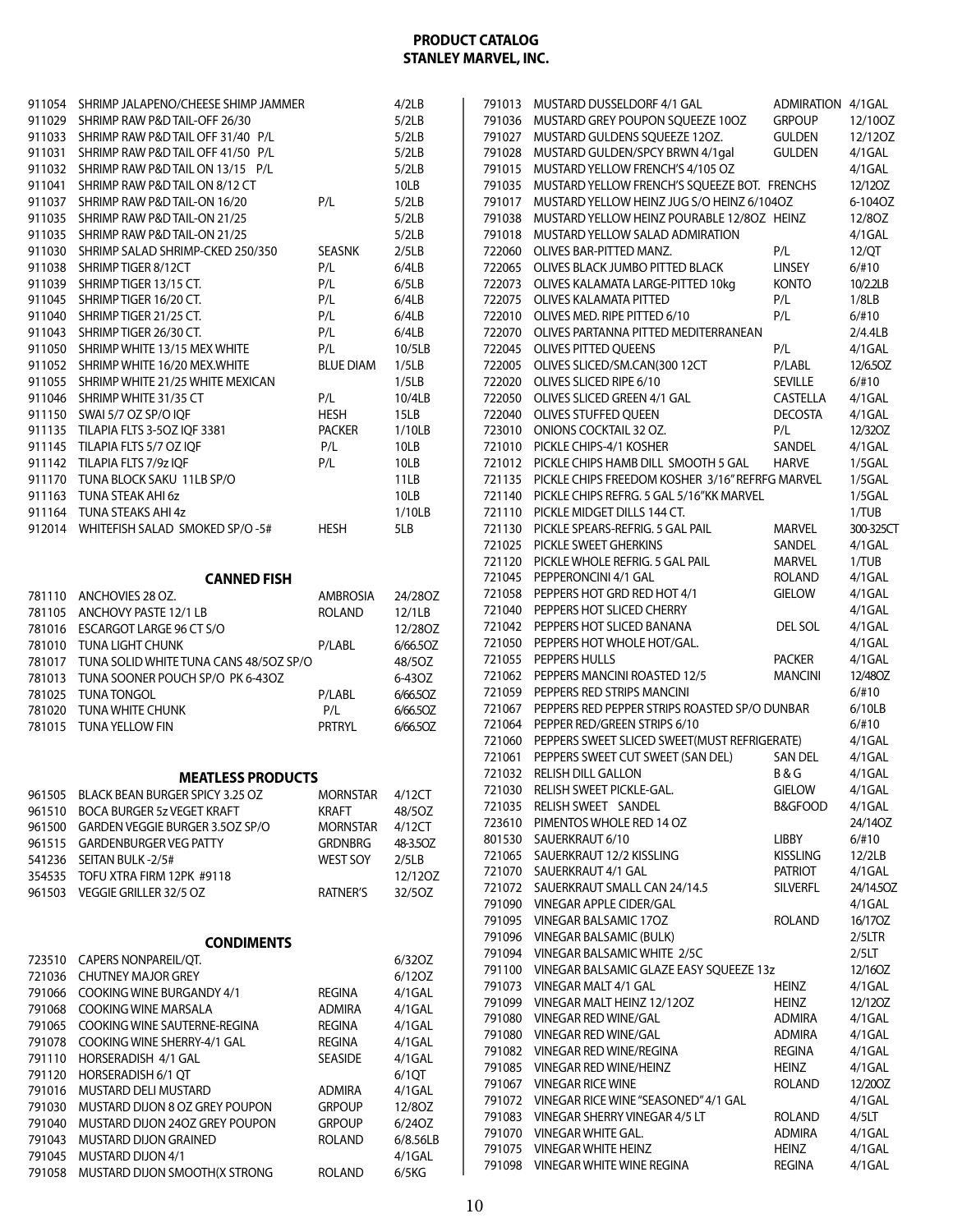|                  | <b>SHORTENING &amp; OIL</b>                                           |                            |                     |
|------------------|-----------------------------------------------------------------------|----------------------------|---------------------|
| 601545           | BAKERY SPRAY PAN RELEASE 62067                                        | <b>WESSON</b>              | 6/170Z              |
| 602130           | BUTTER ALT. BETTER N BUTTER                                           | <b>OASIS</b>               | 3/1GAL              |
| 602120           | <b>BUTTER WHIRL 3/1 GAL.</b>                                          | ACH                        | 3/1GAL              |
| 601522           | LARD S/O 38.5 LB PAILS 4404                                           |                            | 38.5LB              |
| 602048           | OIL BLENDED 10%                                                       |                            | 6/1GAL              |
| 602055           | OIL BLENDED 10%                                                       | <b>DIVO</b>                | 6/1GAL              |
| 602050           | OIL BLENDED                                                           | P/L                        | 6/1GAL              |
| 602085           | OIL BLENDED 25%                                                       |                            | 6/1GAL              |
| 602045           | OIL CANOLA 35 LB.                                                     | <b>ADMIRA</b>              | 35LB                |
| 601221<br>602056 | OIL CANOLA OIL NON-GMO-35lb<br>OIL CANOLA OLIVE BLEND COLAVITA 50/50  | <b>WHL HARVT</b>           | 1/35LB<br>$6/1$ GAL |
| 602030           | OIL CORN OIL 6/1                                                      | <b>OASIS</b>               | $6/1$ GAL           |
| 602035           | OIL CORN 35 LB.                                                       |                            | 35LB                |
| 602020           | OIL COTTONSEED 4/1 GAL LOU LOU ANA                                    |                            | 4/1GAL              |
| 602065           | OIL OLIVE EXTRA VIRGIN                                                |                            | 4/3LT               |
| 602060           | OIL OLIVE POMACE/GALS.                                                | <b>PACKER</b>              | 6/1GAL              |
| 602066           | OIL OLIVE PURE                                                        | <b>ROSA</b>                | 4/3LT               |
| 602061           | OIL OLIVE UNFILTRTD XVIRGIN SP/OR                                     |                            | 6/34OZ              |
| 602080           | OIL PEANUT DELIGHT SP/O 35 LB                                         | OASIS                      | 1/35LB              |
| 602097           | OIL SESAME 10/56 OZ                                                   |                            | 10/56OZ             |
| 602070           | OIL SOYBEAN OIL 35 LB.                                                | P/L                        | 1/35LB              |
| 602040           | OIL STERLING OIL 3/1                                                  | <b>ACH</b>                 | 3/1GAL              |
| 602105           | OIL TRUFFLE WHITE 6/8.5 OZ                                            | <b>ASARO</b>               | 6/8.5OZ             |
| 602160           | PAN & GRILL 6/1 GAL.                                                  | OASIS                      | 6/1GAL              |
| 602162<br>602122 | PAN & GRILL 35 LB GOLD'N<br>PAN & GRILL UNSALTED SEASON'S             | <b>SUPREME</b><br>ACH      | 1/35LB<br>4/1GAL    |
| 601280           | SHORTENING CLEAR LIQ. 0-TRANS 35LB                                    |                            | 1/35LB              |
| 601279           | SHORTENING CREAMY LIQUID 35 LB                                        |                            | 1/35LB              |
| 601220           | SHORTENING CRYSTAL 35 LB.                                             | <b>WESSON</b>              | 1/35LB              |
| 601295           | SHORTENING EX-SEED CREAMY 0 TRANS FAT                                 | <b>OASIS</b>               | 1/35LB              |
| 601510           | <b>SHORTENING LOMELT</b>                                              | <b>WESSON</b>              | 6/6LB               |
| 601290           | SHORTENING MAGIC CREAMY LIQUID 35LB                                   | <b>MAGIC</b>               | 1/35LB              |
| 601281           | SHORTENING MAGIC FRY-ZZ CLEAR                                         | <b>ADMIRATI</b>            | 1/35LB              |
| 601275           | <b>SHORTENING MELFRY 35LB</b>                                         | <b>VENTUR</b>              | 1/35LB              |
| 601299           | SHORTENING MELVO 50 LBsp ord                                          | <b>VENTUR</b>              | 1/50LB              |
| 601283           | <b>SHORTENING TRI FRI 35LB</b>                                        | GEM                        | 1/35LB              |
| 601520           | SHORTENG WESGOLD(MOVE OVR BUTR) WESGLD                                |                            | 3/1GAL              |
|                  | <b>MAYONNAISE &amp; SALAD DRESSINGS</b>                               |                            |                     |
| 641096           | MAYONNAISE-ADMIRAL XHEAVY 4/1 GAL                                     | <b>ADMIRA</b>              | 4/1GAL              |
| 641010           | MAYONNAISE-CODE 4/1                                                   | CODE                       | 4/1GAL              |
| 641098           | MAYONNAISE-GOURMAY CHOLESTEROL FREE GOURMAY                           |                            | 4/1GAL              |
| 641017           | MAYONNAISE-HELLMANS SNDWH SCE ANCHO/CHIPOLTE                          |                            | $2/1$ GAL           |
| 641050           | <b>MAYONNAISE-HELLMANS 4/1</b>                                        | HELMAN                     | 4/1GAL              |
| 641099           | <b>MAYONNAISE-HELLMAN'S SQUEEZE</b>                                   | DOT                        | 12/16.5OZ           |
| 641055           | MAYONNAISE-HELLMAN'S LIGHT 4/1GAL                                     | <b>HELLM</b>               | 4/1GAL              |
| 641070           | MAYONNAISE-KENS CHIPOLTE S/O #1183-2                                  | KEN'S                      | $2/1$ GAL           |
| 641030           | MAYONNAISE-KENS DBLE EGG 4/1 #896                                     | <b>KENS</b>                | 4/1GAL              |
| 641040           | <b>MAYONNAISE-KENS DOUBLE EGG TUB</b><br>MAYONNAISE-KENS PREMIUM #911 | <b>KENS</b>                | 1/4GAL              |
| 641065<br>641090 | MAYONNAISE-KENS REDUCED CALORIE                                       | <b>KENS</b><br><b>KENS</b> | 4/1GAL<br>4/1GAL    |
| 691010           | MAYONNAISE-P/C 200 CT.                                                | <b>PPI</b>                 | 1/200CT             |
| 691012           | MAYONNAISE-P/C HELLMANS                                               | <b>HELMAN</b>              | 200CT               |
| 641020           | MAYONNAISE-VENTURA 4/1 GALLON X-HEAVY VENTURA                         |                            | 4/1GAL              |
| 651112           | DRESS-1000 ISLAND SUPREME 856                                         | <b>KENS</b>                | 4/1GAL              |
| 651133           | DRESS-1000 ISLAND                                                     | KRAFT                      | 4/1GAL              |
| 651503           | DRESS-1000 ISLAND HELLMANN'S 6/32OZ                                   |                            | 6/32OZ              |
| 651108           | DRESS-BALSMIC VING F/F #486                                           | KENS                       | 4/1GAL              |
| 651225           | DRESS-BALSAMIC VING. W/OLI/OIL LITE                                   | KEN                        | 4/1GAL              |
| 651011           | DRESS-BALSAMIC VING. METRO #1057 SP/O                                 | KENS                       | 4/1GAL              |
| 651206           | DRESS-BALSAMIC VING. #955                                             | <b>KENS</b>                | 4/1GAL              |
| 651290           | DRESS-BLUE CHEESE CHUNKY #865                                         | <b>KENS</b>                | 4/1GAL              |
| 651295           | DRESS-BLUE CHEESE SUPREME #855                                        | <b>KENS</b>                | 4/1GAL              |
| 651410           | DRESS-BLUE CHEESE GOURMAY                                             | <b>GOURMAY</b>             | 4/1GAL              |

| 651124 | DRESS-CAESAR CLASSIC                         | girard         | 2/1GAL    |
|--------|----------------------------------------------|----------------|-----------|
| 651125 | DRESS-CAESAR CREAMY                          | GOURMAY        | 4/1GAL    |
| 651130 | DRESS-CAESAR CREAMY #827                     | KENS           | 4/1GAL    |
| 651500 | DRESS-CAESAR CREAMY HELLMANN'S 6/32OZ        |                | 6/32OZ    |
| 651131 | DRESS-CAESAR F/F #880                        | kens           | 4/1GAL    |
| 651126 | DRESS-CAESAR SP/O GOURMET #931               | kens           | 4/1GAL    |
| 651132 | DRESS-CAESAR/TABLE SIDE 814                  | <b>KENS</b>    | 4/1GAL    |
| 651135 | DRESS-CAESAR TOTALLY#675                     | kens           | 4/1GAL    |
| 651138 | DRESS-CAESAR MIX FOOTHILL                    |                | 6/12.50Z  |
| 641106 | DRESS-CHEF SUPREME TUBS GOURMAY              |                | TUB4GAL   |
| 651117 | DRESS-COLE SLAW(KRAFT)                       | KRAFT          | 4/1GAL    |
| 651015 | DRESS-CUCUMBER WASABI #2204-2                | Ken's          | $2/1$ GAL |
|        |                                              |                |           |
| 651050 | DRESS-FRENCH DELUXE #812                     | Kens           | 4/1GAL    |
| 651060 | DRESS-FRENCH CALIFORNIA #852                 | <b>KENS</b>    | 4/1GAL    |
| 651502 | DRESS-FRENCH HELLMANN'S-RED SWT. 6/32OZ      |                | 6/32OZ    |
| 651420 | DRESS-FRENCH GOURMAY                         | <b>GOURMAY</b> | 4/1GAL    |
| 651110 | DRESS-GREEK CREAMY #884                      | Kens           | 4/1GAL    |
| 651416 | DRESS-HONEY MUSTARD #711                     | Kens           | 4/1GAL    |
| 651422 | DRESS-HONEY MUSTARD DIJ. #651                | Kens           | 4/1GAL    |
| 651423 | DRESS-HONEY MUSTARD SUPREME #1310            | kens           | 4/1GAL    |
| 651450 | DRESS-HONEY MUST GOURMAY                     | <b>GOURMAY</b> | 4/1GAL    |
| 651170 | DRESS-HOT CREAMY BACON #829                  | Kens           | 4/1GAL    |
| 651030 | DRESS-CREAMY ITALIAN #820                    | Kens           | 4/1GAL    |
| 651105 | DRESS-CREAMY ITALIAN #620 REFRIG             | Kens           | 4/1GAL    |
| 651038 | DRESS-CREAMY CAESAR 4/1GAL SIGNATURE         |                | 4/1GAL    |
| 651435 | DRESS-ITALIAN GOOD SEASON                    | KRAFT          | 12/7.60Z  |
| 651036 | DRESS-ITALIAN F/F #807                       | <b>KENS</b>    | 4/1GAL    |
| 651504 | DRESS-GOLDEN ITALIAN HELLMANN'S DRESS 6/320Z |                | 6/32OZ    |
| 651020 | DRESS-GOLDEN ITALIAN #858                    | KENS           | 4/1GAL    |
| 651040 | DRESS-ITALIAN LITE #801                      | KENS           | 4/1GAL    |
| 651115 | DRESS-ITALIAN NORTHERN #446                  | Kens           | 4/1GAL    |
| 651432 | DRESS-ITALIAN SEPARATING GOURMAY             |                | 4/1GAL    |
| 651010 | DRESS-ZESTY ITALIAN #872                     | <b>KENS</b>    | 4/1GAL    |
| 651034 | DRESS-LIME VINGR & MARINADE                  | <b>KENS</b>    | 4/1GAL    |
| 651208 | DRESS-ORIENTAL SESAME #619                   | <b>KENS</b>    | 4/1GAL    |
| 651180 | DRESS-PARISIAN DELUXE #861                   |                | 4/1GAL    |
| 651210 | DRESS-PARMESAN & PEPPER #732                 | <b>KENS</b>    | 4/1GAL    |
| 651190 | DRESS-POPPYSEED #731                         | <b>KENS</b>    | 4/1GAL    |
| 651270 | DRESS-RANCH BUTTERMILK #889                  | <b>KENS</b>    | 4/1GAL    |
| 651285 | DRESS-RANCH F/F KENS #680                    | <b>KENS</b>    | 4/1GAL    |
| 651425 | DRESS-RANCH GOURMAY                          | <b>GOURMAY</b> | 4/1GAL    |
| 651501 | DRESS-RANCH HELLMANN'S 6/32OZ                |                | 6/320Z    |
| 651427 | DRESS-RANCH HIDDEN VALLEY RANCH 18/3.20Z     |                | 18/3.20Z  |
| 651012 | DRESS-RANCH HOMESTYLE#777                    | <b>KEN'S</b>   | 4/1GAL    |
| 651275 | DRESS-RANCH JALAPENO #2509                   | KEN'S          | 4/1GAL    |
| 651280 | DRESS-RANCH LITE #708                        | Kens           | 4/1GAL    |
| 651086 | DRESS-RASPBERRY VING. FF                     | <b>GOURMAY</b> | 4/1GAL    |
| 651220 | DRESS-RASPBERRY VING. LITE #621              | <b>KENS</b>    | 4/1GAL    |
| 651032 | DRESS-RED WINE VING. METRO                   | <b>KENS</b>    | 4/1GAL    |
| 651100 | DRESS-RUSSIAN DELUXE #815                    | <b>KENS</b>    | 4/1GAL    |
| 651445 | DRESS-RUSSIAN GOURMAY                        | <b>GOURMAY</b> | 4/1GAL    |
| 651440 | DRESS-SESAME GINGER SP/O RESERVE             | <b>GOURMAY</b> | 2/1GAL    |
| 651230 | DRESS-SUN DRIED TOMATO VING. FF #538         | <b>KENS</b>    | 4/1GAL    |
| 651232 | DRESS-ZINFANDEL LOW FAT #450                 | <b>KENS</b>    | 4/1GAL    |
|        |                                              |                |           |
|        |                                              |                |           |

#### **PREPARED SALADS**

|        | 661064 AMBROSIA SALAD DON'S S/O 5LB      |                   | 5LB       |
|--------|------------------------------------------|-------------------|-----------|
| 661080 | BEET & ONION SALAD 5LB DON'S S/O         | DON'S             | 1/5LB     |
|        | 661085 BROCCOLI RABE SALAD               | SPRING GLEN 2/4LB |           |
|        | 661040 CHIC SALAD(WHITE MT)              | DON'S             | 5LB       |
|        | 661065 COLE SLAW-REGULAR 5lb             | DON'S             | 1/5LB     |
|        | 661083 CRANBERRY WALNUT CHIC SALAD D 5LB | <b>DONS</b>       | 1/5LB     |
| 661090 | EGG SALAD 5LB SP/O                       | DON'S             | 5LB       |
|        | 661063 MACARONI SALAD 5lb                | DON'S             | 1/5LB     |
|        | 661095 MUSHROOM BLANCHED TUBS 4LB        |                   | 6/3.875LB |
|        |                                          |                   |           |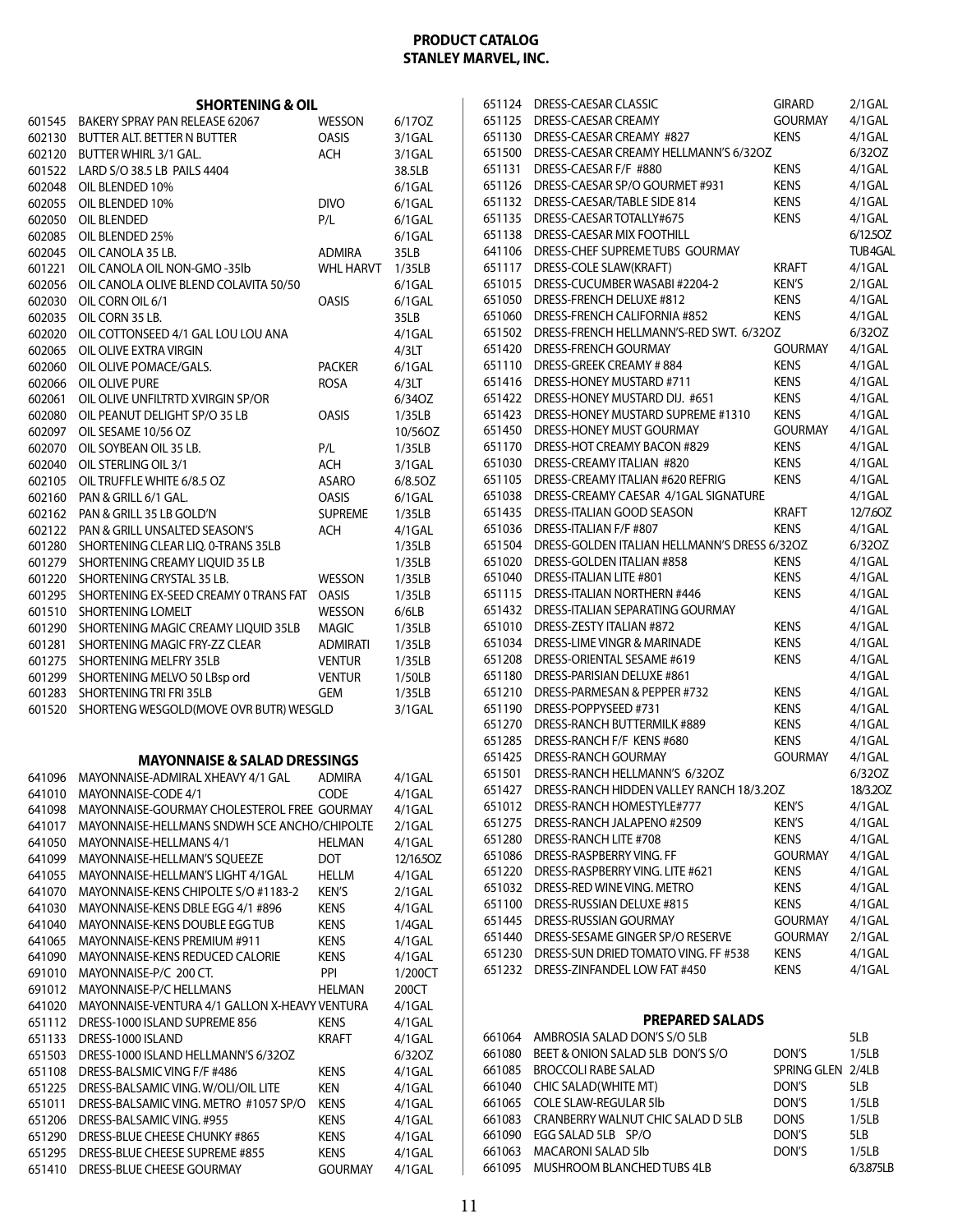| 661098<br><b>MUSHROOMS FRESH 20 LB PAILS</b><br>MUSHROOM MARINATED SALAD D 5LB<br>661081<br>PASTA VEG SALAD D<br>661075<br>PEPPERS ROASTED RED 5LB<br>661180 | QUEEN<br><b>DONS</b><br>DON'S | 1/20LB<br>1/5LB   |
|--------------------------------------------------------------------------------------------------------------------------------------------------------------|-------------------------------|-------------------|
|                                                                                                                                                              |                               |                   |
|                                                                                                                                                              |                               |                   |
|                                                                                                                                                              |                               | 5LB               |
|                                                                                                                                                              | DON'S                         | 5LB               |
| 661190<br>PEPPER SHOOTERS                                                                                                                                    | DANIEL                        | 2/7.5LB           |
| POTATO SALAD 5LB<br>661061                                                                                                                                   | DON'S                         | 1/5LB             |
| POTATO RED SKIN SALAD DON'S S/O 5LB<br>661062                                                                                                                |                               | 5LB               |
| SEAFOOD SALAD DELUXE<br>661060                                                                                                                               | DON'S                         | 5LB               |
| SHRIMP SALAD D<br>661070                                                                                                                                     | DON'S                         | 5LB               |
| TUNA SALAD DON'S D<br>661050                                                                                                                                 | DON'S                         | 5LB               |
|                                                                                                                                                              |                               |                   |
| <b>SAUCES (NON-TOMATO)</b><br>ALFREDO SAUCE FETTUCCINI ALF FROZEN STOUFFER<br>671160                                                                         |                               | 4/960Z            |
| <b>BBQ SAUCE BUFFALO GILLS</b><br>671083                                                                                                                     |                               | 4/1GAL            |
| BBQ SAUCE CANNON BALL-KEN'S #784<br>671084                                                                                                                   | <b>KENS</b>                   | 4/1GAL            |
| <b>BBQ SAUCE GRILL BLAZIN</b><br>671058                                                                                                                      | OASIS                         | 4/1GAL            |
| BBQ SAUCE HICKORY SMOKE-KEN'S #849<br>671081                                                                                                                 | <b>KENS</b>                   | 4/1GAL            |
| <b>BBO SAUCE HONEY BARBECUE SAUCE</b><br>671047                                                                                                              | CATTLEMEN                     | 4/1GAL            |
| <b>BBQ SAUCE KANSAS CITY CLASSIC</b><br>671055                                                                                                               | CATTLEMAN                     | 4/1GAL            |
| 671063<br><b>BBO SAUCE OPEN PIT 4/1GAL</b>                                                                                                                   | <b>KRAFT</b>                  | 4/1GAL            |
| <b>BBO SAUCE ORIGINAL MILD</b><br>671040                                                                                                                     | CATTLEMEN                     | 4/1GAL            |
| BBQ SAUCE ORIGINAL SWEET BABY RAY'S<br>671089                                                                                                                | <b>KENS</b>                   | 4/1GAL            |
| <b>BBQ SAUCE ORIGINAL</b><br>674042                                                                                                                          | <b>KRAFT</b>                  | 4/1GAL            |
| <b>BBQ SAUCE SMOKEY 5GAL TUB</b><br>671060                                                                                                                   |                               | $1/5$ GAL         |
| BEEF/VEAL GLACE BONEWERXS 16LB TUB<br>901009                                                                                                                 |                               | 16LB              |
| <b>BOOM BOOM SAUCE</b><br>671016                                                                                                                             | <b>KENS</b>                   | 4/1GAL            |
| <b>BOURBON SAUCE RTU</b><br>671019<br>671069<br>BUFFALO CHIPOTLE SALSA 24/5OZ                                                                                | <b>MINORS</b>                 | 4/.5GAL<br>24/5OZ |
| BUFFALO SANDWICH SAUCE 2/1 GAL<br>671049                                                                                                                     | <b>FRANK'S</b>                | $2/1$ GAL         |
| BUFFALO WING SAUCE TEXAS PETE'S<br>671046                                                                                                                    |                               | 4/1GAL            |
| BUFFALO WING SAUCE RED HOT<br>671048                                                                                                                         | <b>FRANK'S</b>                | 4/1GAL            |
| 671021<br>CARIBBEAN SAUCE RTU                                                                                                                                | <b>MINORS</b>                 | $4/0.5$ GAL       |
| <b>CHEESE SAUCE AGED</b><br>671145                                                                                                                           | <b>BAY VALLEY</b>             | 6/110             |
| CHEESE SAUCE CHEESE WHIZ #4915POUCH<br>671138                                                                                                                |                               | 6/6.5LB           |
| 671135<br>CHEESE SAUCE CHEESE WHIZ 6/6.5 KRFT SPD KRAFT                                                                                                      |                               | 6/6.5LB           |
| CHEESE SAUCE GOLDEN-CMATE<br>671122                                                                                                                          | <b>CHFMTE</b>                 | $6/$ #10          |
| CHEESE SAUCE LAND O LAKE<br>671137                                                                                                                           | LOLAKE                        | 6/#10             |
| <b>CHEESE SAUCE MUY FRESCO</b><br>671125                                                                                                                     |                               | 6/110             |
| 671133<br>CHEESE SAUCE NACHO ORTEGA                                                                                                                          | DISP.POUCH                    | 4/107OZ           |
| CHEESE SAUCE NACHO CHEESE MI PUEBLO<br>671142                                                                                                                | <b>BAYVALLY</b>               | 6/107OZ           |
| CHEESE SAUCE WHITE CHEESE 4/140OZ<br>671141                                                                                                                  | <b>GEHLS</b>                  | 4/140OZ           |
| 671143<br>CHEESE SAUCE WHITE MONT. JACK<br>701160<br>CHILI SAUCE-6/10                                                                                        | <b>HUNTS</b>                  | 6/#10<br>6/#10    |
| 671032<br>CHILI SAUCE SRIRACHA                                                                                                                               |                               | 12/280Z           |
| <b>CHILI SAUCE SWEET MINOR'S</b><br>671011                                                                                                                   | <b>NESTLE</b>                 | 4/.5GAL           |
| CHILI SAUCE THAI SWEET 6/2LTR ROLAND<br>671015                                                                                                               |                               | $6/2$ LTR         |
| CHILI WING SAUCE SWEET RED<br>671023                                                                                                                         | <b>SWEET BABY</b>             | 4/1GAL            |
| <b>COCKTAIL SAUCE 4/1 GAL</b><br>671022                                                                                                                      | <b>VENTUR</b>                 | 4/1GAL            |
| GARLIC PARM WING SAUCE SWT BABY H4870<br>671020                                                                                                              |                               | 4/640Z            |
| GOLD SAUCE SWT & TANGY h6647<br>671065                                                                                                                       | CATTLEMEN                     | 4/1GAL            |
| <b>GREY POUPON BISTRO SAUCE SP/O</b><br>671012                                                                                                               |                               | 4/480Z            |
| HABANERO SAUCE MANGO HABANERO SUC ARCOBASSO<br>671052                                                                                                        |                               | $2/1$ GAL         |
| HABANERO SAUCE GRN HABANERO 12/4OZ<br>671043                                                                                                                 | YUCATE                        | 12/40Z            |
| HABANERO SAUCE YUCATECCA HAB SUC RED 12/4 OZ<br>671072                                                                                                       |                               | 12/40Z            |
| HABANERO SAUCE YUCATECCA HAB SAUCE XXX 12/4 OZ<br>671074                                                                                                     |                               | 12/40Z            |
| HOLLANDAISE SAUCE CHEF FRAN (OLDCRO)<br>971013                                                                                                               |                               | 6/3LB             |
| 671105<br>HOLLANDAISE SAUCE FRZ GOLDEN LADLE                                                                                                                 |                               | 4/3LB             |
| HOLLANDAISE SAUCE DRY KNORR'S<br>671110<br>HOLLANDAISE SAUCE MIX                                                                                             |                               | 4/1.5LB           |
| 671130<br>HOT SAUCE CHOLULA CHILI GARLIC 12/50Z<br>671044                                                                                                    | <b>MINORS</b>                 | 6/12OZ<br>12/50Z  |
| HOT SAUCE CHOLULA CHILI LIME 12/50Z<br>671038                                                                                                                |                               | 12/50Z            |
| HOT SAUCE CHOLULA CHIPOTLE 12/50Z<br>671071                                                                                                                  |                               | 12/50Z            |
| HOT SAUCE CHOLULA GREEN PEPPER SAUCE 12/50Z<br>671050                                                                                                        |                               | 12/50Z            |
| 671039<br>HOT SAUCE CHOLULA ORIGINAL 12/5z                                                                                                                   |                               | 12/50Z            |
| HOT SAUCE CHOLULA ORIGINAL 64OZ 4/64OZ<br>671042                                                                                                             |                               | 4/64OZ            |

| 691408           | HOT SAUCE CHOLULA P/C 200/ct                                                               |                                  | 1/200CT            |
|------------------|--------------------------------------------------------------------------------------------|----------------------------------|--------------------|
| 671031           | HOT SAUCE CRYSTAL 4/1 GAL                                                                  | <b>BAUMER</b>                    | 4/1GAL             |
| 671030           | HOT SAUCE FRANKS-4/1 GAL.                                                                  | <b>FRANKS</b>                    | 4/1GAL             |
| 671033           | HOT SAUCE FRANKS-24/5 OZ                                                                   | <b>FRANKS</b>                    | 24/5OZ             |
| 671051           | HOT SAUCE FRANKS EXTRA HOT 4/1GAL                                                          |                                  | 4/1GAL             |
| 671034           | HOT SAUCE LOUISIANA SUPREME                                                                | <b>BULARD</b>                    | 4/1GAL             |
| 671035           | HOT SAUCE TABASCO SAUCE 24/2OZ                                                             | <b>McILHN</b>                    | 24/20Z             |
| 671036           | HOT SAUCE TABASCO SAUCE 12/12OZ                                                            | <b>McILHN</b>                    | 12/12OZ            |
| 671026<br>671028 | HOT SAUCE TABASCO SAUCE-CHIPOTLE, 12/5OZ<br>HOT SAUCE TABASCO SAUCE-GREEN(JALAPENO) 12/5OZ |                                  | 12/50Z<br>12/5OZ   |
| 671037           | HOT SAUCE TABASCO BLOODY MARY-EX SPY TABASCO                                               |                                  | 12/320Z            |
| 671076           | HOT SAUCE TABASCO SAUCE, 12/5OZ                                                            |                                  | 12/5OZ             |
| 671078           | HOT SAUCE TABASCO SAUCE-HABANERO, 12/5OZ                                                   |                                  | 12/50Z             |
| 671029           | HOT SAUCE SWEET BABY RAY 4/1 GAL                                                           | <b>KENS</b>                      | 4/1GAL             |
| 671025           | HOT SAUCE WINGERS HOT SAUCE                                                                | <b>VNDBRG</b>                    | 4/1GAL             |
| 671045           | HOT SAUCE TEXAS PETES 4/1 GAL                                                              | <b>TEXPTE</b>                    | 4/1GAL             |
| 671068           | JAMAICAN JERK SAUCE 4/.5GAL                                                                |                                  | $4/0.5$ GAL        |
| 701094           | PEPPER PASTE SP/O GOCHUJANG KOREAN                                                         |                                  | 12/2.2LB           |
| 671134           | RED CURRY PASTE MAEPLOY 12-35OZ                                                            |                                  | 12/35OZ            |
| 671027           | ROASTED RED PEPPER SAUCE SP/O                                                              | <b>KENS</b>                      | $2/1$ GAL          |
| 677072           | PESTO SAUCE-BASIL CASA DILISIO CASA                                                        |                                  | 2/32OZ             |
| 671009<br>671010 | TAHINI PASTE 12/1LB JAR<br>TARTAR SAUCE #867                                               |                                  | 12/1LB<br>4/1GAL   |
| 671024           | TERIYAKI SWEET WING SAUCE                                                                  | <b>KENS</b><br><b>SWEET BABY</b> | 4/1GAL             |
| 671017           | TEXAS PETAL SAUCE #545                                                                     | <b>KENS</b>                      | 4/1GAL             |
| 671018           | TIGER SAUCE 4/1 gal                                                                        | <b>TULKOFF</b>                   | 4/1GAL             |
| 671150           | STEAK SAUCE A-1 SAUCE-12/15 OZ.                                                            | <b>NABSCO</b>                    | 12/15OZ            |
| 671140           | STEAK SAUCE A-1 SAUCE-24/5 OZ.                                                             | <b>NABSCO</b>                    | 24/5OZ             |
| 671139           | STEAK SAUCE 2/1 GAL CRYSTAL                                                                | CRYSTAL                          | $2/1$ GAL          |
| 671155           | <b>WORCESTERSHIRE SAUCE 4/1</b>                                                            | <b>FRENCHS</b>                   | 4/1GAL             |
| 671156           | WORCESTERSHIRE SCE.24/5Z                                                                   | L & P                            | 24/5OZ             |
|                  |                                                                                            |                                  |                    |
|                  |                                                                                            |                                  |                    |
|                  |                                                                                            |                                  |                    |
|                  | <b>SOUPS &amp; BASES</b>                                                                   |                                  |                    |
| 675010           | AU JUS PREP MINOR 12/1 PT                                                                  | minor                            | 12/1PT             |
| 672105<br>672125 | BEEF BROTH-46z COLLEGE INN<br>BEEF CONSOMME CAMPBELLS                                      | CLGINN<br><b>CAMPBL</b>          | 12/48OZ<br>12/50OZ |
| 673030           | BEEF FLAVOR BASE 12/1 KNORR                                                                | <b>KNORR</b>                     | 12/1LB             |
| 672240           | <b>BEEF GRAVY MIX-MINORS</b>                                                               | <b>MINORS</b>                    | 12/120Z            |
| 674010           | BEEF SOUP BASE-MINOR 6/1                                                                   | Minor                            | 6/1LB              |
| 674003           | BEEF SOUP BASE 6/1# MAGGI                                                                  | <b>NESTLE</b>                    | 6/1LB              |
| 675055           | BEEF SOUP BASE STOUF 12/1#                                                                 | <b>STOUFFER</b>                  | 12/1LB             |
| 672214           | BROWN GRAVY MIX #80012                                                                     | <b>KNORR'S</b>                   | 12/70Z             |
| 879113           | CALDO De POLLO LA RANCHERO 7.9 LB                                                          |                                  | 1/7.9LB            |
| 674022           | CHIC BASE 4/5LB STOUFFERS                                                                  | <b>STOUFFER</b>                  | 4/5LB              |
| 673040           | CHIC BASE-12/1 LEGOUT                                                                      | <b>LEGOUT</b>                    | 12/1LB             |
| 675050           | CHIC BASE-STOUF 12/1#                                                                      | <b>STOUFFER</b>                  | 12/1LB             |
| 672110           | CHIC BROTH-46OZ COLLEGE INN                                                                | COLLEGE                          | 12/46OZ            |
| 672119<br>674005 | CHIC BROTH 46 OZ SWANSON                                                                   | CAMPBL                           | 12/46OZ<br>4/7.9#  |
| 674020           | CHIC dePOLLO BOULLION KNORR 4/7.9#<br>CHIC SOUP BASE-MINOR 6/1                             | <b>MINOR</b>                     | 6/1LB              |
| 674025           | CHIC SOUP BASE 6/1# MAGGI                                                                  | NESTLE                           | 6/1LB              |
| 672050           | CLAM CHOWDER 12/5 SP/O                                                                     | <b>SEAWATCH</b>                  | 12/#5              |
| 672120           | <b>CLAM CHOWDER MANHATTAN 12/5</b>                                                         | <b>CAMPBL</b>                    | 12/#5              |
| 674060           | <b>CLAM SOUP BASE-MINORS 6/1</b>                                                           | <b>MINORS</b>                    | 6/1LB              |
| 674090           | <b>CRAB SOUP BASE-MINOR</b>                                                                | <b>MINORS</b>                    | 6/1LB              |
| 672123           | CREAM OF MSHRM SOUP 12/5CMPB                                                               | <b>CAMPBL</b>                    | 12/#5              |
| 672230           | <b>DEMI GLACE KNORRS 4/2#</b>                                                              | <b>KNORR</b>                     | 4/2LB              |
| 672248           | <b>DEMI GLACE MINORS</b>                                                                   | <b>MINORS</b>                    | 6/1LB              |
| 674080           | FISH SOUP BASE-MINORS 6/1                                                                  | minor                            | 6/1LB              |
| 672121           | FRENCH ONION SOUP-12/5                                                                     | <b>CAMPBL</b>                    | 12/#5              |
| 674030           | HAM SOUP BASE-MINOR 6/1<br>KITCHEN BOUQUET-QUART                                           | <b>MINORS</b>                    | 6/1LB              |
| 672200<br>677075 | LIQUID SMOKE 4/1                                                                           | <b>TONES</b>                     | 12/1QT<br>4/1GAL   |
| 674070           | <b>LOBSTER SOUP BASE-MINORS</b>                                                            | <b>MINORS</b>                    | 6/1LB              |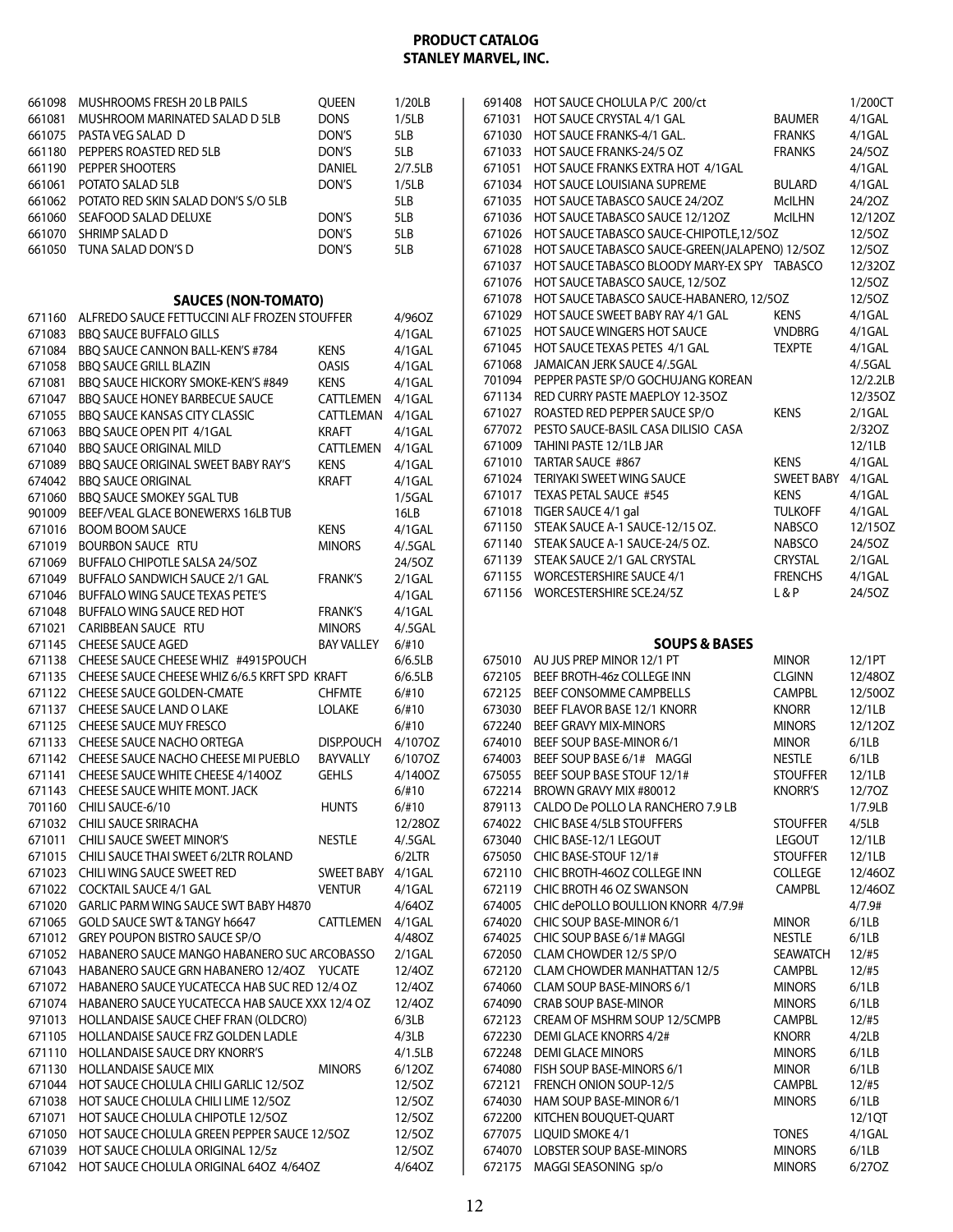|        | 674085 MUSHROOM BASE-MINOR                            | <b>MINORS</b>   | 6/1LB      |        | 681558 SYRUP STRAWBERRY FUSION N.F. 4/1 GAL       | <b>I.RICE</b>      | 4/1GAL    |
|--------|-------------------------------------------------------|-----------------|------------|--------|---------------------------------------------------|--------------------|-----------|
|        | 673050 ONION DRY MIX-FRENCH KNORR                     | <b>KNORR</b>    | 6/210Z     |        | 681098 SYRUP STRAWBERRY WILD 4/1LT                | <b>MONIN</b>       | $4/1$ LTR |
|        | 674015 PORK BASE-MINOR                                | <b>MINOR</b>    | 6/1LB      |        | 681560 SYRUP VANILLA CREAM N.F.4/1 GAL            | <b>I.RICE</b>      | 4/1GAL    |
| 672245 | ROASTED GARLIC BASE MINORS                            | <b>MINORS</b>   | 6/1LB      |        | 681019 SYRUP VANILLA FOUNTAIN RTU                 | <b>I.RICE</b>      | 4/1GAL    |
|        | 674014 SEAFOOD BASE MINOR'S (NO MSG & GF)             |                 | 6/1LB      |        | 681410 APPLE SPICED TOPPING                       |                    | 6-1/2GAL  |
|        | 675000 SHRIMP BASE MINOR                              | <b>MINOR</b>    | 6/1LB      |        | 681460 APRICOT PRESERVES-6/4                      |                    | 6/4LB     |
|        | 672220 TURKEY GRAVY 12/5 CAMPBELLS                    | <b>CAMPBELL</b> | 12/#5      | 681535 | BANANA BLITZ N.F. 4/1 GAL I.RICE                  | <b>I.RICE</b>      | 4/1GAL    |
|        | 672225 TURKEY GRAVY MIX DRY MINOR                     | <b>MINORS</b>   | 12/120Z    | 681320 | <b>BLUEBERRY COMPOTE</b>                          | <b>GLOBE</b>       | 6/#10     |
|        | 672235 TURKEY GRAVY CONCENTRATE                       | <b>MINORS</b>   | 6/13.6OZ   |        | 681536 BUTTER PECAN ICE CREAM BASE 4/1GAL         | <b>IRICE</b>       | 4/1GAL    |
|        | 674040 TURKEY SOUP BASE MINOR6/1                      | <b>MINORS</b>   | 6/1LB      |        | 681055 CARAMEL BASE SALTED 4/1GAL                 | <b>QIRICE</b>      | 4/1GAL    |
|        | 901009 VEAL/BEEF GLACE BONEWERXS 16LB TUB             |                 | 16LB       |        | 681170 CARAMEL SAUCE 12/170Z GHIRARDELLI          |                    | 12/170Z   |
|        | 674002 VEGETABLE BASE SCHRIEBER 6/2.5#                |                 | 6/2.5#     |        | 681400 CARAMEL TOPPING I.RICE                     | <b>I.RICE</b>      | 6-1/2GAL  |
|        | 677055 VEGETABLE BASE MINORS NO MSG                   | <b>MINORS</b>   | 6/1LB      |        | 681538 CARAMEL BASE N.F 4/1GAL                    | <b>I.RICE</b>      | 4/1GAL    |
|        |                                                       |                 |            |        | 681568 CHERRY BASE BLACK CHERRY 4/1GAL I.RICE     | <b>I.RICE</b>      | 4/1GAL    |
|        |                                                       |                 |            |        | 681416 CHERRIES WHOLE STEM I.RICE                 | <b>I.RICE</b>      | 6-1/2GAL  |
|        | <b>SYRUPS &amp; TOPPINGS</b>                          |                 |            |        | 681280 CHERRIES MARA. WHL W/STEM                  | <b>OASIS</b>       | 4/1GAL    |
|        | 681101 SYRUP AGAVE NECTAR ORGANIC 4/1LT               | <b>MONIN</b>    | $4/1$ LTR  |        | 681405 CHERRY TOPPING CRUSHED I.RICE              | <b>I.RICE</b>      | 6-1/2GAL  |
|        | 681520 SYRUP ALMOND RTU 4/1GAL I.RICE I.RICE          |                 | 4/1GAL     |        | 681155 COCONUT MED SHRED                          | <b>SHEDDS</b>      | 10/1LB    |
|        | 681011 SYRUP BLUEBERRY "CUB" PANCAKE                  | <b>LYONS</b>    | 4/1GAL     |        | 681415 GRAPE JELLY-6/4 LB                         | <b>SMUCKER</b>     | 6/4LB     |
|        | 681108 SYRUP CARAMEL FLAVOR SYRUP 4/1LTR              |                 | 4/1LTR     |        | 681150 HOT FUDGE-MELLOCREAM 6/10                  | J.H.S.             | 6/#10     |
|        | 681539 SYRUP CHEESECAKE SYRUP N.F. 4/1 GAL            | <b>I.RICE</b>   | 4/1GAL     |        | 681533 MANGO BASE 4/1 GAL I.RICE                  | <b>I.RICE</b>      | 4/1GAL    |
|        | 681122 SYRUP CHERRY                                   | <b>I.RICE</b>   | 4/1GAL     |        | 681270 MAPLE-WALNUT TOPP.-6/1/2 gal               | <b>I.RICE</b>      | 6/1/2GAL  |
|        | 681107 SYRUP CHERRY                                   | <b>MONIN</b>    | $4/1$ LTR  |        | 681235 MELBA SAUCE                                |                    | 12/2LB    |
|        |                                                       |                 |            |        | 681445 MINT APPLE JELLY-SMUCKER 6/4LB             | <b>SMUCKER</b>     | 6/4LB     |
|        | 681542 SYRUP CHERRY BOMB SYRUP N.F. 4/1 GAL           | <b>I.RICE</b>   | 4/1GAL     |        | 681512 NUTELLA 12/26.5OZ                          | <b>FERRERO</b>     | 12/26.5OZ |
|        | 681120 SYRUP CHOCOLATE FOUNTAIN 4/1q                  | <b>I.RICE</b>   | $4/1$ GAL  |        | 681434 ORANGE MARM. 6/10                          | LYON'S             | 6/#10     |
|        | 681115 SYRUP CHOCOLATE SYRUP-24OZ                     | <b>HERSHEY</b>  | 24/24OZ    |        | 681435 ORANGE MARM.-SMUCKER 6/4LB                 | <b>SMUCKER</b>     | 6/4LB     |
|        | 681110 SYRUP CHOCOLATE SYRUP JUG HERSHEY'S, 7.5lb     |                 | 1/7.5LB    |        | 681572 PASSION FRUIT BASE 4/1 GAL                 | <b>I.RICE</b>      | $4/1$ GAL |
|        | 681050 SYRUP CHOCATELLA 4/1 GAL                       | <b>IRICE</b>    | $1/1$ GAL  |        |                                                   | <b>IRICE</b>       | 4/1GAL    |
|        | 681525 SYRUP COCONUT RTU 4/1 GAL I.RICE               | <b>I.RICE</b>   | 4/1GAL     |        | 681534 PEACH FRUITED BASE 4/1 GAL                 | <b>CARGIL</b>      | 6/#5      |
|        | 681102 SYRUP COCONUT SYRUP 4/1LT                      | <b>MONIN</b>    | $4/1$ LTR  |        | 681515 PEANUT BUTTER P/L 6/5 LB.                  |                    |           |
|        | 681544 SYRUP COFFEE SYRUP N.F. 4/1 GAL                | <b>I.RICE</b>   | 4/1GAL     |        | 681230 PINEAPPLE TOPP.-RTU 6/1/2 GAL              | <b>I.RICE</b>      | 6/1/2GAL  |
|        | 681546 SYRUP COOKIE DOUGH SYRUP N.F. 4/1 GAL          | <b>I.RICE</b>   | 4/1GAL     | 681574 | PINA COLADA BASE 4/1 GAL                          | <b>I.RICE</b>      | 4/1GAL    |
|        | 681537 SYRUP COTTON CANDY SYRUP N.F. 4/1 GAL          | <b>I.RICE</b>   | 4/1GAL     |        | 681440 RASPBERRY PRESERVES 6/4LB                  | P/L                | 6/4LB     |
|        | 681548 SYRUP CREME DE MENTHE N.F 4/1 GAL              | <b>I.RICE</b>   | 4/1GAL     |        | 681570 RASPBERRY BASE BLK RASPY BASE 4/1 GAL      | <b>I.RICE</b>      | 4/1GAL    |
|        | 681550 SYRUP DOUBLE BUBBLE SYRUP N.F. 4/1 GAL         | <b>I.RICE</b>   | 4/1GAL     |        | 681420 RED CURRENT JELLY                          | <b>REDWNG</b>      | 6/4LB     |
|        | 681527 SYRUP GINGER ALE RTU 4/1 GAL I.RICE            | <b>I.RICE</b>   | 4/1GAL     |        | 681210 STRAWBERRY TOPPING-RTU                     | <b>I.RICE</b>      | 6/1/2GAL  |
|        | 681529 SYRUP GRAPE RTU 4/1 GAL I.RICE                 | <b>I.RICE</b>   | 4/1GAL     |        | 681425 STRAWBERRY PRESERVES SMUCK. 6/4            | <b>SMUCKER</b>     | 6/4LB     |
|        | 681109 SYRUP HAZELNUT FLAVOR SYRUP                    |                 | 1LTR       |        | 681567 WATER ICE LEMON BASE 4/1 GAL               | <b>IRICE</b>       | 4/1GAL    |
|        | 681105 SYRUP HIBISCUS SYRUP 4/1 LTR                   |                 | $4/3$ LTR  |        | 681569 WATER ICE PINEAPPLE BASE 4/1               | <b>IRICE</b>       | 4/1GAL    |
|        | 681556 SYRUP ICED COFFEE/SWT TEA SYRUP N.F. 4/1       |                 | 4/1GAL     |        |                                                   |                    |           |
|        | 681145 SYRUP KARO 4/1 GAL. LIGHT                      | <b>UNILEV</b>   | 4/1GAL     |        |                                                   |                    |           |
|        | 681009 SYRUP MALT LIOUID MALT JHS                     | <b>JHS</b>      | 4/1GAL     |        | <b>BEANS &amp; CANNED VEGETABLES</b>              |                    |           |
|        | 681118 SYRUP MANGO SYRUP                              | <b>MONIN</b>    | 4/1LT      |        | 821070 ARTICHOKE HEARTS WHL                       | 30/40              | 6/3 KILO  |
|        | 681563 SYRUP MAPLE PANCAKE "CUB"                      |                 | 4/1GAL     |        | 821072 ARTICHOKE HEART OUARTERS                   | SAVOR              | 6/3 KILO  |
|        | 681070 SYRUP MAPLE MAPE GROVE PURE MAPLE GLASS        |                 | 60/1.5OZ   | 821073 | ARTICHOKE HEARTS SM.CANS                          | ROLAND             | 12/14OZ   |
|        | 681562 SYRUP MAPLE LUMBERJACK MAPLE RTU 4/ I.RICE     |                 | 4/1GAL     | 801456 | <b>BEANS BAKED VEGETARIAN</b>                     | P/L                | 6/110     |
|        | 681552 SYRUP MY BLUE HEAVEN SYRUP N.F. 4/1 GAL I.RICE |                 | 4/1GAL     | 801520 | BEANS BAKED OLD FASH/PORK                         | <b>FURMANO</b>     | 6/110     |
|        | 681516 SYRUP ORANGE RTU 4/1GAL I.RICE                 | <b>I.RICE</b>   | 4/1GAL     | 801464 | <b>BEANS BLACK SENOR FRIJOLES</b>                 | 25LB PORTER 1/25LB |           |
|        | 681554 SYRUP ORANGE BURST SYRUP N.F. 4/1 GAL          | I.RICE          | 4/1GAL     | 801474 | BEANS BLACK LC 12/19.20z                          | <b>NYPRO</b>       | 12/190Z   |
|        | 681015 SYRUP PANCAKE AMSWEET PANCAKE SYRUP I.RICE     |                 | 4/1GAL     | 801523 | <b>BEANS BLACK ORGANIC -</b>                      | <b>FURMANO</b>     | 6/110     |
|        | 681013 SYRUP PANCAKE AUNT JEMIMA SYRUP S/O 12/12OZ    |                 | 12/120Z    | 801525 | BEANS BLACK 6/10-CANNED                           | <b>FURMANO</b>     | 6/110     |
|        | 681014 SYRUP PANCAKE LOG CABIN SYRUP SP/O4/1 GAL      |                 | 4/1GAL     | 801527 | BEANS BLACK 12/29OZ-CANNED                        | GOYA               | 12/290Z   |
|        | 681008 SYRUP PANCAKE MRS BUTTERWORTH 4/1GAL           |                 | 4/1GAL     | 801404 | BEANS GARBANZO / CHICK PEAS S/O PROGRESSO 24/190Z |                    | 24/190Z   |
|        | 681010 SYRUP PANCAKE GAL.                             | JHS.            | 4/1GAL     | 801465 | BEANS GARBANZO - DRIED 24/1#                      | JACK RAB           | 24/1LB    |
|        | 681060 SYRUP PANCAKE DIET PANCAKE                     | <b>SMUCKER</b>  | 12/14.50OZ | 801455 | BEANS GREAT NORTHERN BEANS-DRIED TRINDAD          |                    | 24/1LB    |
|        | 681065 SYRUP PANCAKE SUGAR FREE 12/12 OZ              | CARY'S          | 12/120Z    | 801457 | BEANS GREAT NORTHERN BEANS-6/10                   | $P/L$ 6/#10        |           |
|        | 681104 SYRUP PEACH SYRUP 4/1LT                        | <b>MONIN</b>    | 4/1LTR     | 801412 | BEANS KIDNEY BEANS-CANNELLINI WHITE               | <b>FURMANO</b>     | 6/#10     |
|        | 681100 SYRUP PEACH WHITE 4/1LT                        | <b>MONIN</b>    | $4/1$ LTR  | 801410 | BEANS KIDNEY BEANS-DARK RED 6/10                  | <b>FURMAN</b>      | 6/110     |
|        | 681576 SYRUP PINEAPPLE RTU 4/1 GAL                    | <b>I.RICE</b>   | 4/1GAL     | 801417 | <b>BEANS KIDNEY BEANS LIGHT</b>                   | <b>FURMANO</b>     | 6/110     |
|        | 681106 SYRUP POMEGRANATE SYRUP 4/1LT                  | <b>MONIN</b>    | $4/1$ LTR  | 801467 | BEANS KIDNEY BEANS LIGHT RED 20LB                 | JACK RABBIT 1/20LB |           |
|        | 681099 SYRUP RASPBERRY SYRUP 4/1LT                    | <b>MONIN</b>    | 4/1LTR     | 801432 | BEANS LIMA LARGE DRY 24/1                         | <b>TRINDAD</b>     | 24/1LB    |
|        | 681564 SYRUP RASPBERRY RED RTU 4/1 GAL                | <b>I.RICE</b>   | 4/1GAL     | 801440 | BEANS NAVY BEANS-DRY, 24/1LB                      | <b>TRINDAD</b>     | 24/1LB    |
|        | 681566 SYRUP ROOT BEER RTU 4/1 GAL                    | <b>I.RICE</b>   | 4/1GAL     | 801402 | BEANS PINTO BEANS-6/10                            | P/L                | 6/110     |
|        | 681117 SYRUP ROSE MONIN 750ML                         | SP/O            | 12/750ML   | 801470 | BEANS PINTO BEANS 25LB SENOR                      | <b>FRIJOLE</b>     | 1/25LB    |
|        | 681518 SYRUP STRAWBERRY FOUNTAIN 4/1q                 | <b>I.RICE</b>   | 4/1GAL     | 801458 | BEANS PINTO 50LB SENOR                            | <b>FRIJOLE</b>     | 1/50LB    |
|        |                                                       |                 |            |        |                                                   |                    |           |
|        |                                                       |                 |            |        |                                                   |                    |           |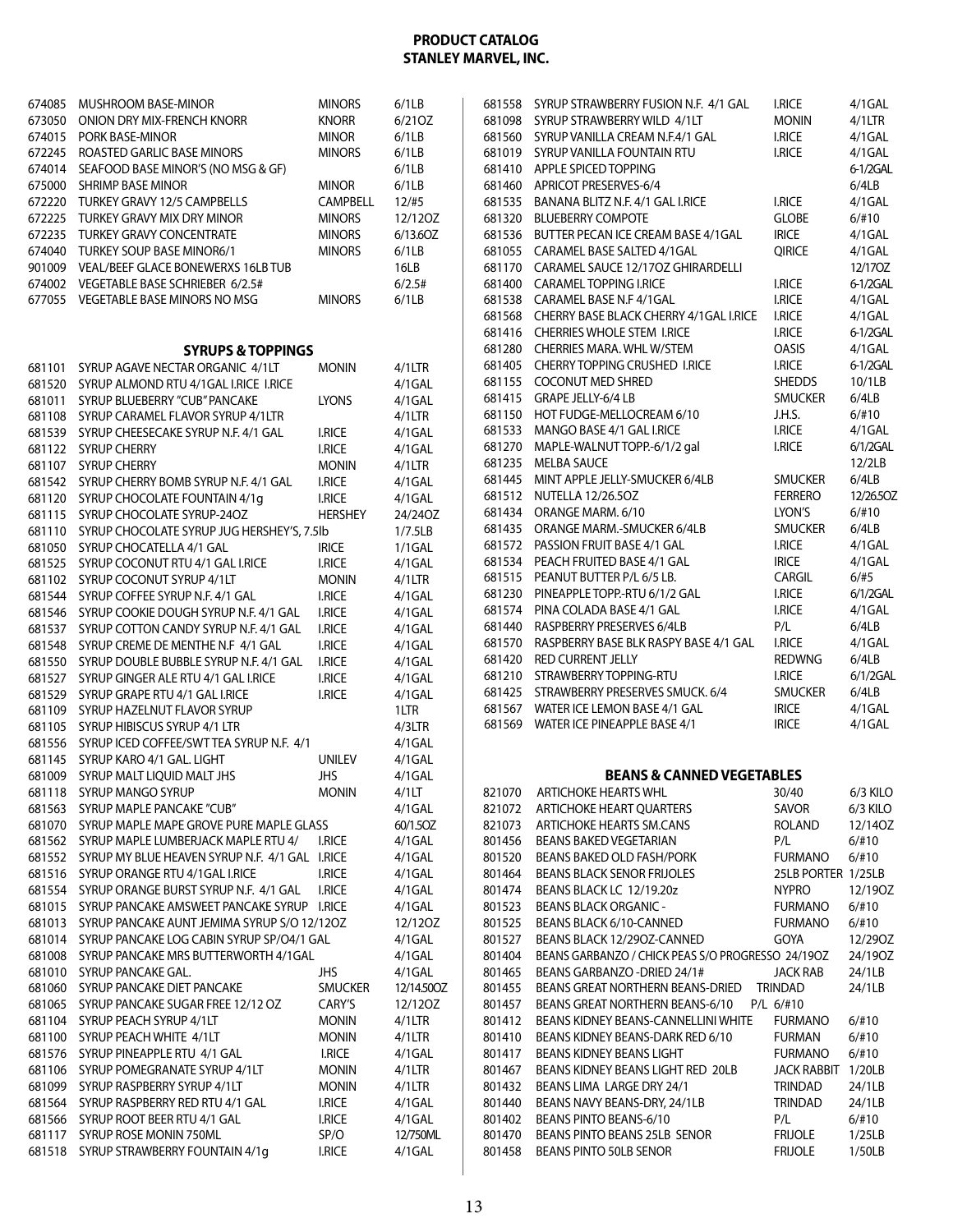| 801460 | BEANS WHITE BEANS SMALL, 12/29OZ SP/O   | GOYA              | 12/29OZ   |
|--------|-----------------------------------------|-------------------|-----------|
| 821150 | BEETS SLICED 6/10                       | P/L               | 6/110     |
| 821155 | <b>BEETS SLICED PICKLED</b>             | P/L               | 6/110     |
| 821076 | CORN BABY EARS 6/10                     | P/L               | 6/110     |
| 801414 | CORN CREAM CORN 6/10                    | <b>LIBBY</b>      | 6/110     |
| 821079 | CORN KERNEL 6/10                        | P/L               | 6/#10     |
| 821074 | CORN WHOLE KERNAL CORN SM CANS 24/15.5z |                   | 24/15.5OZ |
| 821075 | CORN WHOLE BABY 24/15OZ                 | ROLAND            | 24/15OZ   |
| 801476 | HOMINY BUSH POZOLE 12/30 OZ             | <b>NYPRO</b>      | 12/36OZ   |
| 801477 | HOMINY BUSH POZOLE 6/10 HOMINY          | <b>NYPRO</b>      | 6/#10     |
| 801461 | HOMINY GOYA WHITE HOMINY S/O            | 6/110             | 6/108OZ   |
| 801420 | MUSHROOM STEM/PIECES-6/10               | <b>PACKER</b>     | 6/110     |
| 801423 | MUSHROOM STEAK & HOAGIE TOPPING         | Olot              | 2/5LB     |
| 801409 | PEAS 6/10                               | <b>LIBBY</b>      | 6/310     |
| 801415 | PEAS CHICK (GARBANZO) FANCY 6/#10       | P/L               | 6/110     |
| 801416 | PEAS CHICK (GARBANZO) ORGANIC           | <b>FURMAN</b>     | 6/110     |
| 801445 | PEAS SPLIT DRY                          | TRINDAD           | 24/1LB    |
| 801015 | POTATO GRANUL-W/VIT-C 6/5.5CAN          | <b>IDAHO</b>      | 6/5.5LB   |
| 801018 | POTATO SWEET(YAMS)                      | <b>CUT</b>        | 6/110     |
| 801012 | POTATO WHOLE WHITE 6/10                 | P/L               | 6/110     |
| 821555 | <b>SUNDRIED TOMATOES STRIPS 4/5#</b>    | CASTELLA          | 4/5LB     |
| 701240 | <b>TOMATILLO CRUSHED</b>                | DEL SOL           | 6/110     |
| 701241 | <b>TOMATILLO WHOLE TOMATILLO</b>        | DEL SOL           | 6/110     |
| 701242 | TOMATILLO WHOLE TOMATILLOS 12/11 OZ SM  |                   | 12/11OZ   |
|        |                                         |                   |           |
|        | <b>CANNED FRUITS</b>                    |                   |           |
| 821310 | APPLE PIE FILLING 6/10                  | GLOBE             | 6/110     |
| 821117 | APPLE RINGS SPICED 6/10                 | LUCKY LE          | 6/110     |
| 821118 | APPLES SLICED IN WATER                  | THREE APPLE 6/#10 |           |
| 821110 | APPLESAUCE L.LEAF 6/10                  | L.LEAF            | 6/110     |
| 821112 | APPLESAUCE 4OZ MUSSELMAN'S              | MUSSELMA          | 72/40Z    |
| 821113 | APPLESAUCE CHUNKY 6/10                  | <b>MUSSELMA</b>   | 6/110     |
| 821115 | APPLESAUCE SMALL CANS16.5 OZ            | P/L               | 24/16.5OZ |
| 821130 | APPLESAUCE THREE APPLES                 | #10 (spin)        | 6/110     |
| 821320 | <b>BLUEBERRY PIE FILLING</b>            | <b>LUCKY LE</b>   | 6/110     |
| 821330 | <b>CHERRY PIE FILLING</b>               | <b>LUCKY LE</b>   | 6/#10     |
| 821120 | CRANBERRY SAUCE 6/10 JELLIED            | O/SPRAY           | 6/#10     |
| 821122 | CRANBERRY SAUCE JELLIED 24/14           | O/SPRAY           | 24/14OZ   |
| 821125 | CRANBERRY SAUCE 6/10 WHL BERRY          | O/SPRAY           | 6/110     |
| 821214 | <b>FRUIT COCKTAIL</b>                   | P/L               | 6#10      |
| 821060 | FRUIT CUP LOVIN SPOON 72/40Z            |                   | 72/40Z    |
| 821140 | LINGONBERRIES, 12/140Z                  | <b>ROLAND</b>     | 12/14.3OZ |
| 821040 | MANDARIN ORANGES SM CANS 15OZ           | ROLAND            | 24/15OZ   |
| 821050 | MANDARIN ORANGES-WHL.SEGMENTS           | 6/10              | 6/110     |
| 821210 | PEACH HALVES-6/10                       | <b>HRTLND</b>     | 6/110     |
| 821311 | PEACH PIE FILLING S/O 6/#10             | <b>MARQUIS</b>    | 6/1160Z   |
| 821215 | PEACH SLICES-6/10                       | <b>DELMONTE</b>   | 6/#10     |
| 821218 | PEAR HALVES L/S                         | P/L               | 6/110     |
| 821015 | PINEAPPLE CHUNKS                        | P/L               | 6/110     |
| 821020 | PINEAPPLE CRUSHED                       | P/L               | $6/$ #10  |
| 821010 | PINEAPPLE SLICES 6/10                   | <b>PACKER</b>     | 6/110     |
| 821011 | PINEAPPLE SLICED-SMALL CANS S/O         | 12/200Z           | 2/200Z    |
| 821016 | PINEAPPLE TIDBITS DOLE 6/10             | DOLE              | 6/110     |
| 821017 | PINEAPPLES TIDBITS (small)              | 12/29             | 12/290Z   |
| 821225 | PUMPKIN PIE MIX-12/30OZ                 | LIBBY             | 12/30OZ   |
| 821220 | PUMPKIN SOLID                           | 6/10              | 6/110     |
| 821555 | SUNDRIED TOMATOES STRIPS 4/5#           | CASTELLA          | 4/5LB     |
|        |                                         |                   |           |
|        | <b>TOMATO PRODUCTS</b>                  |                   |           |
| 701076 | KETCHUP GOURMET TABLE UPSIDE DOWN       | 16/20             | 16/20OZ   |
| 701060 | KETCHUP HEINZ 6/10                      | <b>HEINZ</b>      | 6/#10     |

701058 KETCHUP HEINZ 6/114OZ POUR JUG HEINZ 6/1440Z

| 701066 | KETCHUP HEINZ CLASSIC SQUEEZE 16/14Z        | <b>HEINZ</b>       | 16/140Z   |
|--------|---------------------------------------------|--------------------|-----------|
| 701065 | KETCHUP HEINZ CLEAR 14OZ UPSIDE DOWN        | <b>HEINZ</b>       | 16/140Z   |
| 701025 | KETCHUP HEINZ DISPENCER PACK                | $2/1.5$ gal        | 2/1.5GAL  |
|        |                                             |                    |           |
| 701070 | KETCHUP HEINZ GLASS 24/14 OZ                | <b>HEINZ</b>       | 24/14OZ   |
| 701067 | KETCHUP HEINZ RED 16/14OZ UPSIDE DOWN HEINZ |                    | 16/140Z   |
| 701050 | KETCHUP HEINZ SIMPLY HEINZ 12/20OZ (JW)     |                    | 12/200Z   |
| 701057 | KETCHUP HEINZ SIMPLY HEINZ KETCHUP 3GAL     | <b>HEINZ</b>       | 1/VOL PK  |
| 701055 | KETCHUP HEINZ VOL/PAK                       | Heinz              | $1/3$ GAL |
| 701075 | KETCHUP HEINZ UPSIDE DOWN BOTTLES           | <b>HEINZ</b>       | 30/20OZ   |
| 701068 | KETCHUP HEINZ WIDE MOUTH                    | <b>HEINZ</b>       | 24/12OZ   |
| 701010 | KETCHUP HUNTS 6/10                          | <b>HUNTS</b>       | 6/110     |
| 701020 | KETCHUP HUNTS 1/3 BIB                       | <b>HUNTS</b>       | $1/3$ GAL |
| 701015 | KETCHUP RED PACK 6/10 - 33%                 | <b>REDPACK</b>     | 6/#10     |
| 701145 | <b>MARINARA SAUCE ANGELA</b>                | MIA                | 6/110     |
|        |                                             |                    |           |
| 701335 | MARINARA SAUCE DON PEPPINO                  | DON PEPP           | 6/110     |
| 671005 | MARINARA SAUCE C/P 6/6 LB                   | SPRING GLEN 6/6LB  |           |
| 781140 | PASTA SAUCE AL DENTE ULTRA PREM.            | <b>STNSLA</b>      | 6#10      |
| 701138 | PASTA SAUCE FRUTTA DIORTO FRUTA #00710      |                    | 6/110     |
| 701164 | PIZZA SAUCE BONTA W/BASIL                   | ESCLON             | 6/110     |
| 701148 | PIZZA SAUCE W/BASIL FULL RED                | STANISLA           | 6/110     |
| 701159 | PIZZA SAUCE W/BASIL REDPACK                 | REDPACK            | 6/110     |
| 701330 | PIZZA SAUCE DON PEPINO                      | DON PEPP           | 6/#10     |
| 701150 | PIZZA SAUCE EXTRA HVY                       | ANGELA MIA 6/#10   |           |
| 701152 | PIZZA SAUCE PREPARED FULL RED               | <b>STANISLA</b>    | 6/110     |
| 701157 | PIZZA SAUCE PIZZAIOLO 6/10                  | <b>STANIS</b>      | 6/110     |
| 701158 | PIZZA SAUCE SAPORITO XHEAVY                 |                    |           |
|        |                                             | <b>STANISLA</b>    | 6/110     |
| 701110 | SPAGHETTI SAUCE 6/#10                       | ANGELA MIA 6/#10   |           |
| 701128 | SPAGHETTI SAUCE DON PEPINO                  | <b>DON PEPI</b>    | 6/110     |
| 701129 | SPAGHETTI SAUCE SCLAFANI                    | SCLAFANI           | 6/110     |
| 701130 | SPAGHETTI SAUCE TRATTARIA                   | STANSLAU           | 6/110     |
| 701240 | <b>TOMATILLO CRUSHED</b>                    | DEL SOL            | 6/110     |
| 701241 | <b>TOMATILLO WHOLE</b>                      | DEL SOL            | 6/110     |
| 701242 | TOMATILLO WHOLE SM                          |                    | 12/110Z   |
| 701195 | <b>TOMATO CHOPPED</b>                       | ANGELA MIA 6/#10   |           |
| 701199 | TOMATO CHOPPED RED PACK                     | <b>REDPACK</b>     | 6/110     |
| 701236 | TOMATO CRUSHED RED PACK                     | <b>REDPACK</b>     | 6/110     |
| 701210 | TOMATO CRUSHED-6/#10                        | ANGELA MIA 6/#10   |           |
| 701212 | <b>TOMATO CRUSHED JERSEY</b>                | <b>VIOLET</b>      | 6/110     |
|        | TOMATO DICED/JUICE 6/#10                    |                    |           |
| 701190 |                                             | ANGELA MIA 6/#10   |           |
| 701192 | TOMATO DICED PETITE IN JUICE                | REDPACK            | 6/110     |
| 701198 | TOMATO DICED TOM IN JUICE RPAC              | <b>REDPACK</b>     | 6#10      |
| 701258 | <b>TOMATO DICED FIRE ROASTED</b>            |                    | 6/110     |
| 701162 | TOMATO GROUND 6in1 PURPOSE (BONTA)ESCALON   |                    | 6/#10     |
| 701173 | TOMATO GROUND PEAR 7/11                     | STANISLA           | 6/#10     |
| 701245 | TOMATO JUICE 12/46OZ-CAN                    | SACRAMENTO 12/46OZ |           |
| 701255 | TOMATO JUICE 6OZ-SACRAMENTO                 | <b>SCRMNT</b>      | 48/6OZ    |
| 701259 | TOMATO JUICE PLASTIC 8/46z                  | SACRAM             | 8/46OZ    |
| 701090 | TOMATO PASTE HUNTS 6/10                     | <b>HUNTS</b>       | 6/110     |
| 701095 | TOMATO PASTE HUNTS 24/12OZ                  | <b>HUNTS</b>       | 24/120Z   |
| 701179 | TOMATO PEAR VALOROSO TOM.                   | STANISLA           | 6/110     |
|        | TOMATO PLUM STYLE-ALTA CUCINA               | <b>STANISLA</b>    |           |
| 701176 |                                             |                    | 6/110     |
| 701178 | TOMATO PLUM ITALIAN 6/10                    | P/L                | 6/#10     |
| 701080 | TOMATO PUREE-HUNTS 6/10                     | <b>HUNTS</b>       | 6/110     |
| 701085 | <b>TOMATO PUREE RED PACK</b>                | <b>REDPACK</b>     | 6/#10     |
| 701086 | TOMATO PUREE SUP HVY SAPORITO               | STANI SP/O         | $6/$ #10  |
| 701083 | <b>TOMATO PUREE SUZY BELL</b>               | <b>STANISL</b>     | 6/#10     |
| 701177 | TOMATO SAN MARZANO ITALIAN                  | rosa               | $6/$ #10  |
| 701205 | <b>TOMATO SAPORITO FILETTO</b>              | STANISLA           | 6/#10     |
| 701100 | TOMATO SAUCE HUNTS 6/10                     | <b>HUNTS</b>       | $6/$ #10  |
| 701135 | TOMATO SAUCE POMAROLA SIGNA                 | <b>STANISLA</b>    | 6/#10     |
| 701105 | TOMATO SAUCE REDPACK 6/10                   | <b>REDPACK</b>     | 6#10      |
| 701180 | TOMATO STEWED TOMATOES 6/10                 |                    | $6/$ #10  |
| 821555 | TOMATO SUNDRIED TOMATOES STRIPS 4/5#        | CASTELLA           | 4/5LB     |
| 701165 | TOMATO WHOLE PEELED/JUICE-R/PACK            | <b>REDPACK</b>     | 6#10      |
| 701170 | TOMATO WHOLE PEELED-6/#10                   |                    |           |
|        |                                             | ANGELA MIA 6/#10   |           |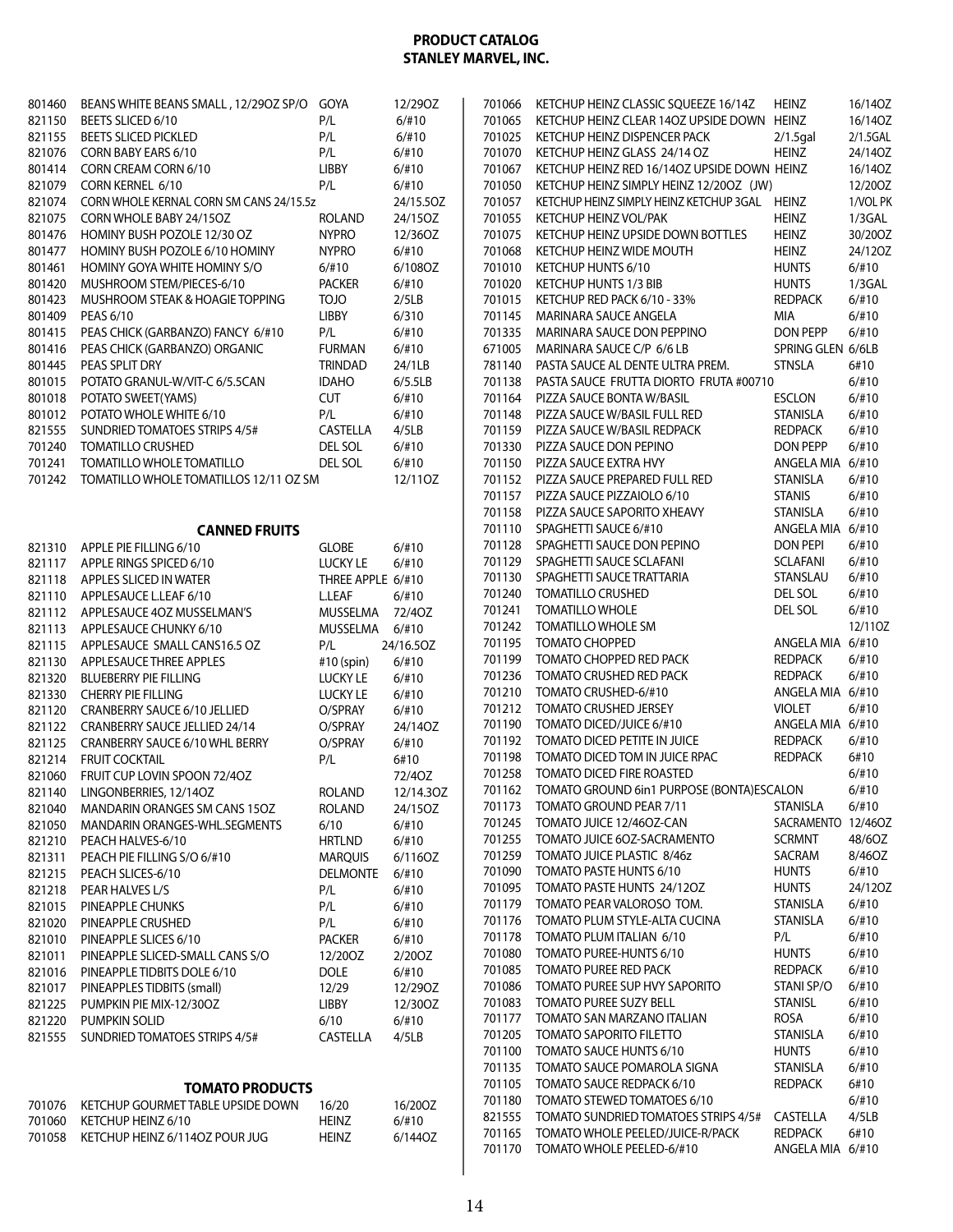|                  | <b>BEVERAGES</b>                                                  |                    |                     | 871223           | JUICE PINEAPPLE JUICE PLASTIC 12/46                               | <b>RUBYKIST</b>              | 12/46OZ        |
|------------------|-------------------------------------------------------------------|--------------------|---------------------|------------------|-------------------------------------------------------------------|------------------------------|----------------|
| 871281           | <b>BITTERS ANGOSTURA</b>                                          |                    | 12/40Z              | 871212           | JUICE PINEAPPLE ORANGE H7037                                      | <b>SUNCUP</b>                | 72/40Z         |
| 871276           | BLOODY MARY MIX MR.T 6/59z                                        | (SUE)              | 6/59OZ              | 871400           | JUICE POMEGRANATE POM WONDERFUL 6/48 POMWON                       |                              | 6/480Z         |
| 871277           | BLOODY MARY MIX 12/32 OZ                                          | TABASCO            | 12/32OZ             | 879093           | JUICE SUGAR CANE JUICE 24/11.8z                                   | <b>NYPRO</b>                 | 24/11.80Z      |
| 871267           | <b>COCKTAIL MIX 4/1 DAILYS</b>                                    | DAILY'S            | 4/1GAL              | 871355           | JUICE V-8 JUICE-48/5.5 OZ                                         | <b>CAMPBELL</b>              | 48/5.5OZ       |
| 871265           | COCKTAIL MIX JUS=MIX LEMON S&S 3-1                                |                    | 12/320Z             | 871290           | JUICE V-8 JUICE-12/46 OZ.                                         | CAMPBELL                     | 12/46OZ        |
| 879108           | COCKTAIL MIX MARG MIX LA REINA ROCKS                              |                    | 4/1GAL              | 871283           | JUICE V-8 JUICE SPICY 6/46 OZ                                     | CAMPBELL                     | 6/46OZ         |
| 879109           | COCKTAIL MIX MARG MIX #5142 3+1                                   | SUNORCHA           | 9-1/2GAL            | 879000           | JUMEX GUAVA NECTAR 24/11.3                                        |                              | 24/11.30Z      |
| 871270           | CREME OF COCONUT COCO LOPEZ COCO                                  |                    | 24/15OZ             | 878982           | JUMEX MANGO NECTAR 24/11.3                                        |                              | 24/12OZ        |
| 871280           | <b>GRENADINE ROSES</b>                                            |                    | 12/1LTR             | 879011           | JUMEX PAPAYA PINA                                                 |                              | 24/12OZ        |
| 879114           | HORCHATA DELICIA 12/32z                                           | REY                | 12/320Z             | 879013           | JUMEX PEACH NECTAR 24/11.3                                        |                              | 24/11.30Z      |
| 878005           | ICED TEA-18.5z #1158                                              | TURKEY HILL 1 EACH |                     | 879079           | JUMEX STRAWB NECTAR 24/12z                                        | <b>NYPRO</b>                 | 24/12OZ        |
| 878007           | ICED TEA-1/2 GAL #1089                                            | <b>SWISS</b>       | 1 EACH              | 879074           | JUMEX STRAW-BAN NECTAR 24/12z                                     | <b>NYPRO</b>                 | 24/12OZ        |
| 878021           | ICED TEA-1/2 GAL #1165                                            | TURKEY HILL 1 EACH |                     | 879078           | JUMEX TAMARIND NECTAR 24/12z                                      | <b>NYPRO</b>                 | 24/120Z        |
| 878009           | ICED TEA DIET-1/2 GAL #1074                                       | SWISS              | 1 EACH              | 150025           | EGGNOG QUARTS SP/O                                                | 302055                       | 16/320Z        |
| 878022           | ICED TEA DIET -1/2 GAL #1166                                      | TURKEY HILL 1 EACH |                     | 150016           | <b>MILK-1% 1/2 PINT</b>                                           | LEHIGH                       | .5PT           |
| 878019           | ICED TEA GREEN TEA-18.5Z #1163                                    | TURKEY HILL 1 EACH |                     | 150015           | MILK-1% QUART                                                     | LEHIGH                       | 1/32OZ         |
| 878018           | ICED TEA LEMONADE TEA-18.5Z #1162                                 | TURKEY HILL 1 EACH |                     | 150011<br>150031 | MILK-1% 1/2 GAL                                                   | <b>BALF</b><br><b>LEHIGH</b> | .5GAL<br>.5GAL |
| 878020           | ICED TEA ORANGE TEA-18.5Z #1164                                   | TURKEY HILL 1 EACH |                     |                  | MILK-1% 1/2 GAL                                                   | <b>LEHIGH</b>                | 1GAL           |
| 871227           | JUICE APPLE JUICE-SMALL CANS, 48/60Z                              | <b>BLBIRD</b>      | 48/60Z              | 150010<br>150033 | MILK-1% GAL GR."A"<br>#0255                                       | LEHIGH                       | .5PT           |
| 871294           | JUICE APPLE JUICE EVERFRESH 16Z                                   | <b>EVERFRES</b>    | 12/16OZ             | 151015           | MILK-2%, 1/2 PINT<br>MILK-2%/14OZ                                 | #0271                        | 140Z           |
| 871201<br>871037 | JUICE APPLE JUICE NIFTY-BIB 4:1                                   |                    | $1/3$ GAL<br>8/64OZ | 150032           | MILK-2% 1/2 GAL. BALF                                             | .5GAL                        |                |
|                  | JUICE APPLE JUICE 64 OZ RUBY KIST                                 | <b>RUBYKIST</b>    |                     | 150030           | MILK-2% GALLON                                                    | <b>LEHIGH</b>                | 1/GAL          |
| 871211           | JUICE APPLE JUICE H 7043<br>JUICE CLAMATO JUICE S/O 24/5.50Z      | <b>SUNCUP</b>      | 72/40Z<br>4/6PK     | 151009           | MILK-2% DISP.5GAL                                                 | <b>LEHIGH</b>                | $1/5$ GAL      |
| 701260<br>871301 | JUICE CRANBERRY COCKTL-EVRFRESH 16OZ                              | <b>EVERFRES</b>    | 12/16OZ             | 151016           | MILK-CHOCOLATE 1/2 PINT                                           | <b>LEHIGH</b>                | .5PT           |
| 871240           | JUICE CRANBERRY JUICE-CAN 12/46OZ                                 | O/SPRAY            | 12/46OZ             | 151006           | MILK-CHOCOLATE 1% 14OZ                                            | #0415                        | 140Z           |
| 871425           | JUICE CRANBERRY JUICE COCKTAIL MIXER                              | O/SPRAY            | 12/320Z             | 151019           | MILK-CHOCOLATW WHOLE CHOC 140Z                                    | <b>BALF0427</b>              | 1/140Z         |
| 871245           | JUICE CRANBERRY JUICE-O.SPRAY 8/64OZ                              | O/SPRAY            | 8/640Z              | 151014           | MILK-CHOCOLATE 1/2 GAL                                            | LEHIGH                       | .5GAL          |
| 871350           | JUICE CRANBERRY JUICE 5.5OZ                                       | O/SPRAY            | 48/5.50Z            | 151021           | MILK-CHOCOLATE 1% GALLONS                                         | <b>BALFORD</b>               | 4/1GAL         |
| 871380           | JUICE CRAN/APPLE JUICE 8/64OZ                                     | O/SPRAY            | 8/640Z              | 151012           | MILK-CHOCOLATE DISP. 5GAL                                         | LEHIGH                       | $1/1$ GAL      |
| 879020           | JUICE FRUIT PUNCH BIB 3GAL IRICE                                  | <b>IRICE</b>       | $1/3$ GAL           | 151003           | MILK-HOMO 1/2 PINT                                                | LEHIGH                       | .5PT           |
| 871293           | JUICE FRUIT PUNCH EVERFRESH 16z                                   | <b>EVERFRES</b>    | 12/16OZ             | 151004           | MILK-HOMO SKIM 1/2 PINT                                           | LEHIGH                       | .5PT           |
| 879021           | JUICE FRUIT PUNCH NIFTY-4/1 GAL                                   | <b>I.RICE</b>      | 4/1GAL              | 151002           | MILK-HOMO/14OZ #0226                                              |                              | 1/1PT          |
| 871210           | JUICE GRAPE JUICE SUNCUP H 7040                                   |                    | 72/40Z              | 151007           | MILK-HOMO/QUARTS #0255                                            | LEHIGH                       | 1/1QT          |
| 871345           | JUICE GRAPE JUICE WELCHS 5.5 OZ                                   | <b>WELCHS</b>      | 48/5.50Z            | 151000           | MILK-HOMO/GAL. GR."A"                                             | LEHIGH                       | 1GAL           |
| 871340           | JUICE GRAPEFRUIT JUICE 48/5.5 OZ                                  | O/SPRAY            | 48/5.50Z            | 151004           | MILK-SKIM HOMO 1/2 PINT                                           | LEHIGH                       | .5PT           |
| 871235           | JUICE GRAPEFRUIT JUICE OS 60 OZ.                                  | O/SPRAY            | 8/60OZ              | 150008           | MILK-SKIM/14OZ                                                    | #0626                        | 140Z           |
| 871230           | JUICE GRAPEFRUIT JUICE 12/46 PET.                                 | <b>RUBYKIST</b>    | 12/46OZ             | 150020           | MILK-SKIM-QT GR."A" #0621                                         | <b>LEHIGH</b>                | $1/1$ QT       |
| 871250           | JUICE LEMON JUICE 12/32 OZ.                                       | <b>GOLDCR</b>      | 12/320Z             | 150006           | MILK-SKIM 1/2 GAL                                                 | LEHIGH                       | .5GAL          |
| 871021           | JUICE LEMON JUICE FRESH                                           | ORCHID ISL.        | 16/1QT              | 150005           | MILK-SKIM GAL. GR."A"                                             | LEHIGH                       | 1GAL           |
| 871251           | JUICE LEMON JUICE SP/O 12/250Z                                    | ROSE'S             | 12/25OZ             | 151013           | MILK-SKIM DISP. 5GAL                                              |                              | $1/5$ GAL      |
|                  | 879110 JUICE LEMON JUICE SUN ORCHARD                              | #4502              | $4/1$ GAL           |                  | 151001 MILK-WHOLE DISP. 5GAL                                      |                              | $1/5$ GAL      |
| 871261           | JUICE LEMONADE COUNTRY TIME MIX                                   | <b>KRAFT</b>       | 15/2GAL             | 879096           | MILK ALT. ALMOND MILK ALMOND BREEZE 12/32 OZ                      |                              | 12/33OZ        |
| 871295           | JUICE LEMONADE EVERFRESH 16Z                                      | <b>EVERFRES</b>    | 12/16OZ             | 879095           | MILK ALT. COCONUT MILK 24/14z                                     |                              | 24/14OZ        |
| 871135           | JUICE LEMONADE SUNKIST 12/30z 4+1                                 | <b>SUNKST</b>      | 12/320Z             | 150012           | MILK ALT. LACTAID 1/2 PINTS                                       |                              | .5PT           |
|                  | 879112 JUICE LEMONADE SUN ORCHARD OLD FASH                        |                    | 4/1GAL              | 151010           | MILK ALT. SOY MILK PLAIN 1/2GAL                                   | <b>BLFD 2073</b>             | .5GAL          |
| 871042           | JUICE LEMONADE TURKEY HILL                                        | LEIGH              | $1/1$ GAL           | 771133           | MILK ALT. SOY MILK ORGANIC SP/O KIKOMAN PEARL                     |                              | 12/320Z        |
| 878001           | JUICE LEMONADE 18.5z<br>#1160                                     | TURKEY HILL 1 EACH |                     | 871015           | MILK ALT. SOY MILK ORIGINAL BARISTA PACIFIC                       |                              | 12/32OZ        |
| 878003           | JUICE LEMONADE 1/2 GAL #1167                                      | TURKEY HILL 1 EACH |                     | 879010           | SODA BIRCH BEER 5GAL BIB I.RICE<br>SODA CHERRY BOMB COLA BIB 5GAL | <b>I.RICE</b>                | $1/5$ GAL      |
| 878018           | JUICE LEMONADE TEA 18.5Z #1162                                    | TURKEY HILL 1 EACH |                     | 879071<br>879065 | SODA CITRUS BLAST BIB 5GAL                                        |                              | 1/5GAL<br>5GAL |
| 871020           | JUICE LIME JUICE FRESH 16/1QT                                     | ORCHID ISL 16/10T  |                     | 879086           | SODA COCONUT SODA                                                 | GOYA SP/O                    | 24/120Z        |
| 871255           | JUICE LIME JUICE MAJOR PETERS                                     | ARCOBASS           | 6/33.80Z            | 879030           | SODA GINGER ALE 5GAL BIB I.RICE                                   | <b>I.RICE</b>                | 1/5GAL         |
| 871254<br>871260 | JUICE LIME JUICE ROSE'S 12/LTR<br>JUICE LIME JUICE REALIME 4/1GAL |                    | 12/LTR<br>4/1GAL    | 879088           | SODA JARRITOS APPLE SIDRAL 24/12OZ                                | <b>NYPRO</b>                 | 24/12OZ        |
| 879111           | JUICE LIME JUICE SUN ORCHARD                                      |                    | 4/1GA               | 879085           | SODA JARRITOS FRUIT PUNCH 24/12.5OZ                               | <b>NYPRO</b>                 | 24/12.5OZ      |
| 150007           | JUICE ORANGE JUICE 1/2 PINT #1019                                 |                    | 24CS                | 879081           | SODA JARRITOS GRAPEFRUIT 24/12.50Z                                | <b>NYPRO</b>                 | 24/12.50Z      |
| 871342           | JUICE ORANGE JUICE 6 OZ                                           | <b>BLUEBIRD</b>    | 48/60Z              | 879083           | SODA JARRITOS GREEN APPLE                                         | SIDRAL                       | 24/12OZ        |
| 878011           | JUICE ORANGE JUICE 14OZ #1020                                     | <b>LEHIGH</b>      | 1 EACH              | 879077           | SODA JARRITOS GUAVA 24/12.50Z                                     | <b>NYPRO</b>                 | 24/12.5OZ      |
| 871292           | JUICE ORANGE JUICE EVERFRESH 16z.                                 | <b>EVERFRES</b>    | 12/16OZ             | 879073           | SODA JARRITOS LIME 24/12.50Z                                      | <b>NYPRO</b>                 | 24/12.5OZ      |
| 871010           | JUICE ORANGE JUICE FRZ. 32 OZ.                                    | GREGG              | 12/32OZ             | 879084           | SODA JARRITOS MANDARIN 24/12.50Z                                  | <b>NYPRO</b>                 | 24/12.5OZ      |
| 871051           | JUICE ORANGE JUICE HOMEMAKER PREM 59 OZ                           |                    | 8/59OZ              | 879090           | SODA JARRITOS MANGO 24/12.50Z                                     | <b>NYPRO</b>                 | 24/12.5OZ      |
| 871302           | JUICE ORANGE JUICE S/O 8/60OZ                                     | O/SPRAY            | 8/60OZ              | 879080           | SODA JARRITOS MIN WATER 24/12.5OZ                                 | <b>NYPRO</b>                 | 24/12.5OZ      |
| 871209           | JUICE ORANGE JUICE H 7039                                         | <b>SUNCUP</b>      | 72/40Z              | 879087           | SODA JARRITOS PINA (PINEAPPLE) 24.12.50Z                          | NYPRO                        | 24/12.5OZ      |
| 879092           | JUICE PASION FRUIT 24/11.8z                                       | <b>NYPRO</b>       | 24/11.80Z           | 879089           | SODA JARRITOS SANGRIA 24/110Z                                     | <b>NYPRO</b>                 | 24/11OZ        |
| 871330           | JUICE PINEAPPLE JUICE 48/6 OZ.                                    | <b>DOLE</b>        | 48/60Z              | 879088           | SODA JARRITOS SIDRAL(APPLE) 24/12OZ                               | <b>NYPRO</b>                 | 24/12OZ        |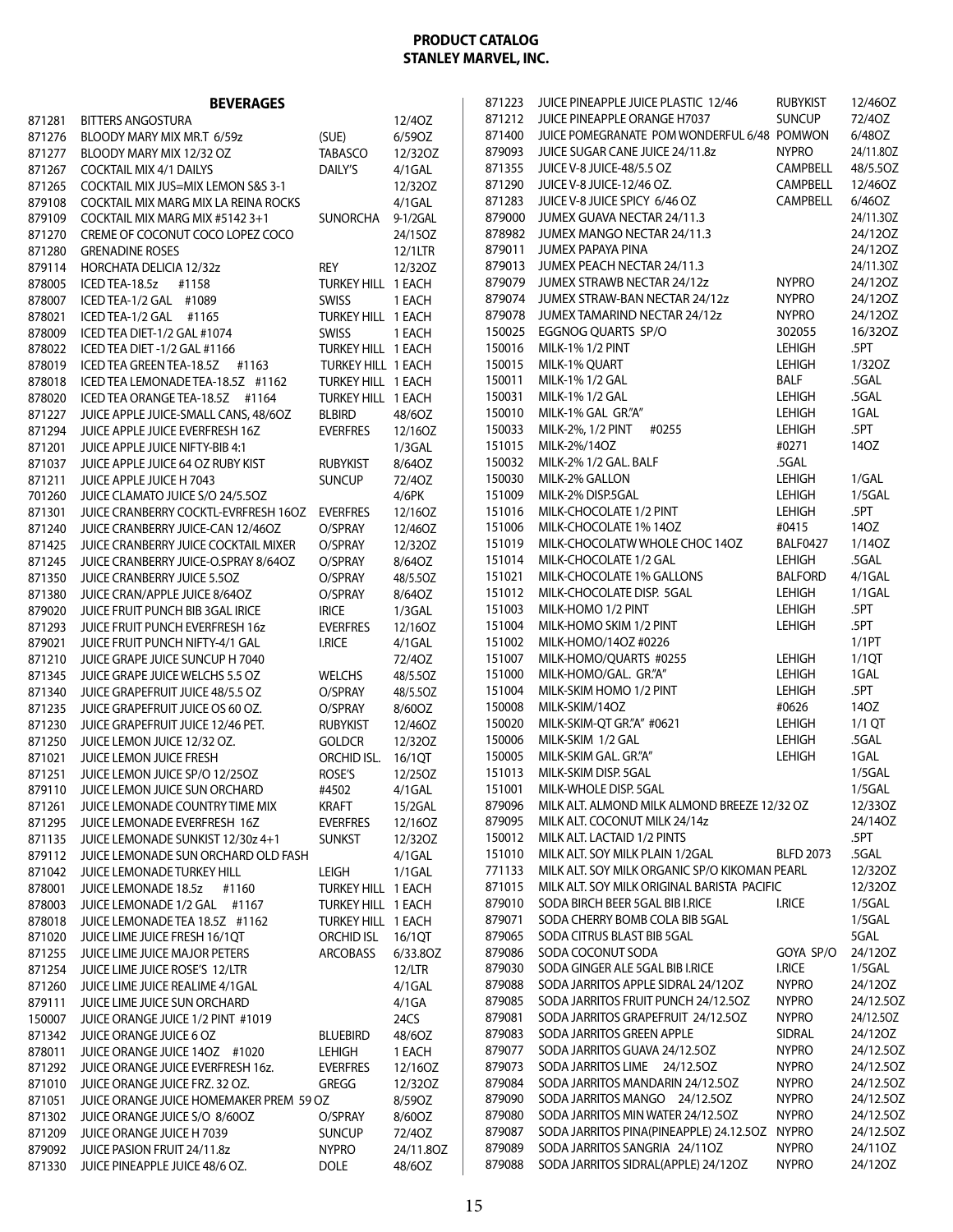| 879082 | SODA JARRITOS STRAWBERRY 24/12.50Z             | <b>NYPRO</b>       | 24/12.5OZ | 692017 | P/C DRESSING ASIAN SESAME                                      | <b>KENS</b>     | 60/1.5OZ  |
|--------|------------------------------------------------|--------------------|-----------|--------|----------------------------------------------------------------|-----------------|-----------|
| 879075 | SODA JARRITOS TAMARIND 24/12.50Z               | <b>NYPRO</b>       | 24/12.5OZ | 692018 | P/C DRESSING BALSAMIC VINAIGRETTE                              | <b>KENS</b>     | 60/1.5OZ  |
| 879040 | SODA KOLA NIFTY 5GAL BIB I.RICE                | <b>I.RICE</b>      | $1/5$ GAL | 692020 | P/C DRESSING 1000 ISLAND                                       | <b>KENS</b>     | 60/1.5OZ  |
| 878985 | SODA MEXICAN                                   | COCA COLA          | 24PK      | 692025 | P/C DRESSING-CREAMY ITALIAN                                    | <b>KENS</b>     | 60/1.5OZ  |
| 879072 | SODA PEPPER SYRUP BIB 5 GAL.                   | <b>I.RICE</b>      | $1/5$ GAL | 692029 | P/C DRESSING-F/F ITALIAN                                       | <b>KENS</b>     | 60/1.5OZ  |
| 879050 | SODA ROOT BEER 5GAL BIB I.RICE                 | <b>I.RICE</b>      | $1/5$ GAL | 692030 | P/C DRESSING-LITE ITAL.                                        | <b>KENS</b>     | 60/1.5OZ  |
| 877011 | SODA ROOT BEER IBC S/O GLASS BOTTLE            |                    | 24/120Z   | 692040 | P/C DRESSING-BMILK/RANCH                                       | <b>KENS</b>     | 60/1.5OZ  |
| 879060 | SODA SIMPLE BIB 5GAL SYRUP                     | <b>I.RICE</b>      | $1/5$ GAL | 692045 | P/C DRESSING-LITE RANCH KEN'S                                  | <b>KENS</b>     | 60/1.5OZ  |
| 879070 | SODA SPARKLE SYRUP BIB 5 GAL (SUN)             | <b>I.RICE</b>      | $1/5$ GAL | 692048 | P/C DRESSING-BLUE CHEESE POUCH                                 | <b>KENS</b>     | 60/1.5OZ  |
| 879069 | SODA SUN HIGH DIET BIB 5GAL                    | <b>I.RICE</b>      | $1/5$ GAL | 692050 | P/C DRESSING-F/F HONEY DIJON                                   | <b>KENS</b>     | 100/1.5OZ |
| 152025 | TONIC WATER DIET TONIC 12/1 LT                 |                    | 12/1LT    | 692051 | P/C DRESSING-HONEY MUSTARD POUCH                               | <b>KENS</b>     | 60/1.5OZ  |
| 152026 | TONIC WATER 12/1 LITER BOTTLES                 |                    | 12/1LT    | 692060 | P/C DRESSING-CAESAR                                            | <b>KENS</b>     | 60/1.5OZ  |
| 871282 | TRIPLE SEC MAJOR PETERS                        | <b>MAJOR PE</b>    | 12/1LTR   | 692070 | P/C DRESSING-KRAFT CR.FRENCH                                   | <b>KRAFT</b>    | 60/1.5OZ  |
| 152028 | WATER ACOUA PANNA WATER 12/1LTR                |                    | 12/1LTR   | 692071 | P/C DRESSING-KRAFT CR.CAESAR                                   | <b>KRAFT</b>    | 60/20Z    |
| 152029 | WATER ACQUA PANNA WATER 500ML                  |                    | 24/500ML  | 692073 | P/C DRESSING-KRAFT RANCH                                       | <b>KRAFT</b>    | 60/1.5OZ  |
| 879080 |                                                |                    |           |        |                                                                | <b>KRAFT</b>    | 60/1.5OZ  |
|        | WATER MINERAL JARRITOS MIN WATER               | <b>NYPRO</b>       | 24/12.5OZ | 692074 | P/C DRESSING-KRAFT 1000 ISLAND                                 |                 |           |
| 152012 | WATER PERRIER WATER, 24/11OZ                   |                    | 6/4PK     | 692075 | P/C DRESSING-KRAFT GOLDEN ITALIA                               | <b>KRAFT</b>    | 60/1.5OZ  |
| 152009 | WATER SAN PELLEGRINO 1 LT. SANPEL              |                    | 12/1000ML | 692077 | P/C DRESSING-KRAFT CUP SWEET&SOUR                              | <b>KRAFT</b>    | 200/.75OZ |
| 152010 | WATER SAN PELLEGRINO 500 ML WATER              | SANPEL             | 24/500ML  | 692078 | P/C DRESSING-KRAFT COCKTAIL                                    | <b>KRAFT</b>    | 200/.75OZ |
| 152011 | WATER SAN PELLEGRINO 250 ML WATER              | <b>SANPEL</b>      | 24/250ML  | 691261 | P/C HONEY CUPS                                                 | <b>SMUCKERS</b> | 200/.5OZ  |
| 152005 | WATER SPRING WATER                             |                    | 24/16.90Z | 691418 | P/C HONEY MUSTARD SCE.CUP                                      | <b>KENS</b>     | 100/1.5OZ |
| 152014 | WATER SPRING WATER ICE RIVER SPRINGS           |                    | 24/16.90Z | 691408 | P/C HOT SAUCE CHOLULA                                          | 200/ct          | 1/200CT   |
| 152016 | WATER SPRING WATER SPORT 24/25.3 CRYSTAL GYSER |                    | 24/25 OZ  | 692035 | P/C JELLY APPLE BUTTER                                         | <b>SMUCKERS</b> | 200/1/20Z |
|        |                                                |                    |           | 691220 | P/C JELLY ASST.#8 (GRP, STR, APPL)                             | <b>SMUCKERS</b> | 1/200CT   |
|        |                                                |                    |           | 691222 | P/C JELLY ASST.#4 (GRP,STR,MIX FRUIT)                          | <b>SMUCKERS</b> | 200/.5OZ  |
|        | <b>COFFEE, HOT CHOCOLATE &amp; TEA</b>         |                    |           | 691225 | P/C JELLY ASST.#3 (GRAPE&STRWBRY)                              | <b>SMUCKERS</b> | 1/200CT   |
| 711172 | COFFEE-BLENDED ICED COFFEE S/O                 | <b>BIG TRAIN</b>   | 5/3.5LB   | 691250 | P/C JELLY BLACKBERRY JAM                                       | <b>SMUCKERS</b> | 200/.5OZ  |
| 711150 | COFFEE-DECAF ELLIS 96/2.5 OZ                   | <b>ELLIS</b>       | 96/2.50Z  | 691210 | P/C JELLY GRAPE SMUCKERS                                       | <b>SMUCKER</b>  | 1/200CT   |
| 711169 | COFFEE-DECAF ELLIS 24/14 OZ                    | ELLIS              | 24/14OZ   | 691240 | P/C JELLY ORANGE MARM.                                         | <b>SMUCKERS</b> | 1/200CT   |
| 711170 | COFFEE-DECAF LIQUID COFFEE MAXWELL HOUSE       |                    | 4/33.80Z  | 691230 | P/C JELLY STRAWBERRY JAM                                       | <b>SMUCKERS</b> | 1/200CT   |
| 711152 | COFFEE-PRESIDENTAL 128/2.5                     | <b>ELLIS</b>       | 128/2.5OZ | 691040 | P/C KETCHUP-HUNTS 1/1000CT                                     | <b>HUNTS</b>    | 1/1000CT  |
| 711160 | COFFEE-REGULAR FOLGERS 100% COLOMBIAN FRZ      |                    | 2/1.25LT  | 691044 | P/C KETCHUP-DIP & SQUEEZE 300/27qm                             | <b>HEINZ</b>    | 1/300CT   |
| 711168 | COFFEE-REGULAR PRES ELLIS 12/14z               | <b>ELLIS</b>       | 24/14OZ   | 691045 | P/C KETCHUP-HEINZ 1000 CT.                                     | <b>HEINZ</b>    | 1/1000CT  |
| 711132 | COFFEE-REGULAR ELLIS 128/2 OZ                  | <b>ELLIS</b>       | 128/20Z   | 691045 | P/C KETCHUP-HEINZ 1000 CT.                                     | <b>HEINZ</b>    | 1/1000CT  |
| 711171 | COFFEE-REG LIQUID COFFEE MAXWELL HOUSE         |                    | 4/33.80Z  | 691049 | P/C KETCHUP-RED PACK 1/1000CT                                  | <b>REDPACK</b>  | 1/1000CT  |
| 711014 | HOT CHOC-PREMIUM ELLIS                         | <b>ELLIS</b>       | 12/2LB    | 691330 | P/C LEMON JUICE                                                | P.P.I.          | 1/200CT   |
| 711010 | HOT CHOC-SWISS MISS IND.                       | S/MISS             | 6/50CT    | 691010 | P/C MAYO 200 CT.                                               | <b>PPI</b>      | 1/200CT   |
| 878005 | ICED TEA-18.5z<br>#1158                        | TURKEY HILL 1 EACH |           | 691012 | P/C MAYO HELLMANS                                              | HELMAN          | 200CT     |
| 878007 | ICED TEA-1/2 GAL #1089                         | <b>SWISS</b>       | 1 EACH    | 691020 | P/C MUSTARD 500 CT.                                            | <b>FLAVR</b>    | 1/500CT   |
| 878021 | ICED TEA-1/2 GAL $#1165$                       | TURKEY HILL 1 EACH |           | 691025 | P/C MUSTARD SPICY GULDEN                                       | <b>GULDEN</b>   | 500CT     |
| 878009 | ICED TEA-DIET 1/2 GAL #1074                    | <b>SWISS</b>       | 1 EACH    | 691265 | P/C PEANUT BUTTER                                              | <b>SMUCKERS</b> | 200/.75OZ |
| 878022 | ICED TEA-DIET 1/2 GAL #1166                    | TURKEY HILL 1 EACH |           |        | 691320 P/C PEPPER PACKS                                        | <b>DIXIE</b>    | 3/1000CT  |
|        | 711140 ICED TEA-BAG-REFLECTIONS 1OZ            | <b>REFLCT</b>      | 96/10Z    |        | 692225 P/C RELISH                                              | PPI             | 1/200CT   |
| 711143 | ICED TEA-ELLIS BREW POUCH 25/4                 | <b>ELLIS</b>       | 25/40Z    |        | 691310 P/C SALT PACKS                                          | <b>DIXIE</b>    | 3/1000CT  |
| 711141 | ICED TEA-GREEN TEA BAGS SP/OR                  | 48/10Z             |           | 692178 | P/C SEAFOOD COCKTAIL SAUCE                                     | <b>KENS</b>     | 100/.75OZ |
| 878019 | ICED TEA-GREEN TEA-18.5Z #1163                 | TURKEY HILL 1 EACH |           | 691140 | <b>P/C SWEETENER EQUAL</b>                                     | <b>NTRSWT</b>   | 1/2000CT  |
| 878018 | ICED TEA-LEMONADE TEA-18.5Z #1162              | TURKEY HILL 1 EACH |           | 691110 | P/C SWEETENER SWEET & LOW                                      | <b>SUGFOO</b>   | 1/2000CT  |
| 711144 | ICED TEA-LIPTON 1 OZ 4/24                      | UNILEVER           | 4/24OZ    | 691120 | P/C SWEETENER SUGAR PACKETS                                    | P/L             | 1/2000CT  |
| 711050 | <b>ICED TEA-LIPTON ICED TEA MIX</b>            |                    | 24/10.5OZ | 691325 | P/C SWEETENER SUGAR IN THE RAW                                 |                 | 1/1200CT  |
|        |                                                | TURKEY HILL 1 EACH |           | 691121 | P/C SWEETENER S/O TRUVIA P/C 400ct                             |                 | 400CT     |
| 878020 | ICED TEA-ORANGE TEA-18.5Z #1164                |                    |           | 691145 | P/C SWEETENER SPLENDA SUGAR SUB                                | Diamond         | 1/2000PK  |
| 711125 | TEA-BIGLOW APPLE CINNAMON BIGLOW               | <b>BIGLOW</b>      | 6/28PACK  | 691160 | P/C SWEETENER STEVIA IN THE RAW                                |                 | 1/1000CT  |
| 711118 | TEA-BIGLOW BIG GREEN                           | <b>BIGLOW</b>      | 6/28PACK  | 691090 | P/C SYRUP MRS BUTTERWOTHS SYRUP MRSBUT                         |                 | 100/1.5OZ |
| 711131 | TEA-BIGLOW COZY CHAMOMILE HERBAL BIGL BIGLOW   |                    | 6/28PACK  | 691095 | P/C SYRUP SMUCKERS MAPLE SYRUP                                 |                 | 100/1OZ   |
| 711119 | <b>TEA-BIGLOW EARL GREY BIGLOW</b>             | <b>BIGLOW</b>      | 6/28PACK  |        |                                                                |                 |           |
| 711115 | TEA-BIGLOW HERBAL TEA ASSORT.                  | <b>BIGLOW</b>      | 6/28PACK  | 691098 | P/C SYRUP FLAVOR FRESH P/C MAPLE SYRUP                         |                 | 100/1.5OZ |
| 711117 | TEA-BIGLOW LEMON LIFT BIGLOW                   | <b>BIGLOW</b>      | 6/28PACK  | 691062 | P/C TARTAR SAUCE CUPS                                          |                 | 100/.75   |
| 711110 | TEA-LIPTON BAGS 10/100 LIPTON                  | <b>LIPTON</b>      | 10/100CT  | 691410 | P/C VINEGAR MALT 200-9gr                                       | <b>HEINZ</b>    | 200/9G    |
| 711120 | TEA-LIPTON BAGS-DECAF LIPTON                   | <b>LIPTON</b>      | 6/72CT    |        |                                                                |                 |           |
| 711040 | TEA-TETLEY REAL BREW TETLEY 2/1.5 GAL          | BIB                | 2/1.5GAL  |        |                                                                |                 |           |
|        |                                                |                    |           |        | <b>SNACK PRODUCTS</b>                                          |                 |           |
|        |                                                |                    |           | 881160 | PITA BREAD 7" POCKET-LESS GYRO                                 | <b>KONTOS</b>   | 12/10CT   |
|        | <b>PORTION CONTROL</b>                         |                    |           | 881161 | PITA POCKET WHT 6"                                             | <b>KRONOS</b>   | 120CT     |
| 691412 | P/C BBQ SAUCE CUPS KEN'S                       | <b>KENS</b>        | 100/1OZ   | 801403 | POPCORN 50 LB BAG                                              |                 | 1/50LB    |
| 691416 | P/C BLUE CHEESE CUPS KEN'S                     | <b>KENS</b>        | 100/1.5OZ | 801407 | POPCORN COCONUT POPCORN KIT SP/O 36-80Z                        |                 | 36-80Z    |
| 692010 | <b>P/C DRESS-FRENCH</b>                        | <b>KENS</b>        | 60/1.5OZ  | 801095 | POTATO CHIPS BBQ BACKYARD BBQ KETTLE CHIPS                     |                 | 64/1.50Z  |
| 692015 | P/C DRESS-F/F FRENCH-KEN                       | <b>KENS</b>        | 60/1.5OZ  | 801105 | POTATO CHIPS BBQ MESQ/BBQ 2z DEEP RIVER POT CHIP #17118 24/2OZ |                 |           |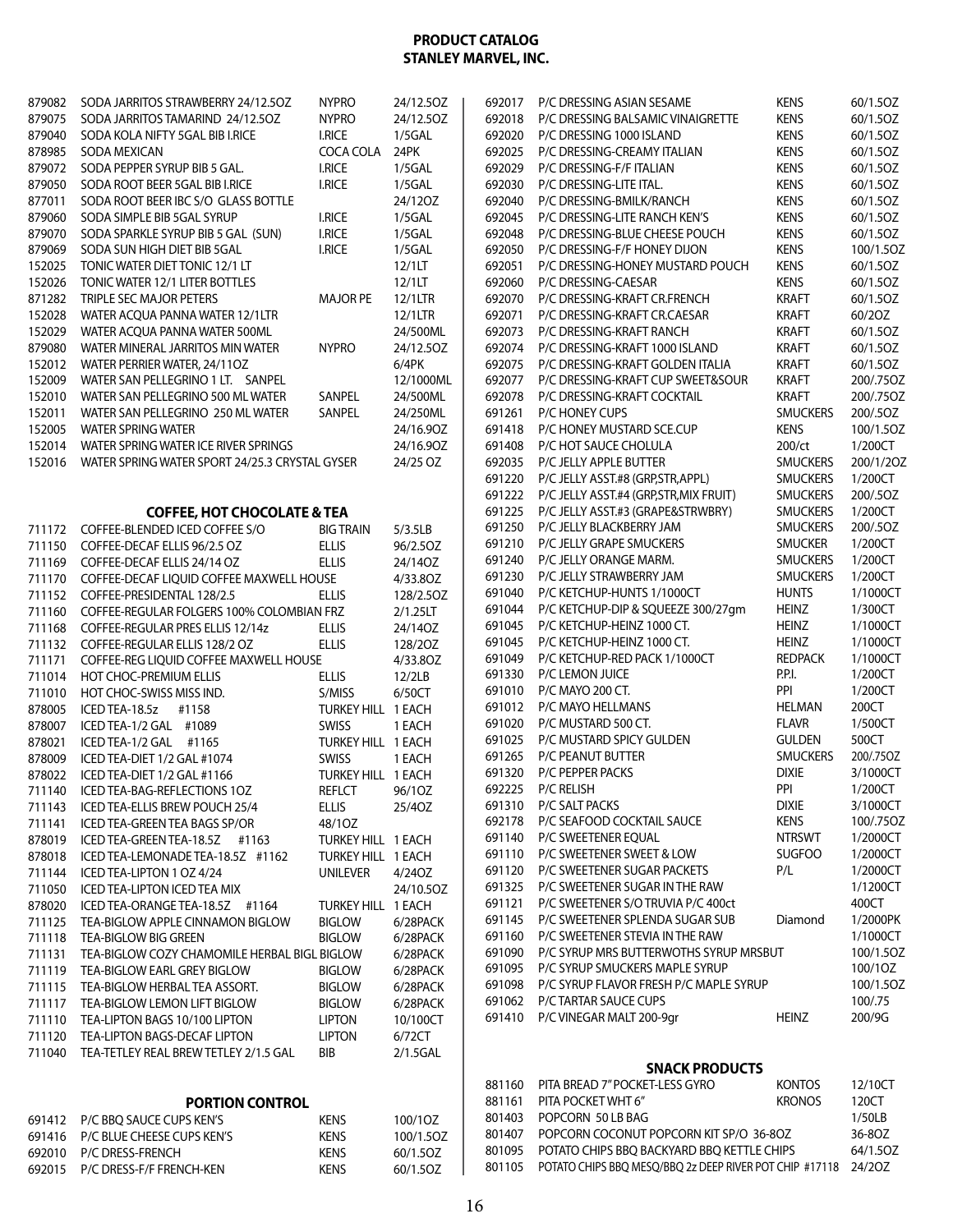| 801060           | POTATO CHIPS BULK 9/1LB                                                         | SNYDER'S                      | 9/1LB                |
|------------------|---------------------------------------------------------------------------------|-------------------------------|----------------------|
| 801104           | POTATO CHIPS CR/PEPPER 2z DEEP RIVER POT CHIP #17114                            |                               | 24/20Z               |
| 801108           | POTATO CHIPS JALAPENO 2z DEEP RIVER POT CHIP #17116                             |                               | 24/2OZ               |
| 801107           | POTATO CHIPS JALAPENO 5z DEEP RIVER POT CHIP #17122                             |                               | 24/5OZ               |
| 801094           | POTATO CHIPS NY CHEDDAR KETTLE CHIPS                                            |                               | 64/1.5OZ             |
| 801100           | POTATO CHIPS ORIG SALT 2z DEEP RIVER POT CHIP #17113                            |                               | 24/20Z               |
| 801101           | POTATO CHIPS ORIG SALT 5z DEEP RIVER POT CHIP #17119                            |                               | 24/5OZ               |
| 801062           | POTATO CHIPS RETAIL 1z 72 CT                                                    | <b>SNYDER</b>                 | 72/10Z               |
| 801092           | POTATO CHIPS SEA SALT KETTLE CHIPS                                              |                               | 64/1.5OZ             |
| 801102           | POTATO CHIPS SC/ONION 2z DEEP RIVER POT CHIP #21641                             |                               | 24/20Z               |
| 801103           | POTATO CHIPS SW/MAUI 2z DEEP RIVER POT CHIP #17117                              |                               | 24/20Z               |
| 801106           | POTATO CHIPS SW/MAUI 5z DEEP RIVER POT CHIP #17123                              |                               | 24/5OZ               |
| 801096           | POTATO CHIPS VINEGAR/SEA SALT KETTLE CHIPS                                      |                               | 64/1.5OZ             |
| 801080           | PRETZELS NIBS BULK 6/1 LB                                                       | SNYDER                        | 6/1LB                |
| 801071           | PRETZEL RODS SP/O 12/12OZ                                                       |                               | 12/12OZ              |
| 801070<br>801090 | PRETZELS THIN BULK 12/1 LB<br><b>SNACK MIX ORIENTAL TREATS</b>                  | SNYDER                        | 12/1LB<br>1/12LB     |
| 761213           | TORT CHIP BLUE #8615                                                            | <b>MISSION</b>                | 6/2LB                |
| 761249           | TORT CHIP RED WHITE & BLUE CASAD                                                |                               | 4/1.5LB              |
| 761206           | TORT CHIP TRI COLOR UNFRIED LA CAN 1/6 01265                                    |                               | 1/30LB               |
| 761248           | TORT CHIP UNSALTED 12/1LB #1949                                                 | <b>BICK</b>                   | 12/1LB               |
| 761247           | TORT CHIP WHITE LIGHT SALT 12/1LB #0065                                         |                               | 12/1LB               |
| 761212           | TORT CHIP WHITE NON-GMO 4 CUT                                                   |                               | 24LB                 |
| 761170           | TORT CHIP WHITE UNFRIED LA CAN 1/6 #20866                                       |                               | 1/30LB               |
| 761209           | TORT CHIP YELLOW UNFRIED LA CAN 1/4 #20864                                      |                               | 1/30LB               |
| 761207           | TORT CHIP YELLOW UNFIRED LA CAN 1/6 #20854                                      |                               | 1/30LB               |
|                  |                                                                                 |                               |                      |
|                  |                                                                                 |                               |                      |
|                  | <b>CRACKERS</b>                                                                 |                               |                      |
| 731154           | <b>CRACKERS ASSTD SLEEVES</b>                                                   |                               | 25 SLVE.             |
| 731040           | <b>CRACKERS BREADSTICK SESAME 2/PACK</b>                                        | <b>BEST QUA</b>               | 125/2CT              |
| 731158           | <b>CRACKERS CARR'S ROYAL ASSORTED</b>                                           | <b>SUNSHINE</b>               | 24/40CT              |
| 731157           | <b>CRACKERS CARRS TABLE WATER CRACKERS</b>                                      |                               | 12/4.25OZ            |
| 730010           | CRACKERS CHEEZ-IT CRACKERS 12/7OZ (spin)                                        |                               | 12/70Z               |
| 731169           | CRACKERS CROUTON-HOMESTYLE 8/2.5#                                               | <b>SUGARFOO</b>               | 8/2.5LB              |
| 731170           | <b>CRACKERS CROUTONS-SALAD</b>                                                  | <b>PREPCO</b>                 | 4/2.50LB             |
| 731140           | <b>CRACKERS EVERYTHING FLAT BREADS</b>                                          | <b>NYFLAT</b>                 | 12/80Z               |
| 731159           | <b>CRACKERS GOLDFISH CRACKERS P</b>                                             | <b>EPPERIDGE</b>              | 6/31OZ               |
| 731155           | <b>CRACKERS GOURMET ASST.2 PK</b><br><b>CRACKERS OYSTER CRACKERS-10 LB.BULK</b> | <b>SUNSHINE</b><br><b>OTC</b> | 400/2PK              |
| 731110<br>731125 | CRACKERS OYSTER DOT CRACKERS-1/2 Z                                              | <b>WESTMIN</b>                | 1/10LB               |
| 731009           | CRACKERS RITZ CRACKERS 12/13.7OZ (spin)                                         |                               | 150/IND.             |
| 731150           | CRACKERS SALTINES-LANCE 500/2'S                                                 | LANCE                         | 12/13.7OZ<br>500/2PK |
| 730011           | CRACKERS WHEAT THIN CRACKERS 12/9.10Z (spin)                                    |                               | 12/9.10Z             |
|                  |                                                                                 |                               |                      |
|                  |                                                                                 |                               |                      |
|                  | <b>CEREALS</b>                                                                  |                               |                      |
| 731210           | CEREAL ASSRT KELLOGG IND.                                                       | <b>KELLOGG</b>                | 72/IND.              |
| 731215           | CEREAL CAP'N CRUNCH 4/34OZ                                                      | <b>QUAKER</b>                 | 4/32OZ               |
| 731002           | CEREAL CHEERIOS BOWL 96/.688OZ (spin)                                           |                               | 96/.688OZ            |
| 731187           | <b>CEREAL CHEERIOS BULK</b>                                                     |                               | 4/29OZ               |
| 731011           | CEREAL CHEERIOS HONEYNUT BULK -4/39OZ                                           |                               | 4/390Z               |
| 731003           | CEREAL CORN FLAKE BOWL 96/75OZ (spin)                                           |                               | 96/.75OZ             |
| 731189           | CEREAL CORN FLAKES BULK                                                         |                               | 4/26OZ               |
| 731223           | CEREAL CREAMY WHEAT 12/280Z QUAKER                                              |                               | 12/280Z              |
| 731191           | <b>CEREAL FROOT LOOPS BULK</b>                                                  |                               | 4/31OZ               |
| 731202           | CEREAL FROOT LOOP IND                                                           | KELLOGG                       | 72/.56               |
| 731190           | CEREAL FROSTED FLAKES BULK                                                      |                               | 4/40OZ               |
| 731194           | CEREAL FROSTED FLAKE IND.                                                       | KELLOGG                       | 72/10Z               |
| 731204           | CEREAL GRANOLA-RAISINS 4/3lb bags                                               | <b>KELLOGG</b>                | 4/3LB                |

 CEREAL KIX CEREAL BOWL 96/.625OZ (spin) 96/.625OZ CEREAL NUTRIGRAIN BARS ASST. KELLOGG 48/1.3OZ CEREAL NUTRIGRAIN BARS BLUEBERRY KELLOGG (spin) 48/1.3OZ CEREAL NUTRIGRAIN BARS APPLE/CIN KELLOGG (spin) 48/1.3OZ CEREAL NUTRIGRAIN BARS STRAWBERRY KELLOGG (spin) 48/1.3OZ CEREAL OATS-QUICK QUAKER 12/42z QUAKER 12/42OZ

| 731228 | CEREAL OLD FASHION OATMEAL, 12/42OZ       | <b>OUAKER</b>  | 12/420Z  |
|--------|-------------------------------------------|----------------|----------|
| 731230 | CEREAL OATMEAL-INSTANT PKTS.              | <b>OUAKER</b>  | 48CT     |
| 731235 | <b>CEREAL OATS-STEEL CUTS 50LB</b>        |                | 1/50LB   |
| 731001 | CEREAL RICE CRISPY BOWL (spin)            |                | 96/.63OZ |
| 731188 | <b>CEREAL RICE KRISPIES BULK</b>          |                | 4/270Z   |
| 731205 | CEREAL RICE KRISPIES 72 CT.               | KELLOGG        | 72/10Z   |
| 731196 | CEREAL RAISIN BRAN INDIV.                 | <b>KELLOG</b>  | 72/10Z   |
| 731198 | <b>CEREAL SPECIAL KIND</b>                | <b>KELLOGG</b> | 70/.81OZ |
| 981361 | CEREAL STEEL CUT OATS SP/O KETTLE CUISINE |                | 4 PACK   |

|        | <b>GRAINS &amp; RICE</b>            |                 |          |
|--------|-------------------------------------|-----------------|----------|
| 801450 | BARLEY DRIED 24/1LB                 | TRINDAD         | 24/1LB   |
| 801435 | <b>LENTILS DRY</b>                  |                 | 24/1LB   |
| 801116 | <b>OUINOA RED SAVOR GRAIN 2/5LB</b> | <b>SAVOR</b>    | 2/5LB    |
| 801350 | <b>OUINOA WHITE PERU 2/5 LB</b>     | <b>SAVOR</b>    | 2/5LB    |
| 801121 | RED BEANS & RICE UB                 | U/BEN           | 6/8.50Z  |
| 801125 | RICE ARBORIO (RISOTTO)              | <b>DIVELLA</b>  | 10/1KG   |
| 801130 | RICE BASMATI 4/11 LB                |                 | 4/11LB   |
| 801140 | RICE BROWN UNCLE BEN'S 25lb         |                 | 25LB     |
| 801131 | RICE BROWN ADOLPHUS 25# #6402       |                 | 25LB     |
| 801111 | RICE BROWN UNCLE BEN W/G SP/O GF    |                 | 6/5LB    |
| 801120 | RICE COND UNCLE BENS 25LB           | U/BEN           | 1/25LB   |
| 801127 | RICE COUS COUS ISRAELI 4/5LB        | <b>AMBROSI</b>  | 4/5LB    |
| 801110 | RICE DELTA PARBOILED 25LB           |                 | 1/25LB   |
| 801112 | RICE DELTA PARBOILED 50LB           |                 | 1/50LB   |
| 801114 | RICE FARRO PEARLED ITALIAN 4/3LB    | CARELLO         | 4/3LB    |
| 801153 | RICE JASMINE 25 LB                  |                 | 25LB     |
| 801152 | RICE LONG GRAIN WHITE 50 lb         |                 | 50LB     |
| 801155 | RICE LONG GRAIN CAROLINA 12/2       | <b>CAROLINA</b> | 12/2LB   |
| 801150 | RICE LONG GRAIN & WILD              | U/BEN           | 6/36OZ   |
| 801300 | RICE PILAF-NEAR EAST 6/2.25         | NEAR EAS        | 6/2.25LB |
| 801125 | RISOTTO RICE ARBORIO                | <b>DIVELLA</b>  | 10/1KG   |

**PASTAS**

| 741435 | <b>ACINI DE PEPE</b>             | ZEREGA       | 30LB     |
|--------|----------------------------------|--------------|----------|
| 741003 | ALPHABET PASTA 2/5 LB            | DAKOTA       | 2/5LB    |
| 741100 | <b>BOWTIES PASTA</b>             | ZEREGA       | 1/20LB   |
| 742550 | BUCATINI PASTA 20/1LB SP/O       | RACCONTO     | 20/1LB   |
| 741420 | CAMPANELLE PASTA BARILLA 12/1LB  | BARILLA      | 12/1LB   |
| 741005 | <b>CAPELLINI (ANGEL HAIR)</b>    | A.ZEREGA     | 1/20LB.  |
| 741426 | CAPELLINI #1 (BARILLA)           | BARILLA      | 1/20LB   |
| 741409 | CAPELLINI DIVELLA 20/1 LB        | <b>ITALY</b> | 20/1LB   |
| 741139 | CAVATAPPI PASTA                  | ZEREGA       | 1/20LB   |
| 741430 | <b>DITALINI PASTA</b>            | BARILLA      | 16/1LB   |
| 741066 | <b>EGG NOODLES - FINE</b>        | ZEREGA       | 1/10LB   |
| 741070 | EGG NOODLES-MEDIUM-1/4"          | ZEREGA       | 1/10LB   |
| 741074 | EGG NOODLES-BROAD-1/2"           | ZEREGA       | 1/10LB   |
| 741142 | EGG PASTA PASTINA                | BARILLA      | 16/120Z  |
| 742544 | EGG PAPPARDELLE NEST             | DECECCO      | 12/8.80Z |
| 741105 | FARFALLE PASTA (BARILLA)         | BARILLA      | 1/20LB   |
| 741410 | FETTUCCINI (BARILLA)             | BARILLA      | 1/20LB   |
| 741406 | FETTUCCINI ITALY-DIVELLA-20/1 LB |              | 20/1LB   |
| 741060 | FETTUCCINI NOODLES -20 LB.       | ZEREGA       | 1/20LB   |
| 742153 | FETTUCCINI SPINACH               | ZEREGA       | 1/10LB   |
| 741120 | FUSILLI PASTA - 12/1 lb.         | DE CECCO     | 20/1LB   |
| 741138 | <b>GEMELLI PASTA TWIN TWISTS</b> | ZEREGA       | 1/20LB   |
| 741150 | <b>LASAGNA NOODLES-</b>          | RONZNI       | 1/10LB   |
| 741090 | LINGUINE CUT/20 LB.              | ZEREGA       | 1/20LB   |
| 741408 | LINGUINE DIVELLA 20/1 LB         | <b>ITALY</b> | 20/1LB   |
| 741092 | LINGUINI FINI(BARILLA) #11       | BARILA       | 1/20LB   |
| 741019 | <b>LINGUINE #13 THICK</b>        | BARILLA      | 2/10LB   |
| 741080 | MACARON ELBOW I-20 LB.           | ZEREGA       | 1/20LB   |
| 741031 | ORECCIETTE DIVELLA S/O IMP #86B  |              | 24/1LB   |
|        |                                  |              |          |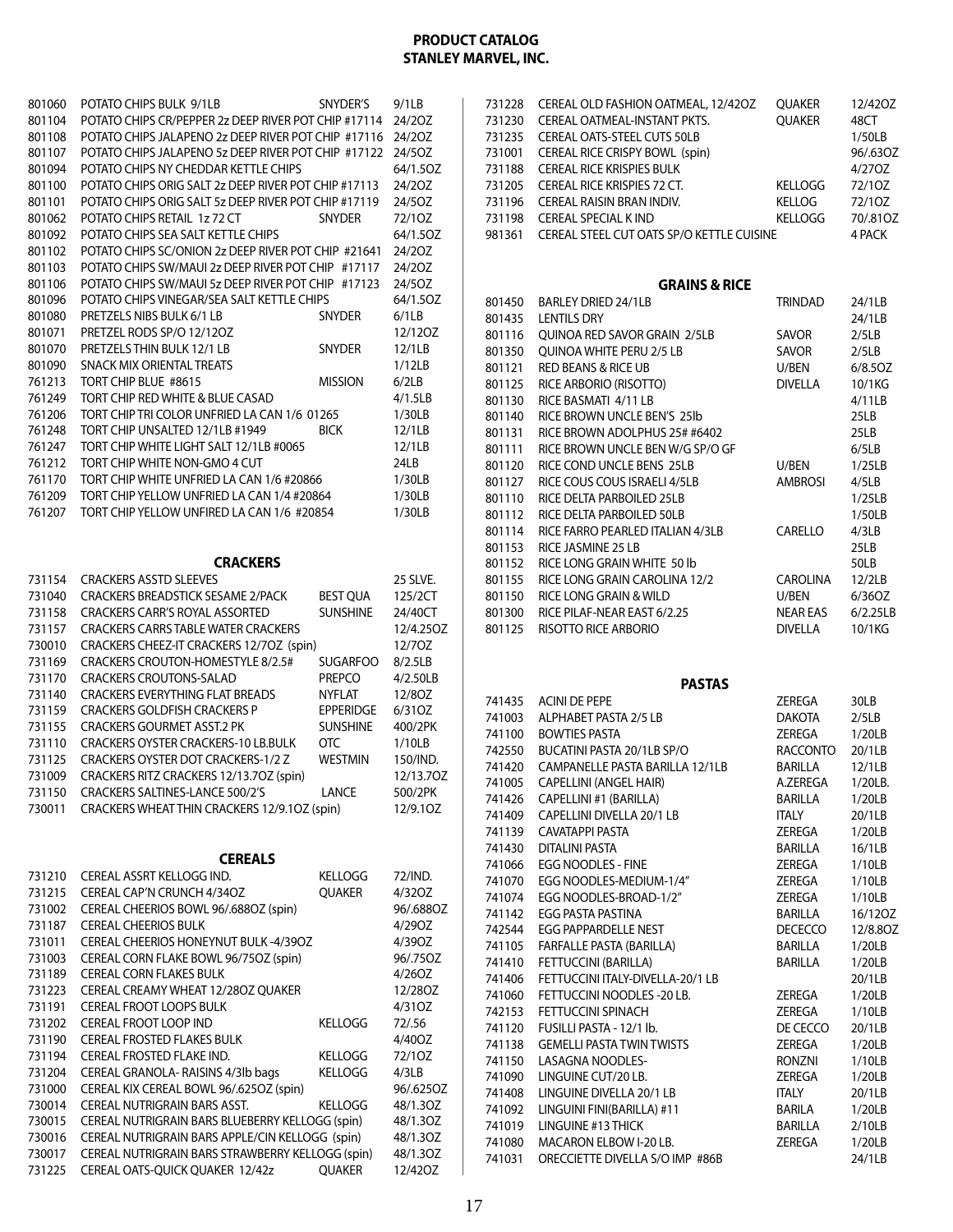| 741425           | <b>ORECCHIETTE</b>                                 | <b>DECECO</b>            | 12/1LB           | 831190           | CHILE POWDER GHOST 10Z                               | <b>SPICE</b>              | 1/10OZ           |
|------------------|----------------------------------------------------|--------------------------|------------------|------------------|------------------------------------------------------|---------------------------|------------------|
| 741030           | ORZO PASTA                                         |                          | 20/1LB           | 831192           | CHILE POWDER GUAJILLO 1LB                            | SANTA                     | 1/1LB            |
| 741442           | PENNE MEZZE 16/16OZ                                | <b>BARILLA</b>           | 16/16OZ          | 831189           | CHILE POWDER HABANERO 1LB                            | SANTA                     | 1/1LB            |
| 741133           | PENNE RIGATI BARILLA #72                           | <b>BARILLA</b>           | 20LB             | 831239           | CHILE POWDER MILD LA CANTINA 160Z JAR                |                           | 16OZ             |
| 741140           | PENNE RIGATE CODE                                  | ZEREGA                   | 2/10LB           | 831188           | CHILE POWDER MORITA CHIPOTLE LB                      |                           | 1/1LB            |
| 742541           | PENNE RIGATE DECECCO #40 SP/O                      | <b>DECECO</b>            | 4/5LB            | 831191           | CHILE POWDER NEW MEXICO 1LB                          | <b>MULL</b>               | 1/1LB            |
| 741440           | PENNE RIGATE DIVELLA BULK 2/10 LB ITALY            |                          | 1/20LB           | 831193           | CHILE POWDER PASILLA 1LB                             | <b>MULL</b>               | 1/1LB            |
| 741441           | PENNE RIGATE ITALY DIVELLA 20/1 LB                 |                          | 20/1LB           | 831009           | CHILI POWDER-DARK 12/18 OZ                           | CASTELLA                  | 12/180Z          |
| 741145           | PENNE PASTA-WHEAT                                  | ZEREGA                   | 2/10LB           | 831014           | CHILI POWDER-DARK 4/6 LB                             | CASTELLA                  | 4/6LB            |
| 741132           | RADITORE PASTA 20 LB.                              | ZEREGA                   | 1/20LB           | 831032           | CHILI POWDER-LARGE SPICE CLASSICS                    |                           | $3-6LB$          |
| 741032           | RIGATONI BULK DIVELLA S/O IMP #17                  |                          | 2/10LB           | 831031           | CHILI POWDER D SPICE CLASSICS 3/6# J                 | IM                        | 3/6LB            |
| 741111           | RIGATONI MEZZI                                     | <b>BARILLA</b>           | 12/16OZ          | 831010           | CHIVES-1 OZ. FRZ. DRIED                              | CASTELLA                  | 12/10Z           |
| 741112<br>741110 | <b>RIGATONI (BARILLA)</b><br><b>RIGATONI PASTA</b> | <b>BARILLA</b><br>ZEREGA | 20LB             | 831028<br>831020 | <b>CILANTRO</b><br>CINNAMON-GRD. 16 OZ               | <b>DRUKEE</b><br>CASTELLA | 6/40Z<br>12/16OZ |
| 741075           | ROTINI SPIRAL PASTA                                | ZEREGA                   | 1/20LB<br>1/20LB | 831202           | <b>CINNAMON GROUND LB</b>                            | CANELLA                   | 1LB              |
| 741020           | ROTINI RAINBOW 20 LB.                              | CODE                     | 1/20LB           | 831021           | <b>CINNAMON STICKS</b>                               | <b>DURKEE</b>             | 6/80Z            |
| 741050           | SHELLS MEDIUM-20 LB.                               | ZEREGA                   | 1/20LB           | 831171           | <b>CINNAMON STICKS LB</b>                            | CANELLA                   | 1LB              |
| 741055           | SHELLS JUMBO (DRY)                                 | ZEREGA                   | 1/20LB           | 831203           | <b>CINNAMON SUGAR</b>                                |                           | 1LB              |
| 741412           | SPAGHETTI #8-DIVELLA 20/1 LB                       | <b>ITALY</b>             | 20/1LB           | 831011           | <b>CLOVES-WHOLE</b>                                  | <b>TONES</b>              | 6/110Z           |
| 741010           | SPAGHETTI THIN CUT/20 LB.                          | ZEREGA                   | 1/20LB.          | 831017           | <b>CLOVES GROUND 18z</b>                             |                           | 1EACH            |
| 741018           | SPAGHETTI THICK #7 (BARILLA)                       | <b>BARILLA</b>           | 1/20LB           | 831205           | <b>CORIANDER GROUND 16OZ</b>                         |                           | 12/16OZ          |
| 741013           | SPAGHETTI WHOLE WHEAT                              | ZEREGA                   | 2/10LB           | 831023           | CORIANDER-GRD                                        | <b>DURKEE</b>             | 6/140Z           |
| 741131           | <b>ZITI BARILLA</b>                                | <b>BARILLA</b>           | 20LB             | 831204           | <b>CORIANDER WHOLE 90Z</b>                           |                           | 12/90Z           |
| 741095           | ZITI PASTA-CUT                                     | EREGA                    | 1/20LB           | 831149           | CRAB CAKE SEASONING 50/4.25 OZ                       |                           | 50/4.25          |
|                  |                                                    |                          |                  | 831057           | CRAB CAKE SEASON CLASSIC 5LB                         | <b>MCCORMIC</b>           | 3/5LB            |
|                  |                                                    |                          |                  | 831022           | CREAM OF TARTAR 25 OZ                                | <b>DURKEE</b>             | 6/25OZ           |
|                  | <b>SPICES</b>                                      |                          |                  | 831025           | CUMIN-GROUND/15 OZ.                                  | <b>DURKEE</b>             | 6/15OZ           |
| 831215           | ACHIOTE PASTE 14 OZ BOX                            |                          | 25/14OZ          | 831107           | <b>CUMIN LARGE GROUND -5lb</b>                       | <b>SPICE MILL</b>         | 5LB              |
| 831217           | ACHIOTE PASTE 40 LB WHITE PAIL                     |                          | 1/40LB           | 831206           | <b>CUMIN SEED WHOLE 140Z</b>                         |                           | 12/140Z          |
| 831218           | ADOBO SEASONING LA CANTINA 400Z                    |                          | 1/40OZ           | 831238           | <b>CUMIN GROUND 140Z</b>                             |                           | 1/140Z           |
| 830015           | ALLSPICE-GROUND                                    | <b>DURKEE</b>            | 6/1LB            | 831026           | <b>CURRY POWDER</b>                                  | <b>DURKEE</b>             | 6/1LB            |
| 830025           | ALL SPICE-WHOLE                                    | SPICEMIL                 | 6/150Z           | 831027           | DILL WEED 12/5 OZ                                    | CASTELLA                  | 12/50Z           |
| 831015           | <b>ANISE STAR</b>                                  | SAVOR                    | 6/7.5OZ          | 831223           | DILL SEED LA CAN. WHOLE 16 OZ                        |                           | 16OZ<br>16OZ     |
| 831002           | ARROWROOT-GROUND/20 OZ.                            | <b>DURKEE</b>            | 6/20OZ           | 831310<br>831207 | EGG SHADE-QUART<br>EPAZOTE 1LB                       |                           | 1LB              |
| 831222           | AVOCADO LEAVES 10Z                                 |                          | 10Z              | 831213           | <b>FAJITA SEASONING 5LB</b>                          |                           | 1/5LB            |
| 831000<br>831004 | BAY LEAVES-LG 4/10 OZ<br>BAY LEAVES 12/2 OZ        | CASTELLA<br>CASTELLA     | 4/10OZ<br>12/20Z | 831029           | <b>FENNEL SEED-WHOLE</b>                             | <b>DURKEE</b>             | 6/14OZ           |
| 831001           | BASIL LEAVES-4/24 OZ                               | CASTELLA                 | 4/240Z           | 831154           | FLO'S FLAVOR FRENZY 2/5lb                            |                           | 2/5              |
| 831003           | <b>BASIL LEAVES 5.5 OZ</b>                         | <b>DURKEE</b>            | 6/5.5OZ          | 831033           | <b>GARLIC-CHOPPED IN "OIL</b>                        |                           | 12/1QT           |
| 831005           | <b>CARAWAY SEED</b>                                | <b>DURKEE</b>            | 6/1LB            | 831030           | <b>GARLIC-CHOPPED IN WATER</b>                       | SEASIDE                   | 12/320Z          |
| 831219           | CARDAMOM GROUND LA CANT 14OZ                       |                          | 4OZ              | 831035           | GARLIC GRANULATED 20 OZ.                             | CASTELLA                  | 12/200Z          |
| 831018           | CAJUN RUB 21 OZ                                    | <b>DURKEE</b>            | 6/21OZ           | 831036           | <b>GARLIC GRANULATED 4/7 LB</b>                      | CASTELLA                  | 4/7LB            |
|                  | 830016 CAJUN SEASONING McCORMICK BAYOU             |                          | $6/23OZ$         |                  | 831040 GARLIC POWDER 12/18 OZ                        | CASTELLA 12/18OZ          |                  |
|                  | 831007 CAJUN SEASONING 12/24 OZ                    | CASTELLA                 | 12/240Z          | 831041           | <b>GARLIC POWDER-LARGE</b>                           | CASTELLA                  | 4/5LB            |
| 831012           | CAJUN SEASONING-LARGE 4/6 LB                       | CASTELLA                 | 4/6LB            | 831038           | GARLIC SALT--38 OZ.                                  | <b>DURKEE</b>             | 12/320Z          |
| 831006           | CELERY SALT 12/30 OZ                               | CASTELLA                 | 12/30OZ          | 831039           | <b>GARLIC SALT/PARSLEY</b>                           | LAWRY'S                   | 6/280Z           |
| 831008           | CELERY SEED/16 OZ.                                 | <b>DURKEE</b>            | 6/16OZ           | 831043           | GINGER-GROUND 12/1 LB                                | CASTELLA                  | 12/1LB           |
| 831200           | CHICKEN BASE 30# PAIL #H0068                       | <b>HONORF</b>            | 1/30LB           | 831044           | ITALIAN SEASONING 6 OZ                               | CASTELLA                  | 12/60Z           |
| 831151           | CHICKEN MARINADE 50/.74z                           |                          | 50/.74           | 831013           | JAMAICAN JERK SEASONING                              | <b>DURKEE</b>             | 6/180Z           |
| 831052           | <b>CHICKEN SEASONING</b>                           | <b>MCCORMIC</b>          | 6/230Z           | 831227           | JAMAICA SPICE 1LB                                    |                           | 1LB              |
| 831312           | CHICKEN CHEESE STEAK SEASONING 2/5LB               |                          | 2/5LB            | 831199           | JERK SEASONING BM HOT 4/9LB PAIL                     |                           | 4/9.25LB         |
| 831146           | CHILI BASE SEASONING 12/1.63lb                     | POUCH                    | 12/1.63LB        | 831156           | JUSTIN'S JAMMIN SEASONING 2/5lb                      |                           | 2/5LB            |
| 831172           | CHILI POD ANCHO 1LB                                | SANTA                    | 1/1LB            | 831068<br>860004 | MARJORAM LEAVES 6/4OZ                                | <b>MCCORMIC</b>           | 6/40Z            |
| 831175           | CHILI POD CASCABEL 1LB                             | SANTA                    | 1/1LB            |                  | MOLCAJETE W/ STONE<br>MUSTARD SEED WHOLE SP/O 6/23OZ | <b>DURKEE</b>             | 1 EACH<br>6/230Z |
| 831176           | CHILI POD CHIPOTLE 1LB                             | SANTA                    | 1/1LB            | 831016<br>831045 | MUSTARD-DRY COLEMAN 1 LB                             |                           | 12/1LB           |
| 831174           | CHILI POD DE ARBOL 1LB                             | SANTA                    | 1/1LB            | 831048           | NUTMEG-GROUND 12/16 OZ                               | CASTELLA                  | 12/16OZ          |
| 831177<br>831178 | CHILI POD GUAJILLO 1LB<br>CHILI POD HABANERO 1LB   | SANTA<br>SANTA           | 1/1LB<br>1/1LB   | 831050           | OLD BAY SEASONING 1LB. CAN                           | <b>MCCORMIC</b>           | 12/1LB           |
| 831179           | CHILI POD MORITA 1LB                               | SANTA                    | 1/1LB            | 831051           | OLD BAY SEASONING 7.5#                               | <b>MCCORMIC</b>           | 3/7.5LB          |
| 831180           | CHILI POD MULATO 1LB                               | SANTA                    | 1/1LB            | 831056           | OLD BAY SEASONING, 50lb                              |                           | 50LB             |
| 831181           | CHILI POD NEW MEXICO 1LB                           | SANTA                    | 1/1LB            | 831065           | ONION GRANULATED 20 OZ                               | <b>DURKEE</b>             | 6/200Z           |
| 831182           | CHILI POD PASILLA 1LB                              | SANTA                    | 1/1LB            | 831170           | <b>ONION GRANULATED 4/5 LB</b>                       | CASTELLA                  | 4/5 LB           |
| 831183           | CHILI POD PEQUIN 1LB                               | SANTA                    | 1/1LB            | 831059           | ONION POWDER-LARGE 4/5 LB                            | CASTELLA                  | 4/5LB            |
| 831184           | CHILE POWDER ANCHO 1LB                             | <b>MULL</b>              | 1/1LB            | 831060           | ONION POWDER 12/19 OZ                                | <b>CASTEL</b>             | 12/190Z          |
| 831186           | CHILE POWDER CHIPOTLE 1LB                          |                          | 1/1LB            | 831062           | ONION SALT-36 OZ.                                    | <b>DURKEE</b>             | 6/36OZ           |
| 831185           | CHILE POWDER DE ARBOL 1LB                          | SANTA                    | 1/1LB            | 831070           | OREGANO LEAVES 12/4 OZ                               | CASTELLA                  | 12/40Z           |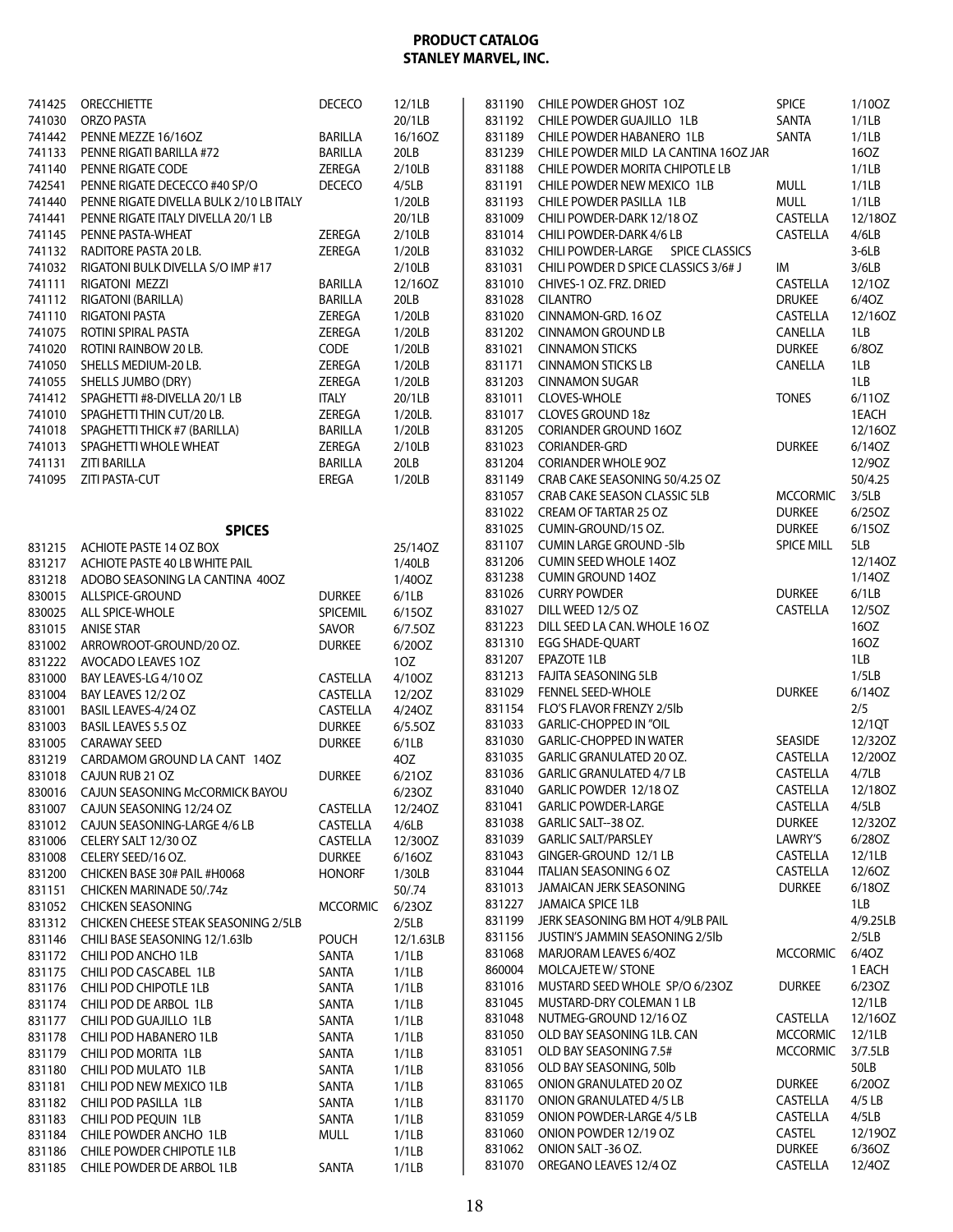| 831071<br>831208 | OREGANO LEAVES-BULK 4/19 OZ<br>OREGANO MEXICAN 1LB  | <b>CASTELLA</b>     | 4/190Z<br>1LB    | 831321<br>830017 | VANILLA EXTRACT PURE 6/1 PINT<br>WASABI POWDER 2.2LB                               | McCORMICK 6-1PINT              | 10/2.2LB            |
|------------------|-----------------------------------------------------|---------------------|------------------|------------------|------------------------------------------------------------------------------------|--------------------------------|---------------------|
| 831080           | PAPRIKA-FANCY GRD. 12/18 OZ                         | <b>CASTELLA</b>     | 12/180Z          |                  |                                                                                    |                                |                     |
| 831081           | PAPRIKA-LARGE 4/5 LB                                | CASTELLA            | 4/5LB            |                  |                                                                                    |                                |                     |
| 831228           | PAPRIKA POWDER 5LB                                  |                     | 1/5LB            |                  | <b>BAKERY</b>                                                                      |                                |                     |
| 831108<br>831210 | PAPRIKA SMOKED SWEET S/O 5LB<br>PAPRIKA SMOKED 180Z |                     | 5LB<br>1/180Z    | 731169           | CROUTON-HOMESTYLE 8/2.5#                                                           | <b>SUGARFOO</b>                | 8/2.5LB             |
| 831085           | PARSLEY FLAKES-4/12 OZ                              | CASTELLA            | 4/110Z           | 731170           | CROUTONS-SALAD                                                                     | <b>PREPCO</b>                  | 4/2.50LB            |
| 831092           | PEPPER-BLACK CAFÉ (COARSE)16OZ                      | CASTELLA            | 12/16OZ          | 881160<br>881161 | PITA BREAD 7"POCKET-LESS GYRO<br>PITA POCKET WHT 6"                                | <b>KONTOS</b><br><b>KRONOS</b> | 12/10CT<br>120CT    |
| 831093           | PEPPER-BLACK CRACKED                                | <b>DURKEE</b>       | 6/18.0Z          | 731160           | STUFFING MIX CORNBREAD                                                             | UN.BENS                        | 6/3.5LB             |
| 831091           | PEPPER-BLACK GROUND 4/5 LB                          | CASTELLA            | 4/5LB            | 731161           | STUFFING MIX STOVE TOP                                                             | <b>KRAFT</b>                   | 6/48OZ              |
| 831089           | PEPPER-BLACK SHAKER GRND 2#                         | <b>McCORMIC</b>     | 3/2LB            | 761202           | 4" TORTILLA WHITE CORN LA CAN #01140                                               |                                | 9/60CT              |
| 831090           | PEPPER-BLACK SHAKER GRIND 16 OZ                     | <b>DURKEE</b>       | 6/160Z           | 761152           | 4"TORTILLA WHITE CORN TABLE PAISANO 24PK                                           |                                | 24DZ                |
| 831099           | PEPPER-CAYENNE BULK 4/5 LB                          | CASTELLA            | 4/5LB            | 761260           | 4.5" TORTILLA FLOUR S/O MISSION HEAT PRESS                                         |                                | 24/12CT             |
| 831098           | PEPPER-CAYENNE GROUND 12/16 OZ                      | CASTELLA            | 12/16oZ          | 761187           | 6"TORTILLA BLUE TABLE EL PAISANO                                                   |                                | 24 PACK             |
| 831094           | PEPPER-LEMON W/SALT                                 | <b>DURKEE</b>       | 6/270Z           | 761194           | 6"TORTILLA FLOUR PRES LA CAN #20400                                                |                                | 24DZ                |
| 831100           | PEPPER-RED CRUSHED 12/12 OZ                         | CASTELLA            | 12/12OZ          | 761181           | 6"TORTILLA HAND STRETCH ABULITA S/O H#4953                                         |                                | 24DZ                |
| 831101           | PEPPER-RED CRUSHED LARGE                            | CASTELLA            | 4.375L           | 761204           | 6"TORTILLA RED CORN LA CANT #01170                                                 | 5                              | 4DZ                 |
| 831102           | PEPPER-RED GRD HOT 16 OZ                            | <b>DURKEE</b>       | 6/160Z           | 761186           | 6"TORTILLA WHITE CORN TABLE EL PAISANO                                             |                                | 30/32CT             |
| 831425           | PEPPER SHAKERS DISPOSABLE                           | AKZO                | 1/48CT           | 761203           | 6"TORTILLA WHITE CORN TORT LA CAN #20605(80 dz)                                    |                                | 80DZ                |
| 831105           | PEPPER-WHITE GROUND/18 OZ                           | <b>DURKEE</b>       | 6/170Z           | 761201           | 6"TORTILLA YELLOW CORN LA CAN #01168 NEW PACK                                      |                                | 54DZ                |
| 831106           | PEPPER-WHITE LARGE                                  | TRADER CHOICE 5.5LB |                  | 761176           | 8"TORTILLA WHOLE WHEAT TORT #8WW                                                   |                                | 20DZ                |
| 831104           | PEPPERCORNS BLACK 5LB                               |                     | 5LB              | 761195           | 8"TORTILLA FLOUR PRES LA CAN #22050                                                |                                | 12DZ                |
| 831095           | PEPPERCORNS BLACK WHOLE 18z                         | <b>CASTELLA</b>     | 12/180Z          | 761182           | 8"TORTILLA HAND STRETCHED #10310                                                   |                                | 24DZ                |
| 831087           | PEPPERCORNS GREEN                                   | <b>ROLAND</b>       | 24/3.5OZ         | 761197           | 10"TORTILLA FLOUR PRES TORT LA CAN #22100                                          |                                | 12DZ                |
| 831097           | PEPPERCORNS MELANGE                                 | <b>DURKEE</b>       | 6/15OZ<br>6/160Z | 761183           | 10"TORTILLA HAND STRETCHED #10320                                                  |                                | 24DZ                |
| 831233<br>831232 | PEPPERCORNS MIXED 16OZ<br>PEPPERCORNS WHITE 190Z    |                     | 6/190Z           | 761180           | 10"TORTILLA WHOLE WHEAT TORT #02205                                                |                                | 12/12               |
| 831088           | PICKLING SPICE 12/14 OZ                             | CASTELLA            | 12/14OZ          | 761198           | 12"TORTILLA FLOUR PRES TORT LA CAN #20430                                          |                                | 8DZ                 |
| 831086           | PICKLING SPICE LARGE 4 LB                           | <b>CASTEL</b>       | 4/4LB            | 761184           | 12"TORTILLA HAND STRETCHED #10330                                                  |                                | 12DZ                |
| 831155           | PISTOL PETE'S 2/5LB                                 | <b>WORLD</b>        | 2/5LB            | 761199<br>761205 | 13"TORTILLA FLOUR PRES TORT LA CAN #22200<br>TORTILLA BLUE CORN 36 DZ LA CAN 01169 |                                | 10/10 CT<br>36DZ    |
| 831109           | POPPYSEED 20 OZ                                     | <b>DURKEE</b>       | 6/200Z           | 761240           | TORTILLA ROUND PLAIN                                                               | SNYDER                         | 6/1LB               |
| 831153           | POTATO PUNCH PAULS 2/5lb                            | <b>WORLD</b>        | 2/5LB            | 761235           | WRAP GARDN/SPN/VEG TUMARO 72441                                                    | <b>TUMARO</b>                  | 6/12CT              |
| 830018           | POULTRY SEASONING MAGIC 4/24z                       |                     | 4/240Z           | 761191           | WRAP GARLIC 12"LA CAN #20252 (22335)                                               |                                | 6/10CT              |
| 831110           | POULTRY SEASONING 12/16 OZ                          | CASTELLA            | 12/16OZ          | 761300           | WRAP GLUTEN FREE 10" VENICE                                                        |                                | 1/12CT              |
| 831113           | PUMPKIN PIE SPICE                                   | <b>MCMCORM</b>      | 6/16OZ           | 761310           | WRAP GLUTEN FREE 12"TUMARO #90090                                                  |                                | 6/12CT              |
| 831114           | ROSEMARY LEAVE 12/6 OZ                              | CASTELLA            | 12/60Z           | 761238           | WRAP HONEY WHEAT TUMARO #72461                                                     | <b>TUMARO</b>                  | 6/12CT              |
| 831019           | ROTISSERIE SEASONING                                | <b>MCCORMIC</b>     | 6/240Z           | 761220           | WRAP JALAPENO 12" MISSION 6/12CT                                                   |                                | 6/12CT              |
| 831117           | SAGE RUBBED 6 OZ                                    | <b>DURKEE</b>       | 6/6OZ            | 761232           | WRAP PARM/CHEESE TUMARO 72411                                                      | <b>TUMARO</b>                  | 6/12CT              |
| 831118           | SALT 25 LB.                                         |                     | 1/25LB           | 761237           | WRAP PESTO/GARLIC TUMARO 72402                                                     | <b>TUMARO</b>                  | 6/12CT              |
| 831119           | SALT FINE SEA SALT-55lb.                            | <b>ROLAND</b>       | 55LB             | 761242           | WRAP ROASTED RED PEPR TUMARO6/12 72413 TUMA                                        |                                | 6/12CT              |
| 831125           | <b>SALT KOSHER 3#</b>                               | <b>DIAMOND</b>      | 12/3LB           | 761190           | WRAP SPINACH 12"LA CAN #22334                                                      |                                | 6/10CT              |
|                  | 831121 SALT PINK CURING 1KG                         |                     | 1/2.2LB          |                  | 761239 WRAP SUNDRIED TOM TUMARO 72451                                              | <b>TUMARO</b>                  | 6/12CT              |
|                  | 831120 SALT ROUNDS IODIZED                          | <b>PACKER</b>       | 24/26OZ          | 761189           | WRAP TOM BASIL 12" LA CAN #22336                                                   |                                | 6/10CT              |
| 831122           | <b>SALT SEASONED LAWRY'S</b>                        |                     | 6/40 OZ          | 761245           | WRAP VARIETY (WHEAT/GARD/TOM)90030                                                 | <b>TUMARO</b>                  | 6/12DZ              |
| 831123           | SALT SEASONED 10 LB                                 | <b>SCHREIBE</b>     | 4/10LB           | 761241           | WRAP WHEAT ORGANIC 10" #60531 TUMARO                                               |                                | 12/12CT             |
| 831420<br>831201 | SALT SHAKERS DISPOSABLE<br>SAFFRON 10Z              | AKZO                | 1/48CT<br>10Z    | 761246           | WRAP WHEAT ORGANIC 12 #72531 TUMARO                                                |                                | 6/12CT              |
| 831221           | SAZON W/CILANTRO/ACHIOTE                            | GOYA 36/8           | 36/8CT           | 761193           | WRAP WHEAT WHOLE WHEAT 12"LA CAN #22309                                            |                                | 6/10CT              |
| 831194           | SERRANOS SAN MARCOS 12/11z                          | <b>NYPRO</b>        | 12/110Z          | 761243           | WRAP PREM WHITE TUMARO 6/12 72491                                                  | <b>TUMARO</b>                  | $6/12$ CT<br>6/12PK |
| 831055           | SESAME SEEDS BLACK 12/18 OZ                         | CASTELLA            | 12/180Z          | 761140           | WRAP WHITE KONTOS 6/12PK                                                           |                                |                     |
| 831053           | SESAME SEEDS BLACK LARGE 4/5 LB                     | CASTELLA            | 4/5LB            |                  |                                                                                    |                                |                     |
| 831128           | SESAME SEED WHITE 12/18 OZ                          | CASTELLA            | 12/18OZ          |                  |                                                                                    |                                |                     |
| 831127           | SESAME SEEDS WHITE LARGE 4/5 LB                     | CASTELLA            | 4/5LB            | 771106           | <b>BAKING PRODUCTS</b><br>ALMONDS SLICED BLANCHED 4/2#                             | <b>SUGARF</b>                  | 4/2LB               |
| 831054           | STEAK SEASONING McCORMICK                           | MONTREAL            | 6/290Z           | 771109           | ALMOND TASTE IT TOASTED                                                            |                                | 2/4.5LB             |
| 831129           | STEAK SEASONING-CANADA'S                            | <b>DURKEE</b>       | 6/26OZ           | 771108           | ALMONDS WHOLE BLNCH 25                                                             | <b>WRICLEY</b>                 | 25LB                |
| 831130           | TACO SEASONING                                      | <b>DURKEE</b>       | 6/240Z           | 771091           | <b>APRICOTS DRIED 5LB</b>                                                          |                                | 1/5LB               |
| 831214           | <b>TACO SEASONING 5LB</b>                           |                     | 1/5LB            | 771210           | BAKING POWDER 10 LB.                                                               |                                | 4/10LB              |
| 831140           | TARRAGON LEAVES-3.5 OZ.                             | <b>DURKEE</b>       | 6/3.5OZ          | 771220           | BAKING SODA 24/16 OZ.                                                              |                                | 24/16OZ             |
| 831143           | THYME WHOLE LARGE 4/2 LB                            | CASTELLA            | 4/2LB            | 731390           | <b>BROWNIE MIX KRUSTEZ</b>                                                         |                                | 6/6LB               |
| 831144           | THYME GROUND                                        | <b>DURKEE</b>       | 6/11OZ           | 731391           | BROWNIE MIX TRIPLE CHOC GHIRARDELLI                                                |                                | 4/120OZ             |
| 831145           | THYME WHOLE LEAF 12/6 OZ                            | CASTELLA            | 12/60Z           | 731392           | CAKE MIX YELLOW CAKE SP/O PILLSBURY BAKERS PLUS                                    |                                | 50LBS               |
| 831168           | TURKEY BURGER SEASONING                             |                     | 25/40Z           | 731395           | CAKE MIX WHITE 6/5lb                                                               | <b>CONT MILLS</b>              | 6/5LB               |
| 831147           | TURKEY SAUSAGE SEASONING                            |                     | 25/4OZ           | 771081           | CHERRIES DARK SWEET SP/O #10                                                       |                                | 6/105OZ             |
| 831220           | TURMERIC POWDER LA CAN. 18 OZ                       |                     | 180Z             | 771094           | <b>CHERRIES DRIED 5 LB</b>                                                         |                                | 1/5LB               |
| 831320           | <b>VANILLA EXTRACT IMITATION</b>                    | CASTELLA            | 6/32OZ           | 771092           | <b>CRANBERRIES DRIED 5 LB</b>                                                      | SUGAR FO                       | 1/5LB               |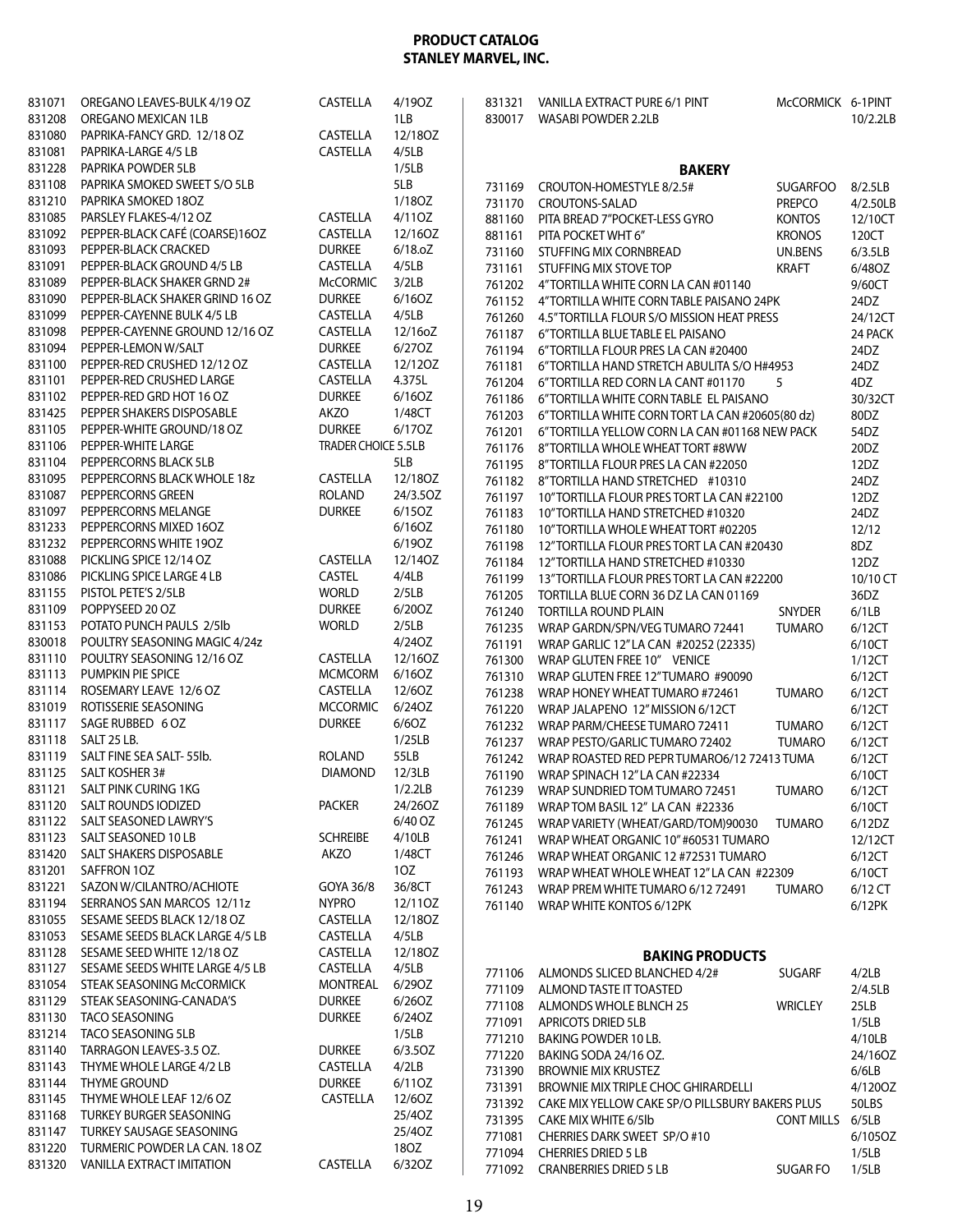| 771093           | <b>CRANBERRIES OCEAN SPRAY 25 LB</b>                                     |                  | 25LB              | 731475           | PANCAKE BUTTERMILK RANCH HAND                                        | <b>CONTINEN</b>                | 6/5LB            |
|------------------|--------------------------------------------------------------------------|------------------|-------------------|------------------|----------------------------------------------------------------------|--------------------------------|------------------|
| 771077           | CHIPS PEANUT BUTTER FLAVOR 4000CT                                        | <b>AMBROS</b>    | 1/25LB            | 731477           | PANCAKE MIX ORGINAL AUNT J. QUAKER                                   |                                | 6/5LB            |
| 771041           | CHOCOLATE ABUELITA 12/19z                                                | <b>NYPRO</b>     | 12/190Z           | 731470           | PANCAKE MIX SWEET CREAM KRUSTEAZ 6/5                                 |                                | 6/5LB            |
| 771054           | <b>CHOCOLATE BITTER SWEET 10LB</b>                                       |                  | 1/10LB            | 731512           | PANCAKE/WAFFLE MIX 6/5 GOLD'N DIPT                                   |                                | 6/5LB            |
| 771060           | CHOCOLATE CHIPS-1000ct 61125                                             | <b>HERSHEY</b>   | 1/25LB            | 731418           | PANCAKE/WAFFLE MIX KRUSTEAZ SP/O 6/5                                 |                                | 6/5LB            |
| 771075           | CHOCOLATE CHIPS MINI 4000 61225                                          | <b>HERSHEY</b>   | 1/25LB            | 771111           | PECAN GLAZED NUTS                                                    | <b>EMERALD</b>                 | 12/200Z          |
| 771061           | CHOC CHIPS WHITE 4000CT                                                  | <b>AMBROSIA</b>  | 25LB              | 771101           | PECAN HALVES MAMMOTH 30#                                             | <b>WRICLE</b>                  | 1/30LB           |
| 771046           | <b>CHOCOLATE DARK SLAB-5KG</b>                                           | CALLEBAUT 1/11LB |                   | 771100           | PECAN PIECES-MED. 5 lb                                               | <b>NUTHOUSE</b>                | 6/5LB            |
| 771042           | CHOCOLATE IBARRA 12/12.6z                                                | <b>NYPRO</b>     | 12/12.6OZ         | 771110           | PEANUTS DRY ROASTED PLANTERS 6/520Z                                  |                                | 6/52OZ           |
| 771045           | <b>CHOCOLATE WHITE SLAB-5KG</b>                                          | CALLEBAUT 1/11LB |                   | 771103           | PEANUTS GRANULATED ROASTED 25#                                       | <b>WRICLEY</b>                 | 1/25LB           |
| 771040           | CORN STARCH 24/1                                                         | ARGO             | 24/1LB            | 771105           | PEANUTS SALTED BLANCH 15#                                            |                                | 15LB             |
| 771039           | <b>CORN STARCH 50#</b>                                                   |                  | 50LB              | 771098           | PEPITAS LB (PUMPKIN SEEDS)                                           |                                | 1LB              |
| 771000           | FLOUR CHIC PEA (GARBANZO POWDER) SP/O                                    |                  | 50LB              | 731397           | PIE CRUST 6/5 LB KRUSTEAZ                                            |                                | 6/5LB            |
| 771029           | FLOUR FULL STRENGTH G.MEDAL                                              | <b>GOLD MED</b>  | 1/50LB            | 771095           | PINENUT RAW (PIGNOLIAS)1/5#                                          | <b>ISHER</b>                   | 1/5LB            |
| 771026           | FLOUR HI GLUTEN BALANCER                                                 | <b>PLSBRY</b>    | 1/50LB            | 771104           | PISTACHIOS SHELLED RAW 10#                                           | <b>WRICLEY</b>                 | 1/10LB           |
| 771010           | <b>FLOUR H &amp; R 1/25 LB</b>                                           | ADM              | 1/25LB            | 771089           | RAISINS GOLDEN SEEDLESS 5lb                                          |                                | 5LB              |
| 771001           | FLOUR RICE 25lb (gluten free)                                            |                  | 1/25LB            | 771096           | RAISINS-SEEDLESS 24/15OZ                                             | <b>CAMPION</b>                 | 24/15OZ          |
| 771012           | FLOUR PIZZA MIMOSA 00                                                    | PIVETTI          | 1/55/LB           | 771090           | RAISINS SELECT 30LB.<br>SUGAR 50# BULK                               | <b>CHAMPION</b>                | 1/30LB           |
| 771005<br>771012 | FLOUR PIZZA SIR LANCELOT 1/50 LB                                         | <b>PIVETTI</b>   | 1/50LB<br>1/55/LB | 771020<br>771035 |                                                                      | P/L                            | 1/50LB<br>24/1LB |
| 771028           | FLOUR PIZZA MIMOSA 00<br>FLOUR SEMOLINA 50 LB #1                         |                  | 50LB              | 771037           | SUGAR BROWN DARK 24/1 LB.<br>SUGAR BROWN LIGHT 24/1 LB.              | <b>DOMINO</b><br><b>DOMINO</b> | 24/1LB           |
| 771022           | FLOUR SO STRONG (HI GLUTEN)                                              | PILLSB           | 1/50LB            | 771034           | SUGAR BROWN LITE 25# BAG                                             |                                | 1/25LB           |
| 771024           | FLOUR WONDRA 1/50 LB                                                     | <b>GEN MILL</b>  | 1/50LB            | 771025           | SUGAR EXTRA SUPER FINE (BAR)                                         | <b>DIXIE</b>                   | 24/1LB           |
| 771082           | HONEY SWEET BLEND 6/5 LB                                                 | FOX'S            | 6/5LB             | 771038           | SUGAR GRANULATED 4LB                                                 | <b>DIXIE</b>                   | 10/4LB           |
| 771080           | <b>HONEY WHITE CLOVER 6/5 LB</b>                                         | <b>GROBE</b>     | 6/5LB             | 771112           | SUNFLOWER SEEDS SHELLED H #6039                                      |                                | 1/15LB           |
| 771002           | MASAREPA YELLOW 6/5lb S/O                                                | GOYA             | $6-5LB$           | 771102           | <b>WALNUT HALVES BULK</b>                                            |                                | 25LB             |
| 771139           | MILK CONDENSED LA LECHERA 24/12 OZ                                       |                  | 24/14OZ           | 771099           | <b>WALNUT HALVES/PIECES</b>                                          |                                | 6/2.75LB         |
| 771132           | MILK CONDENSED SPRING FARMS 6/10                                         |                  | 6/#10             | 771097           | WALNUT HALVES & PIECES DIAMOND GROWERS                               |                                | 12/2LB           |
| 771133           | MILK SOY MILK ORGANIC SP/O KIKOMAN                                       | PEARL            | 12/320Z           | 771230           | YEAST-DRY INSTANT                                                    |                                | 20/1LB           |
| 771135           | MILK EVAPORATED 6/10                                                     | <b>CARNAT</b>    | 6/#10             |                  |                                                                      |                                |                  |
| 771140           | MILK EVAPORATED SWEET LADY 24/12 OZ                                      |                  | 24/120Z           |                  |                                                                      |                                |                  |
| 881575           | MINTS ANDE'S CREAM DE MINT                                               | ANDE'S           | 1/20LB            |                  | <b>BREADERS &amp; BATTERS</b>                                        |                                |                  |
| 881600           | MINTS RED STARLIGHT                                                      |                  | 1/30LB            | 731023           | ALL PURPOSE CRISPY FRY GD 6/5LB                                      |                                | 6/4LB            |
|                  |                                                                          |                  |                   |                  |                                                                      |                                |                  |
| 881603           | MINTS CHOCOLATE STARLIGHT MINTS S/O                                      |                  | 1/31LB            |                  |                                                                      |                                |                  |
| 881601           | MINTS CHOC/GOUR RCHRD 9339                                               | <b>RICHARD</b>   | 2/1000CT          | 731020           | BREAD CRUMBS A.R.B.                                                  | A.R.B.                         | 2/7.5LB          |
| 771085           | MOLASSES GRANDMA'S                                                       |                  | 4/1GAL            | 731045           | BREAD CRUMBS GOLDEN DIPT SEASONED                                    |                                | 6/5LB            |
| 881606           | MUFFIN BATTER APPLE CIN H BTR8588                                        | <b>MAINST</b>    | 2/10LB            | 731012           | BREAD CRUMBS JAPANESE(FINE)8049-43 G-DIP                             |                                | 1/25LB           |
| 881576           | MUFFIN BATTER BANANA NUT                                                 | <b>DAVIDS</b>    | 2/8LB             | 731027<br>731015 | BREAD CRUMBS PANKO(COARSE)8050-43 G-DIPT<br>BREADING CRISPY SEASON C | <b>HICKEN FRY</b>              | 1/25LB<br>6/5LB  |
| 881610           | MUFFIN BATTER BANANA NUT H 8589                                          | <b>MAINST</b>    | 2/10LB            | 731040           | <b>BREADSTICK SESAME 2/PACK</b>                                      | <b>BEST QUA</b>                | 125/2CT          |
| 881660           | MUFFIN BATTER BETTER MORNING 8590                                        | <b>MAINST</b>    | 2/10LB            | 731390           | <b>BROWNIE MIX-</b>                                                  | <b>KRUSTEZ</b>                 | 6/6LB            |
| 881630           | MUFFIN BATTER BLUEBERRY MUF/BTR 8592                                     | MAINST           | 2/10LB            | 731391           | <b>BROWNIE MIX TRIPLE CHOC GHIRARDELLI</b>                           |                                | 4/1200Z          |
| 881617           | MUFFIN BATTER BLUEBERRY FAT FREE 8603 H MAINST                           |                  | 2/10LB            |                  | 731392 CAKE MIX YELLOW CAKE PILLSBURY BAKERS PLUS SP/O               |                                | 50LBS            |
| 881567           | MUFFIN BATTER CHOCOLATE CHIP                                             | <b>DAVIDS</b>    | 2/8LB             |                  | 731395 CAKE MIX WHITE, 6/5lb                                         | CONT MILLS 6/5LB               |                  |
| 881609           | MUFFIN BATTER CHOCOLATE CHIP H BTR8594 MAINST                            |                  | 2/10LB            |                  | 731006 COOKIES ANIMAL CRACKERS-KEEBLER 10LB (spin)                   |                                | 1/10LB           |
| 882002           | MUFFIN BATTER CHOCOLATE CHIP FOXTAIL 18LB.                               |                  | 18LB              | 731115           | COOKIES CHOC CHIP NABISCO                                            |                                | 100/.75OZ        |
| 881645           | MUFFIN BATTER CINN ROLL MUFF BTR 8572 MAINST                             |                  | 2/10LB            | 731007           | COOKIES FIG NEWTONS 12-6.5OZ (SPIN)                                  |                                | 12/6.50Z         |
| 881650           | MUFFIN BATTER CORN MUF/BTR 8550                                          | <b>MAINST</b>    | 2/10LB            | 731143           | COOKIES GAUFRETTES-ROLLED 6/44 OZ                                    | <b>ROLAND</b>                  | 6/440Z           |
| 881640           | MUFFIN BATTER CRAN CROWDED MF/BT8596 MAINST                              |                  | 2/10LB            | 731005           | COOKIES LORNA DOONE COOKIES 12/50Z (spin)                            |                                | 12/5OZ           |
| 882001           | MUFFIN BATTER CRAN NUT FOXTAIL 16LB.                                     |                  | 16LB              | 731022           | COOKIES OREO COOKIES NABISCO 6X52OZ (NIFTY) NAB                      |                                | 6/52.5OZ         |
| 881643           | MUFFIN BATTER CRAN NUT MUFF BTR 8551                                     | MAINST           | 2/10LB            | 731004           | COOKIES VANILLA WAFERS 6/13.30Z (spin)                               |                                | 6/13.30Z         |
| 881655           | MUFFIN BATTER CRAN/ORANGE FAT FREE H8549 H M/ST                          |                  | 2/10LB            | 731028           | COOKIE PIECES OREO MEDIUM                                            | <b>NABISCO</b>                 | 1/25LB           |
| 881582           | MUFFIN BATTER FRENCH TOAST DAVIDS                                        |                  | $2/8$ LB          | 731240           | <b>CORN MEAL-QUAKER</b>                                              | <b>OUAKER</b>                  | 8/5LB            |
| 881615           | MUFFIN BATTER LEMON POPPYSEED 8597 H                                     | MAINST           | 2/10LB            | 731243           | RED CORN MEAL RED 1LB                                                | <b>WOOD</b>                    | 1/1LB            |
| 881616           | MUFFIN BATTER MISC MUFF/BTR H M/ST                                       | <b>MAINST</b>    | 2/10LB            | 731030           | <b>CRACKER MEAL/SALT FREE FINE</b>                                   | <b>DCA</b>                     | 1/25LB           |
| 881631           | MUFFIN BATTER PEACHY KN MUF BT 8624                                      | MAINST           | 2/10LB            | 731169           | CROUTON-HOMESTYLE 8/2.5#<br>S.                                       | <b>UGARFOO</b>                 | 8/2.5LB          |
| 882000           | MUFFIN BATTER PLAIN<br><b>FOXTAIL</b>                                    |                  | 1/18LB            | 731170           | CROUTONS-SALAD                                                       | <b>PREPCO</b>                  | 4/2.50LB         |
| 881510           | MUFFIN BATTER PUMPKIN DAVID'S SP/O                                       |                  | 2/8LB             | 731008           | <b>GRAHAM CRACKRS</b>                                                | <b>NABISCO</b>                 | 12/12.4OZ        |
| 881586           | MUFFIN BATTER PUMPKIN RAISIN H M/ST                                      | <b>MAIN STR</b>  | 2/10LB            | 731026           | <b>GRAHAM CRACKER CRUMBS</b>                                         | <b>NABISCO</b>                 | 10LB             |
| 881623           | MUFFIN BATTER RAISIN BRAN MUF/BTR #8610H M/ST                            |                  | 2/10LB            | 731220           | <b>GRITS-QUAKER INSTANT</b>                                          | QUAKER                         | 12/2.5OZ         |
| 881571           | MUFFIN BATTER RED VELVET<br><b>DAVIDS</b>                                |                  | 2/8LB             | 771002           | MASAREPA YELLOW 6/5lb S/O                                            | GOYA                           | $6-5LB$          |
| 881613           | MUFFIN BATTER ZUCH/NUT 8601 H M/ST                                       | MAINST           | 2/10LB            | 731244           | MASECA 10/4.4LB                                                      | <b>NYPRO</b>                   | 10/4.4LB         |
| 731420           | <b>MUFFIN MIX CORN 6/5</b>                                               |                  | 6/5LB             | 731410           | MUFFIN MIX GOLDEN 6/5 (BASIC)                                        | <b>KRUST</b>                   | 6/5LB            |
| 731410           | MUFFIN MIX GOLDEN 6/5 (BASIC) KRUST                                      |                  | 6/5LB             | 731420           | MUFFIN MIX CORN 6/5                                                  |                                | 6/5LB            |
| 731511           | PANCAKE BASE 50 LB EMBASY/LUCKBOY                                        |                  | 1/50LB            | 731511           | PANCAKE BASE 50 LB EMBASY/LUCKBOY                                    |                                | 1/50LB           |
| 731478<br>731472 | PANCAKE MIX BUCKWHEAT<br>KRUZTEAZ<br>PANCAKE MIX BUTTERMILK COMPLETE A.J | QUAKER           | 6/5LB<br>6/5LB    | 731478<br>731472 | PANCAKE MIX BUCKWHEAT<br>PANCAKE MIX BUTTERMILK COMPLETE A.J         | KRUZTEAZ<br><b>QUAKER</b>      | 6/5LB<br>6/5LB   |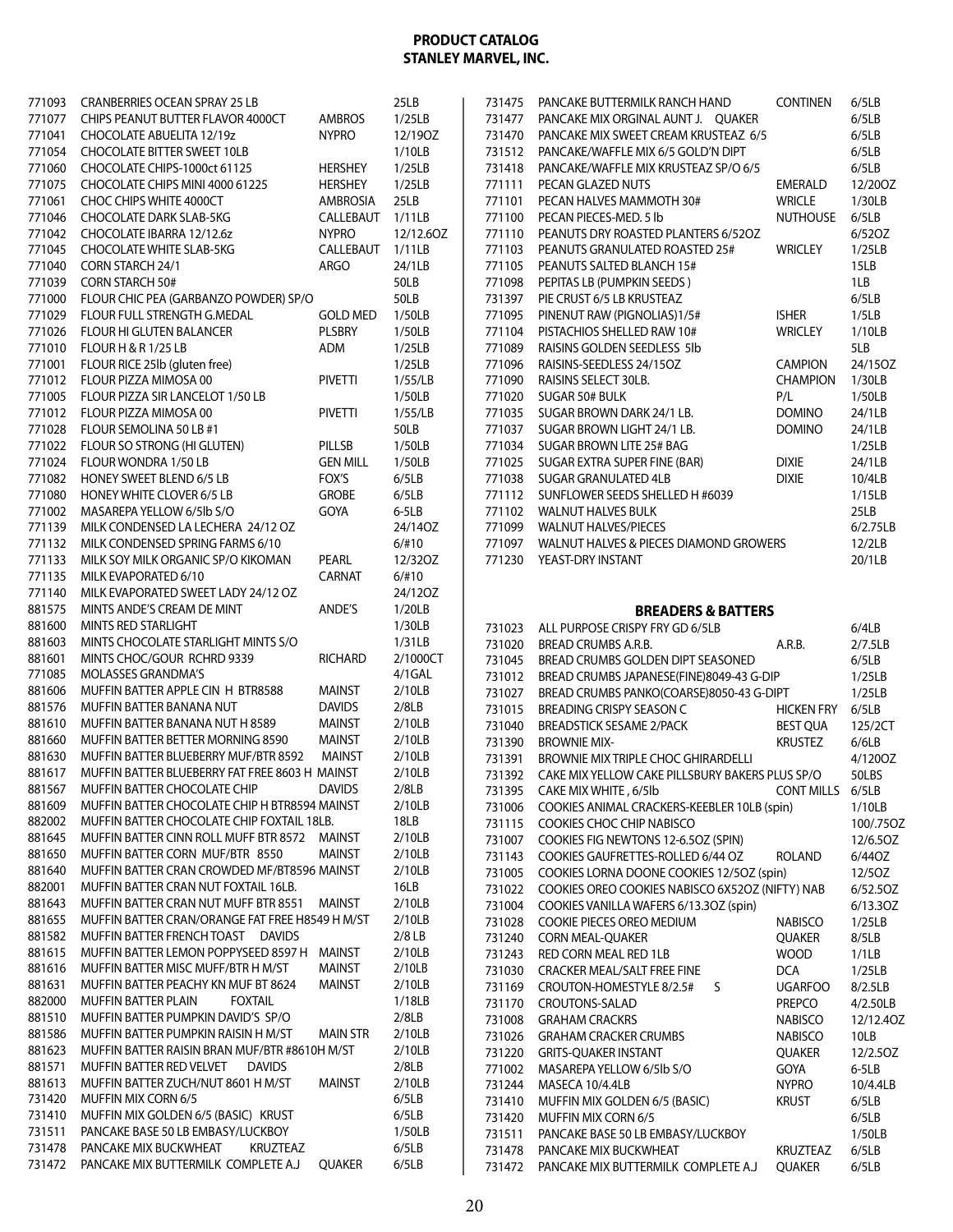| 731475 | PANCAKE BUTTERMILK RANCH HAND                   | <b>CONTINEN</b>      | 6/5LB        | 731115 | COOKIE CHOC CHIP                                  | <b>NABISCO</b>    | 100/.75OZ |
|--------|-------------------------------------------------|----------------------|--------------|--------|---------------------------------------------------|-------------------|-----------|
| 731477 | PANCAKE MIX ORGINAL AUNT J.                     | <b>OUAKER</b>        | 6/5LB        | 881541 | COOKIE CHOC CHIP THAW & SERVE 4z                  | <b>DAVIDS</b>     | 20/4OZ    |
| 731470 | PANCAKE MIX SWEET CREAM KRUSTEAZ 6/5            |                      | 6/5LB        | 731007 | COOKIE FIG NEWTONS 12-6.50Z (SPIN)                |                   | 12/6.50Z  |
| 731512 | PANCAKE/WAFFLE MIX 6/5 GOLD'N DIPT              |                      | 6/5LB        | 731143 | COOKIE GAUFRETTES-ROLLED 6/44 OZ                  | <b>ROLAND</b>     | 6/440Z    |
| 731418 | PANCAKE/WAFFLE MIX KRUSTEAZ SP/O 6/5            |                      | 6/5LB        | 731008 | <b>COOKIE GRAHAM CRACKRS</b>                      | <b>NABISCO</b>    | 12/12.40Z |
| 731242 | POLENTA 4/5 LB                                  | <b>ROLAND</b>        | 4/5LB        | 731145 | COOKIE LADYFINGERS-ITALY 10/17.6 OZ               | <b>ROLAND</b>     | 10/17.6OZ |
| 731050 | PRE DIP GOLDEN                                  | <b>DIPT</b>          | 6/5LB        | 881625 | COOKIE LEMON COOLER COOKIE HOPE'S 1.50Z S/O       |                   | 213/1.5   |
|        |                                                 |                      | 6/5LB        | 731005 |                                                   |                   | 12/50Z    |
| 731397 | PIE CRUST 6/5 LB                                | <b>KRUSTEAZ</b>      |              |        | COOKIE LORNA DOONE COOKIES 12/50Z (spin)          |                   |           |
| 731009 | RITZ CRACKERS 12/13.7OZ (spin)                  |                      | 12/13.70Z    | 881661 | COOKIE OATMEAL CHEWIE IW 3OZ                      | LOVE&Q            | 48/30Z    |
| 731160 | STUFFING MIX CORNBREAD                          | UN.BENS              | 6/3.5LB      | 881626 | COOKIE OATMEAL RAISIN COOKIE HOPE'S 1.50Z S/O     |                   | 213/1.5OZ |
| 731161 | STUFFING MIX STOVE TOP                          | KRAFT                | 6/48OZ       | 881635 | COOKIE OATMEAL RAISIN 2z CKIE 8562                | <b>MAINST</b>     | 144/20Z   |
|        |                                                 |                      |              | 731022 | COOKIE OREO COOKIES NABISCO 6X52OZ (NIFTY) NAB    |                   | 6/52.50Z  |
|        |                                                 |                      |              | 881628 | COOKIE PEANUT BUTTER 2 OZ 8613                    | MNST H            | 144/20Z   |
|        | <b>DESSERTS</b>                                 |                      |              | 731004 | COOKIE VANILLA WAFERS 6/13.30Z (spin)             |                   | 6/13.30Z  |
| 881035 | ASSORTED CAKES CRT/GC/BF/STB                    | PELLMAN              | 4/9''        | 881633 | COOKIE WHT CHOC MAC 2z CKIE 8633 H                | M/ST              | 240/20Z   |
| 881015 | BROWNIE CHOCOLATE FUDGE BROWNIE C/P SPRING GLEN |                      | 2/4LB        | 881537 | COOKIE DOUGH CHERRY WHITE CHIP 1.5Z SPO DAVID     |                   | 213/1.5OZ |
| 881669 | BROWNIE VARIETY CUT MAIN ST                     |                      | 4/5 LB TRAYS | 881519 | COOKIE DOUGH CHOC CHIP S/O .5OZ                   | <b>DAVID</b>      | 640/.5OZ  |
| 881662 | BROWNIE WALNUT CLASSIC IW 30Z                   | LOVE&Q               | 48/30Z       | 881520 | COOKIE DOUGH CHOC CHIP 1.5ZGOURM                  | <b>DAVIDS</b>     | 213/1.5OZ |
| 881666 | BROWNIE WILD FDGE BROWNIE-PLAIN                 | M/ST                 | 4/5LB        | 881629 | COOKIE DOUGH CHOC CHIP 1.50Z S/O                  | <b>HOPE'S</b>     | 213/1.5OZ |
| 881665 | BROWNIE WILD FUDGE BROWNIE-ICED H8540 MAIN/ST   |                      | 4/5LB        | 881526 | COOKIE DOUGH CHOC CHOC CHIP COOKIE S/0.50Z DAVIDS |                   | 640/.5OZ  |
| 882430 | <b>BROWNIE BITES CHOC COAT</b>                  | <b>MCCAIN</b>        | 2/4LB        | 881539 | COOKIE DOUGH CHOC CHUNK 1.5Z CLASS DAVID          |                   | 213/1.5OZ |
|        |                                                 |                      |              | 881536 | COOKIE DOUGH COCO PECAN 1.5Z CLASS DAVID          |                   | 213/1.5OZ |
| 881075 | CAKE BANANA LAYER CAKE PELLMAN                  | PELLMAN              | 4/480Z       | 881555 | COOKIE DOUGH M&M COOKIES 1.5Z GOURM DAVIDS        |                   | 213/1.5OZ |
| 881110 | CAKE BLACK FOREST CAKE PELLMAN                  | PELLMAN              | 4/540Z       |        |                                                   |                   |           |
| 881561 | CAKE CARAMEL APPLE CRUMB CAKE                   | <b>DAVIDS</b>        | 2/9LB        | 881525 | COOKIE DOUGH OAT RASN 1.5ZGOURM                   | <b>DAVIDS</b>     | 213/1.5OZ |
| 881327 | CAKE CARROT BIG UNSLICED SWEET STREET           |                      | 2CT          | 881538 | COOKIE DOUGH ORAN/CRAN/OAT 1.5 CLAS DAVI          |                   | 213/1.5OZ |
| 881080 | CAKE CARROT LAYER CAKE PELLMAN                  | PELLMAN              | 4/60OZ       | 881535 | COOKIE DOUGH PNUT BTR 1.5ZGOURM                   | <b>DAVIDS</b>     | 213/1.5OZ |
| 881326 | CAKE CHOCOLATE BIG UNSLICED SWEET STREET        |                      | 2CT          | 881530 | COOKIE DOUGH SUGAR 1.50Z GOURM                    | <b>DAVIDS</b>     | 213/1.5OZ |
| 881317 | CAKE CHOCOLATE DECADENCE CAKE S/O 33-6.4OZ      |                      | 33-6.40Z     | 881540 | COOKIE DOUGH WHT MAC NUT 1.5Z SP/O                | <b>DAVID</b>      | 213/1.5OZ |
| 881090 | CAKE CHOCOLATE GERMAN CHOCOLATE CAKE PELLMAN    |                      | 4/52OZ       | 881680 | CORNBREAD PRECUT 4/TRAY 120CT                     | S/LEE             | 4TRAYS    |
| 881349 | CAKE CHOC MOLTEN LAVA CAKE H-192 SWEET STREET   |                      | 36/5OZ       | 881195 | CREAM PUFFS VANILLA MINI, 6/100CT                 | <b>DELIZZ</b>     | 6/100CT   |
| 881111 | CAKE CHOCOLATE MOUSSE CAKE H10517               |                      | 1/3.5LB      | 881705 | <b>CREME BRULEE 4/3LB TASTE IT</b>                | <b>BKSPEC</b>     | 4/3LB     |
| 881321 | CAKE CHOCOLATE NUT TORTE #2547 SWEET STREET     |                      | 2/2.88LB     | 882445 | DANISH MINI BELPASTRY ASSRT.                      |                   | 120/1.5OZ |
| 881329 | CAKE CHOCOLATE THUNDER CAKE SWEET STREET        |                      | 2CT          | 881350 | DESSERT BAR LUSCIOUS LEMON H1219                  | <b>SWEET ST</b>   | 1/4CT     |
| 881316 | CAKE CHOCOLATE TORTE 2/10" SWEET STREET S/O     |                      | 2-2.88LB     | 881310 | DESSERT BAR VAR #7 H1214 SP/O                     | SWT/ST            | 4 EACH    |
| 881100 | CAKE CHOCOLATE TRIPLE CHOC CAKE                 | PELLMAN              | 4/60OZ       | 881311 | DESSERT BAR VAR #1 H1216 SP/O                     | SWT/ST            | 4 EACH    |
| 881120 | CAKE CHOCOLATE TRUFFLE TORTE                    | PELLMAN              | 6/40OZ       | 881196 | ECLAIRS CHOCOLATE MINI 6/30ct                     | <b>PATTISSA</b>   | 6/30CT    |
| 881105 |                                                 | PELLMAN              | 4/480Z       | 881700 | GELATIN-ASST. RED 12/24OZ                         | ROYAL             | 12/24OZ   |
|        | CAKE COCONUT LAYER CAKE PELLMAN                 |                      |              | 881690 | HUSH PUPPIES 23951 C/SKILT                        |                   | 1/10LB    |
| 881150 | CAKE LEMON TORTE CAKE PELLMAN                   | PELLMAN              | 4/480Z       | 881575 | MINTS ANDE'S CREAM DE MINT                        | ANDE'S            | 1/20LB    |
| 881112 | CAKE LIMONCELLO MASCARPONE CAKE H10512          |                      | 1/3.5LB      |        |                                                   |                   | 1/30LB    |
| 881198 | CAKE MOUSSE CAKE BLACK & WHITE H10515           |                      | 1/3.58LB     | 881600 | MINTS RED STARLIGHT                               |                   |           |
| 881111 | CAKE MOUSSE CAKE CHOCOLATE H10517               |                      | 1/3.5LB      | 881601 | MINTS CHOC/GOUR RCHRD 9339                        | <b>RICHARD</b>    | 2/1000CT  |
| 881155 | <b>CAKE PEANUT BUTTER CUP</b>                   | PELLMAN              | 4/66OZ       | 881603 | MINTS CHOCOLATE STARLIGHT MINTS S/O               |                   | 1/31LB    |
| 881070 | CAKE PUMPKIN SPICE CAKE-PELLMAN                 | PELLMAN              | 4/60OZ       |        | 881235 MOUSSE CHOCOLATE MOUSSE                    | SPRING GLEN 2/4LB |           |
| 881197 | CAKE POUND CAKE IW 1.75z                        | S/LEE                | 24/1.75OZ    | 881706 | MOUSSE MANGO MOUSSE-TASTE IT 4/3LB                | <b>BKSPEC</b>     | 4/3LB     |
| 881101 | CAKE RASPBERRY CHOCOLATE CAKE P                 | ELLMAN               | 4/740Z       | 881707 | MOUSSE RASPBERRY MOUSSE-TASTE IT 4/3LB BKSPEC     |                   | 4/3LB     |
| 881328 | CAKE RASPBERRY WHITE CHOC CHEESE BRULEE SWT ST  |                      | 2CT          | 881225 | MOUSSE MIX CHOCOLATE                              | <b>KNORR</b>      | 10/80Z    |
| 881505 | CAKE SPONGE CAKE UNICED SARA LEE                | S/LEE                | 4/TRAY       | 881229 | MOUSSE MIX VANILLA FOOTHILL FARMS SP/O            |                   | 8/200Z    |
| 881260 | <b>CANNOLI CREAM FILLING</b>                    | <b>BROOKLYN</b>      | 4/1.5LB      | 881606 | MUFFIN BATTER APPLE CIN H BTR8588                 | <b>MAINST</b>     | 2/10LB    |
| 881270 | <b>CANNOLI SHELLS LARGE</b>                     | <b>VACCARON</b>      | 48CT         | 881576 | MUFFIN BATTER BANANA NUT                          | <b>DAVIDS</b>     | 2/8LB     |
| 881280 | <b>CANNOLI SHELLS-MINI</b>                      | VACCARO              | 48CT         | 881610 | MUFFIN BATTER BANANA NUT H 8589                   | <b>MAINST</b>     | 2/10LB    |
| 881285 | CANNOLI SHELLS-CHOCOLATE MINI                   | VACCARO'             | 48CT         | 881660 | MUFFIN BATTER BETTER MORNING 8590                 | <b>MAINST</b>     | 2/10LB    |
| 881314 | <b>CHEESE BRULEE BIG 2 PER CASE</b>             | SWT/ST               | 2 EACH       | 881630 | MUFFIN BATTER BLUEBERRY MUF/BTR 8592              | MAINST            | 2/10LB    |
| 881010 | <b>CHEESE DESSERT FILLING</b>                   | SPRING GLEN 2/4.25LB |              | 881617 | MUFFIN BATTER BLUEBERRY FAT FREE 8603 H MAINST    |                   | 2/10LB    |
|        |                                                 |                      |              | 881567 | MUFFIN BATTER CHOCOLATE CHIP                      | <b>DAVIDS</b>     | 2/8LB     |
| 881354 | CHEESECAKE BANANA CARMEL XANGO SWEET STREET     |                      | 48CT         | 881609 | MUFFIN BATTER CHOCOLATE CHIP H BTR8594 MAINST     |                   | 2/10LB    |
| 881060 | CHEESCKE CHOC.CHP 14 CUT PELLMAM                | PELLMAN              | 6/60OZ       |        |                                                   |                   |           |
| 881040 | CHEESECAKE PLAIN 14 CT. ELI'S 14 CT. 4          |                      | 4/56OZ       | 882002 | MUFFIN BATTER CHOCOLATE CHIP FOXTAIL 18LB.        |                   | 18LB      |
| 881041 | CHEESECAKE PLAIN BIG ELI'S SP/O 2/12ct          |                      | 2PACK        | 881645 | MUFFIN BATTER CINN ROLL MUFF BTR 8572 MAINST      |                   | 2/10L     |
| 881045 | CHEESECAKE PLAIN MADDALENA 10"16 CUT            |                      | 2/10''       | 881650 | MUFFIN BATTER CORN MUF/BTR 8550                   | <b>MAINST</b>     | 2/10LB    |
| 881030 | CHEESECAKE PLAIN PELLMAN 14 CUT                 | PELLMAN              | 6/60OZ       | 881640 | MUFFIN BATTER CRAN CROWDED MF/BT8596 MAINST       |                   | 2/10LB    |
| 881025 | CHEESECAKE PUMPKIN UNDECORATED 9"               | ELI'S                | 4/9''        | 882001 | MUFFIN BATTER CRAN NUT FOXTAIL 16LB.              |                   | 16LB      |
| 881320 | CHEESE CAKE S/FREE SWT/ST #1213                 | <b>SWEET ST</b>      | 2/3.88LB     | 881643 | MUFFIN BATTER CRAN NUT MUFF BTR 8551              | MAINST            | 2/10LB    |
| 881020 | CHEESECAKE VANILLA BEAN H5593                   | DREAM FA             | 2 PACK       | 881655 | MUFFIN BATTER CRAN/ORANGE FAT FREE H8549 H M/ST   |                   | 2/10LB    |
| 882420 | <b>CHEESECAKE BITES BANANA FOSTR #9176</b>      | <b>MCCAIN</b>        | 2/4LB        | 881582 | MUFFIN BATTER FRENCH TOAST                        | <b>DAVIDS</b>     | $2/8$ LB  |
| 881360 | CHURROS CALIFORNIA 10" 100CT                    |                      | 100/10"      | 881615 | MUFFIN BATTER LEMON POPPYSEED 8597 H MAINST       |                   | 2/10LB    |
| 731006 | COOKIE ANIMAL CRACKERS-KEEBLER 10LB (spin)      |                      | 1/10LB       | 881616 | MUFFIN BATTER MISC MUFF/BTR H M/ST                | <b>MAINST</b>     | 2/10LB    |
| 881627 | COOKIE CHOC CHP 2z M/ST 8614                    | <b>MAINST H</b>      | 144/20Z      | 881631 | MUFFIN BATTER PEACHY KN MUF BT 8624               | <b>MAINST</b>     | 2/10LB    |
|        |                                                 |                      |              |        |                                                   |                   |           |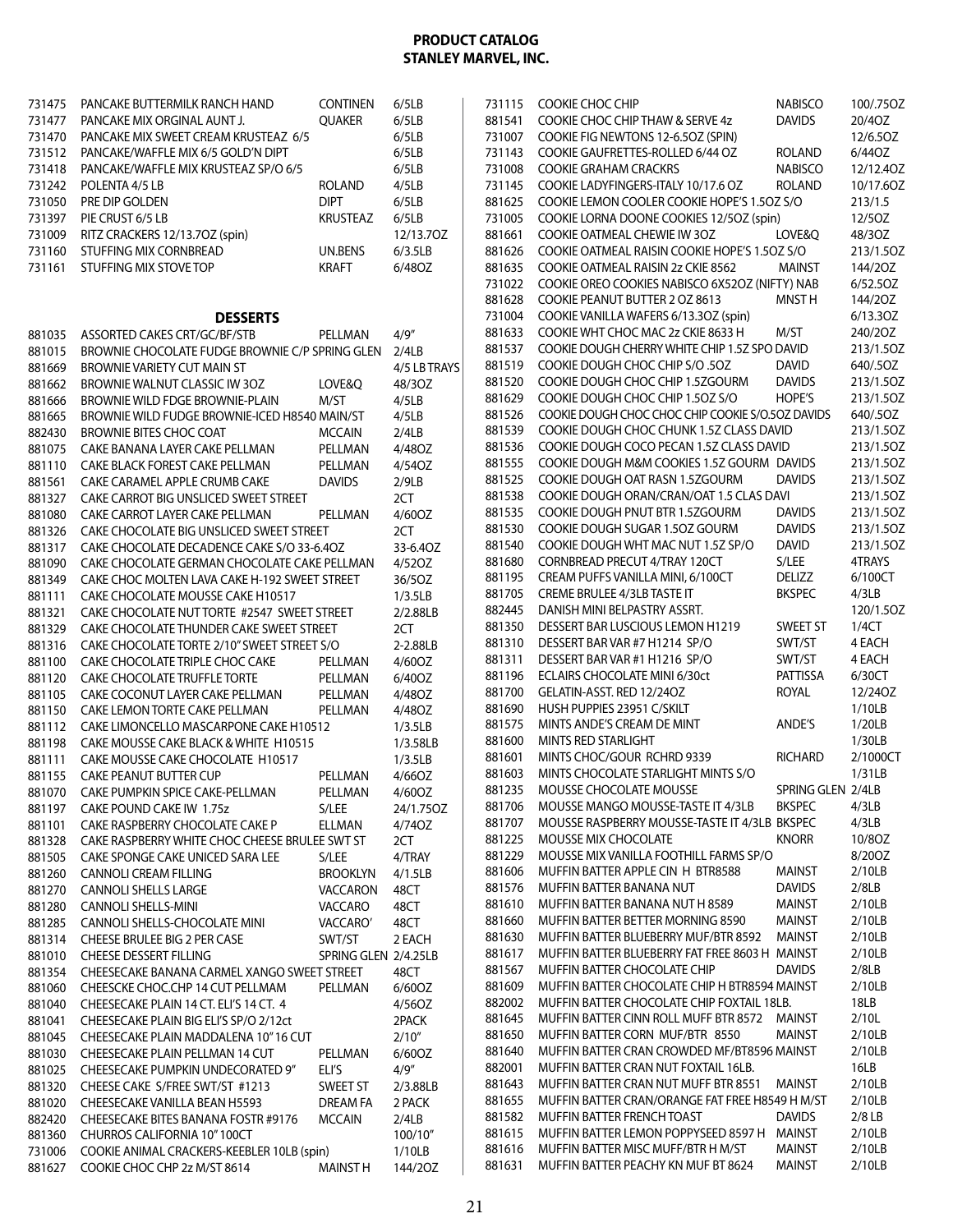| 882000           | MUFFIN BATTER PLAIN                                            | <b>FOXTAIL</b>     | 1/18LB           | 931027 | SATAY CHICKEN 100CT H#8986 LES CHAT                                 |                 | 100CT         |
|------------------|----------------------------------------------------------------|--------------------|------------------|--------|---------------------------------------------------------------------|-----------------|---------------|
| 881510           | MUFFIN BATTER PUMPKIN DAVID'S                                  | SP/O               | 2/8LB            | 931014 | SHAOMAI SHRIMP AND VEGETABLE S/O                                    |                 | 200CT         |
| 881586           | MUFFIN BATTER PUMPKIN RAISIN H M/ST                            | <b>MAIN ST</b>     | 2/10LB           | 801090 | <b>SNACK MIX ORIENTAL TREATS</b>                                    |                 | 1/12LB        |
| 881623           | MUFFIN BATTER RAISIN BRAN MUF/BTR #8610 H M/ST                 |                    | 2/10LB           | 751070 | SOY SAUCE-LA CHOY 4/1 GAL                                           | LA CHOY         | 4/1GAL        |
| 881571           | MUFFIN BATTER RED VELVET                                       | <b>DAVIDS</b>      | 2/8L             | 751073 | SOY SAUCE 4/1 GAL- KIKKO                                            | KIKKOMAN        | 4/1GAL        |
| 881613           | MUFFIN BATTER ZUCH/NUT 8601 H M/ST                             | <b>MAINST</b>      | 2/10LB           | 931016 | SPRING ROLL VEGETABLE 100CT H-8996 LES                              |                 | 1/100CT       |
| 881590           | MUFFINS APPLE CINN, 4OZ IW SP/OR OTIS                          | $\overline{2}$     | 4/40Z            |        | 931017 SPRING ROLL WRAPPER, 40/25ea                                 |                 | 40/25EA       |
| 882010           | MUFFINS APPLE CRAN NUT 2OZ MUFFIN S/O SARA LEE                 |                    | 4/3LB            | 751080 | SWEET & SOUR SAUCE (DUCK)                                           | LA CHOY         | $1/1$ GAL     |
| 882025           | MUFFINS BANANA NUT, 4OZ IW SP/O                                | OTIS SPK           | 24/40Z           | 751085 | TAMARI SOY SAUCE 6-1/2GAL K                                         | <b>IKKOMAN</b>  | 6-1/2GAL      |
| 882005           | MUFFINS BLUEBERRY MUFFINS 96/20Z H704 S/LEE                    |                    | 96/2.1250Z       | 751086 | TAMARI SOY SAUCE GLUTEN FREE 6-1/2GAL                               |                 | 6-1/2GAL      |
| 881592           | MUFFINS BLUEBERRY, 4OZ IW SP/OR                                | <b>OTIS</b>        | 24/40Z           | 751099 | TERIYAKI GLAZE KIKKOMAN                                             | KIKKOMAN        | 6/5LB         |
| 882020           | MUFFINS BLUEBERRY WILD MUFFINS SP/O                            | OTIS SPK           | 24/40Z           | 751088 | TERIYAKI SAUCE KIKKOMAN                                             | <b>KIKKOMAN</b> | 4/1GAL        |
| 882015           | MUFFINS CHOC CHIP MUFFINS SP/O                                 | <b>OTIS SPK</b>    | 24/40Z           | 830017 | WASABI POWDER 2.2LB                                                 |                 | 10/2.2LB      |
| 881591           | MUFFINS CHOC CHIP, 40Z IW SP/OR                                | <b>OTIS</b>        | 24/40Z           | 751050 | WATERCHESTNUTS-SLICED-29 OZ.                                        | LA CHOY         | 12/290Z       |
| 881598           | MUFFINS CORN 4z OTIS SPUNK 00170                               | <b>OTSSPK</b>      | 1/24CT           | 751180 | WATER CHESTNUTS-SLICED 6/10                                         | <b>ROLAND</b>   | 6/#10         |
| 882006           | MUFFINS CORN MUFFINS 96/20Z H705                               | S/LEE              | 96/2.1250Z       | 751130 | WHITE MISO PASTE 10/1 KG                                            | <b>ROLAND</b>   | 10/1KG        |
| 881580           | MUFFINS CORN SARA LEE 24/4z (CHEF PIERRE)                      |                    | 24/40Z           | 931024 | WONTON WRAPPER/GOLDEN TIGER                                         |                 | 12/1LB        |
| 881410           | PIE APPLE HI PIE RTB 10"                                       | CHEF P.            | 6/10''           |        |                                                                     |                 |               |
| 881440           | PIE APPLE HI-PIE PRBAKE 10                                     | CHEF P.            | 4/10''           |        |                                                                     |                 |               |
| 881405           | PIE APPLE MADDALENA CRUMB PIE 10" UNSLICED                     |                    | 2/10''           |        | <b>MEXICAN FOOD PRODUCTS</b>                                        |                 |               |
| 881412           | PIE BANANA CREAM PIE #750 CP                                   |                    | 6/10''           | 831215 | ACHIOTE PASTE 14 OZ BOX                                             |                 | 25/14OZ       |
| 881346           | PIE CARMAMEL APPLE GRANNY PIE H#1202 SWEET ST                  |                    | 4/10''           | 831217 | ACHIOTE PASTE 40 LB WHITE PAIL                                      |                 | 1/40LB        |
| 881416           | PIE CHERRY HI PIE RTB S/LE 736                                 | S/LEE              | 6/10''           | 831218 | ADOBO SEASONING 400Z LA CANTINA                                     |                 | 1/40OZ        |
| 881345           | PIE KENTUCKY DERBY PIE                                         | <b>SWEET ST</b>    | 2/10''           | 878999 | AGAVE SWEET SELECT BLUE 4/.5GAL                                     |                 | 4/.5GAL       |
| 881185           | PIE KEY LIME PIE-PELLMAN                                       | PELLMAN            | 6/340Z           | 335301 | AVOCADO, 6-pk #63045                                                |                 | 6PK           |
| 881333           | PIE KEY LIME PIE SWEET STREET                                  |                    | 2/12"            | 335295 | AVOCADO CRYVAC FRESH PEELED                                         |                 | 48CT          |
| 881418           | PIE PEACH PIE CP HI 10"RTB 746                                 | S/LEE              | 6/10''           | 335300 | AVOCADO FIRM HAAS 48CT #3047                                        |                 | 48CT          |
| 881413           | PIE PECAN PIE #770 CP                                          |                    | 6/10''           | 335302 | AVOCADO GREEN 48CT #3049                                            |                 | 48CT          |
| 881085           | PIE PECAN PIES-PELLMAN                                         | PELLMAN            | 6/32OZ           | 335299 | AVOCADO HASS 24CT 1/2CS                                             | AMB 23045       | 1/24CT        |
| 881315           | PIE PECAN PIE SWT/ST BOURBON STREET 4PER CS                    |                    | 4 EACH           | 831222 | AVOCADO LEAVES 1OZ                                                  |                 | 10Z           |
|                  | 881170 PIE PEANUT BUTTER PIE PELLMAN                           | PELLMAN            | 6/40OZ           | 920033 | AVOCADO PULP FRESH 8/2LB TRAYS #3019                                |                 | 8/2LB         |
| 881330           | PIE PEANUT BUTTER REESES PIE                                   | <b>SWEET ST</b>    | 2CT              | 920031 | AVOCADO PULP AVOBEST 4/6 LB                                         | <b>VERFRUCO</b> | 4/6LB         |
| 881450           | PIE PUMPKIN PIE PREBAKED 10                                    | CHEF P.            | 6/10''           | 920024 | <b>BANANA LEAVES</b>                                                | <b>NYPRO</b>    | 1LB           |
| 881180           | PIE STRAWBERRY CAKE PELLMAN                                    | PELLMAN            | 4/520Z           | 801525 | BEANS BLACK 6/10-CANNED                                             | <b>FURMANO</b>  | 6/#10         |
| 881411           | PIE SWEET POTATO PIE 788 CP                                    |                    | 6/10''           | 801527 | BEANS BLACK 12/290Z-CANNED                                          | GOYA            | 12/290Z       |
| 881355           | PIE TRES LECHE PIE 2 PACK                                      | <b>TASTE</b>       | 2 PACK           | 801474 | BEANS BLACK LC 12/19.20z                                            | <b>NYPRO</b>    | 12/190Z       |
| 881480           | PIE VARIETY CREAM PIE(BAN-CHO-COC-LEM) CHEFPIR                 |                    | 4/10''           | 801523 | <b>BEANS BLACK ORGANIC -</b>                                        | <b>FURMANO</b>  | 6/#10         |
| 881455           | PIE VARIETY HI-PIE PRBAKED                                     | CHEF P.            | 4/10''           | 801464 | <b>BEANS BLACK SENOR FRIJOLES 25LB</b>                              | <b>PORTER</b>   | 1/25LB        |
| 881220<br>881210 | PUDDING CHOCOLATE PUDDING-6/10                                 | P/L<br>KOZY        | 6/#10            | 801402 | BEANS PINTO BEANS-6/10                                              | P/L             | 6/110         |
| 881222           | PUDDING RICE PUDDING-TRAY KOZY<br>PUDDING VANILLA PUDDING 6/10 | P/L                | $2/4$ LB         | 801470 | BEANS PINTO BEANS 25LB SENOR FRIJOLE                                |                 | 1/25LB        |
|                  | 881065 TIRAMISU TRAY PACK ELI'S                                |                    | 6/#10<br>4/740Z  | 801458 | BEANS PINTO 50LB SENOR FRIJOLE                                      |                 | 1/50LB        |
|                  | 882410 TURNOVER APPLE PEPRGE FARM                              | PEPRIDGE           | 2/36CT           | 761087 | BEANS REFRIED VEG. 6/10 ALLEN                                       |                 | 6/#10         |
|                  |                                                                |                    |                  | 761089 | BEANS REFRIED VEG. LAPREF 12/15z LAPREF                             |                 | 12/15OZ       |
|                  |                                                                |                    |                  | 761090 | BEANS REFRIED 6/10/ROSA.                                            |                 | 6/#10         |
|                  |                                                                |                    |                  | 331399 | CABBAGE GREEN 1/2 CASE 21072                                        |                 | 20LB          |
|                  | <b>ASIAN FOOD PRODUCTS</b><br>ASIAN VEG STIR FRY LACHOY        |                    |                  | 331404 | CABBAGE GREEN 40LB #1072<br>CABBAGE SLAW MIX W/COLOR SEP 10LB 02128 |                 | 50LB<br>2/5LB |
| 751110<br>751060 | <b>BAMBOO SHOOTS</b>                                           | LA CHOY<br>LA CHOY | 6/2LB<br>12/15OZ | 331920 | 879113 CALDO de POLLO BASE LA RANCHERO 7.9 LB                       |                 | 1/7.9LB       |
| 751083           | CHILI SAMBAL OELEK 3/1GAL                                      | <b>HUYFONG</b>     | 3/1GAL           | 831219 | CARDAMOM GROUND 140Z LA CANTINA                                     |                 | 140Z          |
|                  | 751010 CHOW MEIN NOODLES                                       | LA CHOY            | 6/110            |        | 301735 CHEESE COTIJA CACIQUE MINI WHEEL 12LB                        |                 | 2/12LB        |
| 911227           | CRAB MEAT LUMP CRAB MEAT CHINESE-FROZEN                        |                    | 24/1LB           | 301736 | CHEESE COTIJA SUPREMO SIERRA 3.5LB                                  |                 | 4/3.5LB       |
|                  | 911218 CRAB MEAT JUMBO LUMP CRAB MEAT-CHINESE-PAST.            |                    | 12/1LB           |        | 301738 CHEESE COTIJA CACIOUE 10OZ                                   | <b>CACIQUE</b>  | 12/10OZ       |
| 911215           | CRAB MEAT LUMP CRAB MEAT INDO-PASTEURIZED                      |                    | 12/1LB           | 301740 | CHEESE COTIJA SHREDDED, 2.2ILB                                      | <b>SUPREMO</b>  | 6/2.2LB       |
| 911228           | CRAB MEAT JUMBO LUMP SP/O PAST-INDO                            |                    | 12/1LB           | 301739 | CHEESE DEL CARIBE SUPREMO 1.81 KG SP/O                              |                 | 4/4LB         |
| 911229           | CRAB MEAT SUPER LUMP PAST-INDONESIA                            |                    | 12/1LB           | 302160 | CHEESE EDAM LOAF CHEESE SP/O                                        |                 | 6/4LB         |
|                  | 931020 EGG ROLL VEG MINI #18                                   | <b>LES CHAT</b>    | 100CT            |        | 301935 CHEESE ESPANIA MANCHEGO WHEEL CHEESE CASTELLA                |                 | 2/7LB         |
| 931019           | EGG ROLL WRAPS S/O                                             | WING HING          | 12-16OZ          |        | 301737 CHEESE OAXACA SUPREMO 5LB                                    |                 | 2/5LB         |
| 931025           | EGG ROLL WRAPPER GOLD/TIGER                                    | <b>WINDSOR</b>     | 12/1LB           | 301093 | CHEESE OAXACA 10z CACIQUE                                           |                 | 12/10OZ       |
| 751095           | HOISIN SAUCE-5LB.                                              | <b>ROLAND</b>      | 6/5LB            | 301094 | CHEESE OAXACA 14z ABUELITO                                          |                 | 30/14OZ       |
|                  | 751074 OYSTER SAUCE KIKOMAN 6/5#                               |                    | 6/5LB            |        | 301096 CHEESE QUESO FRESCO RANCHERO 10OZ                            | <b>NEW SIZE</b> | 12/10OZ       |
|                  | 751120 PICKLED SUSHI GINGER 24/8 OZ                            | <b>ROLAND</b>      | 24/80Z           | 301098 | CHEESE QUESO FRESCO SUPREMO 5# LOAF                                 |                 | 4/5LB         |
|                  | 751170 PLUM SAUCE LA CHOY 1/1GAL SP/O                          | LA CHOY            | $1/1$ GAL        |        | 831172 CHILI POD ANCHO CHILI POD 1LB                                | SANTA           | 1/1LB         |
|                  | 751172 PLUM SAUCE 6/5 LB #87116                                | <b>ROLAND</b>      | 6/5LB            |        | 831174 CHILI POD DE ARBOL CHILE POD 1LB                             | SANTA           | 1/1LB         |
|                  | 931120 POTSTICKER PORK GOLDEN TIGER #9482                      |                    | 200CT            |        | 831175 CHILI POD CASCABEL CHILE POD 1LB                             | SANTA           | 1/1LB         |
| 931121           | POTSTICKER CHICKEN GOLDEN TIGER 120CT                          |                    | 1/120CT          | 831176 | CHILI POD CHIPOTLE CHILE POD 1LB                                    | SANTA           | 1/1LB         |
| 931026           | SATAY BEEF 100ct H-9434                                        | <b>HONOR</b>       | 100CT            | 831177 | CHILI POD GUAJILLO CHILE POD 1LB                                    | SANTA           | 1/1LB         |
|                  |                                                                |                    |                  |        |                                                                     |                 |               |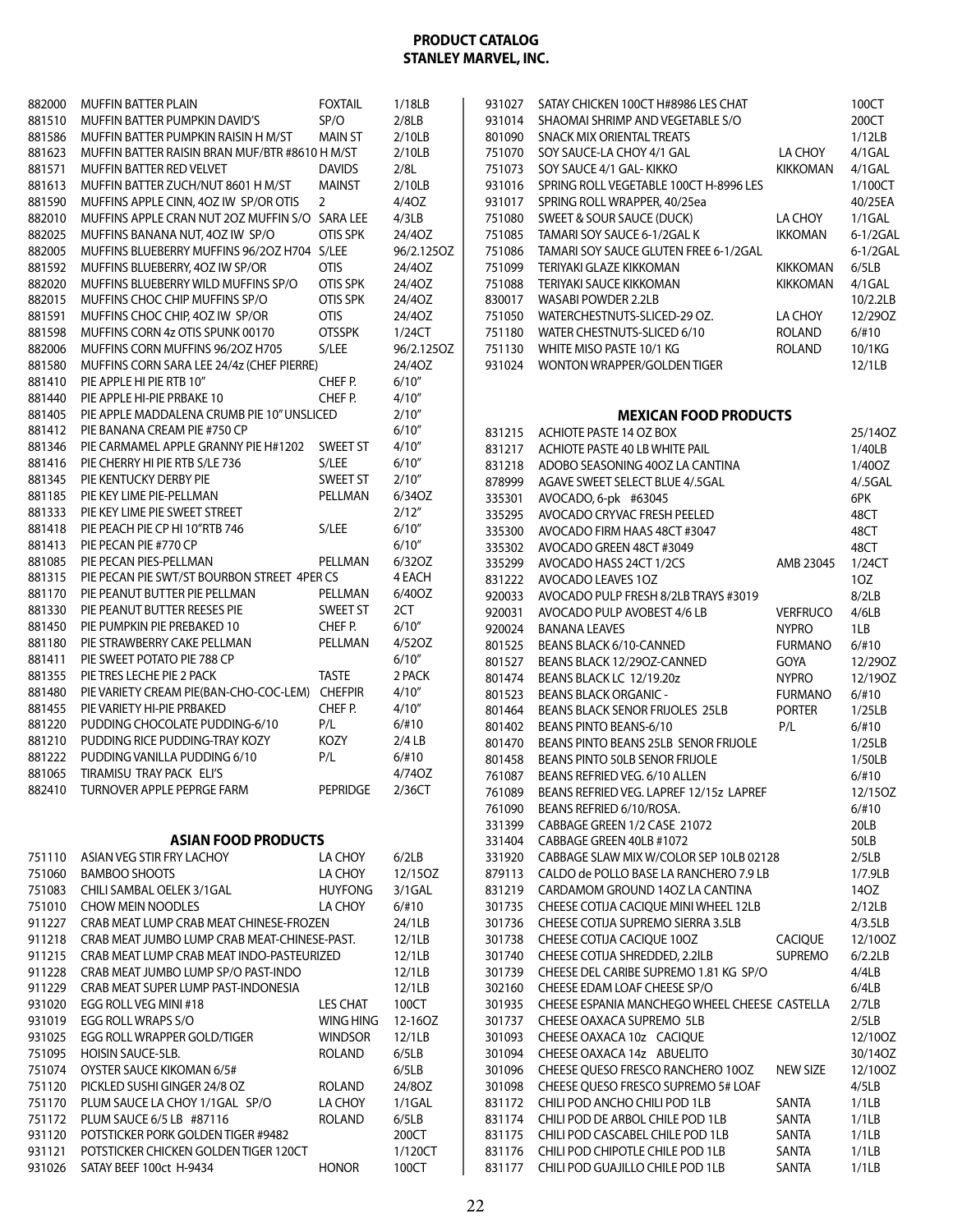| 831178 | CHILI POD HABANERO CHILE POD 1LB                                | SANTA           | 1/1LB     |        | 761085 JALAPENOS WHOLE                               |                 | $6/\#10$  |
|--------|-----------------------------------------------------------------|-----------------|-----------|--------|------------------------------------------------------|-----------------|-----------|
| 831179 | CHILI POD MORITA CHILE POD 1LB                                  | SANTA           | 1/1LB     |        | 761106 JALAPENO WHOLE LA MORENA 6/10                 |                 | 6/10OZ    |
| 831180 | CHILI POD MULATO CHILE POD 1LB                                  | SANTA           | 1/1LB     |        | 941077 JALAPENO BOTTLE CAPS BREW CITY                | <b>MCCAIN</b>   | 6/2.5LB   |
| 831181 | CHILI POD NEW MEXICO CHILE POD 1LB                              | SANTA           | 1/1LB     | 941185 | JALAPENO BRD STFD W/CRM CHS                          | <b>ANCHOR</b>   | 4/4LB     |
| 831182 | CHILI POD PASILLA CHILE POD 1LB                                 | SANTA           | 1/1LB     | 941190 | JALAPENO BRD STFD W/CHEDDAR                          | <b>ANCHOR</b>   | 4/4LB     |
| 831183 | CHILI POD PEQUIN CHILE POD 1LB                                  | SANTA           | 1/1LB     |        | 941197 JALAPENO & POBLANO POPPER-FIRE ROASTED        |                 | 2/4LB     |
| 831184 | CHILE POWDER ANCHO CHILE POWDER 1LB MULL                        |                 | 1/1LB     | 831227 | JAMAICAN SPICE 1LB LA CANTINA                        |                 | 1LB       |
| 831185 | CHILE POWDER DE ARBOL CHILE POWDER 1LB SANTA                    |                 | 1/1LB     | 331023 | JICAMA FULL BUSHEL 30# AMB#00925                     |                 | 30LB      |
| 831186 | CHILE POWDER CHIPOTLE CHILI POWDER                              | 1LB             | 1/1LB     | 879000 | JUMEX GUAVA NECTAR 24/11.3                           |                 | 24/11.3OZ |
| 831239 | CHILE POWDER LA CANTINA MILD 160Z JAR                           |                 | 16OZ      |        | 878982 JUMEX MANGO NECTAR 24/11.3                    |                 | 24/12OZ   |
| 831188 | CHILE POWDER MORITA CHIPOTLE CHILE POWDER LB                    |                 | 1/1LB     | 879011 | JUMEX PAPAYA PINA                                    |                 | 24/12OZ   |
| 831189 | CHILE POWDER HABANERO CHILE POWDER 1LB SANTA                    |                 | 1/1LB     | 879013 | JUMEX PEACH NECTAR 24/11.3                           |                 | 24/11.3OZ |
| 831190 | CHILE POWDER GHOST CHILE POWDER 10Z SPICE                       |                 | 1/10OZ    | 333449 | LETTUCE ICEBERG CELLO 24CT #1269                     |                 | 24CT      |
|        | 831191 CHILE POWDER NEW MEXICO CHILE POWDER 1LB MULL            |                 | 1/1LB     | 333465 | LETTUCE ICEBERG 1/2 CASE #21275                      |                 | 12 EACH   |
| 831192 | CHILE POWDER GUAJILLO CHILE POWDER 1LB SANTA                    |                 | 1/1LB     | 333500 | LETTUCE ICEBERG 24CT #1275                           |                 | 24CT      |
| 831193 | CHILE POWDER PASILLA CHILE POWDER 1LB MULL                      |                 | 1/1LB     | 333505 | LETTUCE ICEBERG CHOPPED 4/5# #2135                   |                 | 4/5LB     |
| 920013 | CHILI RELLENOS RUIZ 30/4z                                       | RUIZ            | 30/40Z    | 333650 | LETTUCE SALAD MIX 20# #2137                          |                 | 4/5LB     |
| 761094 | CHILES GREEN DICED LP 12/27z                                    | LAPREF          | 12/270Z   | 331003 | LETTUCE SHRED 10LB 1/2 CASE                          |                 | 10LB      |
| 761099 | CHILES GREEN DICED LP 24/4z                                     | LAPREF          | 24/40Z    | 333661 | LETTUCE SHRED 20LB LETTUCE #72136                    |                 | 4/5LB     |
| 761101 | CHILES GREEN DICED LA PREF 6/10                                 | LAPREF          | 6/10OZ    | 331013 | LIME JUICE 6/1QRT FRESH                              |                 | 6/1QT     |
| 761104 | CHILES GREEN WHOLE LP 12/27z                                    | LAPREF          | 12/270Z   | 331397 | LIME JUICE A13457 LIME JUICE QUART                   |                 | 1QT       |
| 761046 | CHIPOTLE IN ADOBO LA MORENA                                     | 12/13           | 12/13OZ   | 354520 | LIMES 10# 54/63 #03178                               |                 | 10LB      |
| 771041 | CHOCOLATE ABUELITA 12/19z                                       | <b>NYPRO</b>    | 12/190Z   | 331427 | LIMES BIG BOX 175CT AMB #3177                        |                 | 175CT     |
| 771042 | CHOCOLATE IBARRA 12/12.6z                                       | <b>NYPRO</b>    | 12/12.6OZ | 771002 | MASAREPA YELLOW 6/5lb S/O<br>GOYA                    |                 | $6-5LB$   |
| 881360 | CHURROS CALIFORNIA 10"100CT                                     |                 | 100/10    | 731244 | MASECA 10/4.4LB                                      | <b>NYPRO</b>    | 10/4.4LB  |
| 354507 | <b>CILANTRO 3 PK #32020</b>                                     |                 | 3PK       | 831208 | MEXICAN OREGANO 1LB                                  |                 | 1LB       |
| 331428 | CILANTRO 30CT AMB#2020                                          |                 | 30CT      | 860004 | <b>MOLCAJETE W/ STONE</b>                            |                 | 1 EACH    |
| 831202 | CINNAMON GROUND LB (CANELLA)                                    |                 | 1LB       | 920017 | MOFONGO BOWLS 6/4CT                                  |                 | 6/4CT     |
| 831203 | <b>CINNAMON SUGAR</b>                                           |                 | 1LB       | 334690 | ONIONS DICED 1/4" FRESH #2140                        |                 | 1/10LB    |
| 831204 | <b>CORIANDER WHOLE 9OZ</b>                                      |                 | 12/90Z    | 334691 | ONIONS DICED A5140 3/8 ZIPLOCK 10#                   |                 | 10LB      |
| 831205 | <b>CORIANDER GROUND 160Z</b>                                    |                 | 12/16OZ   | 334695 | ONIONS DICED XTRA THICK FRESH DICED 1/2" #2190       |                 | 1/10LB    |
| 331025 | CORN COB FRESH WHITE 40-48CT A#1205                             |                 | 40-48CT   | 334156 | ONIONS 1/8" SLICED, 10lb #2243                       |                 | 10LB      |
| 331027 | CORN 48CT LOCAL YELLOW AMB 1206                                 |                 | 48CT      | 334170 | ONIONS 1/4" SLICED, 10lb #2142                       |                 | 10LB      |
| 331015 | CORN 1/2 CASE WHITE AMB 21205                                   |                 | 24PK      | 334300 | ONIONS GREEN/SCALLIONS 1/2 CS #21340                 |                 | 24 BUNCH  |
| 761136 | <b>CORN HUSK CONCHA LB</b>                                      |                 | 1LB       | 334155 | ONIONS RED RING 10# THIN #2148                       |                 | 1/10LB    |
| 151090 | CREAM LALA CREMA MEXICANA 6/24 OZ                               | ARS PREM        | 6/240Z    | 331421 | ONIONS RED A 5LB FRESH #31335                        |                 | 5LB       |
| 151081 | CREAM SOUR CREAM 5LB.                                           | CABOT           | 6/5LB     | 334180 | ONIONS RED WHOLE #1335                               |                 | 1/25LB    |
| 151082 | CREAM SOUR CREAM-PINT S/O #0912 12/16OZ                         |                 | 4/5LB     | 334250 | ONIONS SPANISH FRESH #01330                          |                 | 50LB      |
| 151085 | CREAM SOUR CREAM P/C                                            | <b>FRIENDSH</b> | 100/1OZ   | 331032 | ONIONS SPANISH 5LB AMB 31330                         |                 | 5LB       |
| 871270 | CREME OF COCONUT COCO LOPEZ COCO                                |                 | 24/15OZ   | 334301 | ONIONS SCALLIONS 2LB BAG                             |                 | 2LB       |
| 831238 | CUMIN GROUND LA CANTINA14OZ                                     |                 | 1/140Z    | 331425 | ONIONS WHITE JUMBO 00645 50#                         |                 | 50LB      |
|        | 831206 CUMIN SEED WHOLE 14OZ                                    |                 | 12/14OZ   | 831228 | PAPRIKA POWDER 5LB LA CANTINA                        |                 | 1/5LB     |
|        | 831223 DILL SEED WHOLE 16 OZ LA CANTINA                         |                 | 16OZ      | 831210 | PAPRIKA SMOKED 180Z LA CANTINA                       |                 | 1/180Z    |
| 920001 | DISCOS PEPE EMPANADA DOUGH WHITE 24/10CT MED(RED LABEL) 24/10CT |                 |           |        | 331422 PEPPERS GREEN FRESH A 6PK #61361              |                 | 5LB       |
| 920002 | DISCOS PEPE EMPANADA DOUGH WHITE 36/10CT (SMALL) 36/10CT        |                 |           | 335135 | PEPPERS GREEN SLICED FRESH #2152                     |                 | 4/4LB     |
| 831207 | EPAZOTE 1LB                                                     |                 | 1LB       | 335150 | PEPPERS GREEN 1/2 CASE #21361                        |                 | 12LB      |
| 831213 | FAJITA SEASONING 5LB LA CANTINA                                 |                 | 1/5LB     | 335200 | PEPPERS GREEN WHOLE #1361                            |                 | 25LB      |
| 920025 | FRY BREAD FABULOUS 36CT                                         | FAB             | 36CT      | 333224 | PEPPERS MIXED (SUNTAN) #1360                         |                 | 20-25LB   |
| 354505 | GARLIC WHOLE PEELED 5LB #19213                                  |                 | 5LB       | 331000 | PEPPERS ORANGE BELL AMB 81362                        |                 | 11LB      |
| 331029 | GARLIC WHOLE UNPEELED 1LB #19210                                |                 | 1LB       | 331424 | PEPPERS POBLANO BUSHEL #18 #49343                    |                 | 18LB      |
| 920028 | GUACAMOLE, 6/1LB-AVOBEST                                        | <b>VERFRUCO</b> | 6/1LB     | 331423 | PEPPERS RED A 6PK FRESH #61357                       |                 | 5LB       |
| 920032 | GUACAMOLE, 3/6LB-AVOBEST                                        | <b>VERFRUCO</b> | 3/6LB     | 333225 | PEPPERS RED BELL #1357                               |                 | 1/25      |
| 801476 | HOMINY BUSH POZOLE 12/30 OZ                                     | <b>NYPRO</b>    | 12/36OZ   | 333220 | PEPPERS YELLOW A#1368 11LB                           |                 | 11LB      |
| 801477 | HOMINY BUSH POZOLE 6/10 HOMINY                                  | <b>NYPRO</b>    | 6/#10     | 354530 | PEPPERS YELLOW 6PK #61368                            |                 | 6PK       |
| 801461 | HOMINY GOYA WHITE HOMINY S/O 6/#10                              |                 | 6/108OZ   | 831232 | PEPPERCORNS WHITE 190Z LA                            | <b>CANTINA</b>  | 6/190Z    |
| 879114 | HORCHATA DELICIA 12/32z                                         | rey             | 12/32OZ   | 831233 | PEPPERCORNS 16OZ MIXED LA                            | <b>CANTINA</b>  | 6/16OZ    |
| 920019 | HORCHATA FROZEN 6/64z                                           | <b>HEMIS</b>    | 6/640Z    | 761134 | PILONCILLO LB                                        |                 | 1LB       |
| 333226 | JALAPENO PEPPERS FRESH #19339 #1                                |                 | 1 LB      | 920016 | PLANTAIN SLICED CLASSIC 4/6LB                        | <b>HEMIS</b>    | 4/6LB     |
| 761095 | JALAPENO FRESH TUB LA CANT                                      |                 | 1/4GA     | 920007 | PULP LE FE LULU 24/14z                               | <b>NYPRO</b>    | 24/14OZ   |
| 333223 | JALAPENO PEPPERS FRESH FULL BUSHEL #00082                       |                 | 20LB AVG  | 961525 | PUREE EL CORAZON PUREE                               | <b>PERFECT</b>  | 6/320Z    |
| 761096 | JALAPENO NACHO LA MORENA 6/10                                   | <b>NYPRO</b>    | 6/10OZ    | 961533 | PUREE GUAVA PINK PUREE 6/30OZ                        |                 | 6/30OZ    |
| 761075 | JALAPENOS SLICED 4/1 GAL                                        | BAYVAL          | 4/1GAL    |        | 961527 PUREE TAMARIND PUREE 6/300Z PERFECT PUREE S/O |                 | 6/30OZ    |
| 761080 | JALAPENOS SLICED 6/10 P/L                                       |                 | 6/110     | 761118 | SALSA CASERA HERDEZ 12/16 JAR                        |                 | 12/16OZ   |
|        | 761082 JALAPENOS SLICED SM. CAN 12/26 OZ SP/O                   |                 | 12/26OZ   | 761045 | SALSA MILD ORTEGA 4/1                                | ORTEGA          | 4/1GAL    |
|        | 761098 JALAPENOS SLICED LC 12/12z                               | <b>NYPRO</b>    | 12/12OZ   |        | 761065 SALSA PICANTE 4/1-LAVICTORA                   | <b>LAVICTOR</b> | 4/1GAL    |
|        | 761102 JALAPENO SLICED LA MORENA 6/10 LENGTH SLICED             |                 | 6/10OZ    |        | 761124 SALSA RANCH HOT LA PREF 6/10                  |                 | 6/10OZ    |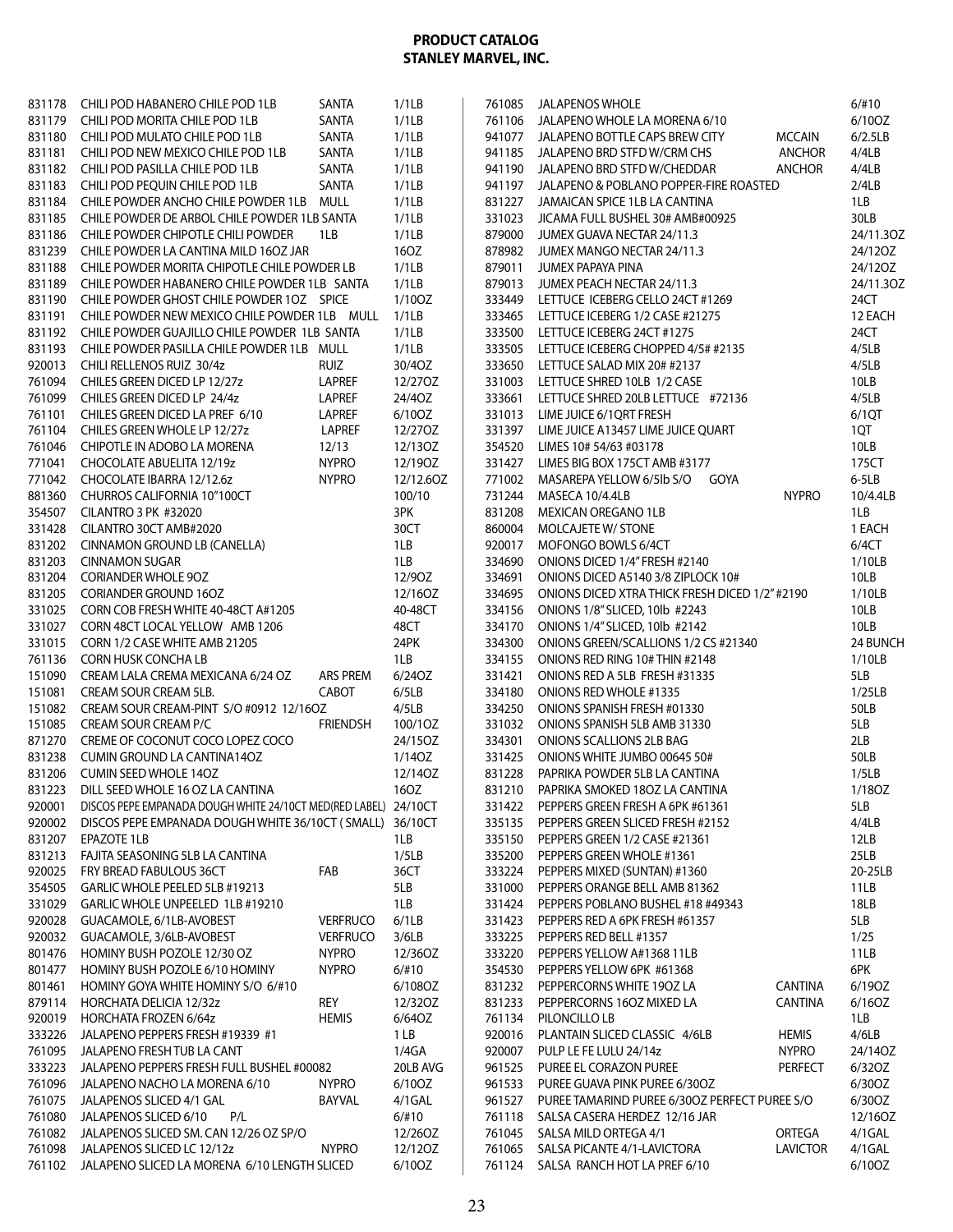| 761129           | SALSA TAPATIO SALSA 24/5z                                    |                 | 24/50Z         |                  | 761010 TACO SHELLS 200CT MISSION                       |                                    | 8/25CT            |
|------------------|--------------------------------------------------------------|-----------------|----------------|------------------|--------------------------------------------------------|------------------------------------|-------------------|
| 761130           | SALSA TAPATIO SALSA 12/10z                                   |                 | 12/10OZ        | 920011           | TAMALES BEEF RUIZ 60/5z                                | <b>RUIZ</b>                        | 60/5OZ            |
| 761120           | SALSA THICK/CHUNK MILD LA JUNTA                              |                 | 4/1GAL         | 920012           | TAMALES CHICKEN RUIZ 60/5z                             | <b>RUIZ</b>                        | 60/5OZ            |
| 761132           | SALSA VALENTINA BLACK SALSA 24/12OZ                          | <b>NYPRO</b>    | 24/12OZ        | 920010           | TAMALES PORK RUIZ 60/5 OZ                              |                                    | 60/5OZ            |
|                  |                                                              | <b>NYPRO</b>    |                | 701240           | TOMATILLO CRUSHED DEL SOL                              |                                    |                   |
| 761133           | SALSA VALENTINA RED SALSA 24/12OZ                            |                 | 24/12OZ        |                  |                                                        |                                    | $6/\#10$          |
| 761116           | SALSA VERDE HERDEZ 24/7                                      |                 | 24/70Z         | 701241           | TOMATILLO WHOLE DEL SOL                                |                                    | 6/#10             |
| 761117           | SALSA VERDE HERDEZ 12/16 JAR                                 |                 | 12/16OZ        | 701242           | TOMATILLO WHOLE 12/11 OZ SM                            |                                    | 12/11OZ           |
| 761122           | SALSA VERDE PICANTE 6/68 OZ                                  | <b>HERDEZ</b>   | 6/10OZ         | 331429           | TOMATILLO FULL BUSHEL AMB#9606                         |                                    | 40LB              |
| 761093           | SAUCE CHIPOTLE LA MORENA 24/7                                | <b>NYPRO</b>    | 24/70Z         | 337249           | TOMATILLO 10# #9605                                    |                                    | 10LB              |
| 761126           | SAUCE ENCHILADA SAUCE RED LAS PALMAS                         |                 | 6/10OZ         | 761202           | 4"TORTILLA WHITE CORN LA CAN #01140                    |                                    | 9/60CT            |
| 761127           | SAUCE ENCHILADA SAUCE RED LAS PALMAS                         |                 | 12/280Z        |                  | 761152 4"TORTILLA WHITE CORN TABLE PAISANO             | 24PK                               | 24DZ              |
| 761128           | SAUCE ENCHILADA SAUCE GREEN LAS PALMA                        |                 | 12/280Z        | 761260           | 4.5" TORTILLA FLOUR S/O MISSION HEAT PRESS             |                                    | 24/12CT           |
| 671052           | SAUCE HABANERO-MANGO HABANERO SAUCE ARCOBASSO                |                 | $2/1$ GAL      |                  | 761187 6"TORTILLA BLUE TABLE EL PAISANO                |                                    | 24 PACK           |
| 671043           | SAUCE HABANERO - GREEN HABANERO 12/4 OZ YUCATE               |                 | 12/40Z         | 761194           | 6"TORTILLA FLOUR PRES LA CAN #20400                    |                                    | 24DZ              |
| 671072           | SAUCE HABANERO SAUCE YUCATECCA HAB SAUCE RED                 |                 | 12/40Z         |                  | 761181 6"TORTILLA HAND STRETCH ABULITA S/O H#4953      |                                    | 24DZ              |
| 671074           | SAUCE HABANERO SAUCE YUCATECCA HAB SAUCE XXX                 |                 | 12/40Z         | 761204           | 6"TORTILLA RED CORN LA CANT #01170                     |                                    | 54DZ              |
| 671044           | SAUCE HOT SAUCE CHOLULA CHILI GARLIC                         |                 | 12/50Z         |                  | 761186 6"TORTILLA WHITE CORN TABLE EL PAISANO          |                                    | 30/32CT           |
| 671038           | SAUCE HOT SAUCE CHOLULA CHILI LIME                           |                 | 12/50Z         |                  | 761203 6"TORTILLA WHITE CORN TORT LA CAN #20605(80 dz) |                                    | 80DZ              |
| 671071           | SAUCE HOT SAUCE CHOLULA CHIPOTLE                             |                 | 12/50Z         |                  | 761201 6"TORTILLA YELLOW CORN LA CAN #01168 NEW PACK   |                                    | 54DZ              |
| 671050           | SAUCE HOT SAUCE CHOLULA GREEN PEPPER SAUCE                   |                 | 12/50Z         |                  | 761176 8"TORTILLA WHOLE WHEAT TORT #8WW                |                                    | 20DZ              |
| 671039           | SAUCE HOT SAUCE CHOLULA ORIGINAL                             |                 | 12/5OZ         |                  | 761195 8"TORTILLA FLOUR PRES LA CAN #22050             |                                    | 12DZ              |
| 671042           | SAUCE HOT SAUCE CHOLULA ORIGINAL 64OZ                        |                 | 4/640Z         |                  | 761182 8"TORTILLA HAND STRETCHED #10310                |                                    | 24DZ              |
| 691408           | SAUCE HOT SAUCE CHOLULA P/C 200/ct                           |                 | 1/200CT        |                  | 761197 10"TORTILLA FLOUR PRES TORT LA CAN #22100       |                                    | 12DZ              |
|                  |                                                              |                 |                |                  |                                                        |                                    |                   |
| 671035           | SAUCE HOT SAUCE TABASCO SAUCE                                | <b>McILHN</b>   | 24/20Z         | 761183           | 10"TORTILLA HAND STRETCHED #10320                      |                                    | 24DZ              |
| 671036           | SAUCE HOT SAUCE TABASCO SAUCE                                | <b>McILHN</b>   | 12/120Z        | 761180           | 10"TORTILLA WHOLE WHEAT TORT #02205                    |                                    | 12/12             |
| 671026           | SAUCE HOT SAUCE TABASCO SAUCE-CHIPOTLE                       |                 | 12/50Z         |                  | 761198 12" TORTILLA FLOUR PRES TORT LA CAN #20430      |                                    | 8DZ               |
| 671028           | SAUCE HOT SAUCE TABASCO SAUCE-GREEN(JALAPENO)                |                 | 12/50Z         | 761184           | 12"TORTILLA HAND STRETCHED #10330                      |                                    | 12DZ              |
| 671037           | SAUCE HOT SAUCE TABASCO BLOODY MARY-EXTRA SPICY              |                 | 12/320Z        |                  | 761199 13" TORTILLA FLOUR PRES TORT LA CAN #22200      |                                    | 10/10 CT          |
| 671076           | SAUCE HOT SAUCE TABASCO SAUCE                                |                 | 12/50Z         |                  | 761205 TORTILLA BLUE CORN 36 DZ LA CAN 01169           |                                    | 36DZ              |
| 671078           | SAUCE HOT SAUCE TABASCO SAUCE-HABANERO                       |                 | 12/50Z         |                  | 761240 TORTILLA ROUND PLAIN                            | SNYDER                             | 6/1LB             |
| 671029           | SAUCE HOT SAUCE SWEET BABY RAY 4/1 GAL KENS                  |                 | 4/1GAL         | 761213           | TORT CHIP BLUE #8615                                   | <b>MISSION</b>                     | 6/2LB             |
| 671025           | SAUCE HOT SAUCE WINGERS HOT SAUCE                            | <b>VNDBRG</b>   | $4/1$ GAL      | 761249           | TORT CHIP RED WHITE & BLUE CASAD                       |                                    | 4/1.5LB           |
| 761109           | SAUCE MOLE ROJO (RED) DONA MARIA 12/8.25 OZ                  |                 | 12/8.25        |                  | 761206 TORT CHIP TRI COLOR UNFRIED LA CAN 1/6 01265    |                                    | 1/30LB            |
| 761113           | SAUCE MOLE ROJO ROGELIO BUENO 22 lb pail                     |                 | 2/22LB         |                  | 761248 TORT CHIP UNSALTED 12/1LB #1949 BICK            |                                    | 12/1LB            |
| 761112           | SAUCE MOLE VERDE (GREEN) DONA MARIA                          |                 | 12/8.25        |                  | 761247 TORT CHIP WHITE LIGHT SALT 12/1LB #0065         |                                    | 12/1LB            |
| 761125           | SAUCE RED CHILE LAS PALMAS                                   |                 | 6/10OZ         |                  | 761212 TORT CHIP WHITE NON-GMO 4 CUT                   |                                    | 24LB              |
| 761119           | SAUCE TACO MILD LA JUNTA                                     |                 | 4/1GAL         |                  | 761170 TORT CHIP WHITE UNFRIED LA CAN 1/6 #20866       |                                    | 1/30LB            |
| 511312           | SAUSAGE CHORIZO (RAW)                                        | <b>MARTINS</b>  | 10LB           |                  | 761209 TORT CHIP YELLOW UNFRIED LA CAN 1/4 #20864      |                                    | 1/30LB            |
| 511115           | SAUSAGE CHORIZO 858 SAUS PATTY JONES 1.5 OZ CKD              |                 | 1/10LB         |                  | 761207 TORT CHIP YELLOW UNFIRED LA CAN 1/6 #20854      |                                    | 1/30LB            |
| 511311           | SAUSAGE CHORIZO BEEF SUPREMO 12/13z SP/O                     |                 | 12/13OZ        |                  | 761255 TORT STRIPS TRI-COLOR SALAD TOP                 |                                    | 10/1LB            |
| 511314           | SAUSAGE CHORIZO LINKS SUPREMO 10 LB(10LB PER CS)             |                 | 1/10LB         |                  | 920018 TOSTONES CLASSIC 6/3LB                          | <b>HEMIS</b>                       | 6/3LB             |
| 301099           | SAUSAGE CHORIZO SUPREMO 4/5 LB                               |                 | 4/5LB          |                  | 881355 TRES LECHE PIE 2 PACK                           | <b>TASTE</b>                       | 2 PACK            |
|                  | 511315 SAUSAGE CHORIZO CHICANO 10LB (LINK)                   | <b>NYPRO</b>    | 4/10LB         |                  | 831220 TURMERIC POWDER 18 OZ                           | LA CANTINA 18OZ                    |                   |
|                  | SAUSAGE CHORIZO SOY REYNALDOS 16/12 OZ                       |                 | 16/120Z        | 879080           | WATER MINERAL JARRITOS MIN WATER                       | <b>NYPRO</b>                       | 24/12.5OZ         |
| 511316           |                                                              |                 |                |                  |                                                        |                                    |                   |
| 301099           | SAUSAGE CHORIZO SUPREMO 4/5 LB                               |                 | 4/5LB          |                  |                                                        |                                    |                   |
| 831221           | SAZON W/CILANTRO/ACHIOTE 36/8                                | GOYA            | 36/8CT         |                  |                                                        |                                    |                   |
| 831194           | SERRANOS PEPPER SAN MARCOS 12/11z                            | <b>NYPRO</b>    | 12/110Z        |                  | <b>APPETIZERS</b>                                      |                                    |                   |
| 981163           | SOUP-CHICKEN TORTILLA 16509                                  | <b>CHEF FRA</b> | 4/4LB          | 941230           | APPLE STICKS LIGHTLY BATTERED                          |                                    | 6/2LB             |
| 879086           | SODA COCONUT SODA GOYA SP/O 24/12OZ                          |                 | 24/12OZ        | 931050           | ASIAGO/ASPARAGUS FILO H#8987 100CT                     |                                    | 100CT             |
| 879088           | SODA JARRITOS APPLE SIDRAL 24/12OZ                           | <b>NYPRO</b>    | 24/12OZ        | 941193           | BROCCOLI & CHEDDAR POPPER BRD. H9423                   |                                    | 6/2.5LB           |
| 879085           | SODA JARRITOS FRUIT PUNCH 24/12.5OZ                          | <b>NYPRO</b>    | 24/12.5OZ      | 941195           | <b>BROCCOLI &amp; CHEESE BITES BATRD</b>               | <b>LIBERTY</b>                     | 6/2LB             |
| 879081           | SODA JARRITOS GRAPEFRUIT 24/12.50Z                           | <b>NYPRO</b>    | 24/12.5OZ      | 941130           | CHEDDAR CHEESE CUBE-BREADED                            | <b>ANCHOR</b>                      | 6/3LB             |
| 879083           | SODA JARRITOS GREEN APPLE SIDRAL                             |                 | 24/12OZ        | 931021           | CHEESESTEAK SLIDERS H12330                             | PHILLY                             | 1/36CT            |
| 879077           | SODA JARRITOS GUAVA 24/12.5OZ                                | <b>NYPRO</b>    | 24/12.5OZ      | 941530           | CHICKEN TACOS MINI H-9798                              |                                    | 4/4LB             |
| 879073           | SODA JARRITOS LIME 24/12.50Z                                 | <b>NYPRO</b>    | 24/12.5OZ      | 941200           | CHILI PEP&CHEESE BITES-BATRD                           | <b>ANCHOR</b>                      | 6/2.5LB           |
| 879084           | SODA JARRITOS MANDARIN 24/12.50Z                             | <b>NYPRO</b>    | 24/12.50Z      | 931405           | CORDON BLEU MINI 10Z KOCH                              | KOCH                               | 100/1OZ           |
| 879090           | SODA JARRITOS MANGO 24/12.50Z                                | <b>NYPRO</b>    | 24/12.5OZ      | 901255           | CORN NUGGETS BATTERED H6366                            |                                    | 6/2LB             |
| 879080           | SODA JARRITOS MIN WATER 24/12.5OZ                            | <b>NYPRO</b>    | 24/12.5OZ      | 931110           | CRAB BITE SIZE OVEN READY KAP/K KPT/KTCH               |                                    | 115/.70Z          |
| 879087           | SODA JARRITOS PINA(PINEAPPLE) 24.12.5OZ                      | <b>NYPRO</b>    | 24/12.5OZ      | 931011           | CRAB CAKES MINI PHILLIPS 100/.75Z                      |                                    | 100/.75OZ         |
| 879089           | SODA JARRITOS SANGRIA 24/110Z                                | <b>NYPRO</b>    | 24/110Z        | 941116           | <b>EGGPLANT FRIES CASA BATR</b>                        |                                    | 2/5LB             |
| 879088           | SODA JARRITOS SIDRAL(APPLE) 24/12OZ                          | <b>NYPRO</b>    | 24/12OZ        | 941125           | EGGPLANT FRIES BRD SP/O DOMINEX                        |                                    | 2/5LB             |
| 879082           | SODA JARRITOS STRAWBERRY 24/12.50Z                           | <b>NYPRO</b>    | 24/12.5OZ      | 931023           | EGG ROLL BUFFALO CHICKEN CHEESESTEAK                   |                                    | 60/2.50Z          |
|                  |                                                              |                 |                |                  |                                                        |                                    | 60/2.5OZ          |
|                  |                                                              |                 |                |                  |                                                        |                                    |                   |
| 879075           | SODA JARRITOS TAMARIND 24/12.50Z                             | <b>NYPRO</b>    | 24/12.5OZ      | 931022           | EGG ROLLS CHEESESTEAK PHILLY #12329                    |                                    |                   |
| 761177           | SOPES DE LA CASA 12/14 ct                                    |                 | 12/24OZ        | 931020           | EGG ROLL VEG MINI #18                                  | LES CHAT                           | 100CT             |
| 981163<br>831214 | SOUP CHICKEN TORTILLA 16509<br>TACO SEASONING 5LB LA CANTINA | <b>CHEF FRA</b> | 4/4LB<br>1/5LB | 931019<br>931025 | EGG ROLL WRAPS S/O<br>EGG ROLL WRAPPER GOLD/TIGER      | <b>WING HING</b><br><b>WINDSOR</b> | 12-16OZ<br>12/1LB |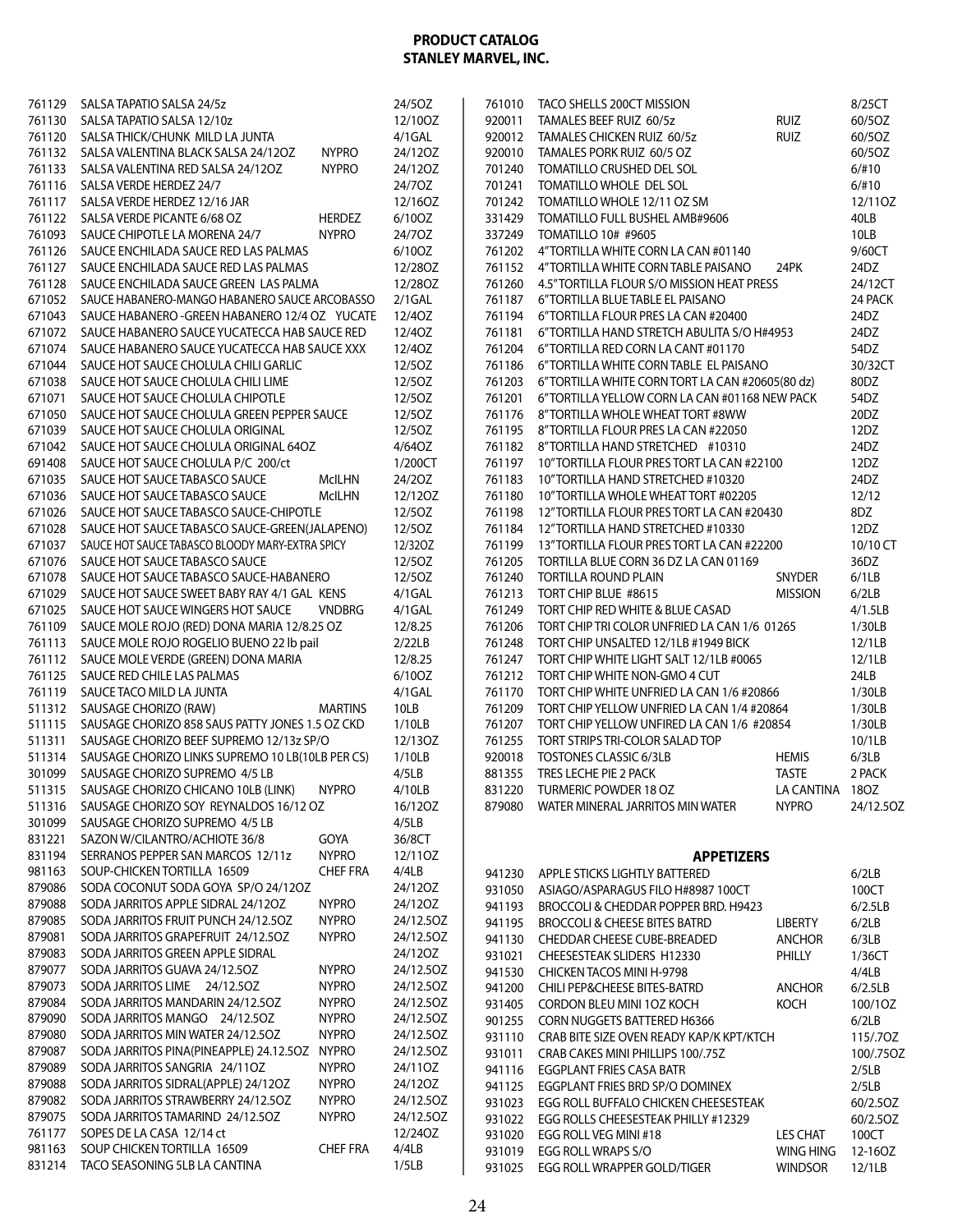|                  | 941180 FIESTA BOLD POPPERS (RED) MCCAIN                         |                                | 2/4LB           | 891160           | BISCUITS 20Z B/MILK-PILLSBURY                               | PILLSBURY           | 120/2OZ            |
|------------------|-----------------------------------------------------------------|--------------------------------|-----------------|------------------|-------------------------------------------------------------|---------------------|--------------------|
| 931012           | FRANKS IN BLANKET ENTREMES H                                    |                                | 100CT           | 891030           | BLINTZ CHEESE 2.25 OZ                                       |                     | 12/12CT            |
| 931030           | <b>FRANKS N BLANKET #12</b>                                     | <b>LES CHAT</b>                | 100CT           | 891680           | BOULE FRENCH MINI GMF22240                                  | PILLSBURY           | 28/6OZ             |
| 931013           | FRANKS MINI W/WORKS H8842 L                                     | <b>ES CHAT</b>                 | 60CT            | 891154           | BREAD DOUGH RAISIN RICH 3025                                | <b>RICHS</b>        | 24/18.20Z          |
| 941120           | GREEN BEAN CRISPY BATRD ANCHOR MCCAIN                           |                                | 4/2LB           | 891430           | BREAD FLATBREAD RICH'S FLATBREAD RUSTIC 12X5                |                     | 48/4.80Z           |
| 941182           | HOT PEPPER CHEESE CUBES #50010119                               |                                | 6/3LB           | 891424           | BREAD FLATBREAD KRONOS 5X17                                 |                     | 48CT               |
| 941550           | HOT POCKET-CHICK OUESADILLA S/O                                 |                                | 12/80Z          | 891820           | BREAD FOCACCIA BASIL RND 22120 SIGNAT                       |                     | 60/3.5OZ           |
| 941555           | HOT POCKET-PHILLY STEAK/CHEESE S/O                              |                                | 8/90Z           | 891775           | BREAD FRENCH TOAST YELLOW ROTELLA'S                         |                     | 6 LOAF             |
| 941140           | JACK CHEESE STK-BEER BATTER                                     | <b>MOORES</b>                  | 6/3LB           | 891152           | BREAD GLUTEN FREE WHOLE GRAIN                               | <b>UDIS</b>         | 6/30OZ             |
| 941077           | JALAPENO BOTTLE CAPS BREW CITY                                  | <b>MCCAIN</b>                  | 6/2.5LB         | 891426           | BREAD NAAN BREAD TANDOORI 12/8CT (SUE)                      |                     | 12/8CT             |
| 941185           | JALAPENO BRD STFD W/CRM CHS<br>JALAPENO BRD STFD W/CHEDDAR      | <b>ANCHOR</b><br><b>ANCHOR</b> | 4/4LB           | 891425<br>891155 | BREAD NAAN FROZEN (48CT)<br><b>BREAD PANINI RICH'S ITA.</b> |                     | 6/8CT<br>6/35.27OZ |
| 941190<br>941197 | JALAPENO & POBLANO POPPER-FIRE ROASTED                          |                                | 4/4LB<br>2/4LB  | 891750           | BREAD RYE THICK SLICED 8/32OZ                               |                     | 8/320Z             |
| 941168           | MAC & CHEESE WEDGE-BATTERED                                     | <b>MCCAIN</b>                  | 6/3LB           | 891720           | BREAD SOURDOUGH BREAD ROTELLA'S                             | ROTELLA'S           | 8 EACH             |
| 941145           | MOZZ BREADED ANCHOR MOZZAMIA H-9425 ANCHOR                      |                                | 2/4LB           | 891780           | BREAD SOURDOUGH SLICED EUROPEAN BAKERY                      |                     | 8/40OZ             |
| 941138           | MOZZ BREADED MOZZALUNA                                          | ANCHOR                         | 2/4LB           | 891420           | <b>BREAD STICKS TURANO</b>                                  | <b>TURANO</b>       | 192/1.5OZ          |
| 941220           | MOZZ STKS BAT GOLDEN CRISP                                      | <b>GLD CRSP</b>                | 6/2LB           | 891785           | <b>BREAD WHEATBERRY THICK SLICE</b>                         | <b>EURO BAKE</b>    | 8/36OZ             |
| 941425           | <b>MOZZ STKS BATTER MARVEL</b>                                  |                                | 4/3LB           | 891515           | BUN BRIOCHE 4OZ BUN LEBUS 17434                             | LEBUS               | 96/40Z             |
| 941150           | MOZZ STKS BRD ANCHOR #4152 ANCHOR                               |                                | 4/3LB           | 891520           | BUN COUNTRY WHITE LEBUS 96CT                                | <b>LEBUS</b>        | 96CT               |
| 941422           | MOZZ STKS BRD ANCHOR ITAL #9035                                 |                                | 4/4LB           | 891513           | BUN MINI HAMBURGER BUN-LEBUS #27415 2.5OZ                   |                     | 1/96CT             |
| 941080           | MUSHROOMS BUTTER BRD 0138                                       | <b>ANCHOR</b>                  | 6/2.5LB         | 891535           | BUN POTATO HOT DOG 6"8/8 CT                                 | <b>MARTIN'S</b>     | 8/8CT              |
| 941221           | MUSHROOMS BATR/HALF FRYER SAVER FRYSAV                          |                                | 6/2LB           | 891410           | BUN TORTA SANDWICH BUN SLICED T&S 42CT                      |                     | 42CT               |
| 941090           | MUSHROOMS BEER BATR WHL 10141                                   | <b>ANCHOR</b>                  | 6/2.5LB         | 891135           | CINNAMON ROLLS SP/O PILLSBURY 30Z                           |                     | 100/3OZ            |
| 941225           | ONION CHIPS/PETALS GLD CRISP                                    | <b>GCRISP</b>                  | 9/2.5LB         | 891158           | CINNAMON ROLLS DOUGH 60/6.5z 5353                           | <b>GENMIL</b>       | 60/6.50Z           |
| 941067           | ONION RINGS BEER BATTER-MARVEL                                  |                                | 6/2.5LB         | 891134           | CINNAMON ROLLS ICED S/LEE 24ct 7905                         | S/LEE               | 24/4.75OZ          |
| 941060           | ONION RINGS-BREW CITY #4059                                     | <b>MOORES</b>                  | 6/2.5LB         | 891025           | <b>CREPE SHELLS-PLAIN L/ASTR</b>                            | <b>LADY AST</b>     | 300/6"             |
| 941227           | ONION RING-EXTRD GRABITIZER                                     | <b>MCCAIN</b>                  | 12/2LB          | 891104           | CROISSANT 2OZ, SLICED H679                                  | SARA LEE            | 48/20Z             |
| 941030           | ONION RINGS-GOUR.CRUMB                                          | <b>MOORES</b>                  | 12/2LB          | 891105           | <b>CROISSANT BUTR 1.2z CRVD</b>                             | LAFRAN              | 80/1.20Z           |
| 941070           | ONION RING GOUR STEAK CUT C/LANE                                |                                | 12/2LB          | 891110           | CROISSANT BUTR 3OZ CRVD LAFRN                               | <b>LA FRAN</b>      | 32/30Z             |
| 941010           | ONION RINGS-HOMESTYLE #4301                                     | <b>MOORES</b>                  | 12/2.5LB        | 891115           | CROISSANT SHEET DOUGH 15"X9.5"                              | VIE DE              | 76/30Z             |
| 941020           | ONION RINGS-STEAK CUT                                           | <b>MOORES</b>                  | 12/2LB          | 891145           | DANISH ASST. MINI SARA/LEE                                  |                     | 50/1.25OZ          |
| 931510           | PANZAROTTI 12/8.50Z LGE.                                        |                                | 12/8.5OZ        | 891130           | DANISH ASST. WRAPPED SARA LEE H-662                         |                     | 24/3.25OZ          |
| 941540           | PICKLE CHIP TEMPURA BATTER<br>PICKLE SPEARS BREADED             | <b>CAVENDIS</b>                | 4/2LB<br>4/4LB  | 891015<br>891010 | ENGLISH MUFFINS-SANDWICH SZE                                | THOMAS'<br>THOMAS'  | 6/8CT              |
| 931010<br>931505 | PIZZA ROLL H2288 3OZ c/lane                                     |                                | 25/30Z          | 891042           | <b>ENGLISH MUFFINS-THOMAS</b><br>FILO DOUGH SHEETS 12/1#    |                     | 6/12CT<br>12/1LB   |
| 931040           | POT PUFFS MINI GARLIC H-9278                                    |                                | 100CT           | 891041           | FILO SHELLS MINI                                            |                     | 2/45CT             |
| 941158           | POTATO SWEET THINGS 8100 LAMBW                                  | LAMBWE                         | 5/3LB           | 891175           | FRENCH TOAST STIX GOLD CRISP                                | <b>MCCAIN</b>       | 2/5LB              |
| 931120           | POTSTICKER PORK GOLDEN TIGER #9482                              |                                | 200CT           | 891190           | FRIES FUNNEL #4530 4"                                       | <b>JJSNACK</b>      | 600/4"             |
| 931121           | POTSTICKER CHICKEN GOLDEN TIGER 120CT                           |                                | 1/120CT         | 891180           | FUNNEL CAKE 5" #4508                                        | <b>J&amp;JSNACK</b> | 48 CT              |
| 941560           | QUESADILLA MESQUITE CHIC #9264 H                                |                                | 4/40Z           | 891051           | PASTRY SHELL 1.5" PREBAKE 2/44 CT                           |                     | 2/44CT             |
| 931015           | QUICHE ASST. MINI #10                                           | <b>LES CHAT</b>                | 100CT           | 891035           | PIROGUES-POT/CHS MRS T'S 288CT                              | MRST'S              | 4/6.3LB            |
| 941160           | RAVIOLI-BREADED CHEESE                                          | <b>ROTANL</b>                  | 10LB            | 891060           | PIE SHELLS 10" SARA LE                                      | S/LEE               | 20/10 EACH         |
| 931026           | SATAY BEEF 100ct H-9434                                         | <b>HONOR</b>                   | 100CT           | 891087           | PIZZA CHEESE 5"RND TONY'S 1058                              | <b>TONY'S</b>       | 54/5               |
| 931027           | SATAY CHICKEN 100CT H#8986                                      | <b>LES CHAT</b>                | 100CT           | 891250           | PIZZA CRUST 9" PHILLY CRUST                                 | <b>PHCRST</b>       | 4/9CT              |
| 931035           | SCALLOP WRAP BACON 2/5 LB 20 PER/LB                             |                                | 2/5LB           | 891081           | PIZZA CRUST 12" PIZZA CRUST                                 | <b>PHCRST</b>       | 24/12"             |
| 931014           | SHAOMAI SHRIMP AND VEGETABLE S/O                                |                                | 200CT           | 891084           | PIZZA CRUST 12"THIN, PREBAKED                               |                     | 2/15LB             |
| 942010           | SHRIMP JAMMERS w/CHEDDAR                                        | <b>TMPAMD</b>                  | 4/2LB           | 891080           | PIZZA CRUST 16" PHILLY CRUST                                | <b>PHCRST</b>       | 24/16              |
| 801090           | SNACK MIX ORIENTAL TREATS                                       |                                | 1/12LB          | 891082           | PIZZA CRUST 16"THIN, PREBAKED                               |                     | 1/30LB             |
| 931090           | SPANAKOPITA SPNCH/CH FILO #47                                   | <b>LES CHAT</b>                | 2/80CT          | 891251           | PIZZA CRUST GLUTEN FREE 12"                                 |                     | 20CT               |
| 931028           | SPRING ROLLS PHILLY CHEESESTEAK 1OZ                             |                                | 2/48CT          | 891260           | PIZZA CRUST GLUTEN FREE 10.5"                               | <b>RICH</b>         | 24/7.75OZ          |
| 931016           | SPRING ROLL VEGETABLE 100CT H-8996 LES                          |                                | 1/100CT         | 891086           | PIZZA DOUGH 12"x16" PRE SHEET S/O                           |                     | 22/240Z            |
| 931017           | SPRING ROLL WRAPPER, 40/25ea                                    |                                | 40/25EA         | 891710           | PIZZA DOUGH BALL 90Z SP/O                                   | <b>RICH</b>         | 48/90Z             |
| 941157           | SUN SPOTS (WAFFLE SLCD SWTS)                                    | <b>MOORES</b>                  | 6/2.5LB         | 891790           | PIZZA DOUGH BALL 16OZ                                       | <b>BONICI</b>       | 30/16OZ            |
| 941155           | <b>SUN STIX - MOORES</b>                                        | <b>MOORES</b>                  | 6/2.5LB         | 891088           | PRETZELS JUMBO SOFT PRETZELS H #9592                        |                     | 50/6OZ             |
| 941215           | TANTALIZER-L/W CHEDDAR CHEESE SWST LAMB                         |                                | 6/3LB           | 891089           | PRETZEL STICKS BAVARIAN 72/2.4z                             |                     | 72/2.40Z           |
| 941100<br>931024 | <b>TEXAS TOOTHPICKS(ON/PEPR)</b><br>WONTON WRAPPER/GOLDEN TIGER | <b>MCCAIN</b>                  | 9/2LB<br>12/1LB | 891090<br>891040 | PRETZEL ROLLS GOURMET #7052 SL<br>PUFF DOUGH SHEETS 10 X 15 | PENNANT             | 80/40Z<br>20/12OZ  |
| 941110           | ZUCCHINI SLICES BATRD BREW CITY                                 | <b>MOORES</b>                  | 8/3LB           | 891050           | PUFF DOUGH SQUARES 5 X 5                                    | PENANT              | 120/20Z            |
| 941115           | ZUCCHINI STICKS BREADED WAHOO                                   |                                | 4/3LB           | 891052           | PUFF PASTRY SHELLS S/O                                      | PEPP FARM           | 144/1.70Z          |
|                  |                                                                 |                                |                 | 891451           | ROLL AMOROSO PARBKD 7" H5929 7" ROLL SP/O                   |                     | 72/7IN             |
|                  |                                                                 |                                |                 | 891500           | ROLL BAGUETTE #8059                                         | <b>VIEDEFRA</b>     | 24CT               |
|                  | <b>FROZEN DOUGH</b>                                             |                                |                 | 891515           | ROLL BRIOCHE 4OZ BUN LEBUS 17434                            | <b>LEBUS</b>        | 96/40Z             |
| 891840           | BAGEL CINN/RAISIN SLICED 4OZ #00254                             |                                | 8/6 EACH        | 891514           | ROLL BRIOCHE CRAB CAKE ROLLS                                | <b>LEBUS</b>        | 96CT               |
| 891830           | BAGEL EVERYTHING SLICED 4OZ 00255                               |                                | 8/6 EACH        | 891530           | ROLL CIABATTA LEBUS 72ct #24801                             | <b>LEBUS</b>        | 6/12CT             |
| 891610           | BAGEL PLAIN M/LEAF 4z6539                                       | M/LEAF                         | 72/40Z          | 891661           | ROLL DINNER ASST. H6479                                     |                     | 150/1OZ            |
| 891020           | BAGEL PLAIN SLICED S/LEE 8037                                   | S/LEE8                         | 72/30Z          | 891660           | ROLLS FRENCH DINNER M/LEAF H6512                            |                     | 144/1.20Z          |
|                  |                                                                 |                                |                 |                  |                                                             |                     |                    |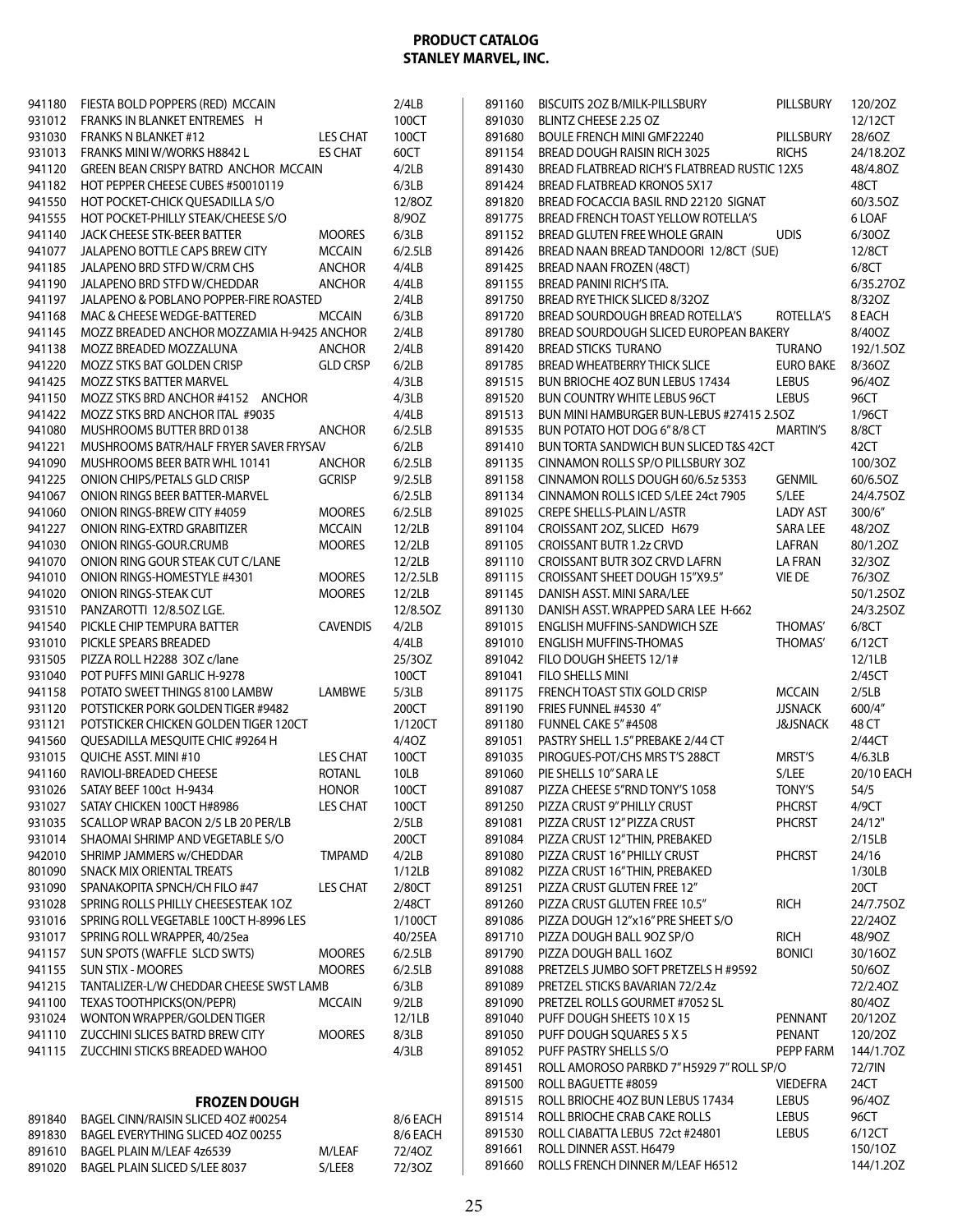| 891421           | ROLL KING HAWAIIAN ORIGINAL ROLLS 12/12PK                          |                         | 12/12PK         | 901035           | FRIES-3/8 REG SKIN ON SPUD OUEEN                                 |                                 | 6/5LB             |
|------------------|--------------------------------------------------------------------|-------------------------|-----------------|------------------|------------------------------------------------------------------|---------------------------------|-------------------|
| 891510           | ROLL MILANO 8" 78105                                               | <b>HONORF</b>           | 66/3.50Z        | 901043           | FRIES-3/8 REGULAR VALLEY SELECT                                  |                                 | 6/5LB             |
| 891505           | ROLL MILANO 12" SUB 78123                                          | <b>VIEDEFRA</b>         | 1/42CT          | 901065           | FRIES-FINE COAT 5/16 SKIN ON 5505                                | <b>CAVEND</b>                   | 6/5LB             |
| 891550           | ROLL POTATO NO SEEDS BIG M POTATO BURGER BUN                       |                         | 6/8CT           | 901042           | FRIES-FINE COAT REG SKIN-ON 5506                                 | <b>CAVENDI</b>                  | 6/5LB             |
| 891540           | ROLL POTATO WITH SEEDS BIG MARTY 6/8 CT MARTINS                    |                         | 6/8CT           | 901067           | FRIES-FINE COAT-THIN CUT 5503                                    | <b>CAVENDI</b>                  | 6/5LB             |
| 891503           | ROLL ROUND 4"FRNCH SNDWICH 7747                                    | <b>VIEDEFRA</b>         | 88CT            | 901040           | FRIES-KRINKLE CUT COLONY 1/2"                                    | <b>COLONY</b>                   | 6/5LB             |
| 891525           | ROLL SLIDER LEBUS 24819 1.5OZ                                      | <b>LEBUS</b>            | 5/40CT          | 901010           | FRIES-KRINKLE CUT FRIES OVEN READY H9123                         |                                 | 6/5LB             |
| 891506           | ROLL STEAK& HOAGIE #8147                                           | <b>VIEDEFRA</b>         | 22CT            | 901047           | FRIES-KRINKLE VALLEY SELECT 1/2"                                 | <b>KRINKLE VY</b>               | 6/5LB             |
| 891085           | STROMBOLI CHEESE STEAK S/O                                         | <b>MAGLIO</b>           | 12/80Z          | 901015           | FRIES-MAXI CUT FRIES H #4782                                     | <b>BREW CITY</b>                | 6/5LB             |
| 891170           | WAFFLES BELGIUM 36/5 OZ                                            | <b>KRUSTEAZ</b>         | 36/5OZ          | 901070           | FRIES-PUB (COATED FRIES)                                         | <b>CAVENDISH</b>                | 6/5LB             |
| 891131           | WAFFLES H 2092 A.J 144ct                                           |                         | 12/12CT         | 901027           | FRIES-REGULAR CUT SKIN-ON 30122                                  | <b>CAVENDIS</b>                 | 6/5LB             |
|                  |                                                                    |                         |                 | 901060           | <b>FRIES-SHOESTRING FAIR ISLE</b>                                | CAVENDISH                       | 6/4.5LB           |
|                  |                                                                    |                         |                 | 901020           | FRIES-SHOESTRINGS SCOTCH MAID CRISPY                             | CAV                             | 6/6LB             |
|                  | <b>FROZEN FRUITS</b>                                               |                         |                 | 901075           | FRIES-SOUTH JERSEY BOARDWALK CUT                                 | <b>CAVEND</b>                   | 6/4.5LB           |
| 971033           | APPLES FUJI ROASTED ROASTWORKS (UNCWIL)                            |                         | 6/2.5LB         | 901155           | FRIES-SPIRALS #3622 SPCY COAT                                    | <b>MCCAIN</b>                   | 6/4LB             |
| 961534           | APPLE SLICES-IQF FROZEN                                            | <b>HONORF</b>           | 1/30LB          | 901085           | <b>FRIES-STEAK CUT</b>                                           | <b>FAIR ISLE</b>                | 6/5LB             |
| 961536           | BLACKBERRIES IQF 10LB #80091                                       |                         | 10LB            | 901090           | <b>FRIES-STEAK CUT</b>                                           | <b>SCOTCH MAID6/5LB</b>         |                   |
| 961520           | BLOOD ORANGE PUREE 6/30 OZ                                         |                         | 6/30OZ          | 901016           | FRIES-STRGT. CUT FRIES #H4193 5/16"                              | <b>FAIR ISLE</b>                | 6/5LB             |
| 961530           | BLUEBERRIES-IQF 1/30                                               | <b>PACKER</b>           | 1/30LB          | 901025           | FRIES-SUN CROP H#4461 3/8" SUN CROP 6/5LB                        |                                 | 6/5LB             |
| 961545           | <b>CRANBERRIES IQF</b>                                             | <b>DOLE</b>             | 2/5LB           | 901050           | <b>FRIES-SWEET POTATO JERSEY</b>                                 | CAV                             | 6/2.5LB           |
| 961525           | EL CORAZON PUREE                                                   | PERFECT                 | 6/320Z          | 901056           | FRIES-SWEET POTATO-CENTER CUT BRT HRV H4721                      |                                 | 6/5LB             |
| 961526           | <b>GREEN APPLE PUREE</b>                                           | <b>PERFECT</b>          | 6/30OZ          | 901202           | FRIES-WAFFLE FRIES CROSS TRAX #3623 SPICY/RSTO                   |                                 | 6/4.5LB           |
| 961533           | GUAVA PINK PUREE 6/30OZ                                            |                         | 6/30OZ          | 901203           | FRIES-WAFFLE FRIES UNSEASONED (LOCO)                             |                                 | 6/4.5LB           |
| 961532           | MANGO CHUNKS IOF 10#                                               | <b>PACKER</b>           | 10LB            | 901209           | FRIES-WEDGE FRIES H JOJO H2084                                   |                                 | 6/5LB             |
| 961531           | MANGO PUREE 6/30 OZ                                                |                         | 6/30OZ          | 901095           | <b>FRIES-WEDGE FRIES SEASON</b>                                  | <b>HONORF</b>                   | 6/5LB             |
| 961524           | PASSION FRUIT PUREE 6/300Z                                         | <b>PERFECT</b>          | 6/30OZ          | 901208           | FRIES-WEDGE POTATO NATURAL CUT, 8ct H9027                        |                                 | 6/5LB             |
| 961535           | PEACHES IOF 2/5 LB 80152                                           | P/L                     | 2/5LB           | 802030           | HASH BROWN-DICED FRESH 15110                                     | N.STAR                          | 2/10LB            |
| 961522           | PEAR-O PUREE 6/30z                                                 |                         | 6/30OZ          | 802035           | HASH BROWN-DICED CUBES FRESH 3/4"                                |                                 | 6/5LB<br>6/2.34LB |
| 961523           | POMEGRANATE PUREE 6/30z                                            |                         | 6/30OZ          | 801017<br>802036 | <b>HASH BROWN-GRILL FRESH</b><br>HASH BROWN-FREEZE/FRIDGE        | <b>BASAMR</b><br><b>SIMPLOT</b> | 6/3LB             |
| 961521           | PRICKLY PEAR PUREE 6/30z                                           |                         | 6/30OZ          | 802010           | HASH BROWN-SHREDDED FRESH #151000                                | <b>SIMPLY</b>                   | 2/10LB            |
| 961543           | RASPBERRIES IQF 1/10lb                                             |                         | 1/10LB          | 802020           | HASH BROWN-SLICED FRESH 15120                                    | SIMPLY H                        | 2/10LB            |
| 961558           | STRAWBERRY PUREE 6/30 OZ                                           |                         | 6/30OZ          | 802009           | HASH BROWN-PATTIES FRESH 2.25                                    | <b>GOLDEN</b>                   | 120/2.5OZ         |
| 961570           | STRAWBERRIES SLICED-IQF 1/30                                       |                         | 1/30LB          | 802037           | HASH BROWN-PATTIES H4198 2.25Z                                   | <b>CAVENDISH</b>                | 12/20EA           |
| 961580           | STRAWBERRY SLICD 6/6.5lb TUBS FROZEN                               |                         | 6/6.5LB         | 802004           | MASHED POTATOES FRESH HOMESTYLE750                               | N/STAR                          | 4/6LB             |
| 961560           | STRAWBERRY WHL IQF BOX VALLEY FRESH                                |                         | 2/5LB           | 801010           | POTATO PEARLS SEAS'D FRESH 6/3.5 B/AM                            | <b>BASAMR</b>                   | 6/3.5LB           |
| 961527           | TAMARIND PUREE 6/300Z PERFECT PUREE S/O                            |                         | 6/30OZ          | 901225           | POTATO SHELLS-O/IDA 200CT MCX03602                               | <b>MCCAI</b>                    | 4/3.75LB          |
|                  |                                                                    |                         |                 | 901220           | POTATO SKIN BOATS-2.25 OZ                                        | PENOBSCO                        | 4/6LB             |
|                  |                                                                    |                         |                 | 901230           | POTATO SKIN CUPS-2 OZ.                                           | <b>PENOB</b>                    | 192CT             |
|                  | <b>FROZEN ITALIAN PRODUCTS</b><br>951082 CAVATELLITALLUTO'S 12/1LB | TALLUTO'                | 12/1LB          | 901210           | POTATO SKIN SPLITS 1 OZ.                                         | PENOBSCO                        | 1/24LB            |
| 951120           | EGGPLANT BRD LONG CUT (NAPLES                                      | <b>DOMINEX</b>          | 10LB            | 906613           | RED SKIN POTATO DICES LAMBS                                      | LAMB/WES                        | 36LB              |
|                  | 951122 EGGPLANT BRD ROUND 1022                                     | <b>DOMINEX</b>          | 10LB            | 802055           |                                                                  |                                 | 6/2.5LB           |
|                  |                                                                    |                         |                 |                  |                                                                  | <b>ROASTWKS</b>                 |                   |
|                  |                                                                    |                         |                 |                  | ROASTED SWEET POTATOES FRESH                                     |                                 |                   |
| 951040           | <b>GNOCCHI-POTATO CAESAR</b>                                       | CAESAR                  | 12/1LB          |                  | 901241 TATER TOTS-FAIR ISLE GOLDEN NUGGETS (TATER TOTS)          |                                 | 6/5LB             |
| 951245           | <b>GNOCCHI-POT/RICOTTA CHEESE</b>                                  | <b>CARLA</b>            | 4/3LB           |                  |                                                                  |                                 |                   |
| 951080           | LASAGNA PASTA SHEETS-frz 2/5 lb                                    | <b>DOMNCS</b>           | 10LB            |                  |                                                                  |                                 |                   |
| 951050           | MANICOTTI-CHEESE 60/2.7z                                           | <b>DOMNCS</b>           | 1/60CT          | 971033           | <b>FROZEN PREPARED ENTREES</b><br>APPLES FUJI ROASTED ROASTWORKS | <b>UNCWIL</b>                   | 6/2.5LB           |
| 951010           | RAVIOLI-CHEESE/JMBO appr140CT 5450                                 | <b>DOMNCS</b>           | 4/2.5LB         | 971035           | APPLES AND CARROTS DICED                                         | <b>NORPAC</b>                   | 12/200Z           |
| 951020           | RAVIOLI-CHEESE/MED.CKD aprx300ct 5390                              | <b>DOMNCS</b>           | 4/3LB           | 971010           | CR. CHIP BEEF-MYERS 4/76OZ                                       | <b>HANOVER</b>                  | 4/760Z            |
| 951235           | RAVIOLI-MARYLAND CRAB/EGG PASTA#5750 CARLA'S                       |                         | 55/1.5OZ        | 971020           | CR. CHIP BEEF-STOUFFERS                                          | <b>STOUFFER</b>                 | 4/760Z            |
| 951021           | RAVIOLI-MUSHROOM RAVIOLI 120ct                                     | RANA                    | 2/3LB           | 971012           | <b>LASAGNA MEAT SAUCE-STF</b>                                    | <b>STOUFFER</b>                 | 4/96OZ            |
| 951023           | RAVIOLI-RICOTTA/SPINACH RAVIOLI                                    | RANA                    | 2/3LB           | 971014           | <b>LASAGNA VEGETABLE -STF</b>                                    | <b>STOUFFER</b>                 | 4/960Z            |
| 951022           | RAVIOLI-SHRIMP/LOBSTER RAVIOLI 120ct                               | RANA                    | 2/3LB           | 971028           | MAC 'N CHEESE KRAFT 36/70Z                                       | <b>KRAFT</b>                    | 36/70Z            |
| 951212<br>951061 | RAVIOLI-SPINACH AND CHEESE<br>STUFFED SHELLS-MED, 96/2OZ           | CARLA'S<br>CAESAR       | 4/2LB<br>96/20Z | 971029           | MAC'N CHEESE 36/10OZ KRAFT                                       | <b>KRAFT</b>                    | 36/10OZ           |
| 951060           | STUFFED SHELLS-JUMBO                                               |                         | 96/2.70Z        | 971030           | <b>MACARONI &amp; CHEESE-STOUFFR</b>                             | <b>STOUFFER</b>                 | 4/760Z            |
| 951090           | TORTELLINI-CHEESE CKD DOMNCS 5070                                  | CARLAS<br><b>DOMNCS</b> | $4/3$ lb        | 971032           | SALISBURY STEAK-STOUFFR 2266                                     | <b>STOUFFER</b>                 | 4/690Z            |
| 951105           | TORTELLINI-BEEF CKD BERNARDI                                       | <b>BERNARD</b>          | $3/4$ lb        | 972035           | SPINACH-CREAMED STOUFFER                                         | <b>STOUFFER</b>                 | 4/6LB             |
| 951085           | TORTELLINI-TRI COLOR CHEESE CK                                     | <b>DOMNCS</b>           | $4/3$ lb        |                  |                                                                  |                                 |                   |
|                  |                                                                    |                         |                 |                  |                                                                  |                                 |                   |
|                  |                                                                    |                         |                 |                  | <b>FROZEN SOUPS</b>                                              |                                 |                   |
|                  | <b>FRESH/FROZEN POTATO PRODUCTS</b>                                |                         |                 | 981230           | SOUP-BEAN W/HAM O/F C/F 16610                                    | <b>CHEF FRA</b>                 | 4/4LB             |
| 901069           | FRIES-3/8 BATTER CLEAR COAT                                        | CAVENDISH               | 6/4.5LB         | 981363           | SOUP-BEAN WHITE BEAN ESCAROLE SP/O                               | KETTLE CUIS 2/128OZ             |                   |
| 901092           | FRIES-3/8 GOLD REGULAR                                             | <b>McCAINS</b>          | 6/5LB           | 981359           | SOUP-BROC & CHEDDAR SOUP SP/O                                    | KETTLE CUIS 2/1280Z             |                   |
| 901080           | FRIES-3/8 LIGHT COAT EDGEWOOD                                      | <b>CAVENDIS</b>         | 6/4.5LB         | 981362           | SOUP-CHICKEN CARI JERK SOUP SP/O                                 | KETTLE CUIS 2/128OZ             |                   |
| 906612           | FRIES-3/8 REG CUT FRIES PRIVATE RESERVE S/O                        |                         | $6-5LB$         | 981160           | SOUP-CHICKEN GUMBO C/F 60660                                     | <b>CHEF FRA</b>                 | 4/4LB             |
|                  |                                                                    |                         |                 | 981155           | SOUP-CHICKEN NOODLE O/F C/F 60659                                | <b>CHEF FRA</b>                 | 4/4LB             |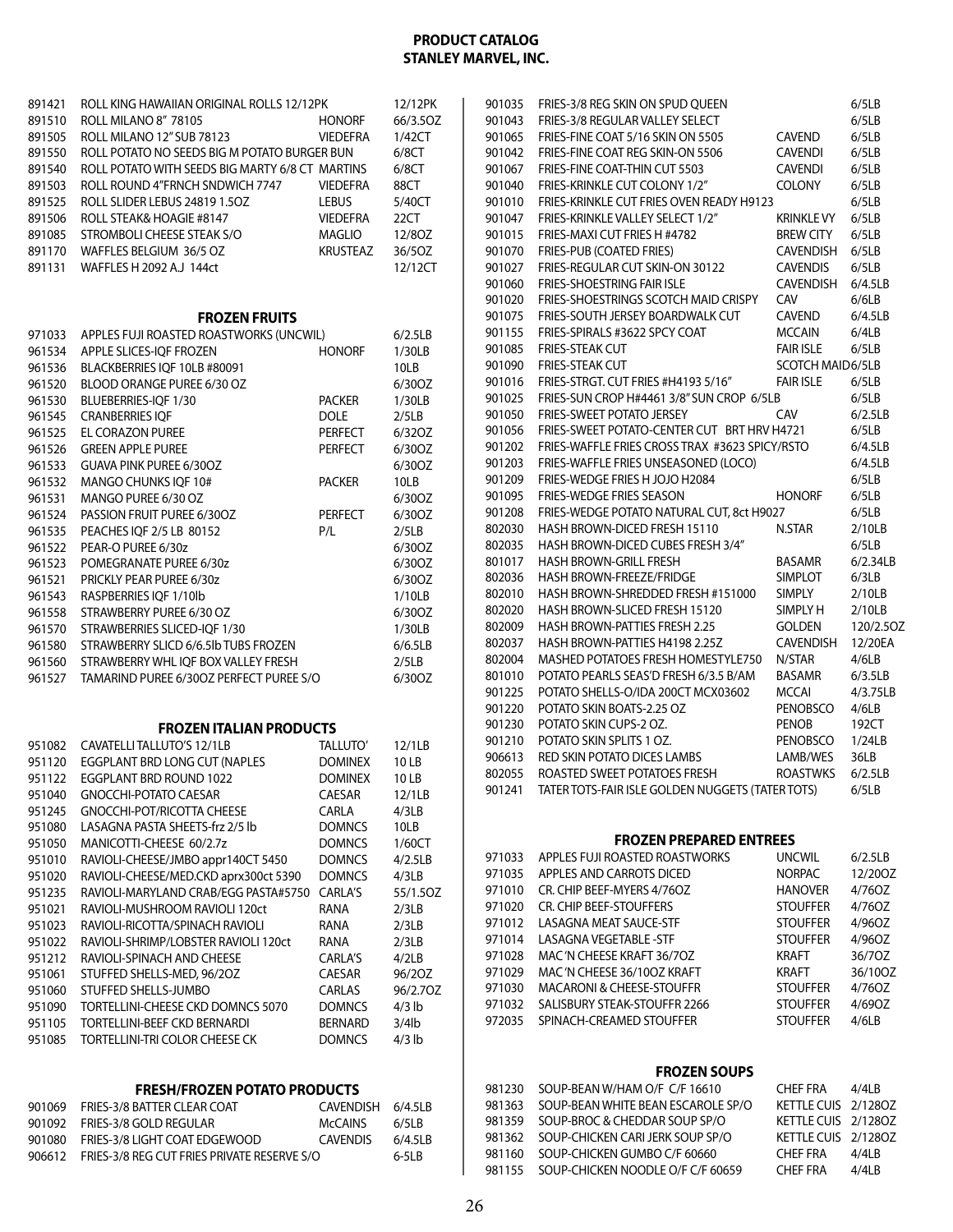| 981360           | SOUP-CHICKEN ORZO SOUP SP/O KETTLE CUISINE                                 |                                    | 2/1280Z           | 961243           | <b>VEGETABLE MEDLEY PRINCE EDWARD</b>                               | C/LANE                 | 12/2LB            |
|------------------|----------------------------------------------------------------------------|------------------------------------|-------------------|------------------|---------------------------------------------------------------------|------------------------|-------------------|
| 981165           | SOUP-CHICKEN POT PIE 16452                                                 | <b>CHEF FRA</b>                    | 4/4LB             | 961150           | VEGETABLE MIX 5 WAY 12/2.5                                          |                        | 12/2.5LB          |
| 981163           | SOUP-CHICKEN TORTILLA 16509                                                | <b>CHEF FRA</b>                    | 4/4LB             | 961228           | VEGETABLE STIR FRY SUPREME SIMPLOT                                  | <b>SIMPLOT</b>         | 12/2LB            |
| 981345           | SOUP-CHILI CHICKEN, 4/4lb S/O                                              | <b>CHEF FRAN</b>                   | 4/4LB             |                  |                                                                     |                        |                   |
| 981346           | SOUP-CHILITIMBERLINE C/F 16623                                             | <b>CHEF FRA</b>                    | 4/4LB             |                  |                                                                     |                        |                   |
| 981347           | SOUP-CHILI VEGETARIAN 4/8lb TRUE SOUP S/O                                  |                                    | 4/8LB             |                  | <b>NON-FOODS</b>                                                    |                        |                   |
| 981010           | SOUP-CLAM CHOWDER BOSTON C/F 16297 CHEF FRA                                |                                    | 4/4LB             | 844433           | <b>BAG PAPER WHITE 2 LB</b>                                         | P/L                    | 1/500CT           |
| 981130           | SOUP-CLAM CHOWDER MAN, C/F 16302                                           | <b>CHEF FRA</b>                    | 4/4LB             | 844432           | <b>BAG PAPER WHITE 3 LB</b>                                         | P/L                    | 1/500CT           |
| 981358           | SOUP-CLAM CHOWDER NEW ENG. SP/O                                            | KETTLE CUIS 2/128OZ                |                   | 844430           | <b>BAG PAPER WHITE 4 LB</b>                                         | P/L                    | 1/500CT           |
| 981020           | SOUP-CORN CHW PILGRIM C/F 16314                                            | <b>CHEF FRA</b>                    | 4/4LB             | 844429           | <b>BAG PAPER WHITE 6 LB</b>                                         |                        | 500CT             |
| 981060           | SOUP-CRM OF BROCCOLI C/F 16343                                             | <b>CHEF FRA</b>                    | 4/4LB             | 844434           | <b>BAG PAPER WHITE 8 LB</b>                                         |                        | 1/500CT           |
| 981080           | SOUP-CRM POT-W/BACON C/F 16405                                             | <b>CHEF FRA</b>                    | 4/4LB             | 844447           | <b>BAG PAPER WHITE 10 LB</b>                                        |                        | 500CT             |
| 981210           | SOUP-FRENCH ONION C/F 16537                                                | <b>CHEF FRA</b>                    | 4/4LB             | 844445           | <b>BAG PAPER WHITE 12 LB</b>                                        | <b>PACKER</b>          | 1/500CT           |
| 981353           | SOUP-GRN PEPPER STUF C/F 16521                                             | <b>CHEF FRA</b>                    | 4/4LB             | 844431           | <b>BAG PAPER WHITE 20 LB</b>                                        |                        | 1/500CT           |
| 981175           | SOUP-ITALIAN WEDDING 16533                                                 | <b>CHEF FRA</b>                    | 4/4LB             | 844440           | <b>BAG PAPER BROWN-1/6 GROCERY</b>                                  | <b>DURO</b>            | 500CT             |
| 981065           | SOUP-LOBSTER CRAB BISQUE 16634                                             | <b>CHEF FRA</b>                    | 4/4LB             | 844467           | BAG PAPER BROWN 1/8 SHORT 80083                                     |                        | 500CT             |
| 981190           | SOUP-LUMBERJACK VEG.C/F 16524                                              | <b>CHEF FRA</b>                    | 4/4LB             | 844495           | BAG PAPER FRENCH FRY-LG 5.5X1X8                                     | <b>FISHER</b>          | 1/1000CT          |
| 981195           | SOUP-MARYLAND CRAB C/F 16290                                               | <b>CHEF FRA</b>                    | 4/4LB             | 844480           | <b>BAG PAPER BROWN QUART SIZE</b>                                   | <b>PACKER</b>          | 1/500CT           |
| 981200           | SOUP-MINESTRONE C/F 16532                                                  | <b>CHEF FRA</b>                    | 4/4LB             | 844470           | <b>BAG PAPER BROWN 6 LB.</b>                                        | <b>PACKER</b>          | 1/500CT           |
| 981357           | SOUP-PASTA FAGIOLI C/F 16535                                               | <b>CHEF FRA</b>                    | 4/4LB             | 844464           | <b>BAG PAPER BROWN 8 LB</b>                                         | <b>PACKER</b>          | 1/500CT           |
| 981364           | SOUP-PASTA FAGIOLI                                                         | KETTLE CUIS 2 PACK                 |                   | 844460           | BAG PAPER BROWN 10 LB 80985                                         | <b>DURO</b>            | 1/500CT           |
| 981095           | SOUP-TOM BISQUE (GLUTEN FREE)                                              | <b>CHEF FR</b>                     | 4/4LB             | 844459           | BAG PAPER BROWN 10LB XHVY 2/250 CT                                  | <b>DURO</b>            | 2/250CT           |
| 981140           | SOUP-TOM FLORENTINE C/F 16307                                              | <b>CHEF FRA</b>                    | 4/4LB             | 844458           | BAG PAPER BROWN 12 LB.                                              | <b>PACKER</b>          | 1/500CT           |
| 981240           | SOUP-TOM/BAS RAVOLETI C/F60661                                             | <b>CHEF FRA</b>                    | 4/4LB             | 844456           | BAG PAPER BROWN 16 LB                                               | <b>PACKER</b>          | 1/500CT           |
| 981220           | SOUP-SPLIT PEA W/HAM C/F 16540                                             | <b>CHEF FRA</b>                    | 4/4LB             | 844450           | <b>BAG PAPER BROWN 25 LB</b>                                        | P/L                    | 1/500CT           |
| 981355<br>981180 | SOUP-VAR CH N/CR BR/B CLM/LUMB                                             | <b>CHEF FRA</b>                    | 4/4LB<br>4/4LB    | 844452           | <b>BAG PAPER BROWN 20 LB.TALL</b>                                   | P/L                    | 500CT             |
| 981192           | SOUP-VEG, BEEF, BARLEY C/F 16520<br>SOUP-VEGETABLE FIRE RST VEG C/F 621500 | <b>CHEF FRA</b><br><b>CHEF FRA</b> | 4/4LB             | 844453           | BAG PAPER BROWN 20 LB HEAVY 29820                                   |                        | 500CT             |
| 981185           | SOUP-VEGETARIAN VEG 16530                                                  | <b>CHEF FRA</b>                    | 4/4LB             | 846540           | BAG PLASTIC 4 X 2 X 8                                               | <b>ELKAY</b>           | 1/1000CT          |
| 981340           | SOUP-ZAC'S CHEF FRAN. VARIETY SOUP                                         |                                    | 4/4LB             | 846552           | BAG PLASTIC 6X3.5X15                                                | <b>PITTPL</b>          | 1000CT            |
|                  |                                                                            |                                    |                   | 846555           | BAG PLASTIC 10 X 14                                                 | <b>PACKER</b>          | 1000CT            |
|                  |                                                                            |                                    |                   | 846565           | BAG-PLASTIC 12 X 8 X 30                                             | P/L                    | 1/500CT           |
|                  | <b>FROZEN VEGETABLES</b>                                                   |                                    |                   | 846560           | BAG PLASTIC 18 X 24                                                 | <b>PACKER</b>          | 250CT             |
|                  | ASPARAGUS SPEARS MED 1/15LB                                                |                                    | 6/2.5LB           | 846550           | <b>BAG PLASTIC CLR DELI 7X7</b><br><b>BAG PLASTIC GAL ZIP LOC</b>   | ELKAY<br><b>PACKER</b> | 1/2000CT<br>250CT |
| 961010           |                                                                            |                                    |                   | 846557           |                                                                     |                        | 1000CT            |
| 961015<br>961020 | ASPARAGUS CUT & TIP 90040 P/L<br>BEANS GREEN CUT 12/2                      |                                    | 6/2.5LB<br>12/2LB | 846520<br>846525 | <b>BAG PLASTIC T-SHIRT-SLACKS</b><br><b>BAG PLASTIC T-SHIRT WGT</b> | <b>SLACKS</b>          | 1000CT            |
| 961025           | BEANS GREEN H90175 HARICOT VERTS(GREEN BEANS)                              |                                    | 12/2LB            | 846545           | BAG SANDWICH SP/O PL WET WAX 6X5/8X7                                |                        | 6/1000CT          |
| 961040           | BEANS GREEN BEANS WHOLE-I.Q.F.                                             |                                    | 12/2LB            | 846548           | <b>BAG SANDWICH RECLOSEABLE ZIPPER</b>                              | P/L                    | 500CT             |
| 961050           | BEAN LIMA BABY 90561                                                       | V/F                                | 12/2.5LB          | 844435           | BAG SHOP W/ROPE HNDLS 13X7X17                                       | P/L                    | 1/250CT           |
| 961075           | BROCCOLI CHOPPED 12/2.5                                                    |                                    | 12/2.5LB          | 845285           | BOWL 16 OZ INCREDI-BOWL BLACK M5820B                                |                        | 250CT             |
| 961067           | BROCCOLI FLORETS IQF 12/2 NON PAREIL                                       |                                    | 12/2LB            | 845290           | BOWL 32 OZ SWIRL SP/O PACTIV HERBAN                                 |                        | 300CT             |
| 961077           | <b>BROCCOLI RABE IQF</b>                                                   | <b>SEABRK</b>                      | 12/2LB            | 845162           | BOWL 32 OZ LARGE SQUARE 9" BLK 5FF032-BK                            |                        | 150CT             |
| 961060           | <b>BROCCOLI SPEARS 12/2</b>                                                |                                    | 12/2LB            |                  | 845291 BOWL BLACK LGE 5 LB USE LID SP/O #846305                     |                        | 25CT              |
| 961245           | BRUSSEL SPROUTS 12/2# H90308                                               | V/F                                | 12/2LB            | 845293           | BOWL CLEAR W/DOME LID SP/O 32 OZ                                    | PRESNTA                | 63 EACH           |
| 961080           | CARROTS-SLICED SMOOTH 12/2                                                 |                                    | 12/2LB            | 845160           | BOWL FOAM 3.5-4 OZ 3.5BWWC                                          |                        | 20/50CT           |
| 961100           | CARROTS-WHOLE BABY 12/2                                                    |                                    | 12/2LB            | 845173           | BOWL FOAM LID 8/10/12OZ 20JL                                        | <b>DART</b>            | 10/100CT          |
| 961110           | CAULIFLOWER 12/2                                                           | <b>INN</b>                         | 12/2LB            | 845174           | BOWL FOAM LIDS 8-12OZ 20RL                                          | <b>DART</b>            | 10/50CT           |
| 961115           | <b>COLLARD GREENS-CHOPPED</b>                                              |                                    | 12/3LB            | 920017           | BOWL MOFONGO 6/4CT                                                  |                        | 6/4CT             |
| 961120           | CORN-CUT FRZ 12/2.5lb                                                      |                                    | 12/2.5LB          | 845166           | BOWL SOUP FOAM 8z 8SJ20                                             | <b>DART</b>            | 20/50CT           |
| 961144           | CORN COBETTE 3" 96CT                                                       |                                    | 96CT              | 845168           | BOWL SOUP FOAM 10OZ10B20                                            | DART                   | 20/50CT           |
| 961140           | CORN ON COB-5 1/2" 48CT                                                    |                                    | 1/48CT            | 845172           | BOWL SOUP FOAM 12 OZ 12SJ20                                         | <b>DART</b>            | 20/25CT           |
| 961125           | CORN-SHOEPEG WHITE 1/20lb                                                  |                                    | 1/20LB            | 844545           | <b>BOX CATER WHITE CARDBOARD HINGED</b>                             |                        | 50CT              |
| 961250           | OKRA-CUT                                                                   | <b>NONPARIE</b>                    | 12/2LB            | 844546           | BOX MEAL 8X6X3 KRAFT NAT-608F                                       |                        | 1/200CT           |
| 961170           | ONIONS-FROZEN DICED 12/2                                                   | inn                                | 12/2LB            | 844538           | BOX PIZZA 10"CORRUGATED                                             | p/l                    | 50CT              |
| 961268           | PEAS SUGAR SNAP H 90660                                                    | <b>HONOR</b>                       | 12/2LB            | 844536           | BOX PIZZA 12"CORRUGATED                                             | p/l                    | 50CT              |
| 961180           | PEAS SWEET 12/2.5 lb                                                       |                                    | 12/2.5LB          | 844533           | <b>BOX PIZZA 14"CORRUGATED</b>                                      | p/l                    | 50CT              |
| 961194           | PEAS & CARROTS 90650                                                       |                                    | 12/2.5LB          | 844530           | <b>BOX PIZZA 16"CORRUGATED</b>                                      | p/                     | 50CT              |
| 961133           | PEAS & ONIONS 90670                                                        | INN                                | 12/2.5LB          | 844528           | <b>BOX PIZZA 18"CORRUGATED</b>                                      | P/L                    | 50CT              |
| 961200           | PEPPER-GRN/DICED 12/2 Lb FROZEN                                            |                                    | 12/2LB            | 848600           | <b>BROOM - CORN</b>                                                 | <b>HAMBERG</b>         | 12/1 EACH         |
| 961220           | SPINACH-CHOP 12/3                                                          |                                    | 12/3LB            | 848610           | <b>BROOM FIBER ANGLE</b>                                            | RUBMAD                 | 1/EACH            |
| 961210           | SPINACH-LEAF 12/3                                                          |                                    | 12/3LB            | 848700           | BROOM-PUSH PALMYRA BLK 18"                                          | P/L                    | 1 EACH            |
| 961151           | VEGETABLE BLEND H90959                                                     | <b>KEY WEST</b>                    | 6/4LB             | 848662           | BRUSH DECK 10" PLASTIC BRIST                                        | P/L                    | EACH              |
| 961152           | VEGETABLE BLEND H90957                                                     | NORMANDY 6/4LB                     |                   | 848664           | BRUSH DECK HANDLE TAPERED WOOD                                      | <b>PACKER</b>          | EACH              |
| 961230           | <b>VEGETABLE BLEND CALIFORNIA</b>                                          | NORMANDY 12/2LB                    |                   | 847960           | CANDLE VOTIVE 10 HOUR                                               | CANDLE                 | 288/CT            |
| 961160           | VEGETABLE BLEND ITALIAN 90874                                              | <b>HONORF</b>                      | 12/2LB            | 844510           | <b>CARDBOARD CIRCLES 20"</b>                                        |                        | 50CT              |
| 961240           | VEGETABLE BLEND ORIENTAL 12/2 90976                                        |                                    | 12/2LB            | 844514           | <b>CARDBOARD CIRCLES 24"</b>                                        |                        | 125CT             |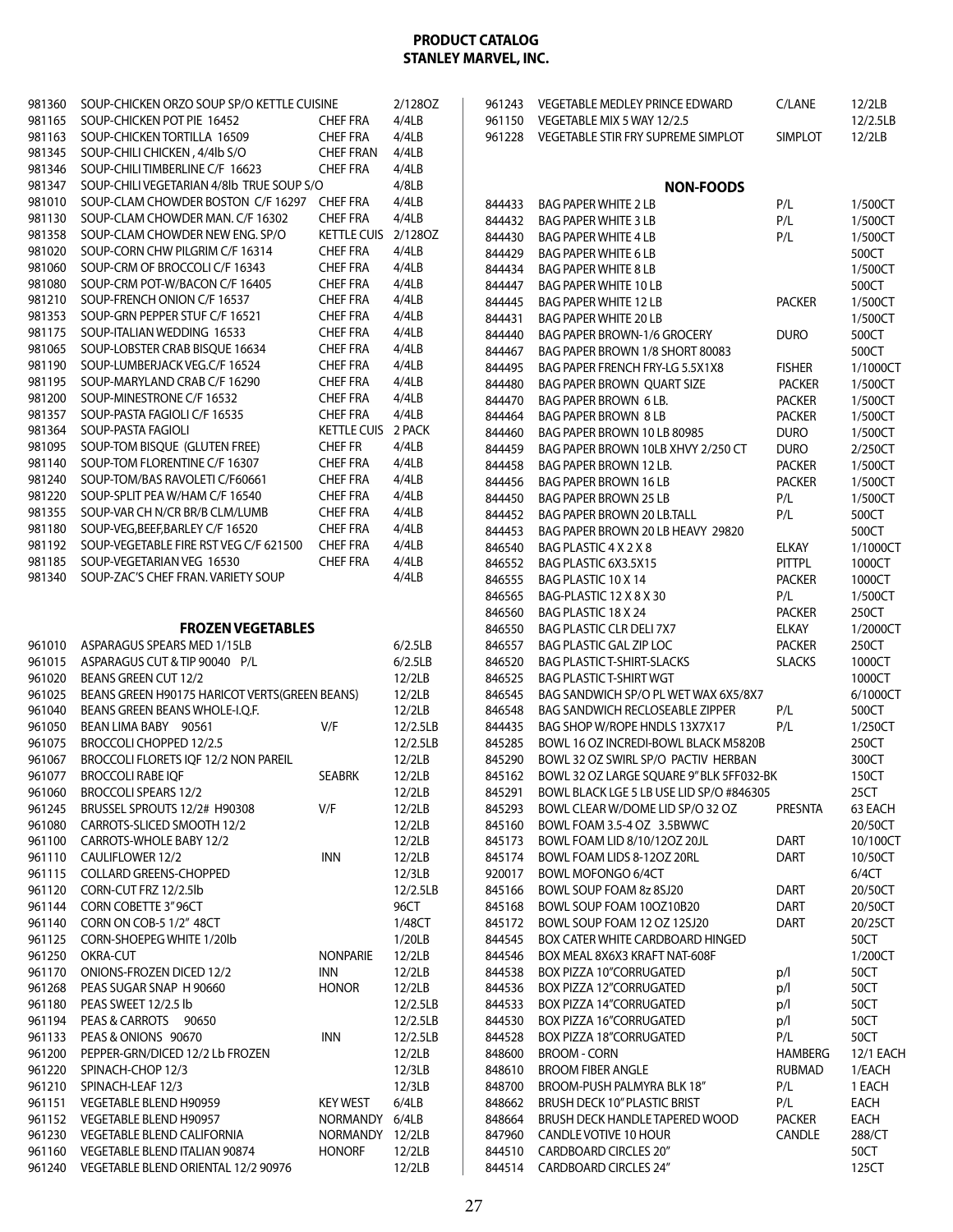| 848580 | <b>CRAYONS-4CT CRAYOLA</b>                        | <b>CRAYOLA</b>            | 360/4CT           | 845350 | CUP COLD TRANSLUCENT 7 OZ TALL SP/O            | <b>HERBAN</b>   | 28/70CT   |
|--------|---------------------------------------------------|---------------------------|-------------------|--------|------------------------------------------------|-----------------|-----------|
| 841045 | CLEANER ALL PURPOSE SPIC N SPAN 3N1 (CL) P&G      |                           | $2/1$ GAL         | 845643 | CUP COLD TRANSLUCENT PLAS 12 OZ 12SN           | DART            | 20/50CT   |
| 843020 | <b>CLEANER AMMONIA</b>                            | <b>AUSTIN</b>             | 4/1GAL            | 845646 | CUP COLD TRANSLUCENT PLAS 16 OZ D16K           | <b>DART</b>     | 1000CT    |
| 843242 | <b>CLEANER BEER GLASS POUCH POWDR</b>             | <b>DRACKETT</b>           | 1/100CT           | 845380 | CUP FOAM 8OZ 8J8                               | <b>DART</b>     | 40/25CT   |
| 843000 | <b>CLEANER BLEACH-5.25%</b>                       | <b>AUSTIN</b>             | $6/1$ GAL         |        | 845410 CUP FOAM 10OZ 10J10                     | <b>DART</b>     | 40/25CT   |
| 843001 | CLEANER BLEACH CLOROX GERMACIDE                   | <b>CLOROX</b>             | 3/1210Z           |        | 845412 CUP FOAM 12OZ 12J12                     | <b>DART</b>     | 40/25CT   |
| 843370 | <b>CLEANER CITRUS FRESH 4/1GAL</b>                | <b>LERRO</b>              | 4/1GAL            | 845426 | CUP FOAM 12J16 12z(uses 16z lid)               | DART            | 40/25CT   |
| 843300 | CLEANER DEGREASER-CLEAN LIQ8 NA1760II S/MARVEL    |                           | 4/1GAL            |        | 845416 CUP FOAM 16OZ 16j16                     | <b>DART</b>     | 40/25CT   |
| 843375 | <b>CLEANER DELIMER SCALE &amp; LIME REMOVER</b>   |                           | 4/1GAL            |        | 845420 CUP FOAM 200Z 20J16 (use 16z lid)       | <b>DART</b>     | 20/25CT   |
| 843724 | CLEANER FEBREZE DEODORIZER AEROSOL S/O 6/8.80Z    |                           | 6/8.80Z           |        | 845432 CUP FOAM 32OZ 32TJ32                    | <b>DART</b>     | 20/25CT   |
| 841011 | <b>CLEANER FABULOSO LIOUID CLEANER</b>            |                           | 4/1280Z           | 845008 | CUP HOT PAPER 8OZ COATED P508                  | SWEETHEA        | 1000CT    |
| 841037 | CLEANER FLOOR CLEANER NEUTRAL DAMP MOP            |                           | 4/1GAL            | 845010 | <b>CUP HOT PAPER BISTRO 100Z</b>               |                 | 1000CT    |
| 843003 | CLEANER FLOOR CLEANER MR. CLEAN 3/1GAL            |                           | 3/1GAL            |        | 845012 CUP HOT PAPER BISTRO 12OZ               | SOLO            | 1000CT    |
| 841055 | CLEANER FLOOR CLEANER SP/SPAN CL/LOOP 31569       |                           | 3/1GAL            |        | 845016 CUP HOT PAPER BISTRO 16OZ               | SOLO            | 1000CT    |
| 841010 | CLEANER FLOOR/ALL PURPOSE CLEANER TIDE P&G        |                           | 1/36LB            | 845058 | CUP HOT PAPER BISTRO 20OZ                      | SOLO            | 500CT     |
| 843007 | CLEANER FRYER CLEANER BOIL OUT                    | MR MUSCLE 36/2OZ          |                   | 845018 | CUP HOT WHITE, S/O 4OZ                         | D4HCW           | 1000CT    |
| 843440 | CLEANER GRIDDLE CLEANER PKTS 3M 700-40 3M SCOTC   |                           | 1/40CT            |        | 845065 CUP HOT WHITE, 8OZ                      | <b>DOPACO</b>   | 1000CT    |
| 843470 | CLEANER GRIDDLE CLEAN SQUEEGEE 3M                 | 3M                        | 1 EACH            |        | 845014 CUP HOT WHITE, 12OZ                     | <b>DOPACO</b>   | 1000CT    |
| 843400 | CLEANER OVEN-GRILL CLEAN LIQ8 NA1760II S/MARVEL   |                           | 4/1GAL            | 845015 | CUP HOT WHITE, 16OZ                            | <b>DOPACO</b>   | 1000CT    |
| 843401 | <b>CLEANER OVEN GRILL HI-TEMP CLEANER 6/32z</b>   |                           | 6/32OZ            | 845448 | CUP KIDDIE COMBO SPORT 12 OZ SC12W             |                 | 500CT     |
| 843404 | CLEANER OVEN/GRILL CLEANER MR MUSCLE AERO         |                           | 6/240Z            |        | 845790 CUP-PORTION OVAL ELLIPSO 4 OZ BLK W/LID |                 | 500CT     |
| 843405 | CLEANER OVEN/GRILL CLEANER BLAST AWAY 4/1 GAL     |                           | 4/1GAL            | 845730 | CUP-SOUF 2 OZ TRANS FABR FITS LID 845734       |                 | 2500CT    |
| 843325 | <b>CLEANER PINE CLEANER 4/1 GAL</b>               | LERRO                     | 4/1GAL            |        | 845732 CUP-SOUF 2 OZ BLACK FABR USE 845734 LID |                 | 2400CT    |
| 843380 | CLEANER SANITIZER BROAD RANGE (CL)                | <b>CLEAN QUICK 3/1GAL</b> |                   | 845740 | CUP-SOUF 4 OZ BLACK FABR FITS LID 845744       |                 | 2400CT    |
| 841040 | CLEANER SPIC & SPAN-POWDER w/BLEACH               | P&G                       | 45/2.20Z          |        | 845752 CUP SOUF 2 OZ PLAS SOLO USE 845753 LID  |                 | 1/2500CT  |
| 843720 | CLEANER STAIN STEEL POLISH AEROSOL 20 OZ P/SOURCE |                           | 12.16OZ           | 845763 | CUP SOUF CLR 3.25 OZ SOLO USE 845765 LID       |                 | 2500CT    |
| 843328 | <b>CLEANER URN CLEANER</b>                        | S&D                       | 1/200CT           | 845764 | CUP SOUF 4 OZ SOLO P400 USE 845765 LID         |                 | 1/2500CT  |
| 843600 | CLEANER WINDOW CLEANER 4/1 GAL                    | S/MARVEL                  | 4/1GAL            | 845770 | CUP SOUF 1 OZ PLAS FABR USE 845771 LID         |                 | 10/250CT  |
| 841035 | CLEANSER 21 OZ                                    | <b>AJAX</b>               | 24/210Z           | 846561 | DELI POUCH 10X8 SLIDE ZIP SP/O                 |                 | 1000PK    |
| 841050 | CLEANSER COMET W/BLEACH (CL)                      | P&G                       | 3/1GAL            | 841020 | DETERGENT LIQUID DAWN 4/1 GAL                  | P&G             | 4/1GAL    |
| 847125 | <b>COFFEE CLUTCH (SLEEVE)</b>                     | KRAFT                     | 1000CT            | 841025 | DETERGENT LIQUID DAWN 38z                      | <b>DAWN</b>     | 8/380Z    |
| 845505 | CONTAINER BIO PAK #1 CONTAINERSP/O 5"X4.5"X2.5"   |                           | 450CT             | 841030 | DETERGENT LIQUID DAWN DET CL/LOOP #57446       |                 | 4/1GAL    |
| 845510 | <b>CONTAINER COMPOSTABLE 1 COMP 9X9</b>           |                           | 200CT             | 843232 | DISH SOAP PINK LOTION 4/1                      | S/MARVEL        | 4/1GAL    |
| 845512 | CONTAINER COMPOSTABLE 1 COMP 6X6                  |                           | 500CT             | 843235 | DISH SOAP PREM GREEN(POT&PAN)                  | <b>LERRO</b>    | 4/1GAL    |
| 845514 | <b>CONTAINER COMPOSTABLE 1 COMP 9X6</b>           |                           | 250CT             | 843240 | DISHWASH NU-FOAM LOW SUDS                      | <b>DNR</b>      | 4/1GAL    |
| 845650 | CONTAINER DELI CONT. 8 OZ PLASTIC 4600-17         |                           | 10/50CT           | 849020 | DISP-CLEAR SQUEEZE PLASTIC 16 OZ 6 PACK        |                 | 6/PK      |
| 845654 | CONTAINER DELI CONT. 160Z PLASTIC PRO KAL/FABRIC  |                           | 10/50CT           | 849023 | DISP-CLEAR SQUEEZE PLASTIC 24 OZ 6 PACK        |                 | 6/PK      |
| 845668 | CONTAINER DELITAINER COMBO 80Z L-2508             |                           | 240CT             | 849034 | DISP FOR SOAP LOTION 800ml                     | <b>COLGAT</b>   | 1 EACH    |
| 845672 | CONTAINER DELITAINER COMBO 160Z L-2516 FORMAN     |                           | 240CT             | 844806 | DOILIES-PAPER LACE 6"                          |                 | 10/1000CT |
| 845678 | CONTAINER DELITAINER COMBO 320Z L-2532            |                           | 250CT             | 844810 | DOILIES-PAPER LACE 10"                         | ROYAL           | 10/1000CT |
| 845440 | CONTAINER FOAM 4 OZ SQUAT 4J6                     | <b>DART</b>               | 20/50CT           | 844814 | DOILIES-PAPER LACE 12"                         | <b>CAMBRIDG</b> | 1/1000CT  |
| 845450 | <b>CONTAINER FOAM 1COMP 9X9 SN200</b>             | <b>GENPAK</b>             | 2/100CT           | 844350 | <b>FACIAL TISSUES</b>                          | <b>MARCAL</b>   | 30/100CT  |
| 845455 | CONTAINER FOAM 3CMP 9X9 SN203VW                   | <b>GENPAK</b>             | 2/100CT           | 847026 | FILM MILER-18" CLEAR S/O                       |                 | 1 ROLL    |
| 845451 | CONTAINER FOAM BLACK 6x6 TO-GO CONTAINER          |                           | 500CT             | 846320 | FILM-PLAS WRAP 12"CLNG CLSIC                   | AEP             | 1/2000'   |
| 845452 | CONTAINER FOAM BLACK 6x9 TO-GO CONTAINER          |                           | 200CT             | 846330 | FILM-PLAS WRAP 18"                             |                 | 1/2000'   |
| 845453 | CONTAINER FOAM BLACK 9x9 TO-GO CONTAINER          |                           | 200CT             | 846331 | FILM PLASTIC WRAP CLEAR 18" SP/O HEAVY DUTY    |                 | 18''      |
| 845460 | CONTAINER FOAM 9X6X2 205HT1                       | DART                      | 2/100CT           | 846335 | FILM-PLASTIC WRAP 24X2000                      | AEP             | 1 ROLL    |
| 845480 | CONTAINER FOAM SAND 6X6 60HT1                     | <b>DART</b>               | 4/125CT           | 847110 | FILTERS COFFEE 13X5 #72750                     | S&D             | 500CT     |
| 845470 | CONTAINER FOAM XLG HOAGIE 12X3 26600              | <b>GENPAK</b>             | 200CT             | 847120 | FILTESR COFFEE 12-CUP-20115                    | <b>BREW RIT</b> | 2/500CT   |
| 845490 | CONTAINER MICRO CLMSHL BLK/CLR 6x9x3 CONTAINER    |                           | 100CT             | 847130 | FILTERS COFFEE URN-20120-18x7                  | P/L             | 252CT     |
| 845492 | CONTAINER MICRO CLMSHL BLK/CLR 9x10x3 CONTAINER   |                           | 100CT             | 847100 | FILTERCONES-FOR FRYER 10"                      | <b>ROYAL</b>    | 10/50C.   |
| 845820 | CONTAINER PLASTIC CLR HINGE 6" C57PST1            | <b>DART</b>               | 500CT             | 846280 | FOIL CONTAINER FOIL 7" ROUND                   | <b>PACTIV</b>   | 250CT     |
| 845830 | <b>CONTAINER PLASTIC CLR HINGE 8"</b>             | DART                      | 250CT             | 846285 | <b>FOIL CONTAINER 8"RND</b>                    | <b>PACTIV</b>   | 250CT     |
| 845835 | CONTAINER PLASTIC CLR HINGE 9" C95PST1            | DART                      | 200CT             | 846290 | FOIL CONTAINER 9" ROUND                        | <b>PACTIV</b>   | 300CT     |
| 845845 | CONTAINER SMART SET 12 OZ RND MICRO BLACK         |                           | 300CT             | 846105 | FOIL STD 12" X 1000' ROLL                      | <b>HFA</b>      | 1 ROLL    |
| 845640 | CUP COLD CLEAR 160Z NEXCLEAR                      | <b>NC16S</b>              | 1000CT            | 846110 | FOIL STD 18" X 500' ROLL                       | <b>HFA</b>      | 1/1 ROLL  |
| 845685 | CUP COLD CLEAR PLASTIC 16z 16P                    | <b>DART</b>               | 1000CT            | 846180 | FOIL-HONEYCOMB CUSHIN 14 X 16                  | <b>REYNOL</b>   | 2/500CT   |
| 845414 | CUP COLD CLEAR 160Z-JACO TACO LOGO                |                           | 1000CT            | 846115 | FOIL-HVY DUTY 18"X 500'                        | HFA             | 1 ROLL    |
| 845641 | <b>CUP COLD CLEAR 200Z</b>                        | NEXCLEAR                  | 1000CT            | 846220 | FOIL SHEET POP UP 12X10 720                    | <b>HFA</b>      | 12/200CT  |
| 845642 | CUP COLD CLEAR 24OZ                               | NEXCLEAR                  | <b>NC24 600CT</b> | 846250 | FOIL SHEET POT WRAP 9X10 59100                 | <b>HFA</b>      | 6/500CT   |
| 845124 | CUP COLD PAPER COKE 220Z 19652                    | <b>DOPACO</b>             | 1/1000CT          | 845028 | FOOD CONTAINER PAPER 12 OZ NO LID              |                 | 1000CT    |
| 845112 | CUP COLD PAPER JAZZ 12 OZ R12N                    |                           | 2500CT            | 845030 | FOOD CONTAINER PAPER 16 OZ NO LID              |                 | 20/25CT   |
| 845116 | <b>CUP COLD PAPER 16OZ</b>                        | <b>DOPACO</b>             | 12/100CT          | 845138 | FOOD CONTAINER PAPER 8 OZ W/LID                |                 | 250CT     |
| 845120 | CUP COLD PAPER 21 OZ J8000                        | <b>SYMPHN</b>             | 20/50CT           | 845158 | FOOD CONTAINER 12 OZ W/LID WHITE               |                 | 250CT     |
| 845132 | <b>CUP COLD PAPER 320Z COKE</b>                   | <b>DOPACO</b>             | 600CT             | 845142 | FOOD CONT W/LID 12 OZ SYMPY KHB12A-J8000       |                 | 250CT     |
| 845051 | CUP COLD SOLO ULTRA CLEAR SP/O 120Z TP12          |                           | 1000CT            | 845159 | FOOD CONTAINER PAPER 16 OZ W/LID WHITE         |                 | 250CT     |
|        |                                                   |                           |                   |        |                                                |                 |           |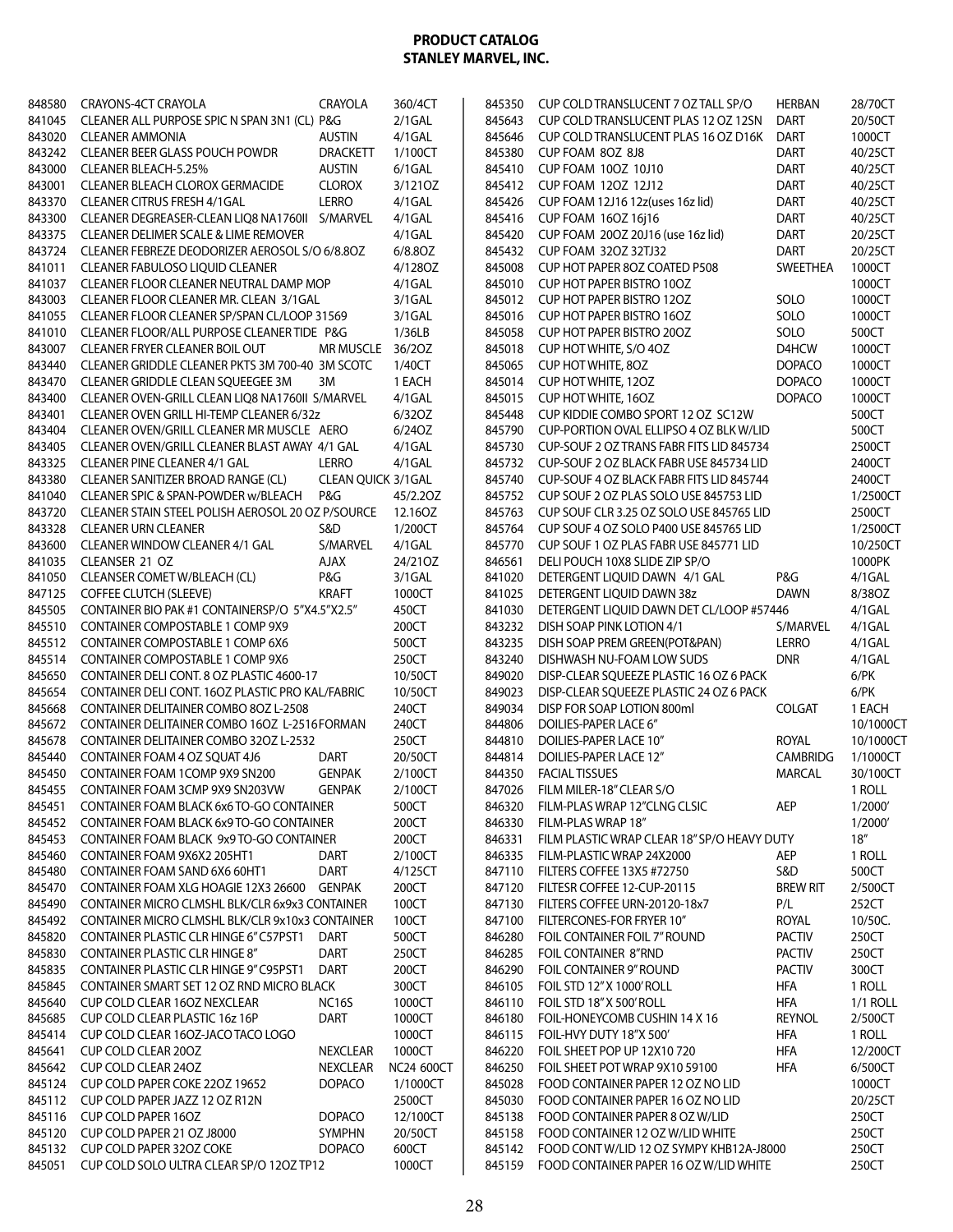| 845148 | FOOD CONT W/LID 16 OZ SYMPY KHB16A-J8000                      |                 | 250CT         | 845413 | LID FOAM 12z f/CUP 12ftls                | <b>DART</b>     | 10/100    |
|--------|---------------------------------------------------------------|-----------------|---------------|--------|------------------------------------------|-----------------|-----------|
| 845154 | FOOD CONTAINER PAPER 32 OZ W/LID                              |                 | 250CT         | 845417 | LID FOAM 16z f/CUP 16ftls                | <b>DART</b>     | 10/100CT  |
| 844910 | FOOD TRAY BOAT PAPER #50.5 LB RED CHKR                        |                 | 1000CT        | 845433 | LID FOAM 32 OZ f/CUP 32SL                | <b>DART</b>     | 5/100CT   |
| 844920 | FOOD TRAY BOAT PAPER #100 1 LB RED CHKR                       |                 | 1000CT        | 845286 | LID INCREDI-BOWL f/ 12,16,200Z LH5800D   |                 | 250CT     |
| 844930 | FOOD TRAY BOAT PAPER #200 2 LB RED CHKR                       |                 | 1000CT        | 845087 | LID PEPSI/COKE BBL 16-220Z DFL 122       |                 | 12/100CT  |
| 844933 | FOOD TRAY BOAT PAPER 3LB #300 RED CHKR                        |                 | 500CT         | 846300 | LID SMART SET RND 12-16 OZ MICRO CLEAR   |                 | 300CT     |
| 844950 | FOOD TRAY BOAT PAPER #500 5 LB RED CHKR                       |                 | 500CT         | 845052 | LID SOLO ULTRA CLEAR SP/O W/STRAW SLOT   |                 | 1000CT    |
| 844960 | FOOD TRAY HOT DOG PAPER JR8050                                |                 | 3000CT        | 845771 | LID SOUF 1 OZ FABR FITS CUP 845770       |                 | 20/125CT  |
| 844904 | FOOD TRAY PLAIN KRAFT #200 2 LB 7152                          |                 | 4/250CT       | 845734 | LID-SOUF 1.5/2.5 CLR FITS CUP 845730/732 |                 | 24/100CT  |
| 844905 | FOOD TRAY PLAIN KRAFT #300 3 LB 7153                          |                 | 4/250CT       | 845753 | LID SOUF 2 OZ PL2 SOLO USE 845752 CUP    |                 | 1/2500CT  |
| 845909 | FORK COMPOSTABLE HEAVY WEIGHT                                 |                 | 1000CT        | 845744 | LID SOUF 3-4 OZ CLR FABR FITS CUP 845740 |                 | 20/120CT  |
| 845912 | FORK PLASTIC MED WGT                                          | <b>DART</b>     | 1000CT        | 845765 | LID SOUF 4OZ SOLO PL4 USE845763/764 CUP  |                 | 1/2500CT  |
| 845913 | FORK PLASTIC IND WRAP MEDIUM                                  | P/L             | 1/1000CT      | 848025 | LID SQUARE DOME 9"32/48/64 5FF200        |                 | 150CT     |
| 845914 | FORK PLASTIC HEAVY WGT WHT                                    |                 | 1000CT        | 845427 | LID WHITE RECLOSBL 16RCL DART            | <b>DARTCO</b>   | 1000CT    |
| 845915 | FORK BLACK HVY. PLASTIC                                       | P/L             | 1/1000CT      | 846890 | LINER EXTRA HVY BLK 38X58 2 MIL          |                 | 100CT     |
| 845916 | FORK CATER SERVING BLACK 72 ct                                |                 | 72CT          | 846945 | LINER HI D 33X39 16MC 33q                | <b>CLEAR</b>    | 1/250CT   |
|        |                                                               |                 |               |        |                                          |                 |           |
| 845917 | FORK SMARTSTOCK REFILL MED WT BLACK                           | <b>DIXI</b>     | 24/40CT       | 846970 | LINER HI D 43X48 16MC 56g                | <b>CLEAR</b>    | 1/200CT   |
| 845918 | FORK HEAVY WT BLACK WRAPPED                                   |                 | 1/1000CT      | 846880 | LINER HVY BLK 36X58 55q                  |                 | 1/200CT   |
| 847950 | FUEL 2 HOUR GELL GREEN 20108                                  | <b>STERNO</b>   | 72CT          | 846620 | LINER LTWT NAT 24X33 12/16 GAL NAT AEP   |                 | 20/50CT   |
| 847955 | FUEL 6 HOUR WICK 24CT                                         | <b>STERNO</b>   | 24CT          | 847986 | LIQUID WX 36HR LAMP REFILLS              |                 | 36CT      |
| 847940 | FUEL BUTANE CANISTER 8OZ                                      | <b>BUTANE</b>   | 12/80Z        | 847074 | <b>LOBBY BROOM</b>                       | P/L             | EACH      |
| 848515 | <b>GLOVES LATEX LARGE-POWDERED</b>                            | VALUGARD        | 10/100CT      | 847070 | <b>LOBBY DUST PAN</b>                    | <b>RUBBERMA</b> | 6 EACH    |
| 848517 | <b>GLOVES LATEX LARGE POWDER FREE</b>                         | VALUGARD        | 10/100CT      | 848225 | MASKING TAPE 3/4" 1SLV/12CT              |                 | 4/12CT    |
| 848501 | <b>GLOVES LATEX MEDIUM POWDER FREE</b>                        | <b>BOYD</b>     | 10/100CT      | 844890 | <b>MEAT TRAY FOAM YELLOW</b>             |                 | 500CT     |
| 848516 | <b>GLOVES LATEX SMALL POWDER FREE</b>                         |                 | 4/100CT       | 920017 | MOFONGO BOWLS 6/4CT                      |                 | 6/4CT     |
| 848500 | <b>GLOVES PLASTIC SANI/POLY MEDIUM</b>                        | P/L             | 10/100CT      | 860004 | <b>MOLCAJETE W/ STONE</b>                |                 | 1 EACH    |
| 848602 | <b>GLOVE MEDIUM SP/O POLY PROSOURCE</b>                       | <b>HERBAN</b>   | 10/100CT      | 848800 | MOP HEAD-COTTON 4 PLY                    | <b>WILEN</b>    | 3CT       |
| 848606 | <b>GLOVE LARGE SP/O POLY PROSOURCE</b>                        | <b>HERBAN</b>   | 10/100CT      | 848810 | MOP HANDLE QUICK CHANGE METAL            |                 | 12/1 EACH |
| 848614 | GLOVE POLY XLARGE SP/O ECO FIT                                | <b>HERBAN</b>   | 10/100CT      | 848815 | MOP HANDLE PLASTIC HEAD                  | P/L             | 1 EACH    |
| 848520 | <b>GLOVES RUBBER 16" PAIR</b>                                 | <b>BUTL</b>     | 1 PAIR        | 848570 | NAPKIN BANDS-WHITE PAPER                 | <b>ROFSON</b>   | 8/2500CT  |
| 848485 | <b>GLOVES VINYL POWDER FREE XLG</b>                           | VALUGARD        | 10/100CT      | 844295 | NAPKIN-10X6.5 WHITE 1-PLY SURENAP        |                 | 24/250CT  |
| 848490 | <b>GLOVES VINYL POWDER FREE LG</b>                            | VALUGARD        | 10/100CT      | 844210 | NAPKIN-BEVERAGE 1 PLY                    | <b>GLACIER</b>  | 8/500CT   |
| 848495 | <b>GLOVES VINYL POWDER FREE VINYL</b>                         | VALUGARD        | 10/100CT      | 844212 | NAPKIN-BEVERAGE 2 PLY 180330/610W        |                 | 12/250CT  |
| 848502 | <b>GLOVES VINYL X-LARGE POWDERED</b>                          | VALUGARD        | 10/100CT      | 844211 | NAPKIN-BEVERAGE 2 PLY BLACK D13 180313   |                 | 4/250CT   |
| 848505 | <b>GLOVES VINYL LARGE POWDERED</b>                            | VALUGARD        | 10/100CT      | 844220 | NAPKIN-DNR1 PLY 1/4 FLD 2232             | <b>DECOR</b>    | 12/250CT  |
|        |                                                               |                 |               | 844225 |                                          |                 |           |
| 848510 | <b>GLOVES VINYL MEDIUM POWDERED</b>                           | VALUGARD        | 10/100CT      |        | NAPKIN-DNR 1 PLY 1/8FLD N050A1           | CASCADE         | 3000CT    |
| 848430 | <b>GRIDDLE PAD</b>                                            |                 | 6/10CT        | 844240 | NAPKIN-DNR 2 PLY 1/8FLD #4492            | <b>CAPTIVA</b>  | 30/100CT  |
| 848410 | <b>GRILL BLOCKS</b>                                           | <b>ROYAL</b>    | 12CT          | 844285 | NAPKIN- EXPRESS DX900 DISP.TORK          |                 | 12/500CT  |
| 848400 | GRILL SCREEN 4.5 X 5.5 20CT                                   | ROYAL           | 10/20CT       | 844250 | NAPKIN-LUNCHEON 1PLY P/S                 | P/L             | 12/500CT  |
| 848110 | GUEST CHECK #210 1/part                                       | NAT'L           | 1/100CT       | 844270 | NAPKIN-LOW FOLD DISP. P/S                | P/L             | 8000CT    |
| 848112 | GUEST CHECK #A6000G 2PT W/CARBON                              | NAT'L           | <b>50 BKS</b> | 844290 | NAPKIN-MINI MOR 12 x 13 4386             | <b>PSOURC</b>   | 6000CT    |
| 848122 | GUEST CK2pt-BK A947BNDSW                                      | NAT'L           | 1/2500CT      | 844280 | <b>NAPKIN-TALL FOLD DISP</b>             | P/L             | 10000CT   |
| 848540 | <b>HAIRNET LTWGT BLACK</b>                                    | <b>ROYAL</b>    | 144CT         | 844685 | PAPER BUTCHER WHITE ROLL 15" P           | <b>ACKER</b>    | 1 ROLL    |
| 843210 | HAND SOAP-4/1g LIQUID                                         | S/MARVEL        | 4/1GAL        | 844688 | PAPER BUTCHER WHITE ROLL 18"             | <b>PACKER</b>   | 1 ROLL    |
| 843215 | HAND SOAP LOTION 800ML PACK                                   | <b>COLGATE</b>  | 12/800ML      | 844710 | PAPER HOAGIE WRAP 18X24 NEWSPRINT        | <b>PACKER</b>   | 30LB      |
| 843220 | HAND SOAP POMEBERRY 700ML                                     | <b>SIGNATRY</b> | 3/700ML       | 844668 | PAPER LINER DELI RED/CHECK 12x12         |                 | 3/100CT   |
| 848535 | HATS CHEF FLUTED 10"                                          | <b>ROYAL</b>    | 24CT          | 844670 | PAPER PAN LINER PARCHMENT QUILON         |                 | 1/1000CT  |
| 847900 | ICE MELT - 50 LB.                                             |                 | 1/50LB        | 844650 | PAPER PATTY 5 X 4.75"                    | <b>MARCAL</b>   | 24/1000CT |
| 845946 | KNIFE/FRK/SPN/NAP/S&P F/K/T/N/S/P                             |                 | 250CT         | 844651 | PAPER WAX DELI 6"X10.75" MIDGET          |                 | 12/500CT  |
| 845922 | KNIFE-PLASTIC MED WGT                                         | <b>DART</b>     | 1/1000CT      | 844652 | PAPER WAX DELI 10 X 10.75" SENIOR        |                 | 12/500CT  |
| 845923 | KNIFE PLASTIC IND WRAP MEDIUM                                 | P/L             | 1/1000CT      | 844653 | PAPER WAX DELI 12"X 10.75" LARGE MASTER  |                 | 12/500CT  |
| 845924 | KNIFE HEAVY WT BLACK WRAPPED                                  |                 | 1/1000CT      | 844655 | PAPER WAX DELI 15"X10.75" XLARGE/JUMBO   |                 | 12/500CT  |
| 845925 | KNIFE BLACK HVY. PLASTIC                                      |                 | 1/1000CT      | 844636 | PAPER WAX DRY16 X 16                     | <b>MRWD</b>     | 50LB      |
| 845926 | KNIFE SMARTSTOCK REFILL MED WT BLACK DIX                      |                 | 24/40CT       | 844635 | PAPER QUICKSHEETS DELI 15X10.75 S/O      |                 | 10/1000CT |
| 845928 | KNIFE COMPOSTABLE HEAVY WEIGHT                                |                 | 1000CT        | 844555 | PIZZA SAVERS(PLAST DOLL TABLE)           | P/L             | 1000CT    |
| 844740 | LABEL-SLACKS OVAL 2X3 500CT RL DOTIT                          |                 | 10CT          | 848145 | PLACEMAT-GREEK GOLD KEY                  | SANFAC          | 1000CT    |
| 846283 | LID CARDBOARD 7" FOIL CONTAINER                               | HFA             | 500CT         | 848143 | PLACEMAT-KID'S DOODLE TOWN 10X14         | P/L             | 1000CT    |
|        |                                                               |                 |               |        |                                          |                 |           |
| 846287 | LID CARDBOARD f/8" FOIL CONT.                                 | P/L             | 500CT         | 848148 | PLACEMAT-PAPER BURGUNDY 6105             | SANFAC          | 1000CT    |
| 846293 | LID CARDBRD 9" FOIL CONT 2046L                                | hfa             | 500CT         | 848140 | PLACEMAT-WHITE                           |                 | 1/1000CT  |
| 845375 | LID CLEAR CUP - LID LKC1624 FITS CLEAR CUP 16/20/24 OZ 1000CT |                 |               | 844990 | PLATE COATED PAPER 9" AJM                | P/L             | 10/100CT  |
| 845659 | LID CONT DELI 8z&16z 4700-03P                                 |                 | 10/50CT       | 845240 | PLATE FOAM 6" ROUND 6PWCR                | DART            | 1/1000CT  |
| 846305 | LID DOME CLEAR FOR 5 LB BOWL SP/O #845291                     |                 | 25CT          | 845210 | PLATE FOAM 9" UNLAMINATED                | <b>GENPAK</b>   | 1/500CT   |
| 846286 | LID DOME PLASTIC 8" f/FOIL CONT.                              | P/L             | 500CT         | 845212 | PLATE FOAM10" HVY BLCK 10PBQ             | <b>DART</b>     | 500CT     |
| 846292 | LID DOME PLAS 9"f/FOIL CONT.                                  | HFA             | 500CT         | 845216 | PLATE FOAM10" HVY BLK 3CMP CPBQ          | DART            | 4/125CT   |
| 845381 | LID FOAM 8 OZ f/CUP 8JL                                       | <b>DART</b>     | 10/100CT      | 845213 | PLATE FOAM OVAL 7 X 9 9PRWC              | DART            | 1/500CT   |
| 845411 | LID FOAM 10 OZ f/CUP 10FTL                                    | <b>DART</b>     | 10/100CT      | 845220 | PLATE FOAM 10X12.5 BLK YTKB004           | PACT            | 4/150CT   |